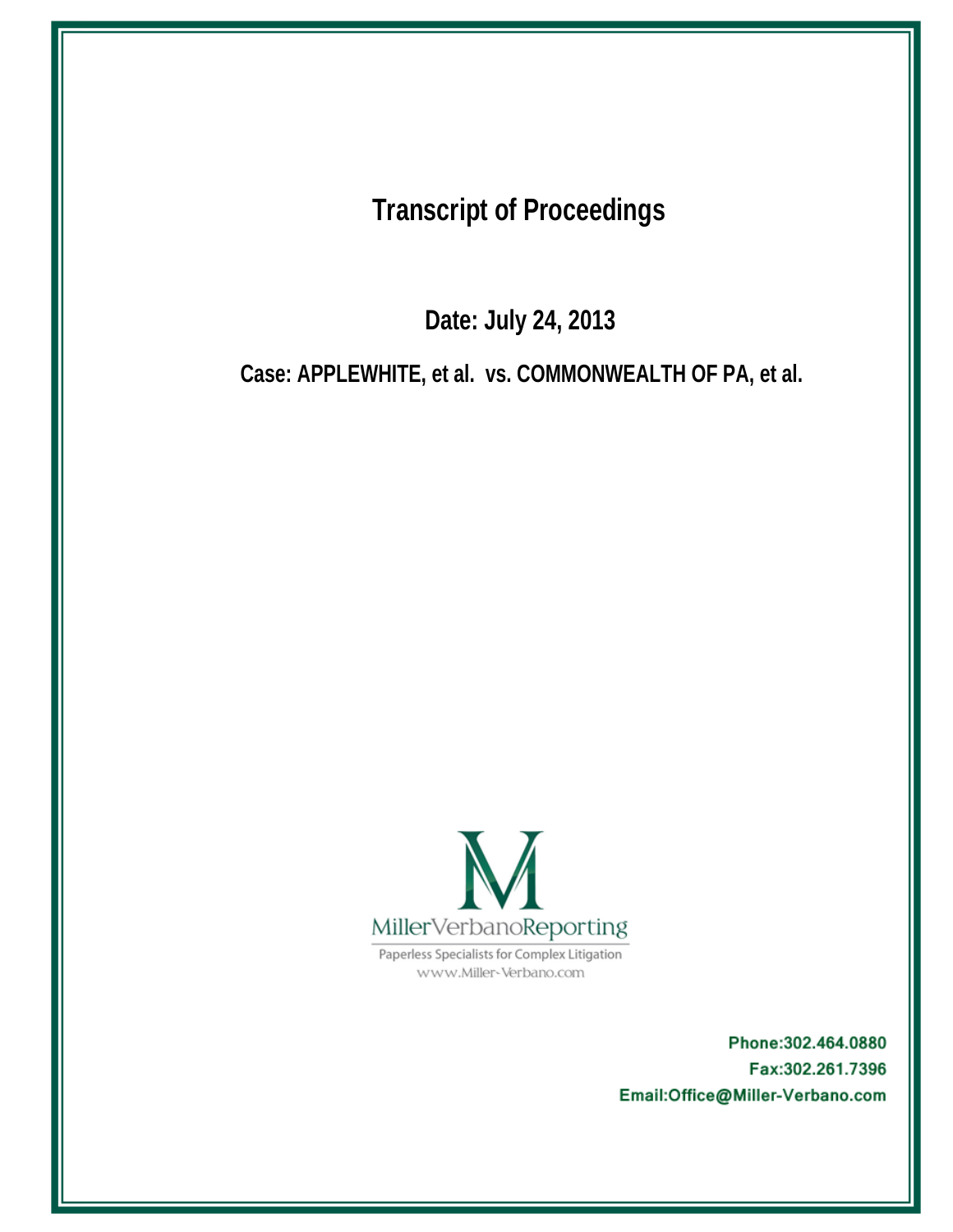Page 1232

٦

| 1            |                                                                               |                     |
|--------------|-------------------------------------------------------------------------------|---------------------|
| $\mathbf{2}$ | IN THE COMMONWEALTH COURT OF PENNSYLVANIA                                     |                     |
| 3            |                                                                               | <b>CERTIFIED</b>    |
| 4            | VIVIETTE APPLEWHITE; WILOLA<br>SHINHOLSTER LEE; GROVER FREELAND;              | <b>TRANSCRIPT</b>   |
| 5            | GLORIA CUTTINO; NADINE MARSH; DOROTHY<br>BARKSDALE; BEA BOOKLER; JOYCE BLOCK; |                     |
| 6            | HENRIETTA KAY DICKERSON; DEVRA MIREL<br>("ASHER") SCHOR; THE LEAGUE OF WOMEN  |                     |
|              | VOTERS OF PENNSYLVANIA; NATIONAL                                              |                     |
| 7            | ASSOCIATION FOR THE ADVANCEMENT OF<br>COLORED PEOPLE, PENNSYLVANIA STATE      |                     |
| 8            | CONFERENCE; HOMELESS ADVOCACY PROJECT,                                        |                     |
| 9            | Petitioners,                                                                  | : C.A. No.          |
| 10           | VS.                                                                           | $: 330$ M.D. $2012$ |
| 11           | THE COMMONWEALTH OF PENNSYLVANIA;                                             |                     |
|              | THOMAS W. CORBETT, in his capacity as                                         |                     |
| $12 \,$      | Governor; CAROLE AICHELE, in her<br>capacity as Secretary of the              |                     |
| 13           | Commonwealth,                                                                 |                     |
| 14           | Respondents.                                                                  |                     |
| 15           |                                                                               |                     |
| 16           | TRIAL DAY EIGHT                                                               |                     |
| 17           |                                                                               |                     |
| 18           | Honorable Bernard L. McGinley                                                 |                     |
|              | Harrisburg, Pennsylvania                                                      |                     |
| 19           | Wednesday, July 24, 2013                                                      |                     |
| 20           | 9:30 a.m.                                                                     |                     |
| 21           |                                                                               |                     |
| 22           |                                                                               |                     |
| 23           |                                                                               |                     |
| 24           | REPORTED BY:                                                                  |                     |
| 25           | Marjorie Peters, RMR, CRR                                                     |                     |
|              |                                                                               |                     |
|              | $\overline{X}$ $\overline{Y}$                                                 |                     |

IVI  $\underset{\text{Paperless Specialists for Complex Litigation}}{\text{MillerVerbanoReporting}}$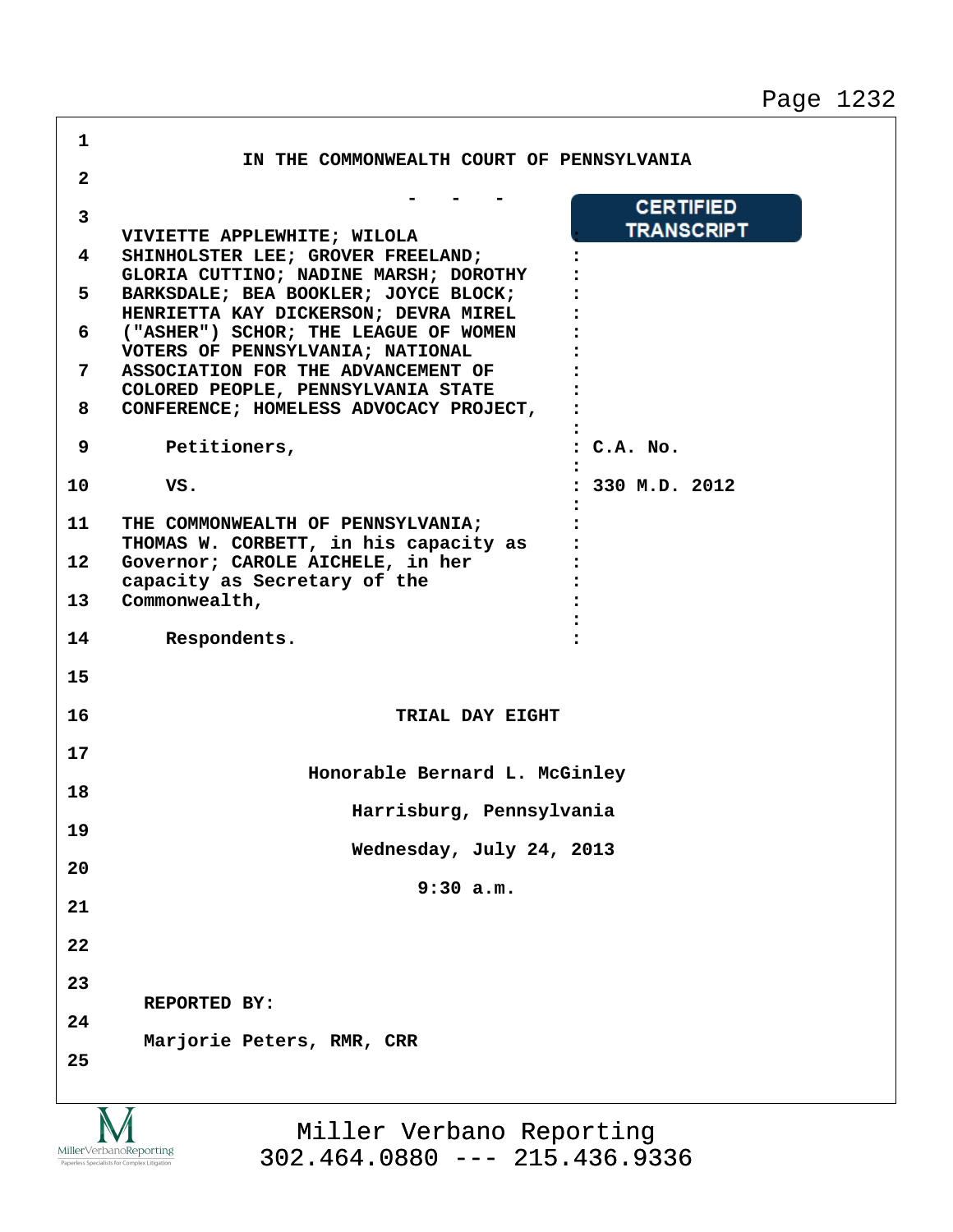## Pages 1233..1236

|                              | Page 1233                                                                  |                |                                                                |                                               | Page 1235    |
|------------------------------|----------------------------------------------------------------------------|----------------|----------------------------------------------------------------|-----------------------------------------------|--------------|
| 1                            |                                                                            | 1              |                                                                | EXHIBITS                                      |              |
|                              | APPEARANCES                                                                | $\mathbf{2}$   |                                                                |                                               |              |
| $\overline{\mathbf{2}}$<br>3 | On behalf of Petitioners:                                                  | 3              | <b>EXHIBIT</b>                                                 |                                               | PAGE         |
| 4                            |                                                                            |                | PETITIONERS'                                                   | <b>OFFERED</b>                                | ADMITTED     |
|                              | ARNOLD & PORTER, LLP:                                                      | 4              |                                                                |                                               |              |
| 5                            | Michael A. Rubin, Esquire                                                  | 5              | 1446<br>1447                                                   | 1241<br>1241                                  | 1243<br>1243 |
|                              | David Gersch, Esquire                                                      |                | 1448                                                           | 1241                                          | 1243         |
| 6                            | Dana Peterson, Esquire                                                     | 6              | 1515                                                           | 1243                                          | 1243         |
|                              | R. Stanton Jones, Esquire                                                  | $\overline{7}$ | 20<br>25                                                       | 1428<br>1244                                  | 1438<br>1438 |
| 7                            |                                                                            |                | 1468a                                                          | 1245                                          | 1245         |
|                              | ADVANCEMENT PROJECT:                                                       | 8              | 1468d, e, f, g, h, i, j, k,<br>1, m, n, o, p, q, r, s, t       | 1245                                          | 1245         |
| 8                            | Marian K. Schneider, Esquire                                               | 9              | 1466                                                           | 1245                                          | 1245         |
| 9                            | PUBLIC INTEREST LAW CENTER OF PHILADELPHIA:<br>Jennifer R. Clarke, Esquire |                | 1467                                                           | 1245                                          | 1245         |
| 10                           |                                                                            | 10             | 1469<br>1472                                                   | 1245<br>1245                                  | 1245<br>1245 |
|                              | ACLU OF PENNSYLVANIA:                                                      | 11             | 1473                                                           | 1245                                          | 1245         |
| 11                           | Witold Walczak, Esquire                                                    |                | 1470                                                           | 1245                                          | 1245         |
| 12                           |                                                                            | 12             | 1474<br>1475                                                   | 1245<br>1245                                  | 1245<br>1245 |
|                              | On behalf of Respondents:                                                  | 13             | 1476                                                           | 1245                                          | 1245         |
| 13                           |                                                                            |                | 1476a                                                          | 1245                                          | 1245         |
|                              | PENNSYLVANIA OFFICE OF ATTORNEY GENERAL:                                   | 14             | 1477<br>1478                                                   | 1245<br>1245                                  | 1246<br>1246 |
| 14                           | Timothy Paul Keating, Esquire PENNSYLVANIA OFFICE                          | 15             | 1479                                                           | 1245                                          | 1246         |
|                              | Kevin P. Schmidt, Esquire                                                  |                | 1480<br>1481                                                   | 1245<br>1245                                  | 1246         |
| 15                           |                                                                            | 16             | 1482                                                           | 1245                                          | 1246<br>1246 |
|                              | DRINKER BIDDLE & REATH                                                     | 17             | 1483                                                           | 1245                                          | 1246         |
| 16                           | D. Alicia Hickok, Esquire                                                  | 18             | 1484<br>1485                                                   | 1245<br>1245                                  | 1246         |
|                              | Todd N. Hutchison, Esquire                                                 |                | 1486                                                           | 1245                                          | 1246<br>1246 |
| 17                           | Ronald P. DeJesus, Esquire                                                 | 19             | 1487                                                           | 1245                                          | 1246         |
| 18<br>19                     |                                                                            | 20             | 1476c<br>1618                                                  | 1245<br>1245                                  | 1246<br>1438 |
| 20                           |                                                                            |                | 1616                                                           | 1249                                          | 1249         |
| 21                           |                                                                            | 21             | 1617                                                           | 1250                                          | 1250         |
| 22                           |                                                                            | 22             | 1523<br>1593                                                   | 1251<br>1251                                  | 1251<br>1251 |
| 23                           |                                                                            | 23             | <b>RESPONDENTS'</b>                                            | <b>OFFERED</b>                                | ADMITTED     |
| 24                           |                                                                            | 24             | 74                                                             | 1437                                          | 1437         |
| 25                           |                                                                            | 25             | 75<br>76                                                       | 1437<br>1437                                  | 1437<br>1437 |
|                              |                                                                            |                |                                                                |                                               |              |
| 1                            | Page 1234<br>I N D E X                                                     |                |                                                                |                                               | Page 1236    |
|                              |                                                                            | 1              |                                                                | PROCEEDINGS                                   |              |
| $\overline{\mathbf{2}}$      | WITNESS - RESPONDENT<br>PAGE                                               | 2              |                                                                | THE BAILIFF: Commonwealth Court is now in     |              |
| 3                            | KELLY O'DONNELL                                                            | 3              | session, Honorable Bernard L. McGinley presiding.              |                                               |              |
|                              | Direct Examination by Mr. Keating<br>1253                                  |                |                                                                |                                               |              |
| 4                            | 1270<br>Cross-Examination by Ms. Schneider                                 | 4              |                                                                | MR. KEATING: Good morning, Your Honor.        |              |
|                              | Redirect Examination by Mr. Keating<br>1292                                | 5              |                                                                | MR. RUBIN: Good morning, Your Honor.          |              |
| 5                            |                                                                            | 6              |                                                                | THE COURT: Okay. So for next week, I am with  |              |
|                              | <b>KURT MYERS</b>                                                          |                |                                                                |                                               |              |
| 6                            | 1299<br>Direct Examination by Mr. Keating                                  |                | the Court of Judicial Discipline on Monday, so we won't start  |                                               |              |
|                              |                                                                            | 8              | until Tuesday, and we'll start Tuesday at 9:30. But tomorrow,  |                                               |              |
|                              | 1361<br>Cross-Examination by Ms. Clarke                                    | 9              | let's start at 9:00. Now, it looks like we have two for        |                                               |              |
| 7                            | (portions conducted in camera,                                             |                |                                                                |                                               |              |
|                              | contained in a separate transcript)                                        | 10             | Thursday, Marks and Wecker.                                    |                                               |              |
| 8                            |                                                                            | 11             |                                                                |                                               |              |
| 9                            |                                                                            |                |                                                                | MS. HICKOK: That's correct, Your Honor.       |              |
|                              |                                                                            |                |                                                                |                                               |              |
| 10                           | 1379 - 1398<br>IN CAMERA PROCEEDINGS (separate transcript)                 | 12             |                                                                | MR. KEATING: Correct, Your Honor.             |              |
|                              |                                                                            | 13             |                                                                | THE COURT: So let's start at 9:00 and that    |              |
| 11                           |                                                                            |                |                                                                |                                               |              |
| 12                           |                                                                            | 14             | way we can close court at about 3:00 so I can get back west on |                                               |              |
| 13                           |                                                                            | 15             | Thursday night. Okay.                                          |                                               |              |
| 14                           |                                                                            | 16             |                                                                | Now there's motions today. Is there something |              |
| 15                           |                                                                            |                |                                                                |                                               |              |
| 16                           |                                                                            | 17             | that I have to look at now?                                    |                                               |              |
| 17                           |                                                                            | 18             |                                                                | MR. RUBIN: Your Honor, this affects when      |              |
| 18                           |                                                                            | 19             | Respondents call Kurt Myers this afternoon. It's the eighth    |                                               |              |
|                              |                                                                            |                |                                                                |                                               |              |
| 19                           |                                                                            | 20             | day of trial. We don't have data that we can independently     |                                               |              |
| 20                           |                                                                            | 21             | verify and validated on who this 144 is. If Mr. Myers is       |                                               |              |
| 21                           |                                                                            | 22             | planning on testifying to this, it is something that we        |                                               |              |
| 22                           |                                                                            |                |                                                                |                                               |              |
| 23                           |                                                                            | 23             | believe that Your Honor needs to address before his testimony. |                                               |              |
| 24                           |                                                                            | 24             |                                                                | MS. HICKOK: Your Honor, we have provided an   |              |
| 25                           |                                                                            | 25             | answer; and in the answer, we have discussed the fact that we  |                                               |              |

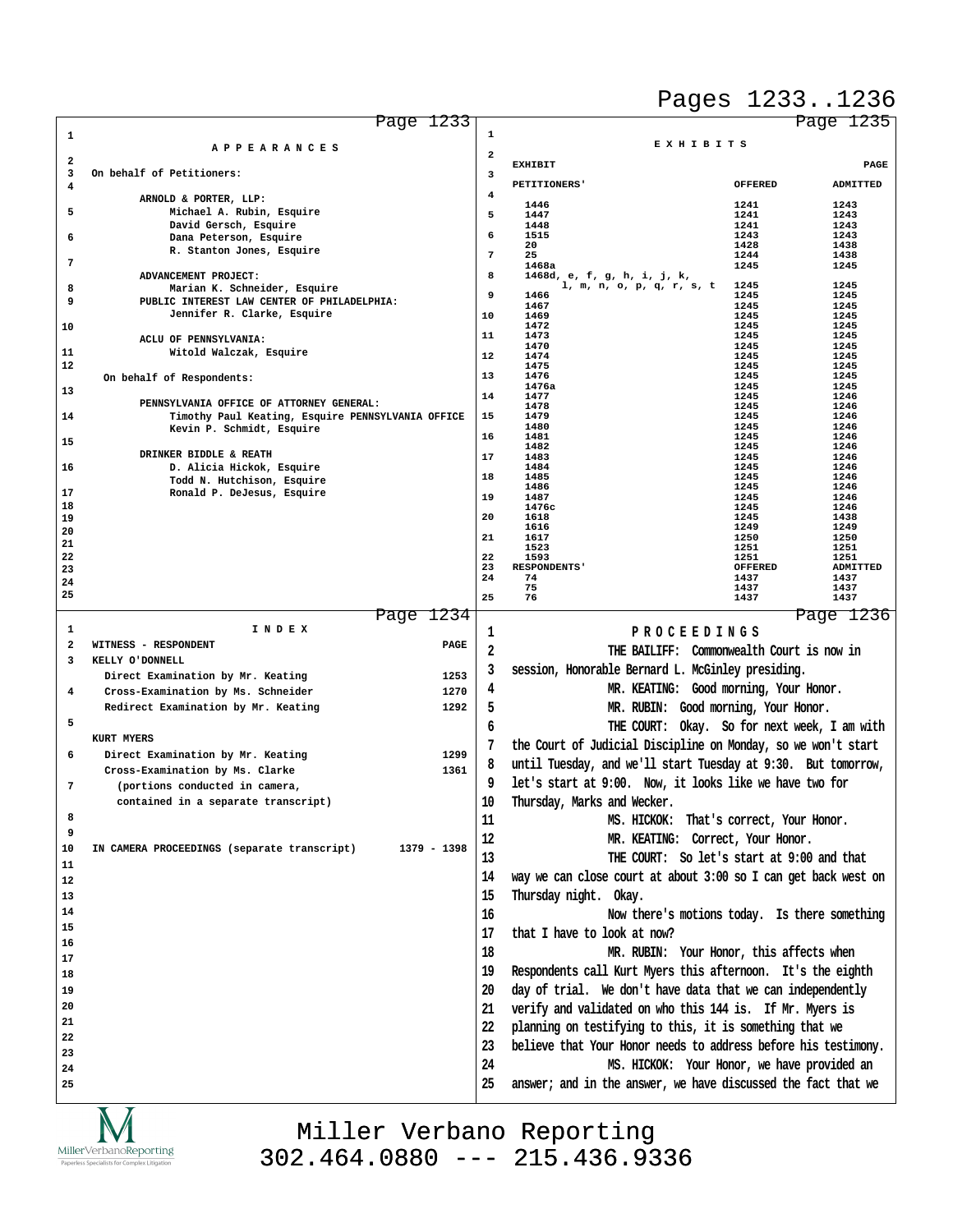## Pages 1237..1240

http://www.yeslaw.net/help

|    | Page 1237                                                                                                         |          | Page 1239                                                                                                                   |
|----|-------------------------------------------------------------------------------------------------------------------|----------|-----------------------------------------------------------------------------------------------------------------------------|
| 1  | have been working very hard to work with Petitioners to meet                                                      | 1        | specific question, the 500 people on this spreadsheet after                                                                 |
| 2  | their demands. In fact, we have asked a non-party to work                                                         | 2        | supposedly were accessed, those are people who went to PennDOT                                                              |
| 3  | through the weekend and through the night to get us answers on                                                    | 3        | asking for a DOS ID and were not given one, and he agreed                                                                   |
| 4  | their questions.                                                                                                  | 4        | unequivocally, yes.                                                                                                         |
| 5  | We have also, as you know, told them that                                                                         | 5        | The December email which was produced in April                                                                              |
| 6  | because the PennDOT database was accessible to their expert                                                       | 6        | does not give any information about who the 144 people were,                                                                |
| 7  | that they could independently verify through him; and they                                                        | 7        | does not indicate that these people were on the DOS exceptions                                                              |
| 8  | indeed have told Your Honor that they would like to bring that                                                    | 8        | spreadsheet, gave us no reason to believe they were even                                                                    |
| 9  | person who has done that independent verification here to                                                         | 9        | linked; and when Mr. Marks assured us that it wasn't, there                                                                 |
| 10 | testify.                                                                                                          | 10       | was no reason to follow up.                                                                                                 |
| 11 | So, the idea that this is something that has                                                                      | 11       |                                                                                                                             |
|    |                                                                                                                   |          | THE COURT: We have Mr. Myers scheduled for<br>this afternoon.                                                               |
| 12 | not been addressed and indeed was addressed by PennDOT at your                                                    | 12       |                                                                                                                             |
| 13 | Court's -- at the Court's request, I just -- I don't see the                                                      | 13       | MS. HICKOK: That's correct, Your Honor.                                                                                     |
| 14 | grounds for this motion.                                                                                          | $14\,$   | THE COURT: Is he part of the mystery of the                                                                                 |
| 15 | MR. RUBIN: Your Honor, the information that                                                                       | 15       | 144?                                                                                                                        |
| 16 | our expert has from PennDOT is very limited. It is not the                                                        | 16       | MS. HICKOK: He is the Department of                                                                                         |
| 17 | information that PennDOT has. We do not have the information                                                      | 17       | Transportation's witness, Your Honor.                                                                                       |
| 18 | that PennDOT has. What we have is a doc chart that has                                                            | 18       | MR. RUBIN: That doesn't necessarily answer                                                                                  |
| 19 | information on 81 out of 144 by our count. That information                                                       | 19       | the question of whether he can testify as to 144, being the                                                                 |
| 20 | is not anything that's actual business records. It is a --                                                        | 20       | Department of Transportation's witness does not mean that he                                                                |
| 21 | it's conclusions, characterizations, whether by counsel or                                                        | 21       | has personal knowledge of the 144, that he has done this work.                                                              |
| 22 | whether by PennDOT working with counsel, we don't know; but by                                                    | 22       | The work, whatever it is, he has not done --                                                                                |
| 23 | their own characterization, it is not at all a business                                                           | 23       | THE COURT: We'll find out later on. We'll                                                                                   |
| 24 | record. It's not what we're entitled to have.                                                                     | 24       | put him on for direct, Mr. Keating.                                                                                         |
| 25 | MS. HICKOK: Your Honor, you asked us to come                                                                      | 25       | MR. KEATING: Your Honor, Mr. Marks -- my                                                                                    |
|    |                                                                                                                   |          |                                                                                                                             |
|    |                                                                                                                   |          |                                                                                                                             |
|    | Page 1238                                                                                                         |          | Page 1240                                                                                                                   |
| 1  | to an agreement as to the 144, and you asked us to reach out                                                      | 1        | understanding, is going to testify about the 144, and that he                                                               |
| 2  | to PennDOT in order to get the information to do that. As we                                                      | 2        | was asked to review those documents, and we anticipate that he                                                              |
| 3  | have said repeatedly, PennDOT is under very strict privacy                                                        | 3        | will testify as to how many of those 144 actually did have                                                                  |
| 4  | requirements.                                                                                                     | 4        | IDs, to his understanding.                                                                                                  |
| 5  | We had talked to Petitioners about the need to                                                                    | 5        | MR. RUBIN: And that's precisely the                                                                                         |
| 6  | anonymize any information that we provided to them. They                                                          | 6        | information we don't have.                                                                                                  |
| 7  | agreed to the anonymization. They did not agree to put the                                                        | 7        | THE COURT: You will get it, you will have a                                                                                 |
| 8  | other exhibit under seal, which meant that we had to put                                                          | 8        | chance to talk to Mr. Marks tomorrow.                                                                                       |
| 9  | whatever we provided under seal; and we have worked                                                               | 9        | MR. RUBIN: Well, is it Mr. Marks or Mr. Myers                                                                               |
| 10 | desperately to try to come to an agreement.                                                                       | 10       | that will testify to that?                                                                                                  |
| 11 | If you will look at the email traffic that                                                                        | 11       | MR. KEATING: I'm sorry. I meant Mr. Myers.                                                                                  |
| 12 | follows our answer to the motion, you will see that what we                                                       | 12       | MR. RUBIN: I believe it's Mr. Myers.                                                                                        |
| 13 | were assured consistently is that what we were providing was                                                      | 13       | THE COURT: Let's see what happens. If you                                                                                   |
| 14 | helpful and useful, and that indeed, they had been able to                                                        | 14       | need some time before you begin your cross, we'll give you                                                                  |
| 15 | verify a number of people as not being in the exceptions                                                          | 15       | some time; but I have got to get this thing moving. We're way                                                               |
| 16 | process, just as was contended, and just as was supported by a                                                    | 16       | behind schedule.                                                                                                            |
| 17 | document that had been produced back in April, and that they                                                      | 17       | MR. RUBIN: Can we have a standing objection                                                                                 |
| 18 | chose not to question about.                                                                                      | 18       | to any of this testimony, Your Honor?                                                                                       |
| 19 | MR. RUBIN: Your Honor, that is not an                                                                             | 19       | THE COURT: Certainly.                                                                                                       |
| 20 | accurate statement of the record. We chose to question                                                            | 20       | MR. RUBIN: Okay.                                                                                                            |
| 21 | Mr. Marks about the spreadsheet at his July deposition. He                                                        | 21       | THE COURT: Okay. First witness.                                                                                             |
| 22 | was asked specifically whether there was any reason to believe                                                    | 22       | MR. KEATING: Your Honor --                                                                                                  |
| 23 |                                                                                                                   |          |                                                                                                                             |
| 24 | that the spreadsheet was inaccurate. His unequivocal answer<br>was no. That's page 189 of his deposition in July. | 23       | MR. JONES: Before they start, we have final                                                                                 |
| 25 | In the June deposition, he was asked the                                                                          | 24<br>25 | housekeeping matters, some written documents that we would<br>like to move into evidence before the Respondents begin their |

IVI  $\underset{\text{Paperless Specialists for Complex Litigation}}{\text{MillerVerbanoReporting}}$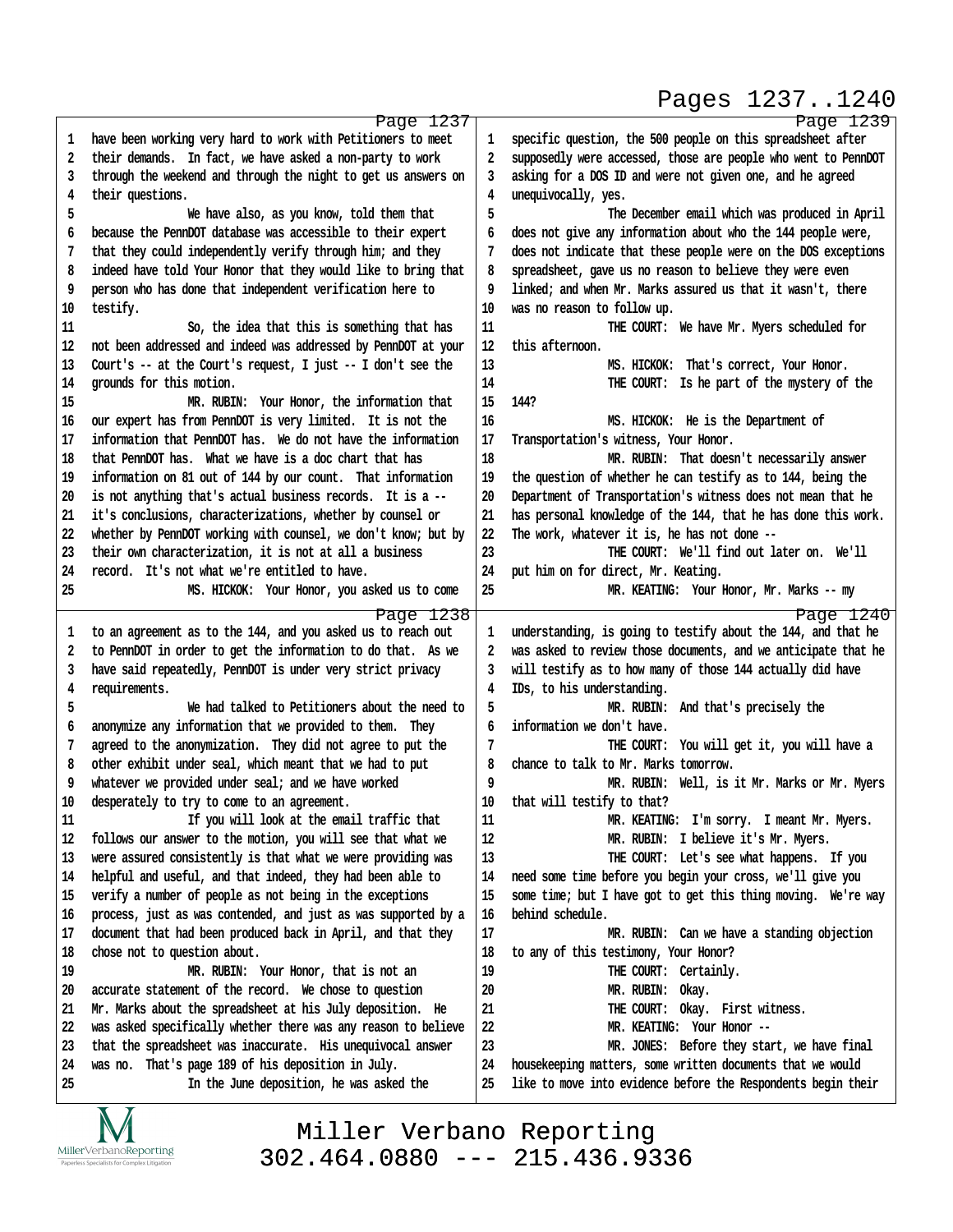Page 1241 1 case. **·2· · · · · · · · · ·First, we would offer into evidence, ·3· ·Petitioners' Exhibits 1446, 1447, and 1448.· These are ·4· ·Exhibits to a stipulation that the parties entered into on ·5· ·June 6th, 2013. ·6· · · · · · · · · ·These three documents are correspondence ·7· ·either to or from representative Darryl Metcalf who was a ·8· ·principal sponsor of Act 18.· The parties stipulated in June ·9· ·to the authenticity of the documents, and that Representative** 10 Metcalf has verified their authenticity. **11· · · · · · · · · ·The first two documents are email chains in 12· ·which both Representative Metcalf and also representative** 13 Steve Barrar raised questions about the statutory 14 authorization and existence of the DOS ID. 15 **15 15 115 115 115 115 115 115 115 115 115 115 115 115 115 115 115 115 115 115 115 115 115 115 115 115 115 115 115 115 115 115 115 115 115 115 115** 16 MR. JONES: Steve Barrar. B-A-R-R-A-R. 17 They're members of the House of Representatives. 18 **ILLET INC:** Which one are you talking about, 19 G? 20 **MR. JONES:** G and H. **21· · · · · · · · · ·MR. KEATING:· Yeah.· The stipulation is -- do 22· ·you have a copy of the stipulation itself? 23· · · · · · · · · ·MR. JONES:· I do.· The stipulation is that the 24· ·attached documents -- they were actually A through J.· We're 25· ·only submitting three of them, G, H and I; and that they are** Page 1242 1 authentic copies of the material described in the stipulation **·2· ·and separately stipulating that Representative Metcalf, who is ·3· ·on all of the correspondence, verified the authenticity of ·4· ·each of the exhibits, acting through his legal counsel. ·5· · · · · · · · · ·I can hand up a copy of the stipulation if ·6· ·Your Honor would like.** <sup>7</sup> **THE COURT:** That's no problem. **·8· · · · · · · · · ·MR. KEATING:· I think that's a credible way to ·9· ·do that.· The stipulation itself, if you want to enter that.** 10 **IDER.** JONES: The final document is a letter 11 from Representative Metcalf to Secretary --12 **ILCOURT:** On the stipulation, what were the **13· ·letter numbers -- 14· · · · · · · · · ·MR. JONES:· G. 15 THE COURT:** -- for the record? **16· · · · · · · · · ·MR. JONES:· Sure.· They are Exhibits G, H and 17· ·I to the stipulation, which are the first three entries on the** 18 **second** page. 19 **• THE COURT:** Okay. I'm sorry to interrupt you. 20 **MR. JONES:** Sure. **21· · · · · · · · · ·The final exhibit, Exhibit I, which is** 22 Petitioners' 1448 is an October 26th, 2012, letter from 23 Representative Metcalf to Secretary Aichele expressing **24· ·concerns about aspects of the Department of State's education** 25 campaign, relating to Act 18. So, we would move those Page 1243 1 exhibits into evidence. **·2· · · · · · · · · ·MR. KEATING:· Your Honor, we don't object ·3· ·moving them into evidence.· They have no relevance to the ·4· ·issue before the Court, but the letters are what they are. 5** *MR. JONES:* **Next, we move into evidence ·6· ·Petitioners' Exhibit 1515, which is the affirmation that ·7· ·voters have been asked to sign in order to try to obtain a ·8· ·PennDOT ID -- free PennDOT ID for voting or DOS ID since ·9· ·February of this year, when the affirmation changed. 10· · · · · · · · · ·We had sent a proposed stipulation to** 11 Respondents' counsel just regarding the authenticity and 12 admissibility of the document, but didn't receive a response. 13 It's a one-page document. 14 MR. KEATING: I think Mr. -- Mr. Myers is **15· ·going to testify to this and we'll get this in anyway,** 16 *correct?* Yeah. **17· · · · · · · · · ·THE COURT:· This affirmation was effective on** 18 what date? 19 **MR. JONES: February 14th, 2013.** It's in the **20· ·lower right-hand corner.· A change was made to the affirmation** 21 on that date. This is the most current version. **22· · · · · · · · · ·Then finally, we would like to confirm in** 23 evidence Petitioners' Exhibit 25, which is a stipulation dated **24· ·July 25th, 2012, regarding the location of PennDOT facilities 25· ·that offer voter IDs.** Page 1244 **1** *MR. KEATING:* **Is that in the record? ·2· · · · · · · · · ·MR. JONES:· I believe it's in the record ·3· ·already.· We would also like to hand up a copy and also offer ·4· ·an excerpt from the June 4th, 2013, deposition of Kurt Myers. ·5· · · · · · · · · ·MR. KEATING:· We would object to that, Your ·6· ·Honor.· Mr. Myers is going to testify.· They can use anything ·7· ·he says in his deposition for the cross-examination.· I'm not ·8· ·sure why we're stipulating to that at this point in time. ·9· · · · · · · · · ·THE COURT:· Wait until Mr. Myers testifies.** 10 Okay? 11 **In Section MR. JONES:** Sure. We were trying to save 12 time, but that's fine, Your Honor. 13 **ILLE COURT:** That's a better time to do it. 14 **MR. JONES:** My colleague, Whitney Moore will **15· ·offer a couple of other items. 16· · · · · · · · · ·MS. MOORE:· Thank you, Your Honor.· Whitney** 17 Moore. **18· · · · · · · · · ·Respondents and Petitioners have worked 19· ·together on the third party vendor depositions so that we can 20· ·put in designations, and not have to actually play the videos 21· ·here in court.· I have got the Red House and Harmelin material 22· ·here, and I'm going to go through that now. 23· · · · · · · · · ·I'm going to start with Red House** 24 Communications. We have transcript of Red House, which is **25· ·Petitioners' Exhibit 1468.· The CD of the designations which** Pages 1241..1244



Miller Verbano Reporting [302.464.0880 --- 215.436.9336](http://www.miller-verbano.com) http://www.yeslaw.net/help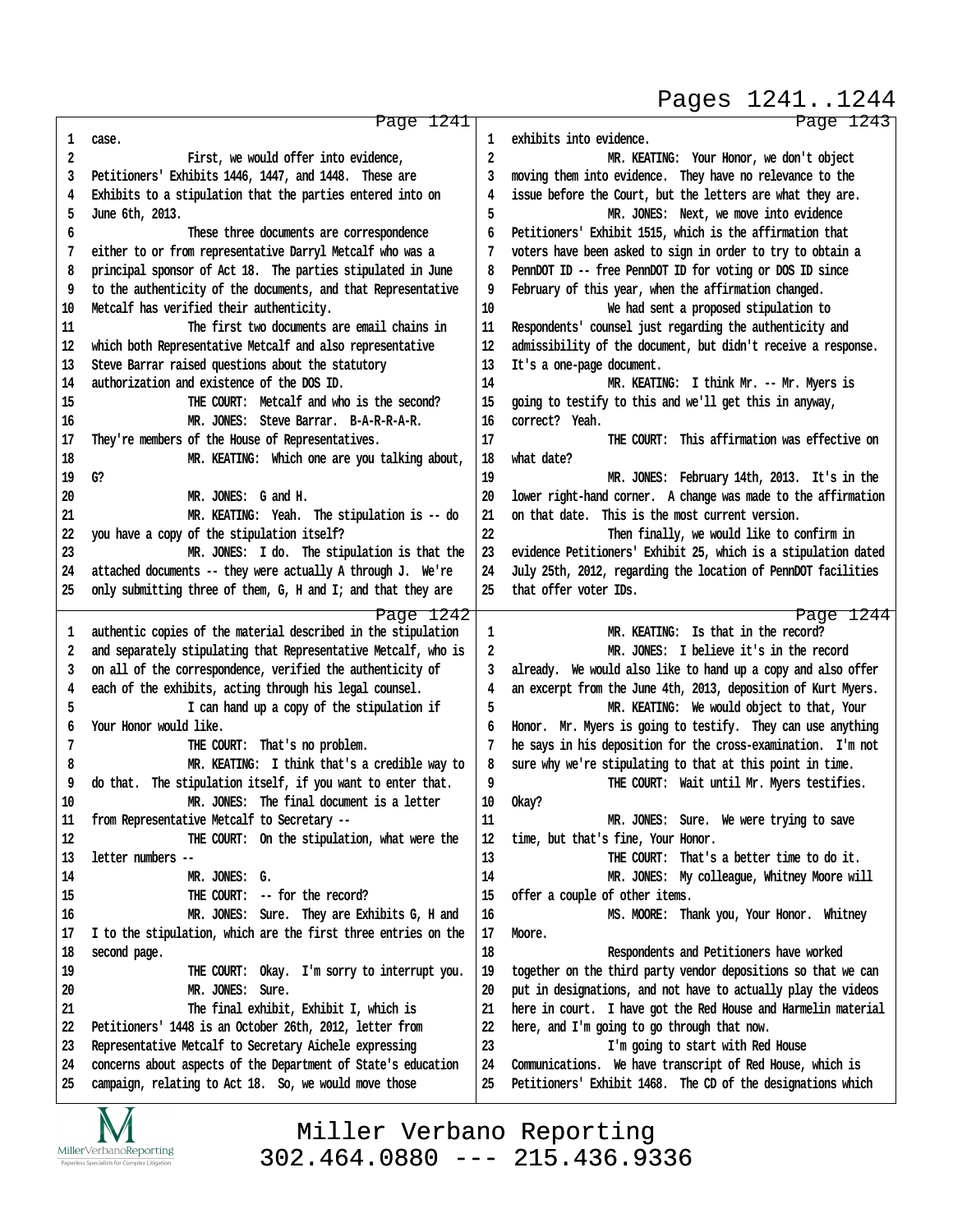## Pages 1245..1248

http://www.yeslaw.net/help

/www.yeslaw.net/help

|    | Page 1245                                                      |    | Page 1247                                                      |
|----|----------------------------------------------------------------|----|----------------------------------------------------------------|
| 1  | is 1468A, and then the exhibits from the deposition, which are | 1  | third set of interrogatories; and specifically we asked a very |
| 2  | going to be -- I'm going to go through these slowly -- 1468d,  | 2  | specific question, question 24, which was intended -- and this |
| 3  | 1468e, 1468f, 1468g, 1468h, 1468i, 1468j, 1468k, 1468l, 1468m, | 3  | was at the Court's order that they responded. They originally  |
| 4  | 1468n, 1468o, 1468p, 1468q, 1468r, 1468s, 1468t, 1466, 1467,   | 4  | objected, but the Court ordered them to provide a response.    |
| 5  | 1469, 1472, 1473, 1470, 1474, and 1475; and I'm going to hand  | 5  | The purpose of this was to bring current the                   |
| 6  | out copies of all of this now.                                 | 6  | no-fraud stipulation, particularly Paragraph 5, which said     |
| 7  | Your Honor, the copy of the transcript that                    | 7  | that they had no evidence that there was a likelihood of fraud |
|    |                                                                |    |                                                                |
| 8  | you have -- and Respondents' counsel has received one of these | 8  | in the November election. This question was limited to state   |
| 9  | as well -- it's the one I gave you yesterday -- but it's not   | 9  | whether the Commonwealth claims there was incidence of         |
| 10 | this copy, but it's highlighted with -- it's marked off with   | 10 | in-person voter fraud in Pennsylvania in the November 6, 2012, |
| 11 | red and blue. The red designations are Petitioners'            | 11 | election that would have been prevented had the photo ID law   |
| 12 | designations. The blue designations are Respondents'           | 12 | been in effect at the time of the November 6, 2012, election.  |
| 13 | designations.                                                  | 13 | The portion of this that we're submitting is                   |
| 14 | We have also filed a list of the designations;                 | 14 | their answer to that actual question, which is Respondents     |
| 15 | and I can hand up a copy of that, if that would be helpful as  | 15 | currently possess no knowledge or information from which they  |
| 16 | well.                                                          | 16 | might confidently conclude that any incident of in-person      |
| 17 | Next, Your Honor, is Harmelin Communications.                  | 17 | voter fraud, i.e., an incident which a person appeared at a    |
| 18 | Harmelin Media. It's the deposition of Lyn Strickler dated     | 18 | polling place on Election Day impersonated a registered voter, |
| 19 | June 14th, 2013.                                               | 19 | and voted or attempted to vote --                              |
| 20 | The materials that I have here are 1476, which                 | 20 | MR. KEATING: Your Honor, we're going to                        |
| 21 | is the deposition transcript; 1476a, which is the CD. And      | 21 | object to him reading this into the record, unless he's going  |
| 22 | again, the transcript and the CD reflect the designations that | 22 | to read into the record the entire answer.                     |
| 23 |                                                                | 23 | THE COURT: Why don't I get an unredacted                       |
|    | Respondents and Petitioners have agreed to.                    |    |                                                                |
| 24 | I also have, the exhibits are 1477, 1478,                      | 24 | answer.                                                        |
| 25 | 1479, 1480, 1481, 1482, 1483, 1484, 1485, 1486, and 1487.      | 25 | MR. RUBIN: Yes. I will provide an unredacted                   |
|    | Page 1246                                                      |    | Page 1248                                                      |
| 1  | We also have an email that is 1476c, and the                   | 1  | answer, Your Honor; but we would object to having entered      |
| 2  | attachment to the email which is 2008. These are -- these      | 2  | specifically, Your Honor, the fraud stipulation had a specific |
| 3  | reflect information that was requested during the Harmelin     | 3  | paragraph that specifically referenced a prior answer to the   |
| 4  | deposition. Harmelin's counsel provided us the information in  | 4  | interrogatory. The only basis that would be offered            |
| 5  | an email, and then there was an attachment to the email        | 5  | justification for the block.                                   |
| 6  | afterwards. Respondents and Petitioners have agreed to put     | 6  | The rest of this answer goes on at length to                   |
| 7  | this in as well.                                               | 7  | insert non-responsive information to this request in a vehicle |
| 8  | So, I would like to move for the admission of                  | 8  | to try to get around the prior stipulation. It goes on at      |
| 9  | all of this.                                                   | 9  | length about speculation, about what might happen in the       |
| 10 | MR. KEATING: No objection, Your Honor.                         | 10 | future. It talks about what the General Assembly was           |
| 11 | MS. MOORE: Thank you, Your Honor.                              | 11 | thinking, which is objectionable simply because Mr. Royer has  |
| 12 | MR. RUBIN: Petitioners also would like to                      | 12 | no basis for offering that opinion testimony. It goes in and   |
|    |                                                                |    |                                                                |
| 13 | offer Petitioners' Exhibit 1618, Your Honor, which I will hand | 13 | offers supposed evidence of fraud that existed, none of which  |
| 14 | up, and I -- my understanding is that there will be an         | 14 | is admissible in this case.                                    |
| 15 | objection to this one. This is interrogatory responses.        | 15 | MR. KEATING: Mr. Rubin's going through a                       |
| 16 | MR. HUTCHISON: Your Honor, we object to the                    | 16 | characterization of this response is objectionable, Your       |
| 17 | redaction of the interrogatory answer.                         | 17 | Honor.                                                         |
| 18 | MR. RUBIN: Your Honor, this interrogatory --                   | 18 | MR. RUBIN: None of this is actually                            |
| 19 | MR. HUTCHISON: Excuse me.                                      | 19 | responsive to the interrogatory that was asked and is not a    |
| 20 | MR. RUBIN: I'm sorry. Your Honor, I was in                     | 20 | proper vehicle for them to enter into this case.               |
| 21 | the middle of presenting this. I'm sure they'll have an        | 21 | MR. HUTCHISON: Your Honor, Deputy Secretary                    |
| 22 | opportunity to present -- to object.                           | 22 | Royer was here last Thursday. If they had issues with this     |
| 23 | THE COURT: Let him go first.                                   | 23 | interrogatory they could have raised it then, but they         |
| 24 | MR. RUBIN: Your Honor, this is Respondents'                    | 24 | relinquished the witness.                                      |
| 25 | supplemental response to interrogatory number 24, Petitioners' | 25 | And in addition they never filed any motion to                 |
|    |                                                                |    |                                                                |
|    | $\overline{X}$                                                 |    |                                                                |

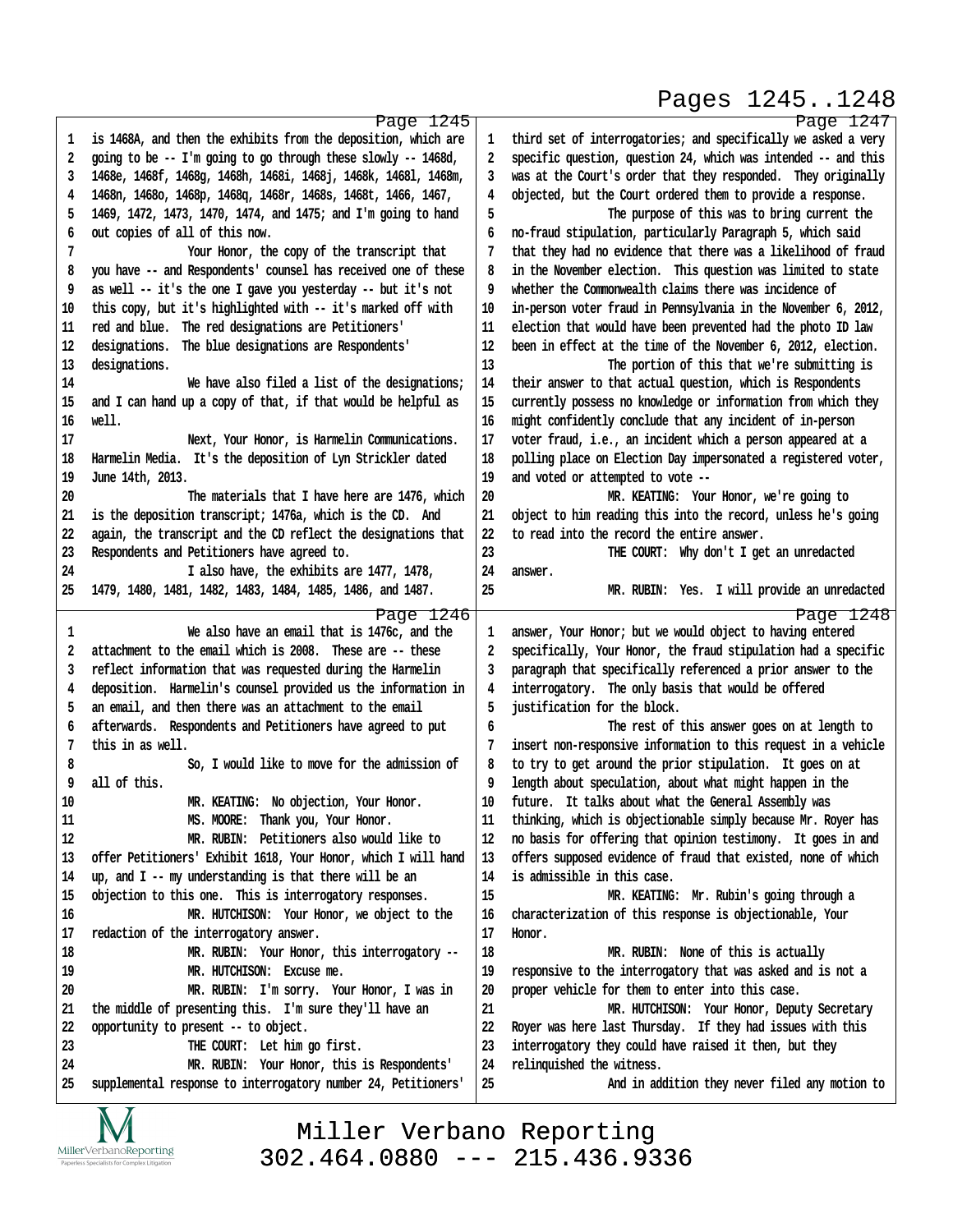# Pages 1249..1252

http://www.yeslaw.net/help

|                | Page 1249                                                                                   |             | Page 1251                                                     |
|----------------|---------------------------------------------------------------------------------------------|-------------|---------------------------------------------------------------|
| 1              | strike, any motion in limine before trial as the Court                                      | $\mathbf 1$ | MR. KEATING: We would direct the Court's                      |
| $\overline{2}$ | requested. Any objection they have is waived at this point.                                 | 2           | attention to 5, 20, 30 and 34.                                |
| 3              | Not only that, they relied on this and quoted                                               | 3           | MS. PETERSON: And Petitioners offer into                      |
| 4              | the redacted portion in their pretrial memo. And now they                                   | 4           | evidence Exhibit 1523, which is Respondents' responses to     |
| 5              | seem to redact this, but not that; and their purported expert,                              | 5           | Petitioners' fourth set of interrogatories.                   |
| 6              | Dr. Lorraine Minnite was retained to opine on this                                          | 6           | And then finally, the parties have worked                     |
| 7              | interrogatory and submitted a report on it.                                                 | 7           | together on designating certain aspects of the deposition     |
| 8              | Any objection they have is waived.                                                          | 8           | testimony of Ronald Ruben, the Press Secretary and the        |
| 9              | THE COURT: Okay. That's a good point, but                                                   | 9           | Director of Communications at the Department of State.        |
| 10             | let's proceed. I'll make a ruling on that after I hear the                                  | 10          | We have -- the context of the deposition                      |
| 11             | testimony today, and in the future. I think that we'll be                                   | 11          | testimony relates to materials that the Department of State   |
| 12             | talking to other witnesses, and I want to see what happens                                  | 12          | has provided to libraries. I have the transcript which        |
| 13             | with them in this regard.                                                                   | 13          | contains both designations, Petitioners' designations are     |
| 14             | MR. RUBIN: Thank you, Your Honor.                                                           | 14          | highlighted in red, and Respondents' designations are         |
| 15             | MS. PETERSON: Petitioners would also like to                                                | 15          | highlighted in blue, and this morning we filed a paper        |
| 16             | offer into evidence certain of Respondents interrogatory                                    | 16          | combining both those designations. This would be Exhibit      |
| 17             | responses. First Petitioners offer into evidence Exhibit                                    | 17          | 1593.                                                         |
| 18             | 1616, which is Respondents' responses to Petitioners' third                                 | 18          | MR. RUBIN: Your Honor, at this time, the                      |
| 19             | set of interrogatories.                                                                     | 19          | Petitioners are not in a position to close their case. Kurt   |
| 20             | Petitioners would specifically direct the                                                   | 20          | Myers has not testified and will be testifying in our case as |
| 21             | Court to Respondents' answers to interrogatories 2, 5, 8, 9,                                | 21          | well through cross-examination.                               |
| 22             | 10, 12, 13, 15, 16, 17, 21, 27 and 34.                                                      | 22          | In addition, on the issue of the 144, for the                 |
| 23             | Next, Petitioners would offer into evidence                                                 | 23          | reasons we have noted, we presented our evidence on that. We  |
| 24             | Exhibit 1617, which is a letter from Respondents offering                                   | 24          | do not have from the Respondents any actual business records  |
| 25             | certain supplemental responses.                                                             | 25          | or discovery. We are not in a position to have closed our     |
|                |                                                                                             |             |                                                               |
|                |                                                                                             |             |                                                               |
|                | Page 1250                                                                                   |             | Page 1252                                                     |
| 1              | MR. KEATING: Is that all? 1617. Why don't                                                   | 1           | case as to that.                                              |
| 2              | we talk about each one of these as we go along.                                             | 2           | So, at this time, we are not in a position to                 |
| 3              | MS. PETERSON: Sure.                                                                         | 3           | close our case and we leave our case open at this point.      |
| 4              | MR. KEATING: Your Honor, I'm not sure why                                                   | 4           | THE COURT: Sure.                                              |
| 5              | we're trying to enter into evidence answers to interrogatories                              | 5           | MR. KEATING: Your Honor, at this time we're                   |
| 6              | at this late date in the case. We have a verification from                                  | 6           | not ready to go forward with our case until they rest. Have   |
| 7              | Shannon Royer, and he testified. And if they wanted to talk                                 | 7           | they rested, Your Honor? I mean, for rebuttal testimony, you  |
| 8              | about these responses by Shannon while he was up there, they                                | 8           | don't keep the case open. That would be part of the evidence. |
| 9              | could have asked him about it and put them in, and here                                     | 9           | THE COURT: Was he listed as one of their                      |
| 10             | they're selectively putting into court responses to                                         | 10          | witnesses?                                                    |
| 11             | interrogatories. We would object to this procedure.                                         | 11          | MR. KEATING: I believe he was.                                |
| 12             | MS. PETERSON: Your Honor, these are                                                         | 12          | THE COURT: So, we'll let them for the purpose                 |
| 13             | statements of the party, and we're submitting the entire                                    | 13          | to keep their case open, okay? He's going to testify today?   |
| 14             | responses. We're just specifically directing the Court to                                   | 14          | MR. KEATING: That is correct, Your Honor.                     |
| 15             | certain of these responses, but we are submitting the entire                                | 15          | THE COURT: And I think he can request the                     |
| 16             | interrogatory responses from Respondents.                                                   | 16          | Court to direct them to close their case at the conclusion of |
| 17             | THE COURT: Your objection will be noted,                                                    | 17          | his testimony.                                                |
| 18             | Mr. Keating.                                                                                | 18          | MR. KEATING: We would ask this Court on an                    |
| 19             | MR. KEATING: Thank you, Your Honor.                                                         | 19          | oral motion right now to direct them to close their case at   |
| 20             | MS. PETERSON: And next Petitioners offer into                                               | 20          | the close of Mr. Myers' testimony.                            |
| 21             | evidence Exhibit 1617, which is a letter from Respondents                                   | 21          | THE COURT: We'll cross that bridge when we                    |
| 22             | offering supplemental responses to Petitioners' third set of                                | 22          | come to it.                                                   |
| 23             | interrogatories. Here's a copy. And Petitioners would                                       | 23          | MR. KEATING: Thank you, Your Honor.                           |
| 24<br>25       | specifically direct the Court to Respondents' answers to<br>interrogatories 13, 16, and 23. | 24<br>25    | THE COURT: I will be happy to entertain it<br>then. Okay.     |

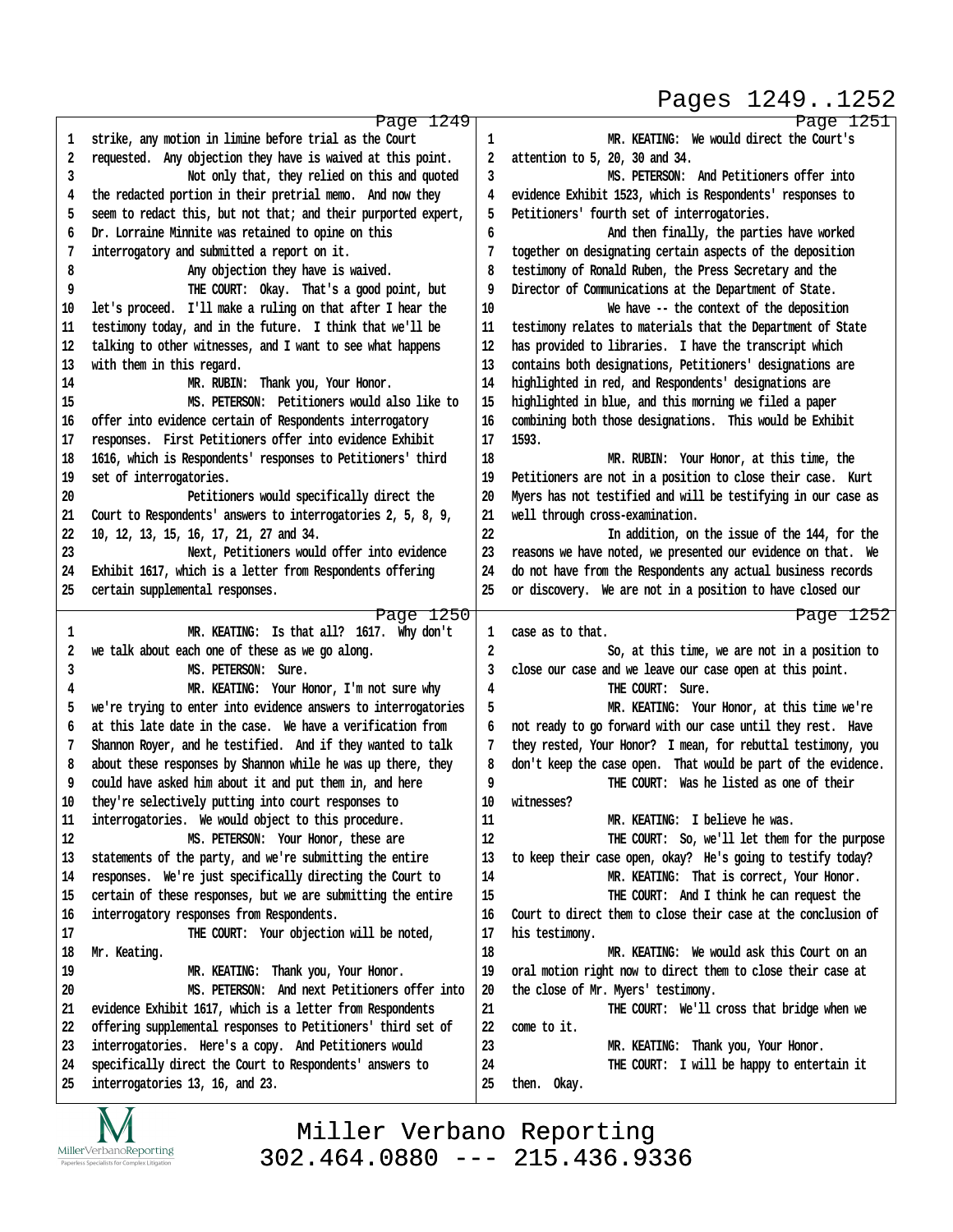#### Pages 1253..1256

|                  | Page 1253                                                           |          | Page 1255                                                                                                        |
|------------------|---------------------------------------------------------------------|----------|------------------------------------------------------------------------------------------------------------------|
| 1                | MR. KEATING: With that caveat.                                      | 1        | What kind of services do you provide? When I say that,<br>0.                                                     |
| 2                | Is there anything else you want to present                          | 2        | I mean Department of Aging.                                                                                      |
| 3                | before we put on our first witness?                                 | 3        | The Department of Aging provides services such as the<br>А.                                                      |
| 4                | MR. RUBIN: No, there's nothing else we want                         | 4        | PACE program. The PACE program is the pharmaceutical                                                             |
| 5                | to present at this time, Your Honor.                                | 5        | assistance contract for the elderly. It's a prescription drug                                                    |
| 6                | MR. KEATING: We would call our first witness,                       | 6        | assistance program. We administer and oversee protective                                                         |
| 7                | Kelly O'Donnell, to the stand.                                      | 7        | services. We administer and oversee health and wellness                                                          |
| 8                | KELLY O'DONNELL, having first been duly sworn                       | 8        | programs. We work very closely with our 52 Area Agencies on                                                      |
| 9                | according to law, was examined and testified as follows:            | 9        | Aging in Pennsylvania to insure that programs and services are                                                   |
| 10               | DIRECT EXAMINATION                                                  | 10       | delivered.                                                                                                       |
| $11\phantom{.0}$ | BY MR. KEATING:                                                     | 11       | What is the population of people over 60 in<br>Q.                                                                |
| 12               | Q.<br>Good morning.                                                 | 12       | Pennsylvania, approximately?                                                                                     |
| 13               | Good morning.<br>А.                                                 | 13       | The approximate population of persons age 60 and over in<br>А.                                                   |
| 14               | How are you doing?<br>Q.                                            | 14       | Pennsylvania is 2.7 million.                                                                                     |
| 15               | I'm well. How are you?<br>А.                                        | 15       | I assume that you work with other agencies in trying to<br>Q.                                                    |
| 16               | Good. I'm doing fine, thank you.<br>Q.                              | 16       | complete your mission; is that a correct statement?                                                              |
| 17               | Miss O'Donnell, is it okay if I call you Kelly?                     | 17       | That's correct.<br>А.                                                                                            |
| 18               | Yes, that's fine.<br>А.                                             | 18       | Q.<br>What agencies do you work with and what types of things                                                    |
| 19               | Have you ever testified in court before?<br>Q.                      | 19       | do you do with them?                                                                                             |
| 20               | No, I have not.<br>А.                                               | 20       | Two agencies we work with primarily are the Department<br>А.                                                     |
| 21               | I'm sorry?<br>Q.                                                    | 21       | of Public Welfare and the Department of Health. They have                                                        |
| 22               | No, I have not.<br>А.                                               | 22       | programs and services as well that impact persons over the age                                                   |
| 23               | Are you nervous?<br>Q.                                              | 23       | of 60.                                                                                                           |
| 24               | Slightly.<br>А.                                                     | 24       | What sort of issues come up that you deal with with the<br>0.                                                    |
| 25               | So am I. Where do you work?<br>Q.                                   | 25       | Department of Health, in conjunction with your agency?                                                           |
|                  |                                                                     |          |                                                                                                                  |
| 1                | Page 1254<br>I work for the Pennsylvania Department of Aging.<br>А. | 1        | Page 1256<br>Primarily they're administration of nursing facilities.<br>А.                                       |
| 2                | How long have you been working there?<br>Q.                         | 2        | Department of Health licenses nursing facilities in                                                              |
| 3                | I have been an employee of the Department of Aging since<br>А.      | 3        | Pennsylvania.                                                                                                    |
| 4                | May of 2011.                                                        | 4        | And what about the Department of Aging, do they license<br>Q.                                                    |
| 5                | Q.<br>What is your current position?                                | 5        | any types of facilities for the elderly.                                                                         |
| 6                | My current title is the director of the operations and<br>А.        | 6        | It would depend on how you define facility.<br>А.                                                                |
| 7                | the management office.                                              | 7        | How do you define facility?<br>Q.                                                                                |
| 8                | How long have you had that position?<br>Q.                          | 8        | Facilities are typically residential, where a person<br>Α.                                                       |
| 9                | I have been in that position since about March of 2012.<br>А.       | 9        | would live -- would spend 24 hours a day. We do -- the                                                           |
| 10               | What does the Department of Aging do? What are their<br>Q.          |          |                                                                                                                  |
|                  |                                                                     |          |                                                                                                                  |
|                  |                                                                     | 10       | Department of Aging does license what are called older adult                                                     |
| $11\,$           | responsibilities?                                                   | $11\,$   | daily living facilities. It's more commonly known as an adult                                                    |
| $12\,$           | А.<br>The Department of Aging oversees the health and wellness      | 12       | day care. It's a day program for older adults.                                                                   |
| 13               | of older adults in Pennsylvania.                                    | 13       | So, the Department of Aging, they have -- they license<br>Q.                                                     |
| 14               | What do they do for older adults in Pennsylvania?<br>Q.             | 14       | adult day cares for elderly citizens, and they're not                                                            |
| 15               | The Department of Aging coordinates and administers<br>А.           | 15       | overnight residential facilities; is that correct?                                                               |
| 16               | programs and services that benefit the health and wellness,         | 16       | А.<br>That's correct. It's a day program.                                                                        |
| 17               | promote independence of older adults. We consider our               | 17       | A day program. And the Department of Health, they<br>Q.                                                          |
| 18               | foundation to be prevention and protection. Prevention              | 18       | license nursing homes and residential type facilities; is that                                                   |
| 19               | related to health and wellness, protection related to elder         | 19       | your understanding?                                                                                              |
| 20               | abuse.                                                              | 20       | The Department of Health does license nursing<br>А.                                                              |
| 21               | What is an older adult, what age?<br>Q.                             | 21       | facilities. The Department of Public Welfare licenses other                                                      |
| 22               | A person is considered to be an older adult at age 60.<br>А.        | 22       | types of residential facilities such as personal care homes                                                      |
| 23               | So, everyone 60 and over are your responsibilities under<br>0.      | 23       | and assisted living facilities.                                                                                  |
| 24<br>25         | the Department of Aging?<br>А.<br>Yes.                              | 24<br>25 | Does that include long-term nursing homes?<br>Q.<br>That would be under the Department of Health's<br>А.<br>Yes. |



Miller Verbano Reporting [302.464.0880 --- 215.436.9336](http://www.miller-verbano.com) http://www.yeslaw.net/help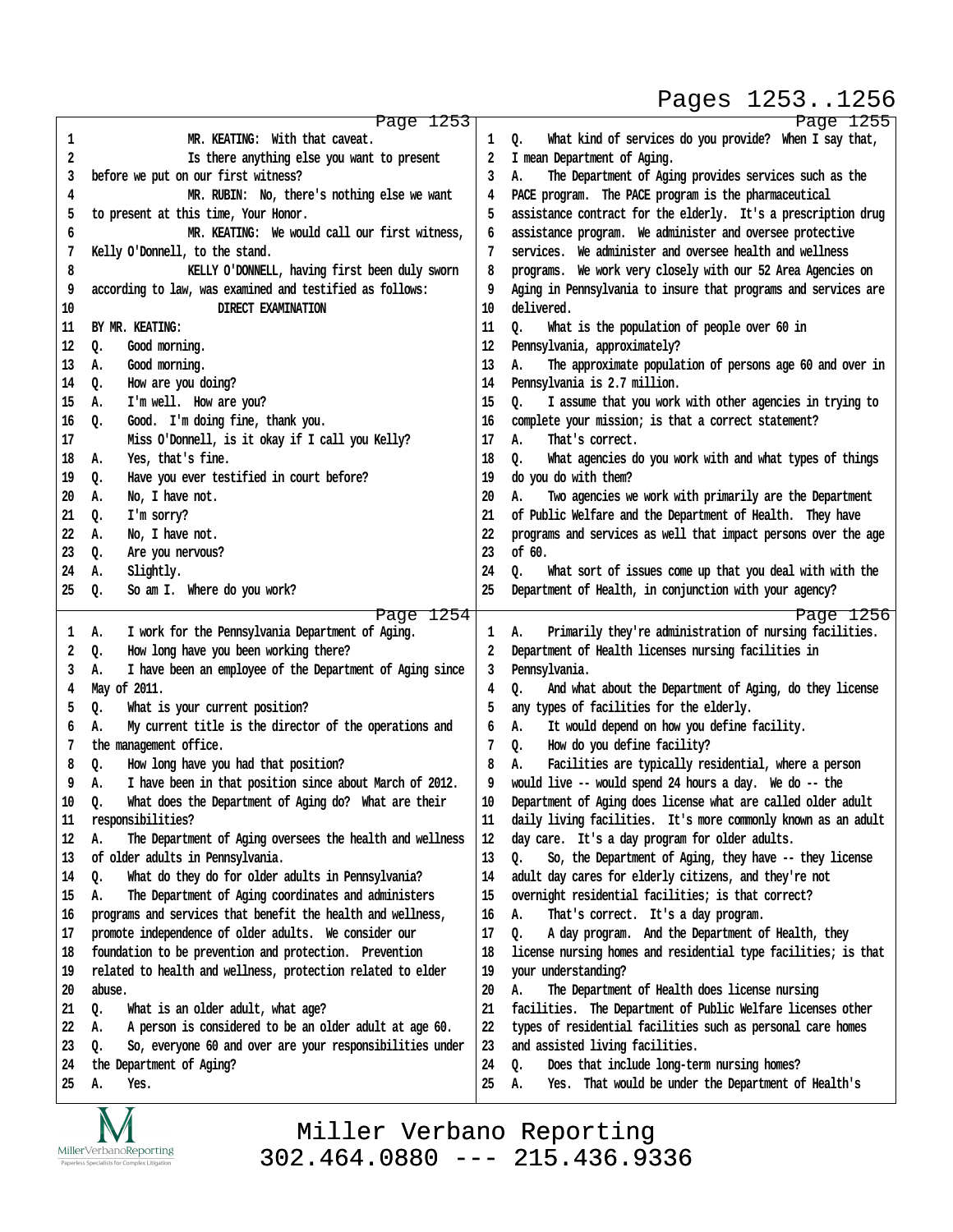Pages 1257..1260

|          | Page 1257                                                                                                               |          | Page 1259                                                                                             |
|----------|-------------------------------------------------------------------------------------------------------------------------|----------|-------------------------------------------------------------------------------------------------------|
| 1        | purview.                                                                                                                | 1        | lunch, and snacks throughout the day.                                                                 |
| 2        | How many -- what's the population of Pennsylvanians in<br>Q.                                                            | 2        | What about information; is there any information<br>Q.                                                |
| 3        | long-term nursing homes approximately.                                                                                  | 3        | disseminated from your agency to these centers concerning                                             |
| 4        | There are approximately --<br>А.                                                                                        | 4        | issues revolving around elderly people?                                                               |
| 5        | MS. SCHNEIDER: Objection. Objection, Your                                                                               | 5        | Absolutely. We would share any information of relevance<br>А.                                         |
| 6        | Honor. I don't believe that they have laid the proper                                                                   | 6        | to older adults, to the participants in the adult day care                                            |
| 7        | foundation for this witness to testify to that. She has                                                                 | 7        | centers.                                                                                              |
| 8        | already testified that the Department of Aging doesn't license                                                          | 8        | What type of issues are we talking about, or information<br>o.                                        |
| 9        | those facilities.                                                                                                       | 9        | are we talking about?                                                                                 |
| 10       | THE COURT: We'll permit it.                                                                                             | 10       | If there's a new program that's being offered to older<br>Α.                                          |
| 11       | MR. KEATING: Thank you.                                                                                                 | 11       | adults, we would provide that information about our PACE                                              |
| 12       | BY MR. KEATING:                                                                                                         | 12       | program. In fact, we provided them information about how to                                           |
| 13       | What is the approximate population of elderly persons in<br>Q.                                                          | 13       | obtain a voter ID.                                                                                    |
| 14       | long-term nursing homes, if you know?                                                                                   | 14       | Other than the adult care facilities, what about the<br>٥.                                            |
| 15       | There are approximately 81,000 people residing in<br>Α.                                                                 | 15       | AAA; is that what we're talking about?                                                                |
| 16       | nursing facilities.                                                                                                     | 16       | We work very closely with our 52 Area Agencies on Aging<br>А.                                         |
| 17       | What about long-term care homes?<br>Q.                                                                                  | 17       | in Pennsylvania.                                                                                      |
| 18       | A nursing facility would be considered a long-term care<br>А.                                                           | 18       | And when we are talking about the AAAs, that's not adult<br>o.                                        |
| 19       | facility.                                                                                                               | 19       | care facility. Are those county or municipal based agencies?                                          |
| 20       | And what about assisted living?<br>o.                                                                                   | 20       | The 52 Area Agencies on Aging are a variety. Some of<br>А.                                            |
| 21       | Assisted living facilities, there are approximately<br>А.                                                               | 21       | them are a county -- county-run program. Some of them are                                             |
| 22       | 1,200 individuals residing in personal care homes in                                                                    | 22       | non-profits.                                                                                          |
| 23       | Pennsylvania.                                                                                                           | 23       | What services do they provide for the elderly?<br>o.                                                  |
| 24       | Let's talk about the adult care facilities which you<br>о.                                                              | 24       | The Area Agencies on Aging provide coordination of<br>Α.                                              |
| 25       | license. How many are there in Pennsylvania?                                                                            | 25       | services. So, if somebody would call them and ask about                                               |
|          |                                                                                                                         |          |                                                                                                       |
|          |                                                                                                                         |          |                                                                                                       |
|          | Page 1258                                                                                                               |          | Page 1260                                                                                             |
| 1        | Are you referring to the adult day cares?<br>Α.                                                                         | 1        | services that could be provided in the home -- for example,                                           |
| 2        | Q.<br>Yes.                                                                                                              | 2        | personal assistance, if they need assistance with their                                               |
| 3        | We license approximately 265 adult day cares in<br>А.                                                                   | 3        | laundry, shopping, they help to coordinate transportation for                                         |
| 4        | Pennsylvania.                                                                                                           | 4        | the older adults.                                                                                     |
| 5        | And how many elderly does that help?<br>Q.                                                                              | 5        | They also act as a resource for information, if a person                                              |
| 6        | Approximately 12,000 individuals attend an adult day<br>А.                                                              | 6        | has questions about, you know, long-term care, getting into a                                         |
| 7        | care in Pennsylvania.                                                                                                   | 7        | nursing facility, a personal care home, assisted living                                               |
| 8        | MS. SCHNEIDER: I have an objection to the                                                                               | 8        | facility or an adult day care. They can provide that                                                  |
| 9        | relevancy of this testimony. Act 18 doesn't apply to adult                                                              | 9        | information to them.                                                                                  |
| 10       | day care centers.                                                                                                       | 10       | And does the Department of Aging coordinate and interact<br>Q.                                        |
| 11       | THE COURT: Overruled.                                                                                                   | 11       | with the local AAAs in this respect?                                                                  |
| 12       | MR. KEATING: We'll talk about Act 18 in a                                                                               | 12       | Yes, on a daily, constant basis.<br>А.                                                                |
| 13       | little bit, but I just want to lay a foundation.                                                                        | 13       | Do they have specific liaisons in the AAAs that<br>Q.                                                 |
| 14       | THE COURT: How many people attend the                                                                                   | 14       | coordinate with the Department of Aging?                                                              |
| 15       | centers?                                                                                                                | 15       | The Department of Aging communicates primarily with the<br>А.                                         |
| 16       | THE WITNESS: Over 12,000.                                                                                               | 16       | director of -- each Area Agency on Aging has a director, but                                          |
| 17       | BY MR. KEATING:                                                                                                         | 17       | then within the Department of Aging, staff would communicate                                          |
| 18       | And how many centers are there?<br>Q.                                                                                   | 18       | with their counterpart at the Area Agency on Aging. For                                               |
| 19       | А.<br>Approximately 265.                                                                                                | 19       | example, we have a Prime Time Health Coordinator at the                                               |
| 20       | What services are provided in those centers for the<br>Q.                                                               | 20       | Department of Aging. The Prime Time Health Coordinator at the                                         |
| 21       | elderly?                                                                                                                | 21       | Department of Aging would communicate with all 52 prime time                                          |
| 22       | In adult day cares, the services are primarily social<br>А.                                                             | 22       | health coordinators at 52 Area Agencies on Aging.                                                     |
| 23       | services. There's activities for the older adults -- for the                                                            | 23       | And relative to that, when you have information that you<br>o.                                        |
| 24<br>25 | participants to benefit from. It they also receive a visit<br>from a nurse on a quarterly basis. They receive a meal, a | 24<br>25 | want to disseminate, how is that done?<br>Again, in a variety of ways, primarily through the 52<br>А. |

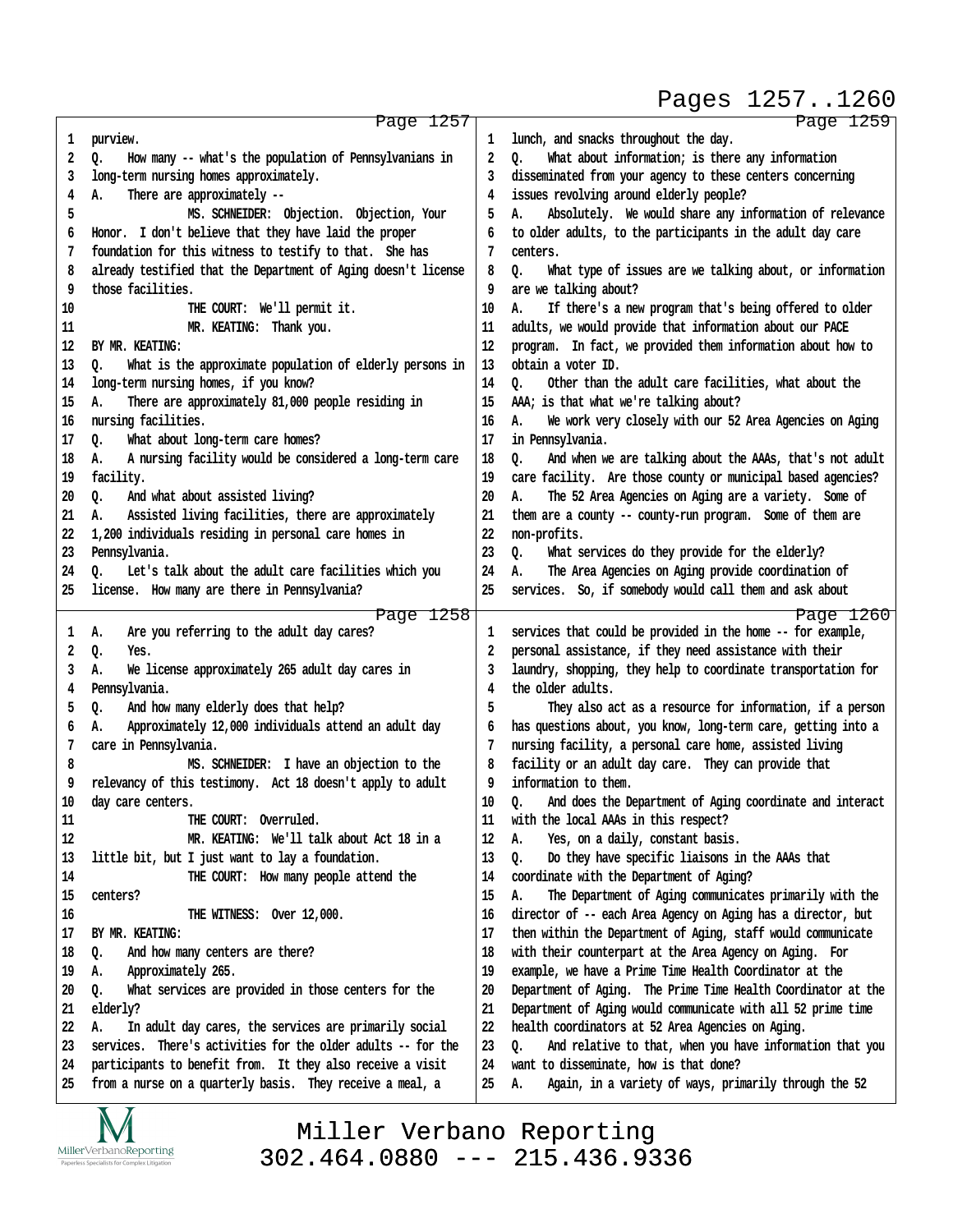Pages 1261..1264

http://www.yeslaw.net/help

www.yeslaw.net/help

|          | Page 1261                                                                                            |          | Page 1263                                                                                                               |
|----------|------------------------------------------------------------------------------------------------------|----------|-------------------------------------------------------------------------------------------------------------------------|
| 1        | directors; but then staff would communicate with their                                               | 1        | And they can do it by phone, website, email; correct?<br>Q.                                                             |
| 2        | counterparts at the 52 Area Agencies on Aging.                                                       | 2        | Yes, or handwritten letter.<br>А.                                                                                       |
| 3        | So you reach out to the AAAs at the county level,<br>Q.                                              | 3        | Is the Department active in helping develop legislation<br>0.                                                           |
| 4        | correct?                                                                                             | 4        | or statutes which may affect the elderly in Pennsylvania?                                                               |
| 5        | А.<br>Yes.                                                                                           | 5        | Yes, we are.<br>А.                                                                                                      |
| 6        | And you reach out to the adult day care facilities,<br>Q.                                            | 6        | 0.<br>In what respect?                                                                                                  |
| 7        | correct?                                                                                             | 7        | Any legislation that could potentially impact or benefit<br>А.                                                          |
| 8        | А.<br>We do, yes.                                                                                    | 8        | an older adult, the Department of Aging would reach out to the                                                          |
| 9        | And you coordinate with the Department of Health,<br>Q.                                              | 9        | respective agency that is leading the charge on that                                                                    |
| 10       | correct?                                                                                             | 10       | legislative front.                                                                                                      |
| 11       | А.<br>Yes.                                                                                           | 11       | 0.<br>How do you learn about it?                                                                                        |
| 12       | Do you have any type of newsletter that you put out<br>Q.                                            | 12       | We communicate with our sister agencies on a regular<br>А.                                                              |
| 13       | there?                                                                                               | 13       | basis. We do have a legislative director headquartered at the                                                           |
| 14       | The Department of Aging produces a weekly wrap-up, we<br>А.                                          | 14       | Department of Aging, and he keeps us updated on the relevant                                                            |
| 15       | call it the Friday wrap-up. It's distributed to about 3,000                                          | 15       | legislation.                                                                                                            |
| 16       | individuals. Those individuals include independent persons                                           | 16       | 0.<br>And let's talk about Act 18. Did the Department of                                                                |
| 17       | who may have contacted the Department, provider organizations,                                       | 17       | Aging have any input or comments prior to the enactment of Act                                                          |
| 18       | nursing facilities, personal care homes, adult days, and all                                         | 18       | 18 about what provisions should or should not be in the Act?                                                            |
| 19       | of our 52 Area Agencies on Aging.                                                                    | 19       | Yes, we did.<br>А.                                                                                                      |
| 20       | Do you have a website?<br>Q.                                                                         | 20       | 0.<br>How so?                                                                                                           |
| 21       | We do, yes.<br>А.                                                                                    | 21       | А.<br>The Department of Aging worked closely with the                                                                   |
| 22       | What information is provided on the website?<br>o.                                                   | 22       | Department of State on a review of the legislation to                                                                   |
| 23       | We provide information about all of the programs and<br>А.                                           | 23       | determine if -- one, if it would have any impact on persons                                                             |
| 24       | services that we offer in Pennsylvania either through the                                            | 24       | over the age of 60; and then, two, if there were any                                                                    |
| 25       | Department of Aging or the 52 Area Agencies on Aging.                                                | 25       | amendments or changes that could be made to the law.                                                                    |
|          |                                                                                                      |          |                                                                                                                         |
|          | Page 1262                                                                                            |          | Page 1264                                                                                                               |
| 1        | If someone has a question or concern about issues,<br>Q.                                             | 1        | When we talk about persons over the age of 60 who are<br>o.                                                             |
| 2        | elderly care or Medicare or anything they have, not only about                                       | 2        | elderly, we're not just talking about people who are                                                                    |
| 3        | themselves who are elderly, but members of the family, how do                                        | 3        | homebound, in nursing facilities; we're talking about anyone                                                            |
| 4        | they reach out to the Department of Aging to find out                                                | 4        | over 60. Correct?                                                                                                       |
| 5        | information?                                                                                         | 5        | Correct. As soon as you turn age 60, you qualify as an<br>А.                                                            |
| 6        | They could reach us through a variety of means; whether<br>А.                                        | 6        | older adult.                                                                                                            |
| 7        | it be through our website, we have an email address they can                                         | 7        | I'm not quite there yet, but hopefully I'll make it. Do<br>Q.                                                           |
| 8        | use, we have a direct phone line, we have an 800 number. We                                          | 8        | we have a copy of Respondents' Exhibit No. 260.                                                                         |
| 9        | often get handwritten letters as well at the Department.                                             | 9        | You have been handed what's been marked as Respondents'                                                                 |
| 10       | And other than just asking for information, help and<br>٥.                                           | 10       | Exhibit No. 2960. Do you recognize that document?                                                                       |
| 11       | assistance, are there individuals who have complaints that                                           | 11       | Yes, I do.<br>А.                                                                                                        |
| 12       | they can register or ask Department of Aging to look into?                                           | 12       | Q.<br>What is it?                                                                                                       |
| 13       | Absolutely.<br>А.                                                                                    | 13       | Α.<br>This is an email that was sent to the 52 Area Agency on                                                           |
| 14       | What are typical complaints your Department deals with?<br>Q.                                        | 14       | Aging directors following a conference call that was held with                                                          |
| 15       | We hear a variety of complaints. For example, we hear<br>А.                                          | 15       | them on September the 25th.                                                                                             |
| 16       | complaints about the property taxes in Pennsylvania. We hear                                         | 16       | What was the purpose of that conference call?<br>Q.                                                                     |
| 17       | complaints about how hot it is outside. We hear complaints                                           | 17       | The purpose of the conference call was to provide the 52<br>А.                                                          |
| 18       | about what the senior center is serving for lunch.                                                   | 18       | Area Agencies on Aging with the most current information                                                                |
| 19       | Too much meat loaf?<br>Q.                                                                            | 19       | regarding the voter ID law. It appears that a few days prior                                                            |
| 20       | Too much meat loaf sometimes.<br>А.                                                                  | 20       | to this conference call, the Department of State issued or --                                                           |
| 21       | Would it be fair to say that the elderly are not shy<br>Q.                                           | 21       | issued the opportunity to obtain a Department of State voter                                                            |
| 22       | about voicing their complaints.                                                                      | 22       | ID card.                                                                                                                |
| 23       | That would be an accurate statement, yes. No offense.<br>А.                                          | 23<br>24 | Besides the Area Agencies, are there other people this<br>Q.<br>email has been sent to relative to the conference call? |
| 24<br>25 | What does the Department do about it?<br>Q.<br>We handle each and every complaint accordingly.<br>А. | 25       | Yes. I recognize staff from the Department of State as<br>А.                                                            |
|          |                                                                                                      |          |                                                                                                                         |

Miller Verbano Reporting [302.464.0880 --- 215.436.9336](http://www.miller-verbano.com)

**IVI**  $\underset{\text{Paperless Specialists for Complex Litigation}}{\text{MillerVerbanoReporting}}$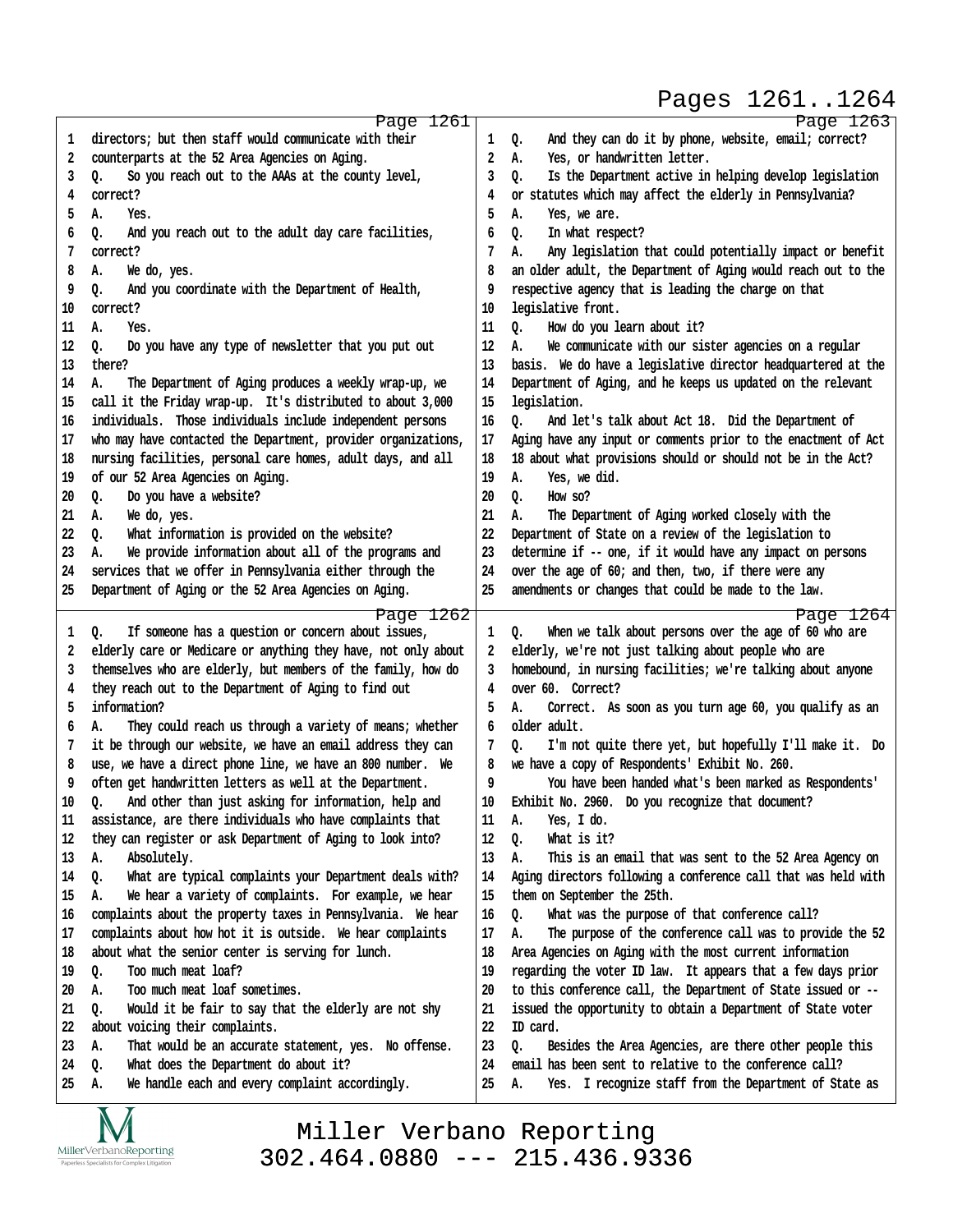Pages 1265..1268

http://www.yeslaw.net/help

www.yeslaw.net/help

|          | Page 1265                                                      |          | Page 1267                                                      |
|----------|----------------------------------------------------------------|----------|----------------------------------------------------------------|
| 1        | well as PennDOT, the Secretary of Aging is copied as well as   | 1        | Was any information disseminated about that new option<br>Q.   |
| 2        | our deputy secretary.                                          | 2        | that was presented?                                            |
| 3        | Do you recall who in the Department of State you were<br>о.    | 3        | Yes. Again, we would have worked through the Area<br>А.        |
| 4        | working with relative to Act 18?                               | 4        | Agencies on Aging to insure that they had the most current     |
| 5        | Following the passage of Act 18, the primary point<br>А.       | 5        | information regarding the voter ID law, including the          |
| 6        | person I worked with at the Department of State was Megan      | 6        | availability of the Department of State ID.                    |
| 7        | Sweeney.                                                       | 7        | Is that on your website?<br>Q.                                 |
| 8        | What concerns, if any, did the Department of Aging have<br>Q.  | 8        | А.<br>Yes.                                                     |
| 9        | with provisions of Act 18?                                     | 9        | It is still on your website?<br>Q.                             |
| 10       | Our primary concern was just insuring that people had<br>А.    | 10       | А.<br>Yes.                                                     |
|          | accurate information. There was a lot of misinformation at     |          |                                                                |
| 11       |                                                                | 11       | Was there a mailing done about that, if you recall?<br>o.      |
| 12       | the time regarding the voter ID law.                           | 12       | I don't recall.<br>А.                                          |
| 13       | After Act 18 was passed, did the Department of Aging<br>Q.     | 13       | o.<br>Okay. Did you get a lot of comments, feedback or         |
| 14       | take any steps to disseminate information relative to the      | 14       | complaints from the elderly about Act 18 and the voter ID law? |
| 15       | requirements under Act 18?                                     | 15       | А.<br>The feedback that we heard was related to the            |
| 16       | We did, yes.<br>А.                                             | 16       | requirement to provide an ID. We didn't receive feedback       |
| 17       | What did you do?<br>0.                                         | 17       | regarding the requirement to obtain -- or the steps required   |
| 18       | Again, working primarily through the Area Agencies on<br>А.    | 18       | to obtain an ID.                                               |
| 19       | Aging, we provided information that the Department of State    | 19       | o.<br>If you had, is that something that would have been       |
| 20       | had created, fact sheets, FAQs regarding the requirements of   | 20       | brought to your attention?                                     |
| 21       | the voter ID law and information on how to obtain a voter ID.  | 21       | А.<br>Yes. I was the point person for the Department of        |
| 22       | Did you do any mailings; did you mail out any<br>о.            | 22       | Aging. My name was widely disseminated, my phone number, my    |
| 23       | information?                                                   | 23       | email address to the public for people to contact if they had  |
| 24       | We did, yes.<br>А.                                             | 24       | questions, concerns, comments, related to the voter ID law.    |
| 25       | How many mailings did you mail out and where did you<br>Q.     | 25       | What about making provisions to disseminate information<br>Q.  |
|          | Page 1266                                                      |          | Page 1268                                                      |
| 1        | mail them to?                                                  | 1        | as to how elderly persons can get to a PennDOT ID in order to  |
| 2        | The Department of Aging completed a mailing to PACE<br>А.      | 2        | get the voter ID card; a lot of questions and complaints about |
| 3        | recipients. There's over 350,000 PACE recipients in            | 3        | that?                                                          |
| 4        | Pennsylvania. In addition, we work with a contractor who does  | 4        | Not that came to my attention, no.<br>А.                       |
| 5        | additional outreach -- who does outreach regarding additional  | 5        | MR. KEATING: With the Court's indulgence.                      |
| 6        | benefits available. They completed 12 mailings. My             | 6        | BY MR. KEATING:                                                |
| 7        | understanding is that mailing reached over three-quarters of a | 7        | I've been asked to ask you about personal care homes.<br>o.    |
| 8        | million people.                                                | 8        | Can we talk about personal care homes and what they are, and   |
| 9        | When you say three-quarters of a million people, we are<br>o.  | 9        | who oversees them?                                             |
| 10       | talking about three-quarters of a million elderly people;      | 10       | Yes. Personal care homes are licensed by the Department<br>А.  |
| 11       | correct?                                                       | 11       | of Public Welfare. Personal care homes are considered          |
| 12       | To the best of my knowledge, they were all elderly; yes.<br>А. | 12       | residential care facility, so a person resides there 24 hours  |
| 13       | Over 60.<br>Q.                                                 | 13       | a day, seven days a week. The personal care home would         |
| 14       | Over $60.$<br>А.                                               | 14       | provide for that person's basic needs, social, medical, all of |
| 15       | THE COURT: Were all of the mailings                            | 15       | their meals would be provided, any personal care or personal   |
| 16       | addressing to DOS ID? I'm sorry.                               | 16       | assistance.                                                    |
| 17       | MR. KEATING: Department of State ID.                           | 17       | Are they regulated or licensed by the Department of<br>Q.      |
| 18       |                                                                | 18       | Aging?                                                         |
|          | THE COURT: I withdraw the question. I'm                        |          |                                                                |
| 19<br>20 | sorry to interrupt.                                            | 19<br>20 | А.<br>They are not, no.<br>Who are they regulated by?          |
|          | MR. KEATING: No objection, Your Honor.                         |          | Q.                                                             |
| 21       | BY MR. KEATING:                                                | 21       | They're licensed by the Department of Public Welfare.<br>А.    |
| 22       | Were you aware of the fact that later on, there was a<br>Q.    | 22       | Now, those adult care centers which are licensed by your<br>o. |
| 23       | new ID that was put out by the Department of State that was a  | 23       | Department, they're not under Act 18 to allow them to give     |
| 24       | voter ID?                                                      | 24       | voter IDs; are they?                                           |
| 25       | Yes.<br>А.                                                     | 25       | Correct. They don't fall under the definition of care<br>А.    |
|          |                                                                |          |                                                                |

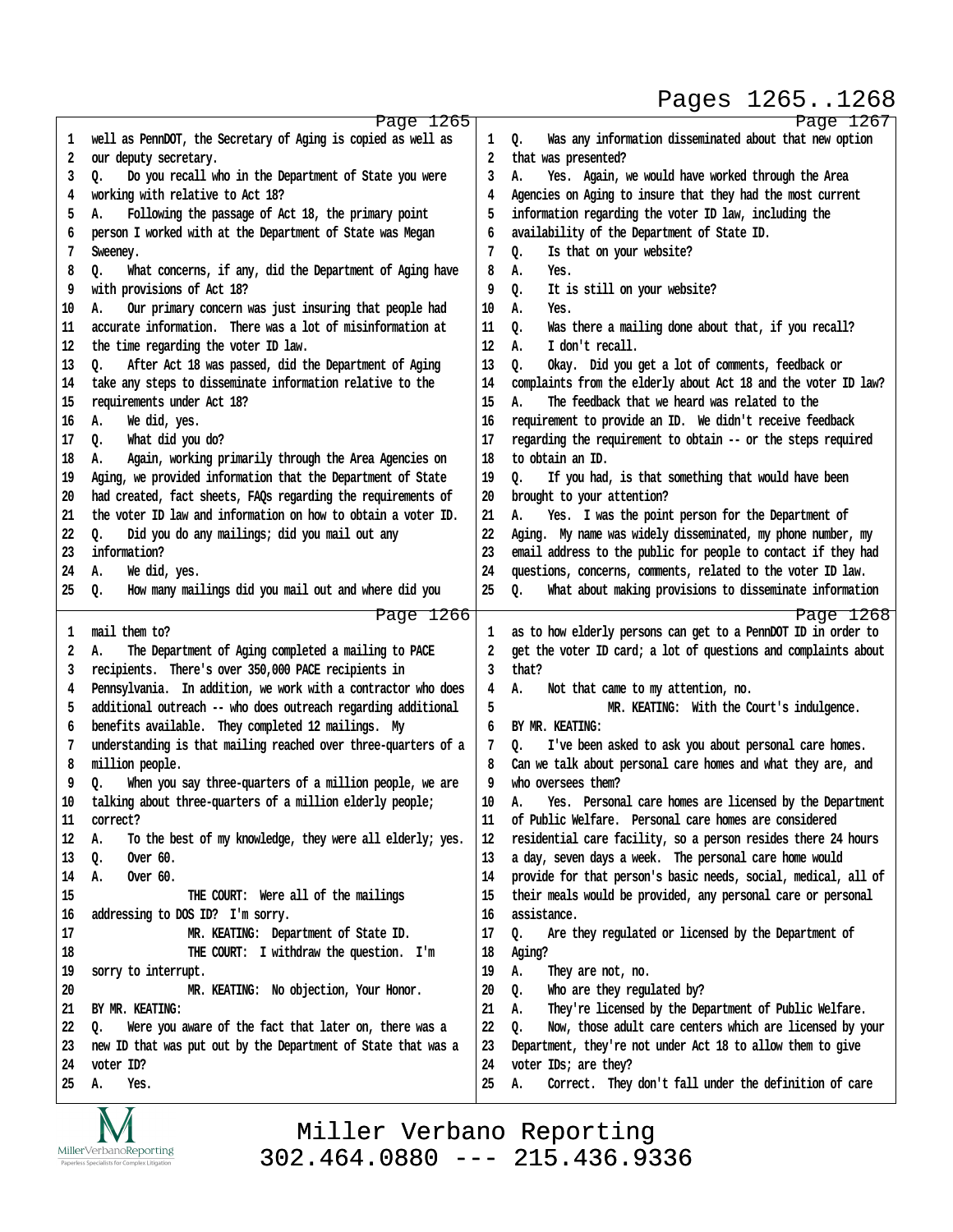#### Pages 1269..1272

http://www.yeslaw.net/help

http://www.yeslaw.net/help

|    | Page 1269                                                        |    |                                                                   |
|----|------------------------------------------------------------------|----|-------------------------------------------------------------------|
| 1  | facility under Act 18.                                           | 1  | Page 1271<br>the best of my knowledge, weren't issuing photo IDs. |
| 2  | What is the definition of care facility under Act 18?<br>Q.      | 2  | Okay. So, and since the time this memo was written, you<br>Q.     |
| 3  | My understanding of the definition of care facility<br>А.        | 3  | haven't done any work to determine how many care facilities       |
| 4  | under Act 18 is that if you are a licensed long-term care        | 4  | are issuing ID; have you?                                         |
| 5  | facility, a licensed assisted living facility or a licensed      | 5  | А.                                                                |
|    |                                                                  |    | I personally have not, no.                                        |
| 6  | personal care home, you are eligible to produce a photo ID for   | 6  | Okay. You have done no work to identify how many voters<br>o.     |
| 7  | voting purposes to your residents.                               | 7  | have received a care facility ID, have you?                       |
| 8  | And what information, if any, did your Department give<br>o.     | 8  | I have not, no.<br>А.                                             |
| 9  | out about the Shared-Ride Program.                               | 9  | So, also at the time this memo was written and today,<br>٥.       |
| 10 | Working through the 52 Area Agencies on Aging, we<br>А.          | 10 | not every older Pennsylvanian lives in a care facility;           |
| 11 | insured that the Area Agencies on Aging had information          | 11 | correct?                                                          |
| 12 | regarding the Shared-Ride Program and the availability of the    | 12 | А.<br>That's correct.                                             |
| 13 | Shared-Ride Program to take people to PennDOT photo centers.     | 13 | And so, some people who don't live in care facilities<br>о.       |
| 14 | And that information that you give to your agencies, is<br>ο.    | 14 | don't have an acceptable photo ID; right?                         |
| 15 | that only to get to PennDOT for voter ID, or do you give         | 15 | I wouldn't have knowledge of that.<br>А.                          |
| 16 | information about the Shared-Ride Program generally to help      | 16 | You wouldn't have any knowledge about whether there are<br>0.     |
| 17 | people out?                                                      | 17 | some people who don't live in care facilities, might not have     |
| 18 | We would provide information generally. Transportation<br>А.     | 18 | a photo ID?                                                       |
| 19 | is used for a variety of purposes by the older adults. They      | 19 | Without asking them directly, I wouldn't know.<br>А.              |
| 20 | use it to get to the pharmacy; they can use it to get to their   | 20 | Okay. So, but in this memo, you knew that there was<br>Q.         |
| 21 | doctors' appointments.                                           | 21 | some people who did live in care facilities, might not have a     |
| 22 | Do they have driver's license? Are you still allowed to<br>о.    | 22 | photo ID. In fact, that was a concern of this memo, wasn't        |
| 23 | drive after 60?                                                  | 23 | it?                                                               |
| 24 | А.<br>Yes, you are.                                              | 24 | The concern that was referenced in the memo is that a<br>Α.       |
| 25 | Q.<br>Are people over 60 mobile?                                 | 25 | person living in a care facility may not -- may no longer have    |
|    |                                                                  |    |                                                                   |
|    |                                                                  |    |                                                                   |
|    | Page 1270                                                        |    | Page 1272                                                         |
| 1  | Yes.<br>А.                                                       | 1  | a driver's license because they reside in the care facility       |
| 2  | MR. KEATING: No further questions, Your                          | 2  | and are no longer driving.                                        |
| 3  | Honor.                                                           | 3  | Right, and they might not have an acceptable ID for<br>Q.         |
| 4  | MS. SCHNEIDER: Your Honor, may I inquire.                        | 4  | voting?                                                           |
| 5  | THE COURT: Certainly.                                            | 5  | А.<br>Yes.                                                        |
| 6  | <b>CROSS-EXAMINATION</b>                                         | 6  | You can put that one aside for now.<br>Q.                         |
| 7  | BY MS. SCHNEIDER:                                                | 7  | Your Honor, I'd like to show the witness an exhibit               |
| 8  | Good morning, Miss O'Donnell. My name is Marian<br>о.            | 8  | that's been marked for identification as Petitioners' Exhibit     |
| 9  | Schneider and I'm one of the attorneys for the Petitioners.<br>I | 9  | 1592.                                                             |
| 10 | just have a few follow-up questions for you.                     | 10 | THE COURT:<br>Sure                                                |
| 11 | MS. SCHNEIDER: Your Honor, I'd like to show                      | 11 | MR. KEATING: May I see that? Yeah, sure.                          |
| 12 | the witness Petitioners' Exhibit 1562, which I believe is        | 12 | Yeah.                                                             |
| 13 | already admitted in this case.                                   | 13 | BY MS. SCHNEIDER:                                                 |
| 14 | BY MS. SCHNEIDER:                                                | 14 | Miss O'Donnell, you have in front of you a document, a<br>o.      |
| 15 | Miss O'Donnell, earlier today, you testified that you<br>o.      | 15 | three-page document that appears to be an email chain with the    |
| 16 | worked with the Department of State to do analysis of Act 18;    | 16 | subject line, "Potter County AAA question;" do you see that?      |
| 17 | isn't that right?                                                | 17 | А.<br>Yes.                                                        |
| 18 | Yes, that's correct.<br>А.                                       | 18 | This is a series of emails between you and Megan<br>Q.            |
| 19 | Looking at Petitioners' Exhibit 1562, is this a document<br>о.   | 19 | Sweeney; isn't that right?                                        |
| 20 | that you worked with the Department of State regarding Act 18?   | 20 | А.<br>Yes.                                                        |
| 21 | А.<br>Yes.                                                       | 21 | Could you turn to the last page of the document. I just<br>о.     |
| 22 | Now, in this memo, at the time that this memo was<br>о.          | 22 | turn your attention to the first email that starts that chain     |
| 23 | written, you knew that most of the care facilities as you just   | 23 | that's dated Wednesday, September 12, 2012; do you see that?      |
| 24 | defined them did not issue ID; isn't that right?                 | 24 | А.<br>Yes.                                                        |
| 25 | At the time this memo was written, care facilities, to<br>А.     | 25 | In that email, you wrote, "the glitch is that ID is<br>Q.         |

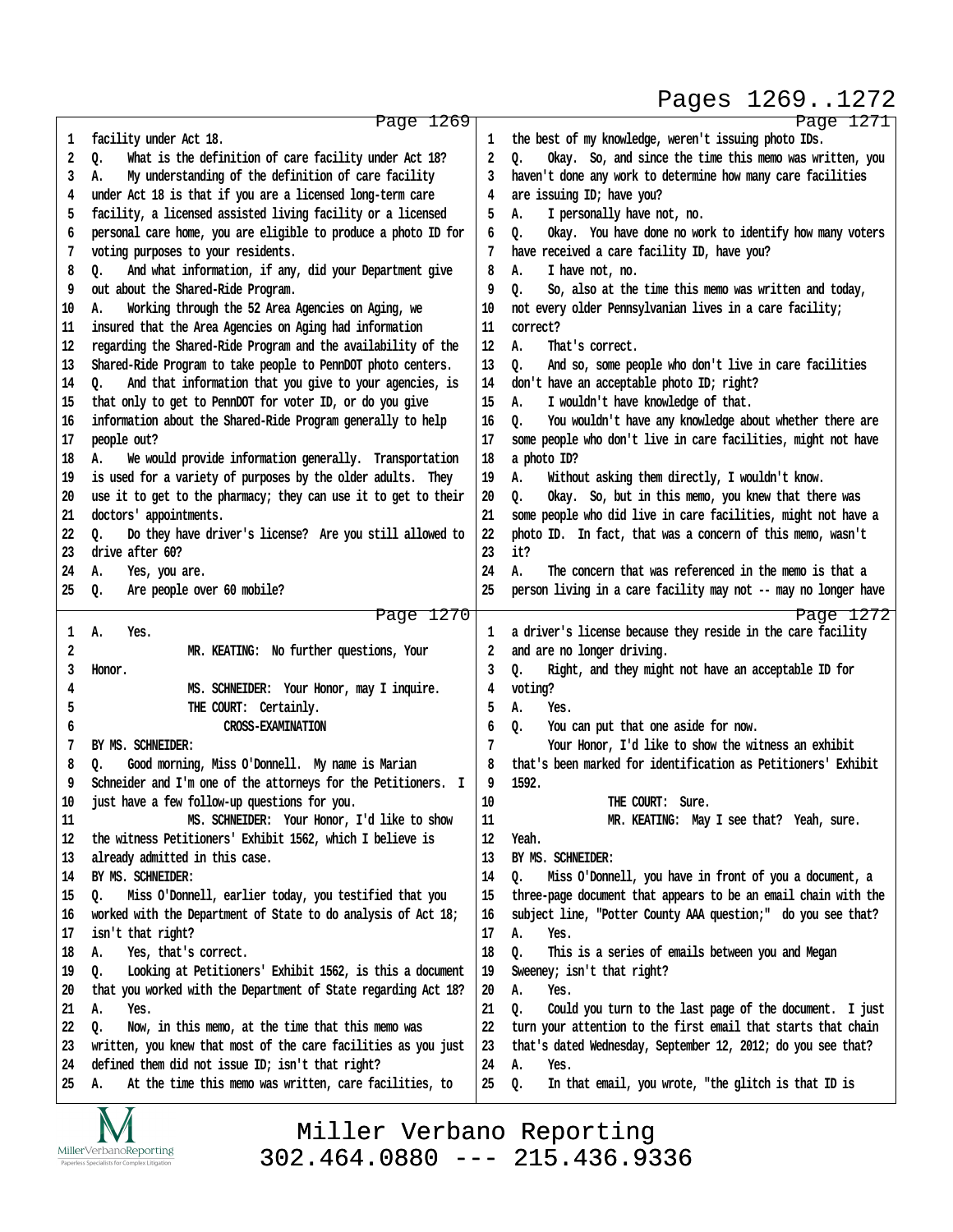Pages 1273..1276

http://www.yeslaw.net/help

http://www.yeslaw.net/help

|    | Page 1273                                                      |    | Page 1275                                                      |
|----|----------------------------------------------------------------|----|----------------------------------------------------------------|
| 1  | required to get the reduced rate on the ride by the            | 1  | А.<br>Yes.                                                     |
| 2  | individuals, but these individuals do not have ID."            | 2  | Did you ever get a list of the best practices for<br>Q.        |
| 3  | Do you see that?                                               | 3  | getting people to PennDOT?                                     |
| 4  | Yes.<br>А.                                                     | 4  | I don't recall if that list came from PennDOT or if we<br>А.   |
| 5  | This email was about trying to transport people without<br>Q.  | 5  | obtained it from our Area Agencies on Aging. That was also a   |
| 6  | ID to PennDOT to get ID, correct?                              | 6  | question that we presented to them.                            |
| 7  | That's what it appears to be, yes.<br>А.                       | 7  | Are you saying that you did get a list of best<br>Q.           |
| 8  | And your concern was that in order to obtain a reduced         | 8  | practices?                                                     |
|    | Q.                                                             |    |                                                                |
| 9  | rate on the public transportation provider, an individual      | 9  | I don't recall if it's in a list form, but we did<br>А.        |
| 10 | would need to produce an ID to qualify for the reduced rate;   | 10 | discuss it with our Area Agencies on Aging.                    |
| 11 | isn't that right?                                              | 11 | Is there a document that describes what the -- there's<br>0.   |
| 12 | Yes. That would be the case.<br>А.                             | 12 | no document that describes what these best practices are, is   |
| 13 | So, it was a Catch-22 situation; they couldn't get a<br>o.     | 13 | there?                                                         |
| 14 | reduced fare because they didn't have an ID, but they couldn't | 14 | Α.<br>Not to my knowledge.                                     |
| 15 | get an ID -- so they couldn't get a ride to get an ID; isn't   | 15 | Okay. You can put that one aside, Miss O'Donnell.<br>o.        |
| 16 | that what this situation was?                                  | 16 | MS. SCHNEIDER: Your Honor, I'd like to show                    |
| 17 | Yes. Without valid ID, you can't access the Shared<br>А.       | 17 | the witness an exhibit that's been marked for identification   |
| 18 | Ride.                                                          | 18 | as Petitioners' Exhibit 1591.                                  |
| 19 | And reduced rate for the ride doesn't mean it's free,<br>Q.    | 19 | BY MS. SCHNEIDER:                                              |
| 20 | does it?                                                       | 20 | Miss O'Donnell, this is another email chain, looks like<br>٥.  |
| 21 | It may be free for qualifying individuals.<br>А.               | 21 | it's from you, and starting -- I'm sorry. Let's look at the    |
| 22 | But in fact, the ride -- this was a discount. It talks<br>o.   | 22 | last page. This email chain starts with an email from a        |
| 23 | about discount of the rate, right?                             | 23 | program director at a senior center in southeastern            |
| 24 | I didn't ask specifics whether or not everyone was<br>А.       | 24 | Pennsylvania; do you see that?                                 |
| 25 | paying or everyone was qualifying for the reduced rate or if   | 25 | А.<br>Yes.                                                     |
|    |                                                                |    |                                                                |
|    | Page 1274                                                      |    | Page 1276                                                      |
| 1  | everyone was getting a free ride.                              | 1  | It's from an Amy Stover in Souderton; is that correct?<br>Q.   |
| 2  | But the email was that these people couldn't even<br>Q.        | 2  | Yes.<br>А.                                                     |
| 3  | qualify for whether it was a reduced rate or break down to     | 3  | On the second-to-the-last page is where Ms. Stover's<br>Q.     |
| 4  | zero, they didn't qualify because they didn't have ID; right?  | 4  | email begins. In the first email, Ms. Stover asked you if      |
| 5  | Right. Without valid ID, you wouldn't qualify for a<br>А.      | 5  | photo IDs issued by senior centers are valid for voting. Do    |
| 6  | Shared Ride.                                                   | 6  | you see that?                                                  |
| 7  | So this email chain, if you look through the email<br>Q.       | 7  | А.<br>Yes.                                                     |
| 8  | chain, it doesn't indicate that this issue was resolved; does  | 8  | And you responded that photo IDs issued by senior<br>Q.        |
| 9  | it?                                                            | 9  | centers are not valid for voting; is that right?               |
| 10 | The email doesn't indicate that it was resolved,<br>А.         | 10 | Yes.<br>А.                                                     |
| 11 | correct.                                                       | 11 | Q.<br>Because a senior center is not a care facility as that's |
| 12 | In fact, you don't know whether it was resolved or not;<br>Q.  | 12 | defined under Act 18; right?                                   |
| 13 | do you?                                                        | 13 | А.<br>That's correct.                                          |
| 14 | I don't recall if it ever was.<br>А.                           | 14 | A senior city -- center, though, is a live-in facility<br>о.   |
| 15 | Okay. I want to direct your attention -- but sitting<br>0.     | 15 | for low income seniors and people with disabilities; is that   |
| 16 | here today, you don't know whether this was resolved or not.   | 16 | right?                                                         |
| 17 | Α.<br>Correct.                                                 | 17 | А.<br>No, that's not correct.                                  |
| 18 | Let's look at the second page of this Exhibit. The<br>Q.       | 18 | It's -- is it a residential facility?<br>0.                    |
| 19 | middle of the page, this is an email from you to Megan         | 19 | A senior center is not a residential facility.<br>А.           |
| 20 | Sweeney. Do you see that?                                      | 20 | Okay. Let's look at the -- can you -- I'm still on the<br>Q.   |
|    |                                                                | 21 |                                                                |
| 21 | Α.<br>Yes.                                                     |    | second page. Can you look at your response to Ms. Stover?      |
| 22 | Do you see the line where it says, also, while I have<br>o.    | 22 | А.<br>Yes.                                                     |
|    |                                                                |    |                                                                |
| 23 | you, would you know if there's a list of, quote, best          | 23 | So, you tell her, but -- you tell her that -- this is<br>о.    |
| 24 | practices, unquote, or creative ways that people have been     | 24 | where you respond that the senior center issuing a photo ID    |
| 25 | getting to the driver's license centers; do you see that?      | 25 | won't be acceptable, but you also tell her that people who     |

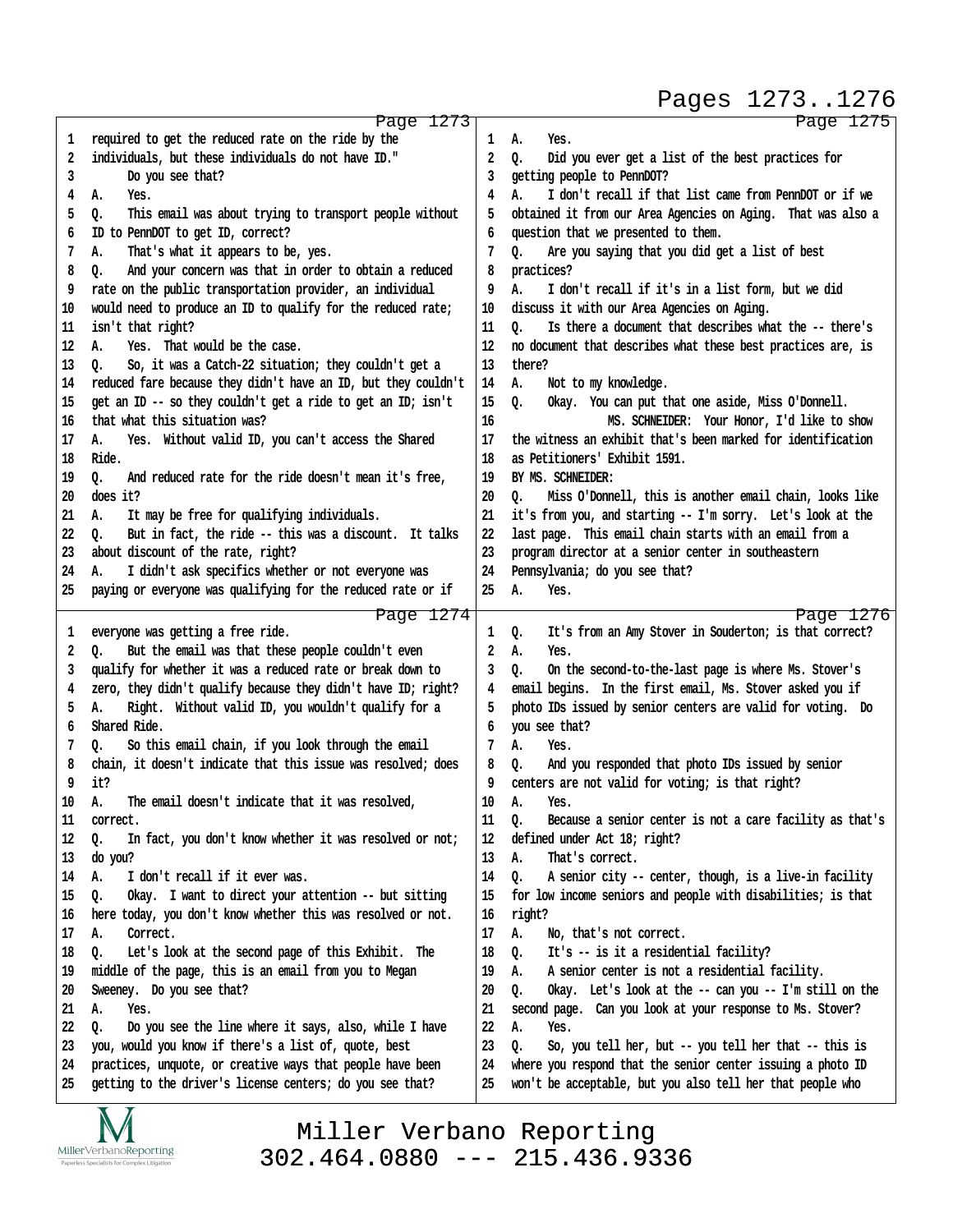# Pages 1277..1280

http://www.yeslaw.net/help

//www.yeslaw.net/help

http:

| 1        | Page 1277                                                            |          | Page 1279                                                                                                     |
|----------|----------------------------------------------------------------------|----------|---------------------------------------------------------------------------------------------------------------|
|          | lack ID will have to go to PennDOT; don't you?                       | 1        | appointment for a large group to come in, didn't you?                                                         |
| 2        | А.<br>Yes.                                                           | 2        | А.<br>Yes.                                                                                                    |
| 3        | In the last line of the large paragraph of your email,<br>Q.         | 3        | Let's turn to the first page of this exhibit.<br>Q.                                                           |
| 4        | you say, "if you are in the system, you will then have to go         | 4        | Ms. Stover emailed you back, didn't she?                                                                      |
| 5        | to a driver's license or photo center to have your photo taken       | 5        | А.<br>Yes.                                                                                                    |
| 6        | for the free non-drivers photo ID." Do you see that?                 | 6        | And her response back to you is about four months after<br>Q.                                                 |
| 7        | Α.<br>Yes.                                                           | 7        | her initial email; isn't it?                                                                                  |
| 8        | But people can't get a photo ID from a photo center, can<br>Q.       | 8        | А.<br>Yes.                                                                                                    |
|          | they?                                                                | 9        |                                                                                                               |
| 9        |                                                                      |          | So, she first contacted you in April; the second one is<br>o.                                                 |
| 10       | I was under the impression that you could.<br>А.                     | 10       | in August. Is that right?                                                                                     |
| 11       | You were under the impression sitting here today that<br>Q.          | 11       | Through email, yes.<br>Α.                                                                                     |
| 12       | you can?                                                             | 12       | Excuse me?<br>Q.                                                                                              |
| 13       | А.<br>I don't recall if the specific location for obtaining an       | 13       | Through email, yes.<br>А.                                                                                     |
| 14       | ID is from a driver's license center or a photo center. I            | 14       | Okay. In fact, Miss Stover contacted a photo license<br>Q.                                                    |
| 15       | understand there is a distinction between the two, but I don't       | 15       | center; didn't she?                                                                                           |
| 16       | recall which one is --                                               | 16       | А.<br>She states in her email that she attempted to contact,                                                  |
| 17       | In fact, you can't get a photo ID unless you go to a<br>0.           | 17       | yes.                                                                                                          |
| 18       | driver's license center; isn't that true?                            | 18       | Q.<br>And they told her that they couldn't issue the ID there,                                                |
| 19       | I'll take your word for it.<br>А.                                    | 19       | didn't they?                                                                                                  |
| 20       | So, do you say -- is it your testimony that you don't<br>0.          | 20       | Α.<br>Yes.                                                                                                    |
| 21       | know one way or the other?                                           | 21       | So, your advice -- this confirms that your advice to her<br>o.                                                |
| 22       | Sitting here at this point, I don't recall which one is<br>А.        | 22       | to go to the photo center was wrong, doesn't it?                                                              |
| 23       | the appropriate location.                                            | 23       | А.<br>Yes.                                                                                                    |
| 24       | Assuming that I'm correct, that you can only get an ID<br>Q.         | 24       | Okay. And she also mentions that she was trying to<br>o.                                                      |
| 25       | from a driver's license center, then the information you gave        | 25       | contact PennDOT to arrange for a group appointment to bring                                                   |
|          |                                                                      |          |                                                                                                               |
| 1        | Page 1278<br>to Ms. Stover is incorrect; is that right?              | 1        | Page 1280<br>people to PennDOT, doesn't she?                                                                  |
| 2        | MR. KEATING: I'm going to object, Your Honor.                        | 2        | Α.<br>Yes.                                                                                                    |
|          |                                                                      | 3        |                                                                                                               |
| 3        | That's a false assumption.                                           |          | But she couldn't find any contact info for the nearest<br>Q.                                                  |
| 4        | THE COURT: The witness can answer the                                | 4        | driver's license center, could she?                                                                           |
|          | question.                                                            |          |                                                                                                               |
| 5        |                                                                      | 5        | It appears that she wasn't able to obtain contact<br>А.                                                       |
| 6        | THE WITNESS: Could you repeat the question,                          | 6        | information for the Dublin license center, yes.                                                               |
| 7        | please.                                                              | 7        | So, she, in the four months of her effort, she hadn't<br>o.                                                   |
| 8        | THE COURT: Could you -- I know you're                                | 8        | been able to arrange transportation for people she knew didn't                                                |
| 9        | speaking quickly. You're a fast talker. Try and slow down            | 9        | have a photo ID; isn't that right?                                                                            |
| 10       | just a little bit for my sake, okay.                                 | 10       | Her email appears to be more about trying to contact<br>А.                                                    |
| $11\,$   | MS. SCHNEIDER: Yes, Your Honor. Thank you,                           | 11       | PennDOT, not about for arranging transportation. Looks like                                                   |
| 12       | Your Honor.                                                          | 12       | that was a secondary concern.                                                                                 |
| 13       | BY MS. SCHNEIDER:                                                    | 13       | No, $I -$ her email states that she wanted to know what<br>o.                                                 |
| 14       | Ms. O'Donnell, my question was, assuming I'm correct,<br>Q.          | 14       | she -- she starts out by asking you whether they could issue                                                  |
| 15       | and that you can't get a PennDOT ID at a photo center and you        | 15       | IDs and whether they would be acceptable, you have already                                                    |
| 16       | can only get it at a driver's license center, the information        | 16       | testified to that, right?                                                                                     |
| 17       | you sent to Ms. Stover in your email is incorrect; isn't it?         | 17       | MR. KEATING: Your Honor. That's                                                                               |
| 18       | If what you're stating is correct, it appears that I<br>А.           | 18       | argumentative. The email says what it says.                                                                   |
| 19       | told her that she would have to go to a driver's license             | 19       | MS. SCHNEIDER: Okay, withdrawn, withdrawn.                                                                    |
| 20       | center, or a photo center. So, one of the two would be the           | 20       | BY MS. SCHNEIDER:                                                                                             |
| 21       |                                                                      | 21       | ٥.                                                                                                            |
|          | appropriate location.<br>о.                                          | 22       | In fact, let me ask you a different question.                                                                 |
| 22<br>23 | Right. So, one of them is right and one of them is                   | 23       | Transportation for people who don't drive is not readily                                                      |
|          | wrong; is that right?                                                |          | available in Pennsylvania, is it?                                                                             |
| 24<br>25 | А.<br>Yes.<br>But you also told her that she could schedule an<br>Q. | 24<br>25 | MR. KEATING: I'm going to object. That's way<br>beyond the scope of what -- what she does for a living at the |

Miller Verbano Reporting [302.464.0880 --- 215.436.9336](http://www.miller-verbano.com)

TAT  $\underset{\text{Paperless Specialists for Complex Litigation}}{\text{MillerVerbanoReporting}}$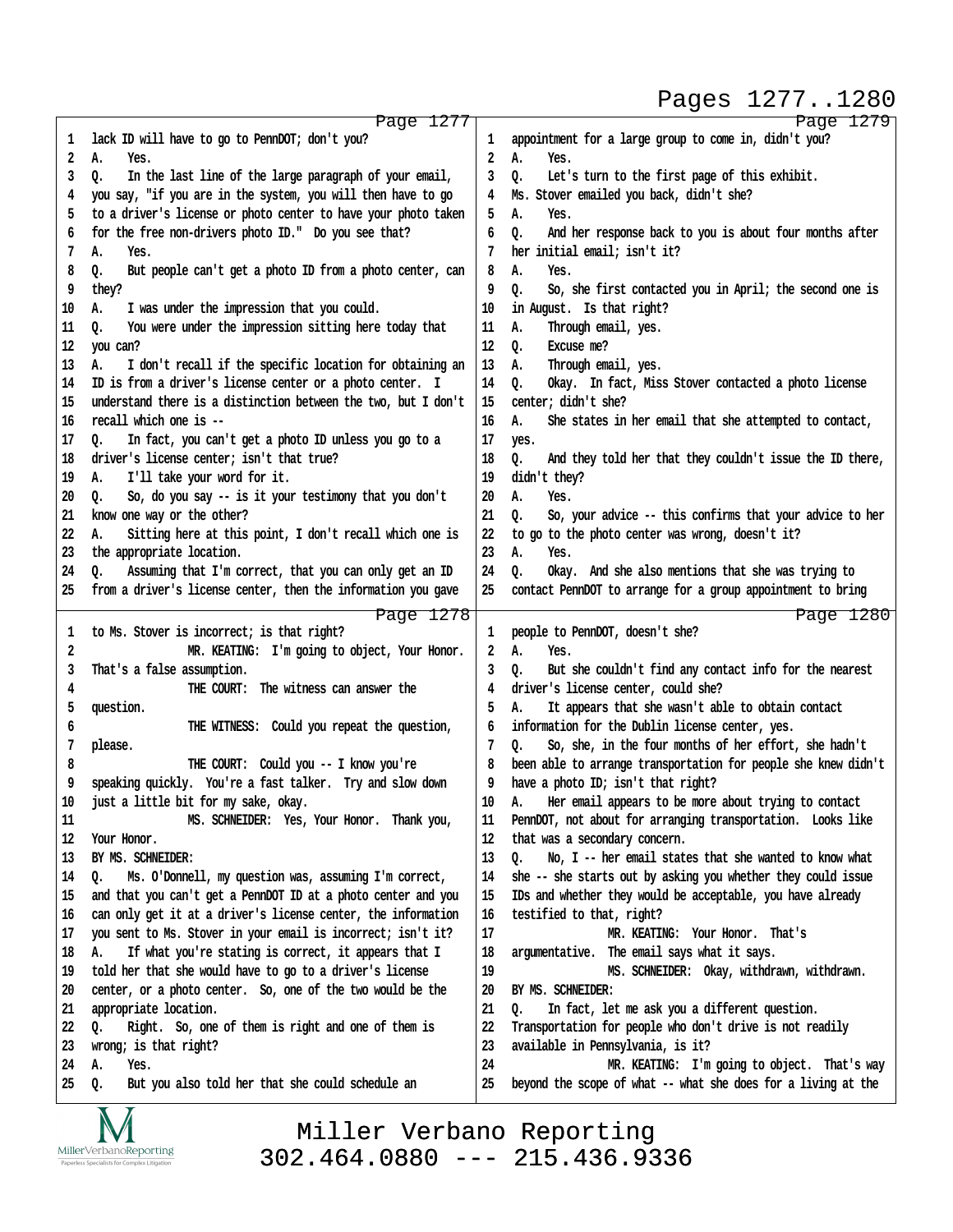## Pages 1281..1284

http://www.yeslaw.net/help

/www.yeslaw.net/help

|          | Page 1281                                                                              |    | Page 1283                                                      |
|----------|----------------------------------------------------------------------------------------|----|----------------------------------------------------------------|
| 1        | Department of Aging.                                                                   | 1  | rural counties in Pennsylvania. You may have to travel to get  |
| 2        | MS. SCHNEIDER: Your Honor, this witness                                                | 2  | to the bus route." And then Miss Hurley says "so it's          |
| 3        | emailed a senior center that she testified is someone that she                         | 3  | difficult in Pennsylvania for people who don't drive to get    |
| 4        | works with to provide services, and she emailed that person                            | 4  | from location to location; is that right?" And you say, "it    |
| 5        | and told her that she could make a group appointment to bring                          | 5  | can be."                                                       |
| 6        | people who don't have ID to PennDOT; and I'm just asking her                           | 6  | MR. KEATING: Your Honor, we object to her                      |
| 7        | whether -- my question to her is, it's not easy for people who                         | 7  | reading the deposition into the record. If you have specific   |
| 8        | don't drive to get to PennDOT.                                                         | 8  | questions about what was asked during the deposition, that's   |
| 9        | I think she is advising them that they can                                             | 9  | fine.                                                          |
| 10       | contact PennDOT to get ID. I want her answer on that                                   | 10 | BY MS. SCHNEIDER:                                              |
| 11       | question.                                                                              | 11 | So, Miss O'Donnell, in fact, as you testified earlier,<br>o.   |
| 12       | MR. KEATING: It's not easy for people who                                              | 12 | transportation for people in Pennsylvania who lack an ID is    |
| 13       | don't drive to get to PennDOT? Is that what your question is?                          | 13 | not readily available; is that correct?                        |
|          |                                                                                        | 14 | Α.                                                             |
| 14       | Do you want to testify how easy it is for people to get to<br>PennDOT who don't drive? | 15 | I would have been referring specifically to accessing          |
| 15       |                                                                                        |    | Shared-Ride transportation. That's what I would have specific  |
| 16       | MS. SCHNEIDER: If the Court will allow it,                                             | 16 | knowledge of.                                                  |
| 17       | Miss O'Donnell testified to this, about this at her                                    | 17 | You can put your deposition aside for now.<br>Q.               |
| 18       | deposition.                                                                            | 18 | MS. SCHNEIDER: Your Honor, I'd like to show                    |
| 19       | THE COURT: Can you answer the question, if                                             | 19 | the witness what's been marked for identification as           |
| 20       | you know what the question is?                                                         | 20 | Petitioners' Exhibit 2016.                                     |
| 21       | THE WITNESS: I can speak to arranging                                                  | 21 | THE COURT: What's that Exhibit number?                         |
| 22       | transportation utilizing the Shared-Ride Program. I can't                              | 22 | MS. SCHNEIDER: 2016, Your Honor.                               |
| 23       | speak to whether or not people who don't utilize the                                   | 23 | BY MS. SCHNEIDER:                                              |
| 24       | Shared-Ride Program have trouble getting to PennDOT.                                   | 24 | Ms. O'Donnell, earlier today, you testified after Act 18<br>o. |
| 25       | BY MS. SCHNEIDER:                                                                      | 25 | was passed that the Department of Aging worked in coordinating |
|          | Page 1282                                                                              |    | Page 1284                                                      |
| 1        | Earlier in this case when you gave your deposition,<br>Q.                              | 1  | with its 52 Area Agencies on Aging to carry out an educational |
| 2        | didn't you state that your had a concern that there was a                              | 2  | outreach campaign; is that right?                              |
| 3        | concern about -- that it was -- that transportation as a whole                         | 3  | А.<br>Yes, that's correct.                                     |
| 4        | in Pennsylvania is an issue; isn't that what you testified to?                         | 4  | So, looking at Petitioners' Exhibit 2016, this is a<br>Q.      |
| 5        | I would have been referring to the Shared-Ride Program,<br>А.                          | 5  | document on Department of Aging letterhead; isn't it?          |
| 6        | yes.                                                                                   | 6  | А.<br>Yes.                                                     |
| 7        | MS. SCHNEIDER: Okay. Your Honor, I have to                                             | 7  | This was prepared under your direction?<br>Q.                  |
| 8        | show Miss O'Donnell her testimony at her deposition.                                   | 8  | Α.<br>Yes.                                                     |
| 9        | MR. KEATING: Do you have a copy for us? What                                           | 9  | Did you write it?<br>o.                                        |
| 10       | page are we looking at?                                                                | 10 | I would have written parts of it, yes.<br>А.                   |
| 11       | MS. SCHNEIDER: I'll tell you in a moment.                                              | 11 | Q.<br>It was prepared for handing out to the public regarding  |
| 12       | BY MS. SCHNEIDER:                                                                      | 12 | the photo ID law, wasn't it.                                   |
| 13       | Miss O'Donnell, I'd like to direct your attention to<br>Q.                             | 13 | Α.<br>Yes.                                                     |
| 14       | page 88 of your deposition transcript that I just handed you.                          | 14 | Q.<br>The Department of Aging distributed this memo through    |
| 15       | All right. Did you read -- did you find that page, Miss                                | 15 | those 52 Area Agencies on Aging, correct?                      |
| 16       | O'Donnell?                                                                             | 16 | Yes, that's correct.<br>А.                                     |
| 17       | А.<br>Yes.                                                                             | 17 | Its purpose as to educate them about the law, right?<br>Q.     |
| 18       | If you would look at lines starting with line 21. You<br>о.                            | 18 | А.<br>Yes.                                                     |
| 19       | say, "but transportation as a whole in Pennsylvania is an                              | 19 | Q.<br>So, if you could, I'd like you to turn to the second     |
| 20       | issue." Do you see that?                                                               | 20 | page of this exhibit. You see a section that's entitled "I     |
|          | Yes.<br>А.                                                                             | 21 | have an expired Pennsylvania driver's license or photo ID."    |
| 21<br>22 | Going and turning and looking at page 89, in response                                  | 22 | Do you see that section?                                       |
|          | o.                                                                                     |    |                                                                |
| 23       | Miss Hurley was questioning you and she said, "what do you                             | 23 | Α.<br>Yes.                                                     |
| 24       | mean by it was an issue in Pennsylvania?" And line three, you                          | 24 | In subsection 2, you wrote, "go to a PennDOT driver's<br>Q.    |
| 25       | say, "it's not always readily available. We have a lot of                              | 25 | license or photo ID center." Do you see that?                  |

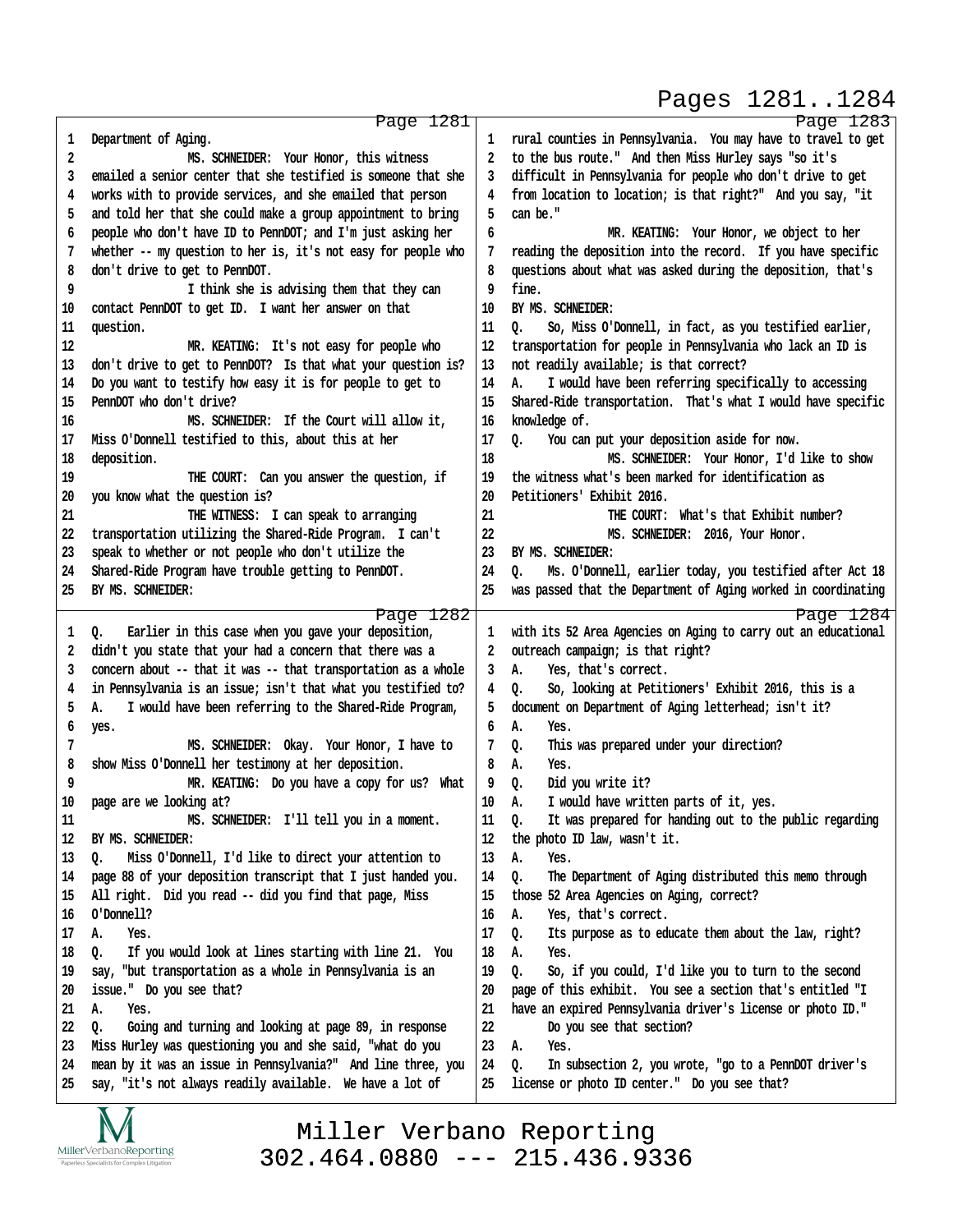## Pages 1285..1288

|    | Page 1285                                                             |    | Page 1287                                                      |
|----|-----------------------------------------------------------------------|----|----------------------------------------------------------------|
| 1  | А.<br>Yes.                                                            | 1  | Miss O'Donnell, I want you to look at Petitioners'<br>o.       |
| 2  | But people can't get a non-driver photo ID at a photo ID<br>Q.        | 2  | Exhibit 1591 that we already looked at earlier. One more       |
| 3  | center, can they?                                                     | 3  | thing about that exhibit.                                      |
| 4  | That's my understanding.<br>А.                                        | 4  | I'm sorry?<br>А.                                               |
|    | Okay. So, that information wasn't accurate, was it?                   | 5  | 1591. If you turn to the second page, at the bottom of         |
| 5  | Q.                                                                    |    | 0.                                                             |
| 6  | No. It was not.<br>А.                                                 | 6  | the second page, the first email that Miss Stover wrote to     |
| 7  | In fact, you repeated that instruction throughout this<br>Q.          | 7  | you. So, Miss Stover told you in the first line, she said,     |
| 8  | document, didn't you?                                                 | 8  | quote, "Many of our participants are understandably concerned  |
| 9  | Α.<br>Ah --                                                           | 9  | about needing a photo ID at the polls this November," unquote; |
| 10 | I'll direct you. You can look on the third page,<br>Q.                | 10 | do you see that?                                               |
| 11 | subsection 3 and 4; it's repeated there, isn't it?                    | 11 | А.<br>Yes.                                                     |
| 12 | А.<br>Yes.                                                            | 12 | That was the purpose of this email, right? Well,<br>o.         |
| 13 | Also on that third page in subsection 1, it's repeated?<br>Q.         | 13 | actually, withdrawn. But that's what Miss Stover told you in   |
|    |                                                                       | 14 | the email, correct?                                            |
| 14 | А.<br>Yes.                                                            |    |                                                                |
| 15 | So, this is again a document that was given to voters to<br>Q.        | 15 | А.<br>That's what she stated, yes.                             |
| 16 | help them get photo ID, right?                                        | 16 | I also want to ask you -- you can put that one aside.<br>0.    |
| 17 | I didn't distribute this to voters directly. I just<br>А.             | 17 | If you can look at Petitioners' Exhibit 2016 that we talked    |
| 18 | distributed it to our Area Agencies on Aging.                         | 18 | about before.                                                  |
| 19 | Fair enough, but your intention was that they would<br>o.             | 19 | Do you remember at your deposition, you talked about           |
| 20 | deliver it to the people that they serve; isn't that right?           | 20 | this document at your deposition; correct?                     |
| 21 | А.<br>Yes.                                                            | 21 | Α.<br>Yes.                                                     |
| 22 | And there's no information in this document whatsoever<br>o.          | 22 | o.<br>And Petitioners didn't have a copy at your deposition,   |
| 23 | about the Department of State ID, is there?                           | 23 | right?                                                         |
| 24 | MR. KEATING: I'm going to object to that,                             | 24 | А.<br>Correct.                                                 |
|    |                                                                       |    |                                                                |
| 25 | Your Honor.                                                           | 25 | In fact, your counsel or counsel for Respondents<br>Q.         |
|    |                                                                       |    |                                                                |
|    | Page 1286                                                             |    | Page 1288                                                      |
| 1  | MS. SCHNEIDER: She can.                                               | 1  | produced this after your deposition; right?                    |
| 2  | THE COURT: She can answer the question.                               | 2  | Α.<br>Yes.                                                     |
| 3  | BY MS. SCHNEIDER:                                                     | 3  | And this was the only document that counsel produced<br>0.     |
| 4  | You can answer.                                                       | 4  |                                                                |
|    | Q.                                                                    |    | that was asked for at your deposition, right?                  |
| 5  | The document isn't dated, so I can't confirm whether or<br>А.         | 5  | As I recall, yes.<br>А.                                        |
| 6  | not the ID -- the Department of State ID existed at the time          | 6  | And you never produced another version of this document,<br>о. |
| 7  | this was created.                                                     | 7  | correct?                                                       |
| 8  | But in the document itself, there's nothing in there<br>Q.            | 8  | А.<br>No.                                                      |
| 9  | about the Department of State ID; is there?                           | 9  | Okay. Thank you. Now I want to look at Petitioners'<br>о.      |
| 10 | I don't see anything, no.<br>А.                                       | 10 | Exhibit 2067 that was already admitted into evidence.          |
| 11 | MS. SCHNEIDER: Your Honor, I'm going to show                          | 11 | This document is a letter about the PACE program, isn't        |
| 12 | the witness Petitioners' Exhibit 2067, which has already been         | 12 | it?                                                            |
| 13 | admitted in evidence.                                                 | 13 | Α.<br>The first page is, yes.                                  |
| 14 | BY MS. SCHNEIDER:                                                     | 14 | Q.<br>What's -- the rest of the letter -- the rest of that was |
|    |                                                                       |    |                                                                |
| 15 | Miss O'Donnell --<br>Q.<br>THE COURT: Let's take a five or ten minute | 15 | this -- earlier today -- earlier today, you talked about a     |
| 16 |                                                                       | 16 | mailing from PACE; didn't you?                                 |
| 17 | break.                                                                | 17 | Α.<br>Yes.                                                     |
| 18 | THE BAILIFF: Commonwealth Court is now in                             | 18 | Is this document the mailing that you were referring to?<br>Q. |
| 19 | recess.                                                               | 19 | Α.<br>I believe it is, yes.                                    |
| 20 | (COURT RECESSED AT 10:50 A.M. AND RECONVENED                          | 20 | You believe this is the mailing that you referred to<br>o.     |
| 21 | AT 11:05 A.M.)                                                        | 21 | earlier?                                                       |
| 22 | THE COURT: Remain seated.                                             | 22 | Α.<br>One of the mailings, yes.                                |
| 23 | THE BAILIFF: Court is now in session.                                 | 23 | This is just the PACE mailing, correct?<br>Q.                  |
| 24 | MS. SCHNEIDER: Thank you, Your Honor.                                 | 24 | There were multiple PACE mailings.<br>Α.                       |
| 25 | BY MS. SCHNEIDER:                                                     | 25 | Well, look at the third page of this document, pages<br>o.     |



Miller Verbano Reporting [302.464.0880 --- 215.436.9336](http://www.miller-verbano.com) www.yeslaw.net/help http://www.yeslaw.net/help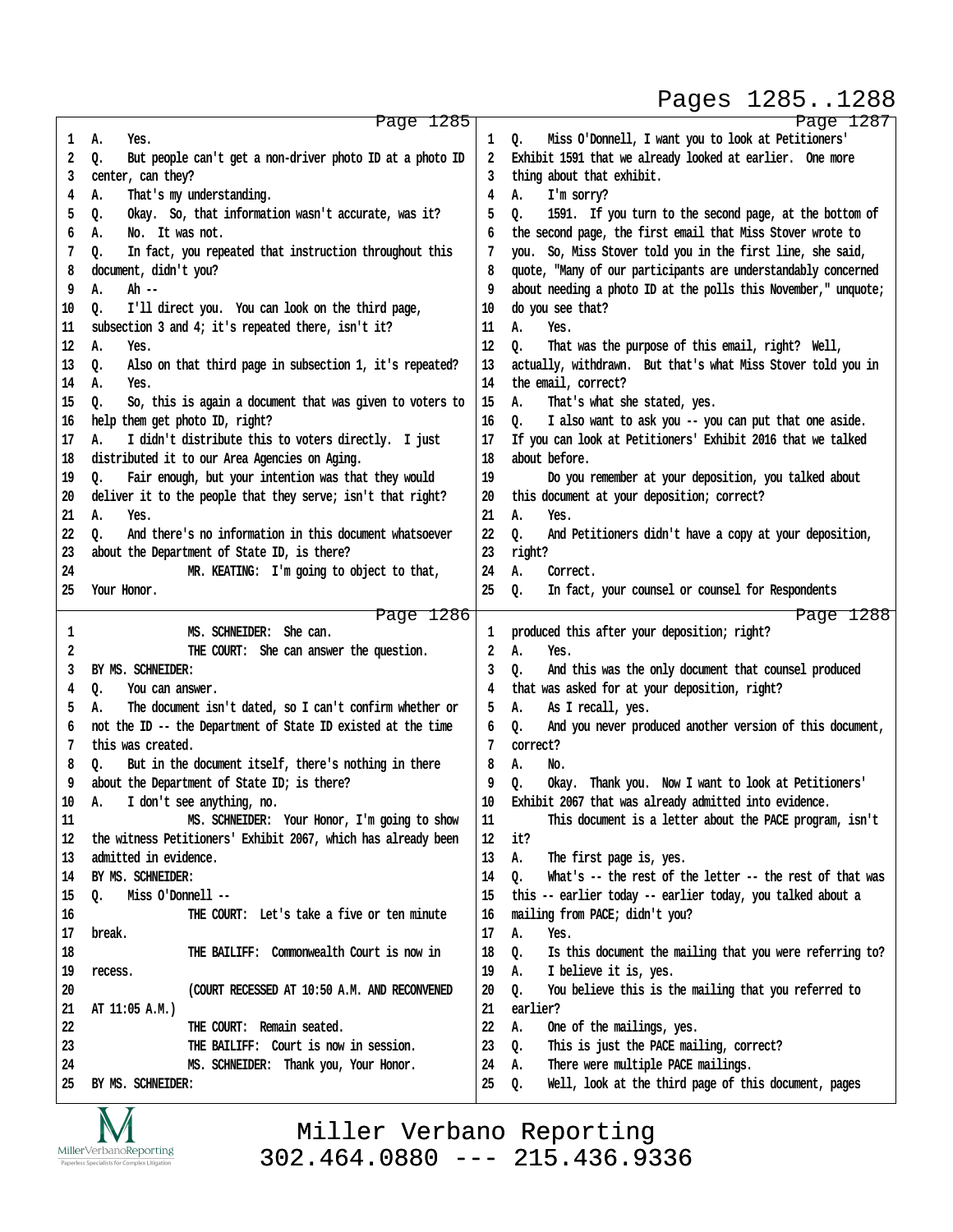## Pages 1289..1292

http://www.yeslaw.net/help

www.yeslaw.net/help

|    | Page 1289                                                      |    | Page 1291                                                     |
|----|----------------------------------------------------------------|----|---------------------------------------------------------------|
| 1  | three and four; do you see that?                               | 1  | Yes. We were providing the most up-to-date information.<br>А. |
| 2  | Α.<br>Yes.                                                     | 2  | I'm sorry, there's no question pending.<br>o.                 |
| 3  | This is an insert that was provided by the Department of<br>0. | 3  | MR. KEATING: She is trying to respond to the                  |
| 4  | State, isn't it?                                               | 4  | question. And let her finish, please.                         |
| 5  | А.<br>Yes.                                                     | 5  | MS. SCHNEIDER: You will have an opportunity.                  |
| 6  | In fact, this insert was mailed with the PACE mailing;<br>о.   | 6  | Your Honor, he will have an opportunity on                    |
| 7  | isn't that correct?                                            | 7  | redirect, if he would like.                                   |
| 8  | Yes, to the best of my knowledge.<br>А.                        | 8  | THE COURT: So you, you received several                       |
| 9  | This was -- this mailing went out after the Court's<br>0.      | 9  | inserts from the Department of State?                         |
| 10 | order -- Court's order halting Act 18, and I'll tell you the   | 10 | THE WITNESS: We received all inserts that the                 |
| 11 | date of that order was October 2, 2012; is that right?         | 11 | Department of State created, yes.                             |
| 12 | To the best of my recollection, yes. The date of the<br>Α.     | 12 | BY MS. SCHNEIDER:                                             |
| 13 | order was October 2nd.                                         | 13 | I just want to clarify one question regarding<br>o.           |
| 14 | No, this mailing went out after that; is that right?<br>0.     | 14 | Petitioners' Exhibit 2016. Remember, we were talking about    |
| 15 | I don't see a date on the mailing, so I can't testify to<br>А. | 15 | that. You produced -- Respondents' counsel produced this      |
| 16 | that, unless I'm missing it.                                   | 16 | document after your deposition, correct?                      |
| 17 | But you testified earlier that there were 12 mailings<br>٥.    | 17 | Correct.<br>А.                                                |
| 18 | that went out to the Department of Aging, and its other        | 18 | You did not produce another version of this document,<br>0.   |
| 19 | coordinated agencies; correct?                                 | 19 | did you?                                                      |
| 20 | А.<br>Yes.                                                     | 20 | MR. KEATING: Your Honor, if she wants to                      |
| 21 | None of them -- none of those mailings talked about the<br>٥.  | 21 | cross-examine me as to what I provided them pursuant to her   |
| 22 | DOS ID, did they?                                              | 22 | deposition, that's fine.                                      |
| 23 | I don't recall if any of them did or did not.<br>А.            | 23 | MS. SCHNEIDER: Your Honor, I'm sorry. Let me                  |
| 24 | But in fact they would have had that -- the page three<br>Q.   | 24 | rephrase my question for the witness.                         |
| 25 | and four of the document you're looking at, the DOS insert,    | 25 | THE COURT: Okay.                                              |
|    | Page 1290                                                      |    | Page 1292                                                     |
| 1  | those other 12 mailings would have had that DOS insert in      | 1  | BY MS. SCHNEIDER:                                             |
| 2  | them; wouldn't they?                                           | 2  | You did not provide your counsel for the Respondents<br>o.    |
| 3  | MR. KEATING: I'm objecting to that question,                   | 3  | with another version of this document, did you?               |
| 4  | Your Honor. If she wants to ask her what dates mailings were   | 4  | Α.<br>No, I did not.                                          |
| 5  | put out and what was included in those mailings, that's fine;  | 5  | MS. SCHNEIDER: Okay. Thank you, Your Honor.                   |
| 6  | but for her to say, I want to know what those 12 mailings were | 6  | No further questions at this time.                            |
| 7  | and were they all the same thing, did they have the DOS --     | 7  | THE COURT: Just for the record, I think you                   |
| 8  | that's objectionable.                                          | 8  | wanted to ask her, there's no mention of a DOS ID in this     |
| 9  | THE COURT: You do have 12 mailings. If you                     | 9  | insert; is that correct?                                      |
| 10 | could direct her to a mailing, I think it would help her       | 10 | MS. SCHNEIDER: Yes, Your Honor. I would be                    |
| 11 | answer your question, or is this the mailing that we're        | 11 | happy to ask her that question.                               |
| 12 | talking about, or all 12 of them?                              | 12 | BY MS. SCHNEIDER:                                             |
| 13 | MS. SCHNEIDER: Let me rephrase my questions,                   | 13 | Miss O'Donnell, did you hear what the Court said?<br>o.       |
| 14 | Your Honor.                                                    | 14 | Α.<br>I did, yes.                                             |
| 15 | BY MS. SCHNEIDER:                                              | 15 | There's no mention of a DOS ID in that insert that went<br>o. |
| 16 | In the 12 mailings that you mentioned, there was an<br>ο.      | 16 | out with the PACE mailing; is that correct?                   |
| 17 | insert from the Department of State in those mailings; is that | 17 | In this particular mailing, there's no reference to the<br>А. |
| 18 | correct?                                                       | 18 | DOS ID; correct.                                              |
| 19 | Yes, that's correct.<br>А.                                     | 19 | MS. SCHNEIDER: Thank you.                                     |
| 20 | Looking at page three and four of the Petitioners'<br>٥.       | 20 | MR. KEATING: I just have a couple of                          |
| 21 | Exhibit 2067, that is the insert from DOS that you received;   | 21 | follow-up questions.                                          |
| 22 | is that correct?                                               | 22 | REDIRECT EXAMINATION                                          |
| 23 | It's one of the inserts, yes.<br>А.                            | 23 | BY MR. KEATING:                                               |
| 24 | Is it your testimony that you received multiple inserts<br>٥.  | 24 | Let's talk about Exhibit 2016, okay?<br>0.                    |
| 25 | from DOS?                                                      | 25 | Okay.<br>А.                                                   |
|    |                                                                |    |                                                               |

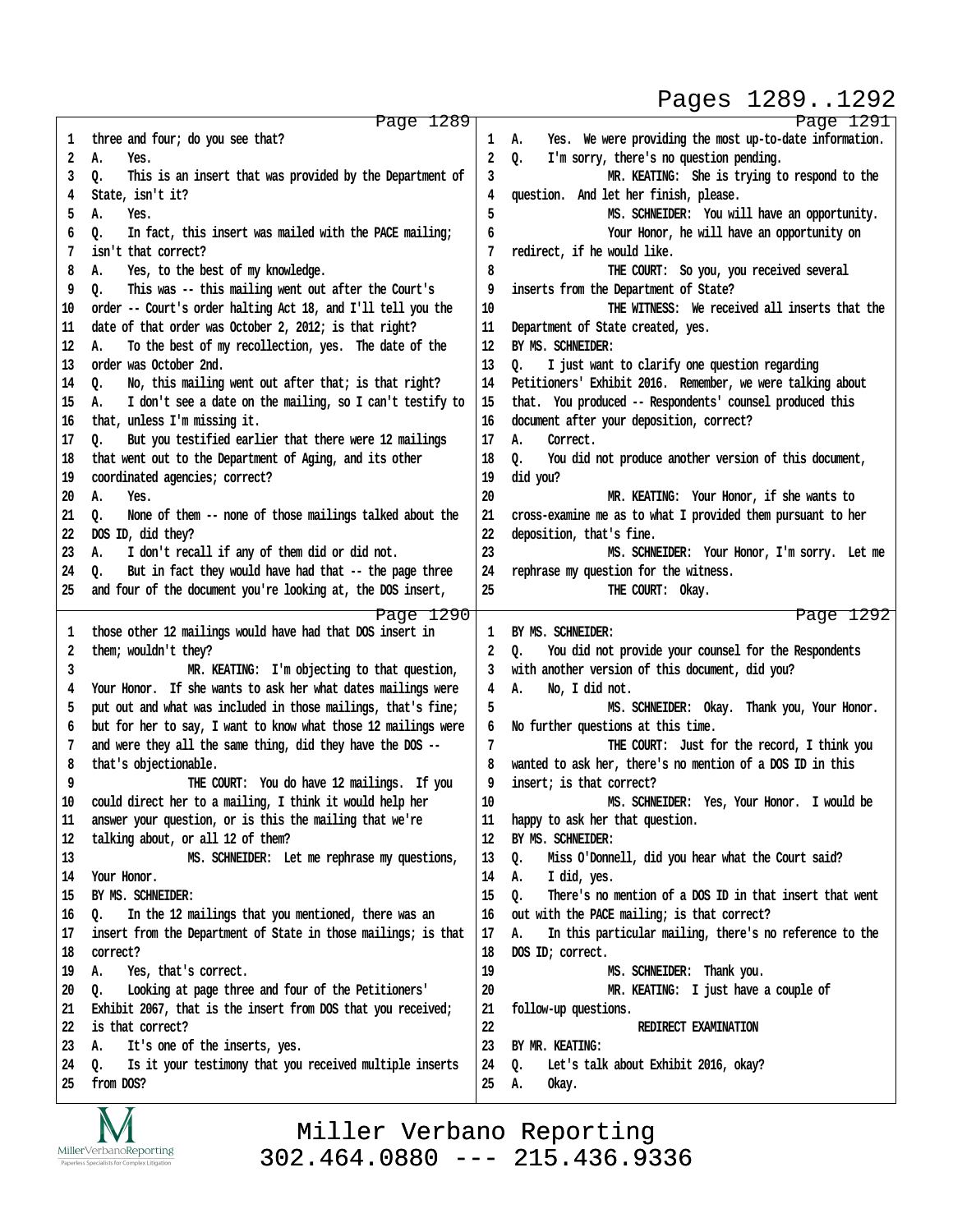Pages 1293..1296

http://www.yeslaw.net/help

//www.yeslaw.net/help

http:

|          | Page 1293                                                                          |          | Page 1295                                                      |
|----------|------------------------------------------------------------------------------------|----------|----------------------------------------------------------------|
| 1        | Now, the top of that, it says, you be will be asked for<br>Q.                      | 1        | BY MR. KEATING:                                                |
| 2        | photo ID at the April 24 primary election, but it will not be                      | 2        | Were you aware that PennDOT does reach out to provide<br>Q.    |
| 3        | required; is that correct?                                                         | 3        | transportation to organizations of people who want to go to    |
| 4        | Correct.<br>А.                                                                     | 4        | PennDOT and get voter IDs?                                     |
| 5        | Q.<br>Would it be safe to assume that this document was put                        | 5        | Yes, I'm aware of that outreach.<br>А.                         |
| 6        | out at some point prior to April 24th of the primary election?                     | 6        | Were you aware that they actually did that for<br>Q.           |
| 7        | I think that's fair to say, yes.<br>А.                                             | 7        | Generations of Indian Valley?                                  |
| 8        | And it also says, you will be reminded that a photo ID<br>о.                       | 8        | I'm not aware of whether or not they did.<br>А.                |
| 9        | is required for the November 6th general election; is that                         | 9        | o.<br>Now, we spoke a little bit about -- or I quess on        |
| 10       | what that says, correct?                                                           | 10       | cross-examination there was a little bit of discussion about   |
| 11       | А.<br>Yes.                                                                         | 11       | the long -- the care facilities, and whether the care          |
| 12       | Was a photo ID required for the November 6 general<br>Q.                           | 12       | facilities issue IDs or not to their people at their           |
| 13       | election?                                                                          | 13       | residence; do you remember that?                               |
| 14       | It was not required.<br>А.                                                         | 14       | Α.<br>Yes.                                                     |
| 15       | So, would it be fair to say that this document was<br>Q.                           | 15       | And I believe that you testified that you were not<br>o.       |
| 16       | generated before the November 6th general election?                                | 16       | specifically aware of what care facilities do or do not give   |
| 17       | Yes, that would be fair to say.                                                    | 17       | out such IDs, correct?                                         |
|          | А.                                                                                 | 18       | That's correct.                                                |
| 18       | On page three, which has Bates stamp at the bottom<br>0.                           |          | А.                                                             |
| 19       | PA-12009989, it says in paragraph three, provide your birth                        | 19       | And generally, there are three types of care facilities.<br>Q. |
| 20       | certificate or naturalization paper, Social Security card, and                     | 20       | There's long-term nursing homes, right?                        |
| 21       | two proofs of residency such as a utility bill lease or tax                        | 21       | Α.<br>Yes.                                                     |
| 22       | statement; is that what that says?                                                 | 22       | o.<br>There are personal care homes?                           |
| 23       | А.<br>Yes.                                                                         | 23       | Α.<br>Yes.                                                     |
| 24       | That is what you were required to have document-wise in<br>o.                      | 24       | And there are -- what's the third type? Assisted<br>0.         |
| 25       | order to get acceptable photo ID at that time, correct?                            | 25       | living?                                                        |
|          | Page 1294                                                                          |          | Page 1296                                                      |
| 1        | When the law was first passed, yes, that was correct.<br>А.                        | 1        | А.<br>Yes.                                                     |
| 2        |                                                                                    |          |                                                                |
|          | So, prior to the April 24th primary election, is it your<br>Q.                     | 2        | And in the long-term nursing home, I think you testified<br>Q. |
| 3        | understanding that that's what was required at that time?                          | 3        | there are 80,000 residents?                                    |
| 4        | Yes; that's my understanding.<br>А.                                                | 4        | Approximately 81,000 residents.<br>А.                          |
| 5        | And what were you required to do back then to get a DOS<br>Q.                      | 5        | And did you say how many are in the personal care homes?<br>Q. |
| 6        | ID, Department of State ID?                                                        | 6        | I don't recall if I stated, but it's approximately<br>А.       |
| 7        | Prior to the -- prior to the primary election, the DOS<br>А.                       | 7        | 46,000.                                                        |
| 8        | ID did not exist.                                                                  | 8        | And I think you said the assisted living about 1200?<br>Q.     |
| 9        | There was no DOS ID at the time, was there?<br>Q.                                  | 9        | Correct.<br>А.                                                 |
| 10       | А.<br>Correct.                                                                     | 10       | In all of those situations, if a resident wants to vote<br>Q.  |
| 11       | Okay. Now, I want to talk a little bit about their<br>Q.                           | 11       | and is having a hard time getting a voter ID, or if the        |
| 12       | Exhibit 1591, and this has to do with the emails that goes                         | 12       | resident is not being given an ID at that center, can they     |
| 13       | back to Amy Stover from Generations of Indian Valley.                              | 13       | contact the Department of Aging and complain about it?         |
| 14       | Was there some discussion about her attempt to try to                              | 14       | MS. SCHNEIDER: Your Honor, objection. Lack                     |
| 15       | get some transportation in order to get voter IDs?                                 | 15       | of foundation.                                                 |
| 16       | А.                                                                                 | 16       |                                                                |
|          | Through the email exchange, there was some discussion                              | 17       | THE COURT: I'll permit the question.                           |
| 17       | about scheduling transportation to obtain voter ID.                                | 18       | MR. KEATING: Yeah.<br>BY MR. KEATING:                          |
| 18       | Were you aware that that PennDOT does reach out to<br>Q.                           | 19       |                                                                |
| 19       | organizations and help get --                                                      |          | We were talking before about the elderly don't have much<br>Q. |
| 20       | MS. SCHNEIDER: Objection, Your Honor.                                              | 20       | of a problem in voicing their concerns; but residents of these |
| 21       | There's no foundation for her knowledge of what PennDOT was.                       | 21       | facilities, if their facility is not giving them IDs, do they  |
| 22       | MR. KEATING: You didn't let me finish the                                          | 22       | have a method in which to bring it to your agency's attention? |
| 23       | question.                                                                          | 23       | А.<br>Yes.                                                     |
| 24<br>25 | THE COURT: Yeah. I'll permit the question.<br>Finish the question. She can answer. | 24<br>25 | Have they?<br>Q.<br>А.<br>No.                                  |

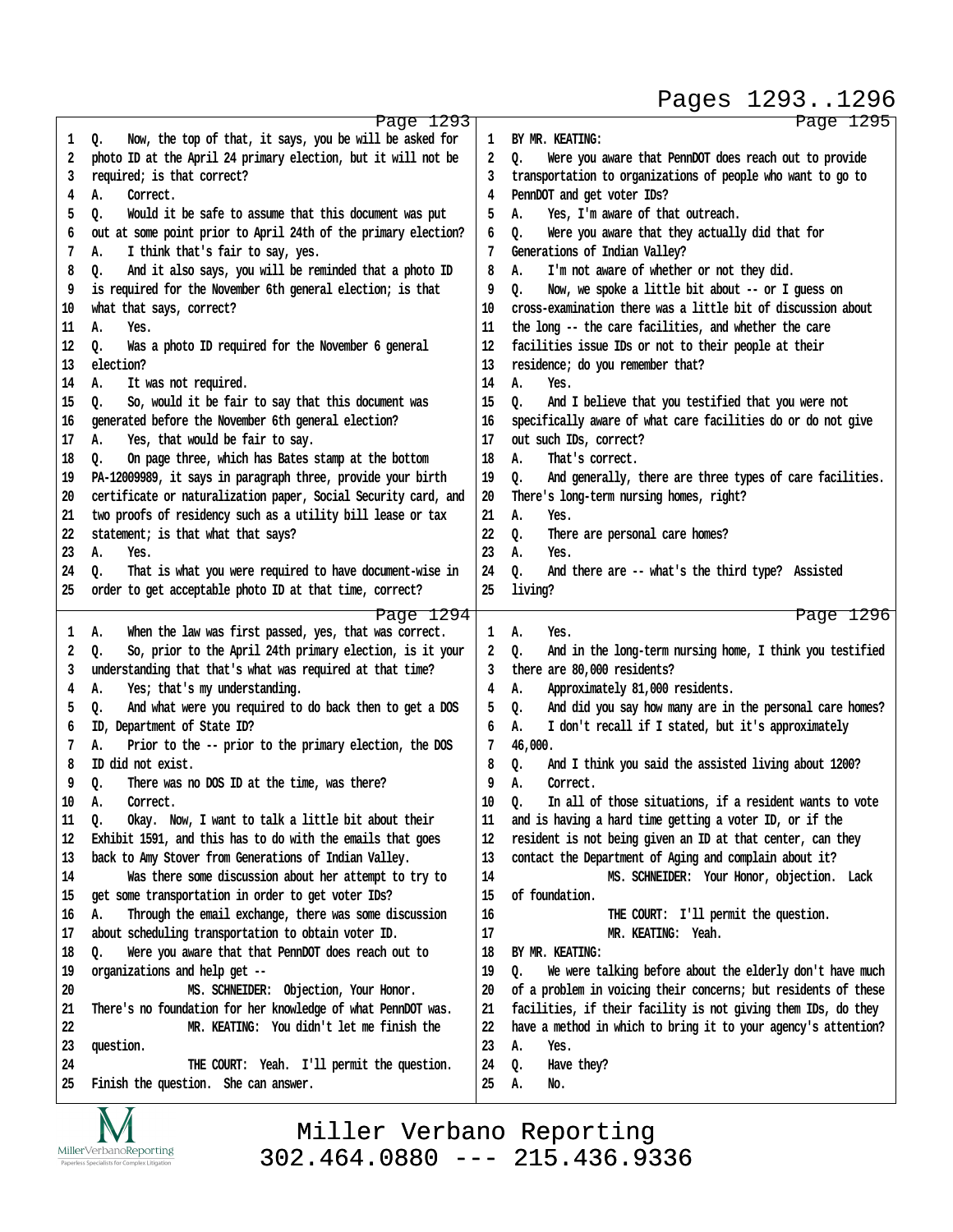## Pages 1297..1300

http://www.yeslaw.net/help

www.yeslaw.net/help

|    | Page 1297                                                      |    | Page 1299                                                      |
|----|----------------------------------------------------------------|----|----------------------------------------------------------------|
| 1  | There's a little bit of testimony about this PACE<br>Q.        | 1  | MR. KEATING: Best thing I said all day, huh?                   |
| 2  | Exhibit, the 2067 exhibit, and there was a question about      | 2  | Your Honor, we would call our next witness,                    |
| 3  | whether this was mailed after the Court's order or before the  | 3  | Kurt Myers.                                                    |
| 4  | Court's order. Do you know when this was mailed?               | 4  | KURT MYERS, having been first duly sworn                       |
| 5  | I don't know on this particular mailing, when this was<br>А.   | 5  | according to the law was examined and testified as follows:    |
| 6  | issued.                                                        | 6  | DIRECT EXAMINATION                                             |
| 7  | Were you aware that there were some mailings that were<br>Q.   | 7  | BY MR. KEATING:                                                |
| 8  | mailed out to individuals after the Court's order that had     | 8  | Good morning, Kurt. How are you?<br>Q.                         |
| 9  | information that was not correct?                              | 9  | Good morning.<br>А.                                            |
| 10 | А.<br>Yes.                                                     | 10 | You've testified in this case before, haven't you?<br>Q.       |
|    | Was that your fault?                                           | 11 | That is correct.<br>А.                                         |
| 11 | Q.                                                             | 12 |                                                                |
| 12 | I'll probably get blamed for it.<br>А.                         |    | Q.<br>I'm going to start off with just some very general       |
| 13 | Does an individual who uses the Shared-Ride Program, do<br>Q.  | 13 | background questions for the record, and then we'll talk about |
| 14 | they need an ID to use the Shared-Ride Program?                | 14 | more specific issues.                                          |
| 15 | Yes, it's my understanding that it's a requirement of<br>А.    | 15 | Kurt, you work at PennDOT; correct?                            |
| 16 | the Shared-Ride Program to show a valid ID.                    | 16 | That is correct, yes.<br>А.                                    |
| 17 | A valid ID, does that need to continue a photo ID for<br>Q.    | 17 | How long you have worked there?<br>Q.                          |
| 18 | the Shared-Ride Program?                                       | 18 | I have been with the Department for 15 years.<br>А.            |
| 19 | I don't have the knowledge of whether or not it needs to<br>А. | 19 | What is your current position?<br>Q.                           |
| 20 | be a photo ID.                                                 | 20 | I am the Deputy Secretary for Safety Administration.<br>А.     |
| 21 | Okay. So, the question of whether there was a glitch<br>o.     | 21 | What does that mean?<br>Q.                                     |
| 22 | about trying to get a photo ID when you already -- didn't      | 22 | I am responsible for driver and vehicle services.<br>А.        |
| 23 | already have an ID, you're not aware that that wasn't a        | 23 | Driver and vehicle services. What all is under that<br>Q.      |
| 24 | glitch; are you?                                               | 24 | umbrella?                                                      |
| 25 | That was a terrible question. Would it surprise you to         | 25 | Issuance of driver's licenses, issuance of registration<br>А.  |
|    | Page 1298                                                      |    | Page 1300                                                      |
| ı  | learn that it's much easier to get a Shared-Ride ID, that you  | 1  | and titling, safety inspections, emissions inspections,        |
| 2  | do not need a photo and, therefore, could use a Shared-Ride ID | 2  | insurance, oversight of dealers.                               |
| 3  | to get a PennDOT, to get a voter ID? Were you aware of that    | 3  | In your position, would it be fair to say that you have<br>o.  |
| 4  | at the time of your deposition?                                | 4  | the ability to access drivers' records and find out and        |
| 5  | I'm aware that some Shared-Ride providers do allow for a<br>А. | 5  | determine whose drivers' records have been suspended, expired, |
| 6  | non-photo ID as proof of age to access the Shared-Ride         | 6  | anything of that nature?                                       |
| 7  | Program, yes.                                                  | 7  | That is correct. Through my staff, yes.<br>А.                  |
| 8  | Do you know what the requirements are for a Shared-Ride<br>o.  | 8  | How many drivers are there in Pennsylvania?<br>Q.              |
| 9  | transit ID?                                                    | 9  | There are approximately 8.8 million licensed drivers in<br>А.  |
| 10 | А.<br>I do not, no.                                            | 10 | Pennsylvania.                                                  |
| 11 | Obviously, you weren't here yesterday when LaVerne<br>Q.       | 11 | How many unlicensed drivers?<br>Q.                             |
| 12 | Collins testified on behalf of the Shared-Ride Programs?       | 12 | I don't know the answer to that.<br>А.                         |
| 13 | That's correct.<br>А.                                          | 13 | Q.<br>Now, let's talk about PennDOT products. What's a         |
| 14 | MR. KEATING: Thank you.                                        | 14 | PennDOT product?                                               |
|    | MS. SCHNEIDER: Your Honor, no further                          |    |                                                                |
| 15 |                                                                | 15 | Well, a PennDOT product could be a driver's license. It<br>А.  |
| 16 | questions at this time; but I would like to move into evidence | 16 | could be a registration card. It could be a license plate.     |
| 17 | Petitioners' Exhibit 1591, 1592, and 2016.                     | 17 | Any of those would be products that we produce.                |
| 18 | MR. KEATING: We don't object and we'd like to                  | 18 | Are there -- driver's licenses; is that considered to be<br>o. |
| 19 | move into evidence Respondents' Exhibit No. 260.               | 19 | a secured ID?                                                  |
| 20 | MS. SCHNEIDER: We don't have any objection to                  | 20 | Driver's license and the ID card are both considered to<br>А.  |
| 21 | that, Your Honor.                                              | 21 | be secure documents.                                           |
| 22 | MR. KEATING: Thank you. Can we excuse the                      | 22 | You say the ID card, what are we talking about?<br>o.          |
| 23 | witness, Your Honor?                                           | 23 | Well, there are approximately 1 million identification<br>А.   |
| 24 | THE COURT: Certainly.                                          | 24 | cards that are issued in the Commonwealth as well as the 8.8   |
| 25 | THE WITNESS: Thank you.                                        | 25 | million, I mentioned earlier, driver's licenses.               |
|    |                                                                |    |                                                                |

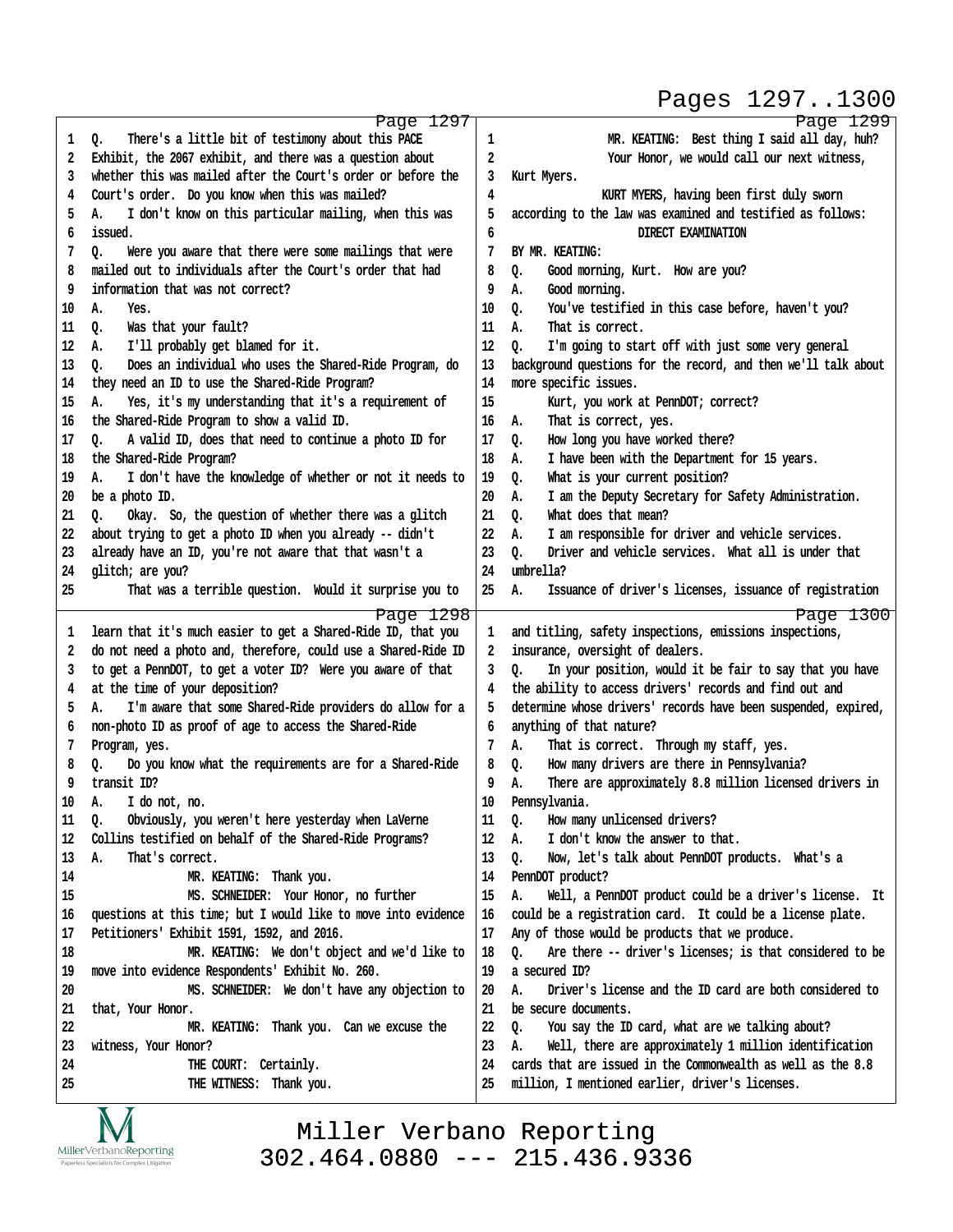## Pages 1301..1304

http://www.yeslaw.net/help

|    | Page 1301                                                      |    | Page 1303                                                        |
|----|----------------------------------------------------------------|----|------------------------------------------------------------------|
| 1  | So, it's really the non-driver's license PennDOT ID?<br>Q.     | 1  | to the airport, you have checked in and asked -- they've asked   |
| 2  | That's correct.<br>А.                                          | 2  | for your driver's license and they'll turn it over and put a     |
| 3  | Okay. And I'm sorry, between the driver's licenses that<br>Q.  | 3  | black light on it and that will show an emblem, when they put    |
| 4  | have been issued and the non-driver's license secure IDs, how  | 4  | the black light on it.                                           |
| 5  | many of those have been issued by PennDOT?                     | 5  | Forensic is something that, quite frankly, I am not even         |
| 6  | There are approximately 9.8 million.<br>А.                     | 6  | aware of all of the features in the forensic. That is            |
| 7  | $9$ point $-$<br>Q.                                            |    | something that law enforcement utilizes in investigations.       |
| 8  | 8 million.<br>А.                                               | 8  | Are there -- those are the -- what we'll call the secure<br>Q.   |
| 9  | THE COURT: Repeat that question for me,                        | 9  | types of ID; correct?                                            |
| 10 | Mr. Keating.                                                   | 10 | Α.<br>Those are the secure types of IDs, yes.                    |
| 11 | BY MR. KEATING:                                                | 11 | Other than driver's licenses and non-driver's license<br>Q.      |
| 12 | Between the driver's licenses that have been given out<br>Q.   | 12 | secure IDs, are there other types of secure IDs that are         |
| 13 | by PennDOT and the non-driver's license secure IDs, how many   | 13 | manufactured by PennDOT for other agencies or within PennDOT     |
| 14 | are out there, how many have been issued?                      | 14 | itself?                                                          |
| 15 | Approximately 9.8 million.<br>А.                               | 15 | А.<br>We produce other IDs. They have some security features     |
| 16 | Now, for the purposes of the non-driver's license secure<br>0. | 16 | in them, but not all of the security features that secure IDs    |
| 17 | IDs, why do people get them?                                   | 17 | do from a product standpoint.                                    |
| 18 | Well, the fact of the matter is over the years, the<br>А.      | 18 | And the security features, is that unique to<br>Q.               |
| 19 | driver's license has become more than just a document to show  | 19 | Pennsylvania, or do other states have the same sort of           |
| 20 | that you're licensed to drive in the Commonwealth, or for that | 20 | provisions, if you know?                                         |
| 21 | matter, any other jurisdiction across the country.             | 21 | А.<br>All states have worked, especially since 9/11, to insure   |
| 22 | It has become the trusted form of identification,              | 22 | that the driver's license ID card, not only from a product       |
| 23 | whether it be for law enforcement or for banking, for other    | 23 | standpoint is as secure as possible, but also the processes      |
|    |                                                                | 24 |                                                                  |
| 24 | organizations that depend upon looking at a driver's license.  |    | and procedures to vet somebody so that they are -- we are sure   |
| 25 | Most of us today, I don't believe, can go to a doctor's        | 25 | that they qualify for an ID. So, it is something that is         |
|    | Page 1302                                                      |    | Page 1304                                                        |
| 1  | office without showing a driver's license. I know that mine    | 1  | across the country.                                              |
| 2  | requires it every time I come.                                 | 2  | Is there reciprocity relative to acknowledging other<br>o.       |
| 3  | That trust is such that we have standards that we have         | 3  | driver's licenses in other states?                               |
| 4  | developed over the years based upon best practices of not only | 4  | Well, we certainly recognize from a law enforcement<br>А.        |
| 5  | other jurisdictions but also things that we have developed in  | 5  | standpoint, we certainly recognize other driver's licenses for   |
| 6  | the process of building the confidence level for us to allow   | 6  | individuals driving through our state.                           |
| 7  | that secure ID to be issued to that individual. So that when   | 7  | We just had some testimony from Kelly O'Donnell relative<br>Q.   |
|    |                                                                |    |                                                                  |
| 8  | another party takes that ID as identification, they can trust  | 8  | to the elderly in Pennsylvania. Demographically, I guess the     |
| 9  | that we have done the work to insure that that person is who   | 9  | Department of Aging said 60 and over is considered to be         |
| 10 | they say they are.                                             | 10 | elderly in Pennsylvania. How many driver's licenses are there    |
| 11 | So, in those cases where individuals don't drive, and          | 11 | for, say, people who are over 65 right now?                      |
| 12 | don't need a driver's license, the ID card is something that   | 12 | Α.<br>The number is approximately 1.7 million.                   |
| 13 | they get so that they can utilize it for that identification   | 13 | 1.7 million Pennsylvania citizens over 65 have a valid<br>Q.     |
| 14 | purpose.                                                       | 14 | driver's license; is that what you are saying?                   |
| 15 | Let's talk about a security factor relative to that. Is<br>Q.  | 15 | That's approximate, yes.<br>А.                                   |
| 16 | there anything special about the driver's license itself that  | 16 | What about the non-driver's license secure ID, over $65$ ;<br>Q. |
| 17 | makes it any better than, say, another ID with your photo on   | 17 | about how many are in Pennsylvania?                              |
| 18 | it?                                                            | 18 | There are a little less than the numbers that I just<br>А.       |
| 19 | Yes, your driver's license has overt, covert and<br>Α.         | 19 | mentioned for the driver's license. I believe the number is      |
| 20 | forensic security features that are attached to it. Some of    | 20 | somewhere in the range of 200,000.                               |
| 21 | the things that would be considered overt as an example is the | 21 | So, between the driver's licenses and non-driver's<br>Q.         |
| 22 | ghost image. It simply makes it harder for somebody to forge   | 22 | license secure IDs, what, there's another 2 million people       |
| 23 | the document.                                                  | 23 | over 65 that have that?                                          |
| 24 | There are other things that would be considered in the         | 24 | It would be close to that, yes.<br>А.                            |
| 25 | covert qualification that you may be aware of. You have been   | 25 | Is that --<br>Q.                                                 |

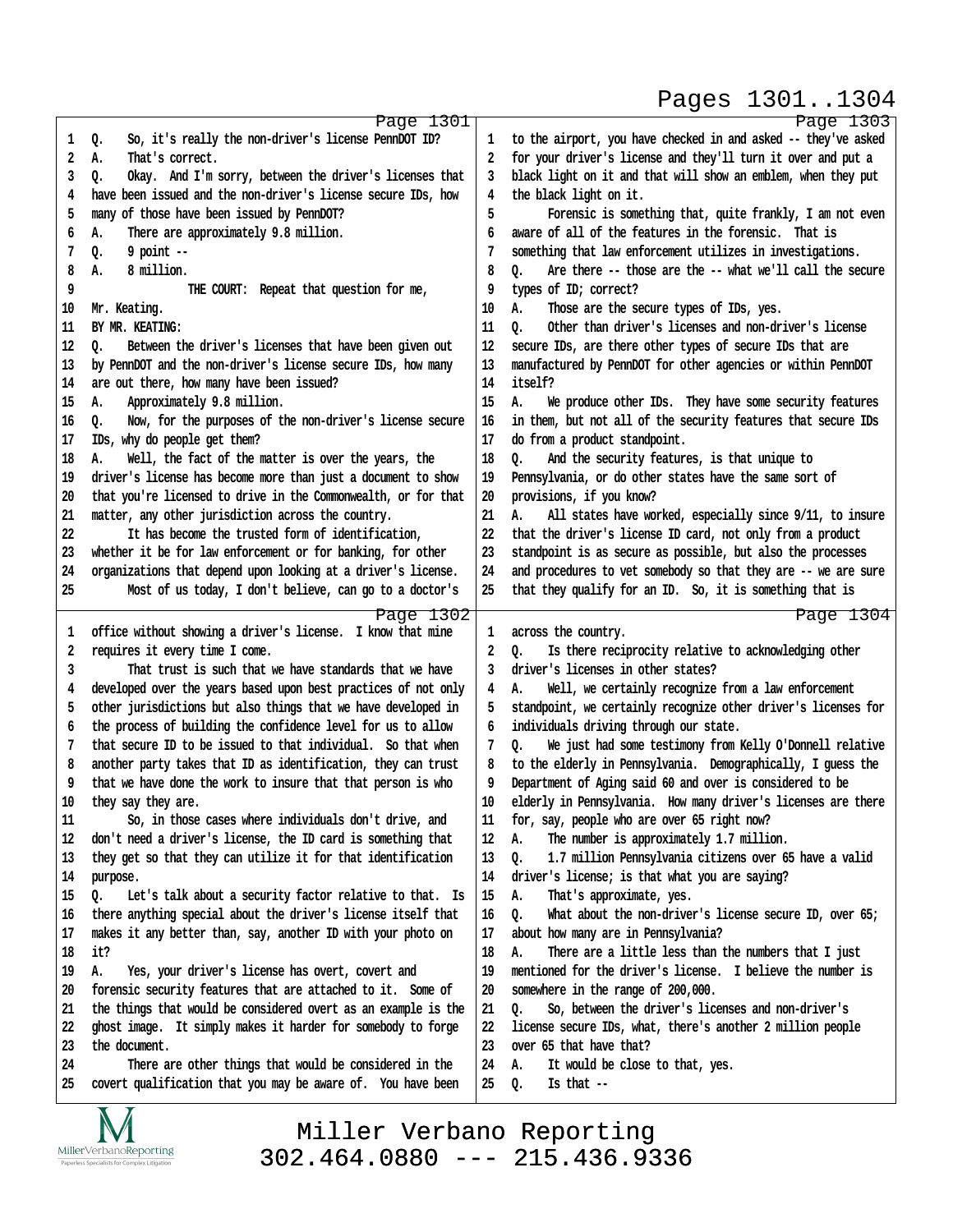### Pages 1305..1308

| 1  | Page 1305<br>That's an approximate number.<br>А.               | 1  | Page 1307<br>counties; therefore, we should have a center in each county. |
|----|----------------------------------------------------------------|----|---------------------------------------------------------------------------|
| 2  | Is there any age limit as to how old you can be to drive<br>Q. | 2  | That makes no sense.                                                      |
| 3  | in Pennsylvania; is there any cut-off?                         | 3  | Who decides where the centers are located; whose<br>٥.                    |
| 4  | No. In fact, we have licenses that are currently issued<br>А.  | 4  | decision is that?                                                         |
| 5  | to individuals are over 100. Now, having said that, that       | 5  | The decision from the standpoint -- I'll give you an<br>А.                |
|    |                                                                |    |                                                                           |
| 6  | doesn't mean they necessarily drive a vehicle, but they do     | 6  | example.                                                                  |
| 7  | qualify to have a license; and in many of those cases, I'm     | 7  | Just recently, last year, we moved our center from a                      |
| 8  | sure those are situations where the individual is using it as  | 8  | center called East Rochester, which is outside of Pittsburgh,             |
| 9  | identification.                                                | 9  | and we moved that to Beaver Falls. The center that we had in              |
| 10 | You don't require them to come in and show you how to<br>0.    | 10 | East Rochester was one that we had had from the 1960s. It was             |
| 11 | parallel park at 104 or anything?                              | 11 | antiquated. We needed to upgrade it.                                      |
| 12 | We have a -- no, we don't; but we do have a program.<br>А.     | 12 | We put a briefing paper together for the Secretary. I                     |
| 13 | It's a random program where we recall 1900 drivers every month | 13 | met with the Secretary. The Secretary gave me the go-ahead to             |
| 14 | to have them go and get a medical report to insure us that     | 14 | relocate.                                                                 |
| 15 | they're capable of driving from a doctor's standpoint; and     | 15 | At that point in time, the decision making process as to                  |
| 16 | obviously, that 1900 is weighted towards more mature drivers   | 16 | where we exactly located was based upon my decision as well as            |
| 17 | than younger drivers.                                          | 17 | my staff's. After careful analysis, we made the decision to               |
| 18 | If they are considered to be ineligible to drive, is<br>o.     | 18 | move approximately eight miles away to Beaver Falls.                      |
| 19 | there some mechanism by which they can turn in their driver's  | 19 | We went into a strip mall that was greater population                     |
| 20 | license and switch it for a non-driver's license secure ID?    | 20 | from the standpoint of people visiting that area, and that was            |
| 21 | Yeah. That's correct. And in fact, it's in the Vehicle<br>А.   | 21 | some of the primary reasons for that decision. That, and the              |
| 22 | Code that allows for it. If somebody voluntarily surrenders    | 22 | fact that it was bigger and modern.                                       |
| 23 | their driver's license, the Department will issue free of      | 23 | Does PennDOT do a regular review of the different<br>o.                   |
|    |                                                                |    |                                                                           |
| 24 | charge an ID card as a replacement.                            | 24 | centers to determine whether they should be relocated or what             |
| 25 | Q.<br>Okay. Let's talk about the driver's license centers in   | 25 | should be done with them?                                                 |
|    |                                                                |    |                                                                           |
|    | Page 1306                                                      |    | Page 1308                                                                 |
| 1  | Pennsylvania. How many are there?                              | 1  | We're looking at our older centers; and, over time, we<br>А.              |
| 2  | А.<br>There are 71.                                            | 2  | have been changing them out, if you will.                                 |
| 3  | Where are they?<br>Q.                                          | 3  | For example, before we did the location in Beaver Falls,                  |
| 4  | Well, they're throughout the Commonwealth. They are<br>А.      |    | we had moved the location in Erie; and before that, we had                |
| 5  | concentrated based upon demographics, so the largest number of | 5  | moved the location from -- in Bortondale, Pennsylvania, which             |
| 6  | driver's license licensing centers are in the Philadelphia     | 6  | is outside of Philadelphia, to an area of Granite Run.                    |
| 7  | region, followed by the Pittsburgh region.                     | 7  | Bortondale was a stand-alone location and very small                      |
| 8  |                                                                | 8  |                                                                           |
| 9  | Obviously, as you get out into some of the areas that          |    | size, very antiquated and older building; and we moved to a               |
|    | are less populated, there are fewer driver's licensing centers |    | stand-alone building as part of the Granite Run Mall. There               |
| 10 | in those areas.                                                | 10 | again, population, bus transportation, all of those types of              |
| 11 | Q.<br>Are you aware of the fact that there are some counties   | 11 | things are available at that location.                                    |
| 12 | don't have a driver's license center at all?<br>that           | 12 | Does PennDOT keep track of how many transactions are<br>Q.                |
| 13 | Yes, I am.<br>А.                                               | 13 | in each of different centers?<br>done                                     |
| 14 | How does PennDOT justify not having driver's license<br>o.     | 14 | We do keep track of the total number of transactions,<br>А.               |
| 15 | centers in some counties?                                      | 15 | yes.                                                                      |
| 16 | Well, frankly, it's quite straightforward and very<br>А.       | 16 | Why do you do that?<br>Q.                                                 |
| 17 | logical. We build our centers where the population is, and     | 17 | Well, from a customer flow and also making sure that<br>А.                |
| 18 | the county lines are arbitrary lines that are drawn for the    | 18 | we're living up to our expectations and the customer's                    |
| 19 | purposes of governance. The fact of the matter is, is that     | 19 | expectations as far as service. And also the distribution of              |
| 20 | when we put a driver's licensing center in, we're looking for  | 20 | complement. Our complement is limited. We only have so many               |
| 21 | where the people are. That's why we have five centers in       | 21 | individuals within our organizations.                                     |
| 22 | Philadelphia County alone.                                     | 22 | So, we do our best to make sure that we move them to the                  |
| 23 | It wouldn't make sense, it wouldn't be prudent from the        | 23 | various locations based upon the volumes of customers that are            |
| 24 | standpoint of how we spend taxpayer dollars if we simply put   | 24 | coming to those centers.                                                  |
| 25 | centers simply because arbitrarily Pennsylvania has 67         | 25 | Of course, we're only talking about driver's license<br>Q.                |

Miller Verbano Reporting [302.464.0880 --- 215.436.9336](http://www.miller-verbano.com)

IVI  $\underset{\text{Paperless Specialists for Complex Litigation}}{\text{MillerVerbanoReporting}}$  http://www.yeslaw.net/help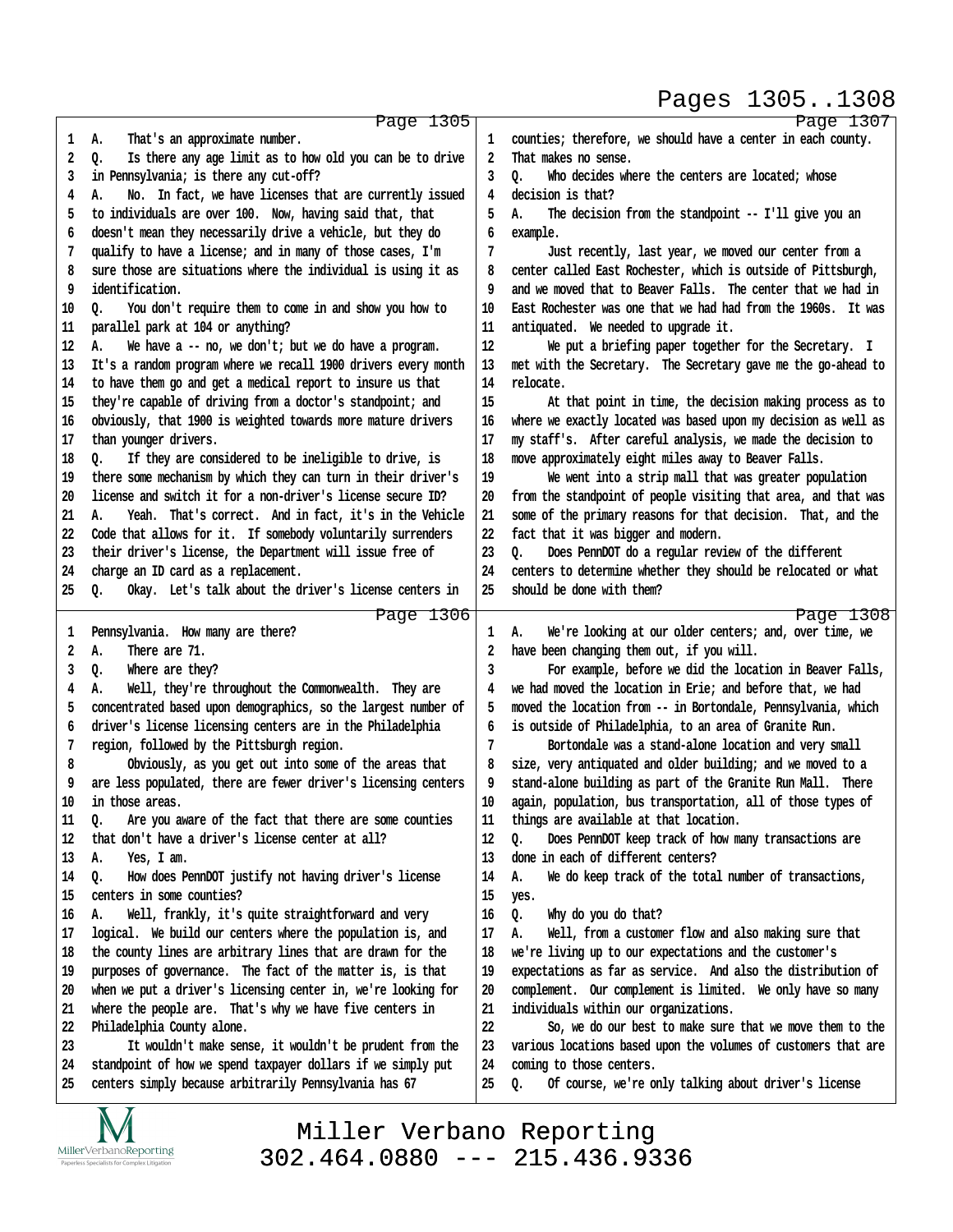### Pages 1309..1312

| 1  | Page 1309<br>centers, but PennDOT is actually a bigger organization that | 1      | Page 1311<br>issuance. That's where the individual comes in and takes a |
|----|--------------------------------------------------------------------------|--------|-------------------------------------------------------------------------|
| 2  | does a lot more than just driver's license and --                        | 2      | knowledge test about the rules of the road to qualify for               |
| 3  | Oh, absolutely. My complement is right around 1,061,                     | 3      | their learner's permit.                                                 |
|    | А.                                                                       |        |                                                                         |
| 4  | keeping in mind as I mentioned earlier, all of the things that           | 4      | We also do the actual skills testing, drivers' testing                  |
| 5  | we are responsible for outside of driver's licensing. But the            | 5      | at those centers as well. And of course, everyone at the                |
| 6  | complement of PennDOT is close to 12,000, a little under                 | 6      | centers has a photo center with it where the photo can be               |
| 7  | 12,000. So we have about 10% of the staff.                               | 7      | taken.                                                                  |
| 8  | Relative to the licensing centers, are they all handicap<br>Q.           | 8      | Every one of centers has a photo center where the photo<br>o.           |
| 9  | accessible?                                                              | 9      | can be taken; is that what you said?                                    |
| 10 | All of the buildings, when they were built, were built<br>А.             | 10     | Α.<br>That is correct, yes.                                             |
| 11 | to ADA requirements.                                                     | 11     | What is the difference between the hours of operations<br>o.            |
| 12 | How do you determine how big of a staff you have in each<br>o.           | 12     | and the day of operations between the center and the photo              |
| 13 | of the locations?                                                        | 13     | center, if there is one?                                                |
| 14 | Well, again, it would be subject to the volumes, numbers<br>А.           | 14     | If there's any difference at all, it normally is that<br>А.             |
| 15 | of people that are coming in. I know a number of years ago               | 15     | the photo centers are open longer hours; and I think it's               |
| 16 | now, probably back -- I'm going to say it's 2007/2008. I                 | 16     | important to note that we actually, in addition to the 71               |
| 17 | believe we took somewhere in the range of 11 to 15 positions             | 17     | driver's licensing centers that have photo centers, we also             |
| 18 | and actually moved them from the central part of the state to            | 18     | have stand-alone photo centers.                                         |
| 19 | the Philadelphia region because that area, obviously from a              | 19     | There's a very basic reason for that; and that is from                  |
| 20 | demographics standpoint, is growing. There's -- obviously,               | 20     | the standpoint of renewal of driver's licenses, we renew about          |
| 21 | it's a large population base. So, we brought those people --             | 21     | 2.2 million driver's licenses a year. We renew another                  |
| 22 | those positions, I should say, to that area to help bolster              | 22     | 200,000 of the IDs. So, all of those pictures are being                 |
| 23 | our service levels there.                                                | 23     | taken; and so, as such, we have more centers where you can go           |
| 24 | And what about the hours of operation at the centers;<br>0.              | 24     | from a photo center standpoint to be able to get your picture           |
| 25 | who decides what they are, as well as the days of the week               | 25     | taken, because you don't need the services at the driver's              |
|    | Page 1310                                                                |        | Page 1312                                                               |
| 1  | they're open?                                                            | 1      | licensing center. You already have an ID. You're simply                 |
| 2  | Well, again, that would fall under my responsibility as<br>А.            | 2      | renewing it.                                                            |
| 3  | well as my staff's. Understanding, again, we have a limited              | 3      | Relative to renewing a driver's license, is that<br>o.                  |
| 4  | number of complement. We also work within a 40-hour week. So             | 4      | something you can do over the internet, or do you have to go            |
| 5  | anything over 40 hours is going to be overtime.                          | 5      | into a center?                                                          |
| 6  | So, while we have some flexibility from the standpoint                   | 6      | You can renew over the internet; and in point of fact,<br>А.            |
| 7  | of the workday, short of having staff work overtime, we have             |        | somewhere around the range of 33% of our customers go on to             |
| 8  | to fit it in within that 40-hour period of time.                         | 8      | renew either their driver's license and/or their vehicle                |
| 9  | A number of years ago, long before I was in this                         | 9      | registration.                                                           |
| 10 | position, a decision was made that the sites would be open               | $10\,$ | Understanding with the driver's license, when you renew,                |
| 11 | from Tuesday through Saturday, allowing Saturday -- which is             | 11     | what gets sent -- you pay, you put the information in, you              |
| 12 | one of our busier days -- for those individuals who work                 | 12     | pay; and in turn, we send you what is called a camera card.             |
| 13 | Monday through Friday.                                                   | 13     | And that camera card then needs to be taken to the driver's             |
| 14 | The only site that's not open on a Saturday is actually                  | 14     | licensing -- excuse me, to the photo center at the driver's             |
| 15 |                                                                          | 15     | licensing center or a stand-alone photo center to get your              |
|    | our downtown Pittsburgh location which it actually open Monday           |        |                                                                         |
| 16 | through Friday.                                                          | 16     | picture taken and get your new product.                                 |
| 17 | We have some sites, very few, Dunmore comes to mind, I                   | 17     | Okay. What other services does PennDOT provide over the<br>о.           |
| 18 | believe on Wednesdays. It opens later, and stays open later              | 18     | internet where you're not required to actually go into a                |
| 19 | at night. But that is a rarity that we do that type of                   | 19     | center?                                                                 |
| 20 | schedule. But again, we're working within that 40 hours                  | 20     | Well, there are multiple number of services; and<br>А.                  |
| 21 | that's available to us.                                                  | 21     | frankly, we continue to add services to internet transactions.          |
| 22 | Other than issuing driver's licenses, renewing driver's<br>Q.            | 22     | As I mentioned, obviously, the driver's license renewal,                |
| 23 | licenses and non-driver's license secure IDs, what other                 | 23     | the registration renewal for your vehicle. You can get paid             |
| 24 | services do the centers offer?                                           | 24     | information about your driving record on the -- you can get a           |
| 25 | Well, we certainly do knowledge testing for initial<br>А.                | 25     | restoration letter to let you know what you need to do if are           |
|    | $\sqrt{ }$<br>$\mathbf v$                                                |        |                                                                         |

http://www.yeslaw.net/help

IVI  $\underset{\text{Paperless Specialists for Complex Litigation}}{\text{MillerVerbanoReporting}}$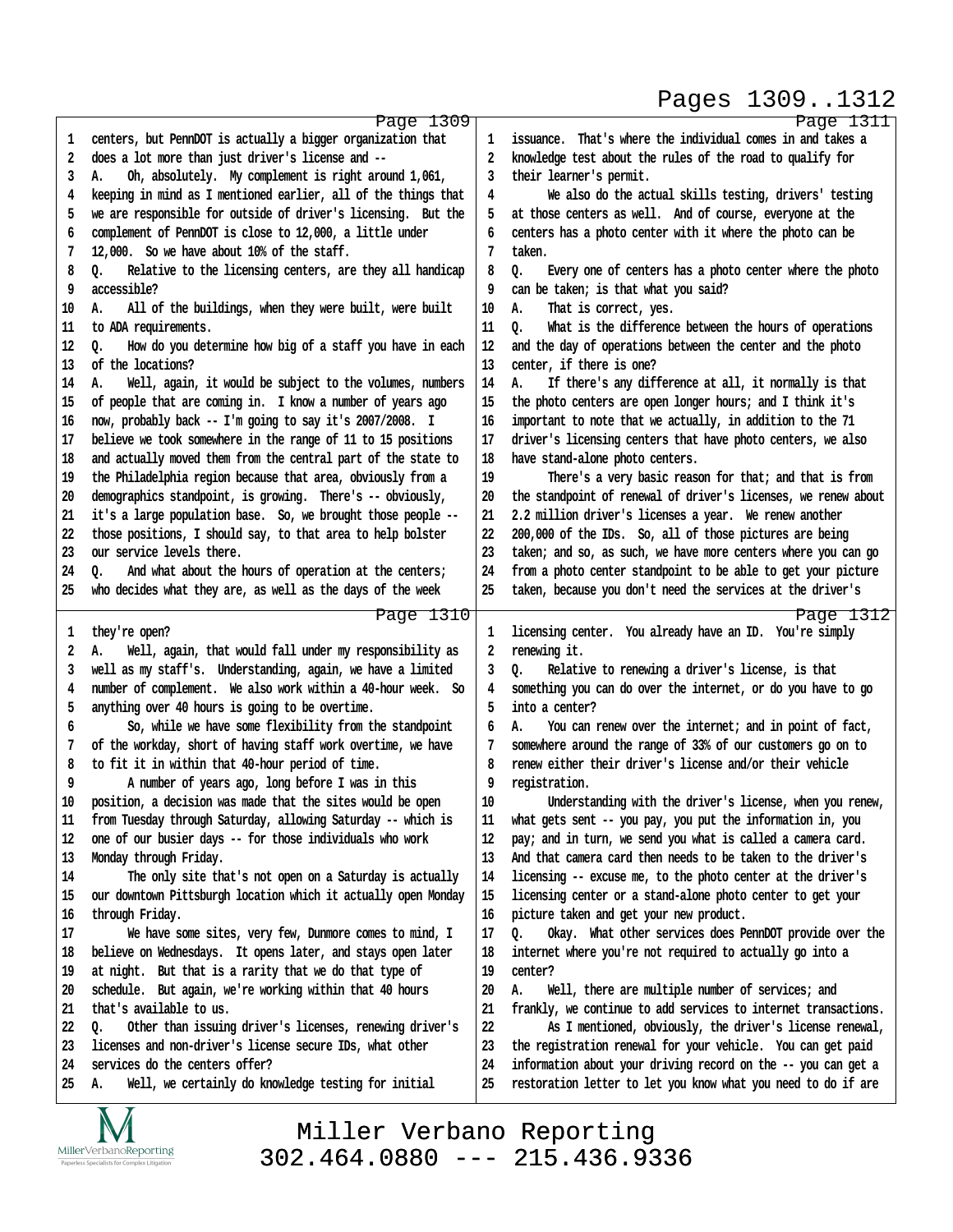#### Pages 1313..1316

http://www.yeslaw.net/help

|        | Page 1313                                                      |                         | Page 1315                                                                                                                    |
|--------|----------------------------------------------------------------|-------------------------|------------------------------------------------------------------------------------------------------------------------------|
| 1      | you under suspension, what you will need to do to restore your | 1                       | renewals, excuse me, for registration on snowmobiles and ATVs.                                                               |
| 2      | license when you have served your suspension.                  | 2                       | 0.<br>Relative to training individuals who work at the                                                                       |
| 3      | You can go on and put in combinations of various letters       | 3                       | centers, what kind of training do you provide to them?                                                                       |
| 4      | to see whether or not a vanity plate is available before you   | 4                       | Well, from the standpoint of the training for the<br>А.                                                                      |
| 5      | place your order so that, that's one other option that's       | 5                       | centers' individuals, any new employee that comes in to the                                                                  |
| 6      | available to you.                                              | 6                       | organization, as soon as they're hired they come in and -- I                                                                 |
| 7      | So it really runs the gamut, including going online and        | 7                       | want to take a step back here.                                                                                               |
| 8      | being able to update your record to become an organ donor.     | 8                       | The first thing we do is we do an FBI background check                                                                       |
| 9      | Q.<br>Okay. When you go in to register or get a driver's       | 9                       | on everybody individual that goes into our field operations.                                                                 |
| 10     | license, can you also register to vote at that time?           | 10                      | Again, this gets to the issue of issuing a secure product and                                                                |
|        |                                                                |                         |                                                                                                                              |
| 11     | You can make application to register to vote.<br>А.            | 11                      | having certain standards.                                                                                                    |
| 12     | Good point. When you make an application to register to<br>o.  | 12                      | Once that person has clearance from their background                                                                         |
| 13     | vote, what is involved?                                        | 13                      | checks and are hired, they come to central office here, to the                                                               |
| 14     | Well, there are two potential processes. The primary<br>А.     | 14                      | Riverfront Office Center. They spend normally about five days                                                                |
| 15     | process is in the initial issuance of a license, or ID card.   | 15                      | here. During that period of time, they will receive the basic                                                                |
| 16     | Once you have been vetted through the process, you go to       | 16                      | training related to some of the things that they just need to                                                                |
| 17     | the photo technician. The photo technician will show you a     | 17                      | know as Commonwealth employees.                                                                                              |
| 18     | series of screens. On that series of screens will be           | 18                      | They will receive fraud, fraudulent document training                                                                        |
| 19     | questions in reference to that, do you want to make            | 19                      | which is actually one full day where we go through what to                                                                   |
| 20     | application for voting purposes.                               | 20                      | look for in fraudulent documents and how to identify those                                                                   |
| 21     | And based upon what you check off, that information then       | 21                      | types of documents.                                                                                                          |
| 22     | is captured, and then sent to the Department of State. The     | 22                      | $Q_{\bullet}$<br>What kind of documents are we talking about?                                                                |
| 23     | Department of State then sends it off to the counties who are  | 23                      | These would be documents that, through best practices<br>А.                                                                  |
| 24     | actually responsible for it.                                   | 24                      | working with other jurisdictions as well as ICE, Homeland                                                                    |
| 25     | You can do that, and that's asked each time that you do,       | 25                      | Security, that have been shown to be fraudulent, and we're                                                                   |
|        | Page 1314                                                      |                         | Page 1316                                                                                                                    |
| 1      | asked each time that you do a renewal.                         | 1                       | training our staff on what to look for.                                                                                      |
| 2      | In addition to that, we also have the forms and -- the         | $\overline{\mathbf{2}}$ | So that if somebody comes in with a birth certificate or                                                                     |
| 3      | Department of State forms for the purposes of making           | 3                       | some type of a naturalization papers that are fraudulent, they                                                               |
| 4      | application, the actual paper forms that you can fill out.     | 4                       | know what they should be looking for. Social Security card,                                                                  |
| 5      | o.<br>Let's talk about PennDOT and the way they work with      | 5                       | something of that nature.                                                                                                    |
| 6      | other state agencies. Obviously, you talked about the          | 6                       | Besides that, what other type of typical training?<br>o.                                                                     |
| 7      | Department of State; correct?                                  | 7                       | Well, they would get -- they would get the time during<br>А.                                                                 |
| 8      | А.<br>That's correct.                                          | 8                       | that week with hands-on training from the standpoint of how to                                                               |
| 9      | What other state agencies does PennDOT work closely<br>Q.      | 9                       | use the terminal and what to expect from that standpoint of                                                                  |
| 10     | with?                                                          | 10                      | the various functions that they need to be able to handle when                                                               |
| $11\,$ | Well, we work closely with the DEP on a number of<br>А.        | 11                      | they're on the counter in one of our driver's licensing                                                                      |
| 12     | matters. We work closely with the Department of Health,        | 12                      | centers.                                                                                                                     |
| 13     | especially as it relates to organ donation. DEP would be, for  | 13                      | They would also get customer service training on how to                                                                      |
| 14     | example, our auto emissions program that we work very closely  | 14                      | deal with customers. So that the -- the list is fairly                                                                       |
| 15     | with them on, as well as issues associated with highway        | 15                      | extensive of items that they are trained with in that first                                                                  |
| 16     | construction.                                                  | 16                      | week.                                                                                                                        |
| 17     | The -- we have mentioned the Department of State. We           | 17                      | Obviously, having said that, they learn a lot,                                                                               |
| 18     | work as well with the Department of Banking. The list goes on  | 18                      | obviously, when they get into the field and we do follow-up                                                                  |
|        |                                                                | 19                      |                                                                                                                              |
| 19     | and on. Essentially, we have some form of outreach almost to   | 20                      | training based upon what the item might be. In some cases we<br>do webinars where we'll hold staff after work or before work |
| 20     | every agency out there.                                        |                         |                                                                                                                              |
| 21     | What are the main agencies you work with, then?<br>Q.          | 21                      | to come in and receive a webinar information about a                                                                         |
| 22     | Primary agencies would be the Department of State and I<br>А.  | 22                      | particular program.                                                                                                          |
| 23     | would say DEP. Those would be the two main agencies. And now   | 23                      | Do you have updates on training on a regular basis?<br>Q.                                                                    |
| 24     | we recently partnered with DCNR on an efficiency project where | 24                      | We do; and for example, we just did updating training on<br>А.                                                               |
| 25     | we're doing processing of their titles and registrations -- or | 25                      | all of our staff on the fraudulent documents as a refresher                                                                  |
|        |                                                                |                         |                                                                                                                              |

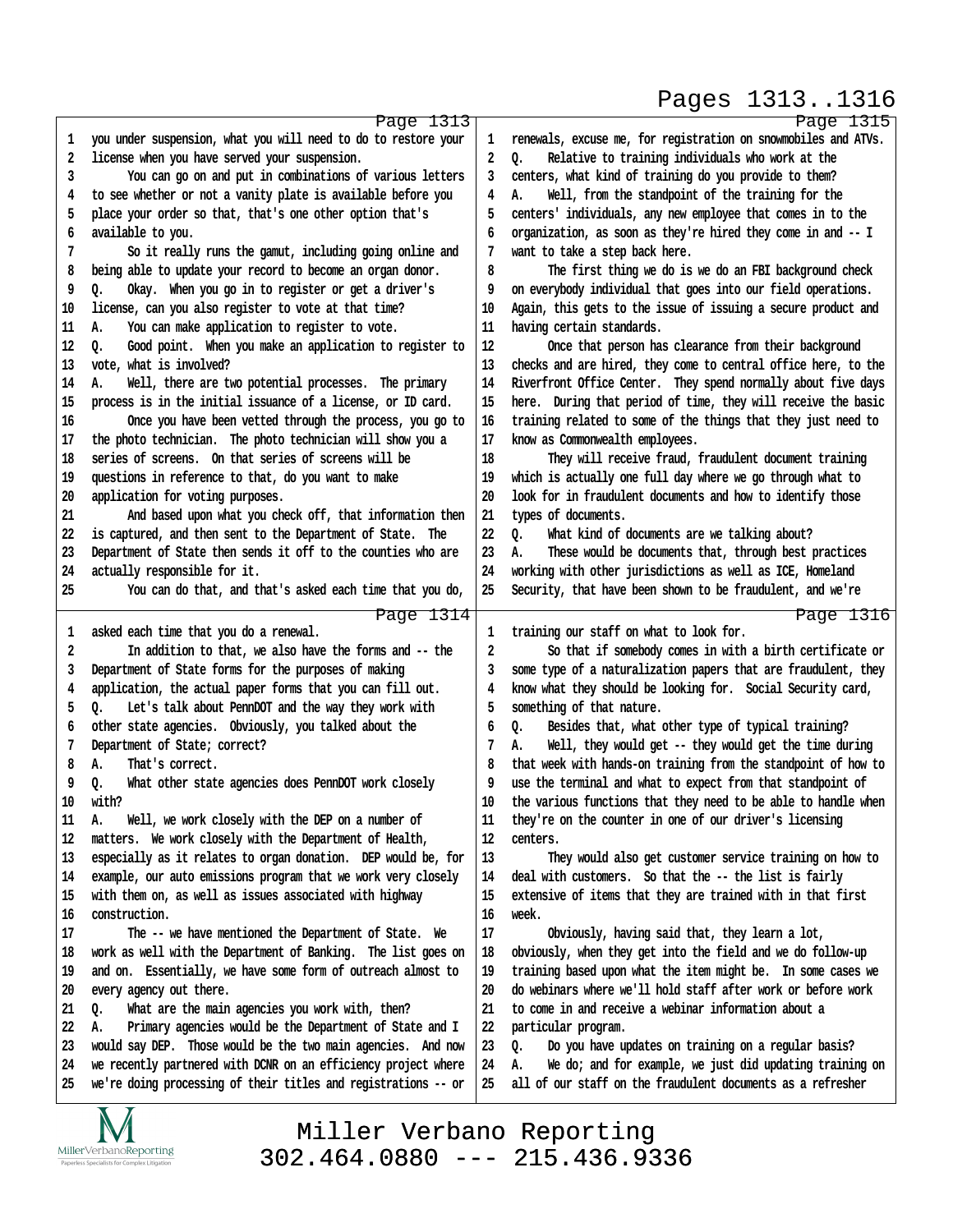### Pages 1317..1320

http://www.yeslaw.net/help

|    | Page 1317                                                      |    | Page 1319                                                      |
|----|----------------------------------------------------------------|----|----------------------------------------------------------------|
| 1  | course, if you will.                                           | 1  | situations -- obviously, because the confidentiality of        |
| 2  | So, that type of thing is done, yes. And in addition to        | 2  | records, we can't go back on Facebook and respond to what      |
| 3  | that, we also have on our database of available for our staff  | 3  | their particular situation is, but we can do the outreach to   |
| 4  | what is actually I believe called robo help.                   | 4  | say, send us an email and we'll follow up with you.            |
| 5  | Q.<br>Called what?                                             | 5  | So, those are the types of various outreaches that we          |
| 6  | Robo help. It's actually just items that are in our<br>А.      | 6  | have for people to get to us.                                  |
| 7  | database. If you have a question, you can refer to it. It's    | 7  | o.<br>I assume there are typical questions that people call up |
| 8  | question-and-answer type of document that is utilized by not   | 8  | and ask all the time, and that would be part of the robo       |
| 9  | only our field staff but also central office as well as our,   | 9  | calling, punch one or two and figure out what the hours and    |
| 10 | as well as our call center.                                    | 10 | days are at certain centers?                                   |
| 11 | ٥.<br>In that respect, if a consumer needs information         | 11 | А.<br>That's correct. You can have forms faxed to you. Under   |
| 12 | relative to PennDOT products, relative to expiration dates or  | 12 | the voter ID script, as an example, if you want information    |
| 13 | anything about PennDOT, what are the different available       | 13 | sent to you, for example, of a 584a, one of the forms that     |
| 14 | resources do they have, or what does PennDOT provide to help   | 14 | needs to be filled out for a PennDOT driver's license or ID,   |
| 15 | them out with that?                                            | 15 | or the affirmation as an example, you can do that all          |
| 16 | Well, let me be clear about something, because I believe<br>А. | 16 | automated and put in your fax number and it will automatically |
| 17 | it came up in the prior testimony; and that is, that we don't  | 17 | fax those documents to you.                                    |
| 18 | advertise our phone numbers for our individual driver's        | 18 | Let's step back for a minute, and let's talk about what<br>0.  |
| 19 | licensing sites in the yellow pages.                           | 19 | types of documents do you need in order to apply for a regular |
| 20 | You don't want people to hunt you down?<br>Q.                  | 20 | driver's license.                                              |
| 21 | It's not that, no. There's a very logical reason on why<br>А.  | 21 | А.<br>The documents that --                                    |
| 22 | we do it. And quite frankly, again, as I said earlier, we      | 22 | o.<br>If any. I assume there are some.                         |
| 23 | have very limited resources when it comes to our field site.   | 23 | А.<br>There are, absolutely. And again, that has really        |
| 24 | We do have a call center. Our call center has an 800           | 24 | evolved, and especially has evolved since 9/11; and in         |
| 25 | number as well as --                                           | 25 | particular since 2003, I believe, when the General Assembly    |
|    |                                                                |    |                                                                |
|    | Page 1318                                                      |    | Page 1320                                                      |
| 1  | When you say your field site, what do you mean?<br>Q.          | 1  | here in Pennsylvania passed a legal presence law, which meant  |
| 2  | Our driver's licensing centers and our photo centers for<br>А. | 2  | that you needed to prove that you were legally present here,   |
| 3  | that matter.                                                   | 3  | not only in the United States, but also in -- and that you     |
| 4  | So, the physical centers all around Pennsylvania.<br>Q.        | 4  | were a resident of Pennsylvania.                               |
| 5  | А.<br>Physical centers, correct. But there's a very logical    | 5  | So, things have really evolved over the years. Again,          |
| 6  | reason on why we don't publish those numbers.                  | 6  | primarily because of 9/11. But what you are required today to  |
| 7  | We want our folks to be able to focus on their core            |    | have -- and I think this is really important for everybody to  |
| 8  | responsibilities, which is the issuance of identification as   | 8  | understand is this issue of, we don't look at one individual   |
| 9  | well as the testing, and on both skills and knowledge testing. | 9  | document and say that that's sufficient, you are who you say   |
| 10 | If we were to take phone calls at our individual               | 10 | you are.                                                       |
| 11 | centers, most of our individual staff would be spending most   | 11 | I describe it as a confidence ladder, and we build that        |
| 12 | of their time on the telephone. Why do I say that? We have a   | 12 | ladder one rung at a time looking -- and the reason we look at |
| 13 | call center that is staffed by 125, approximately, customer    | 13 | various documents is we want to be able to climb as high as    |
| 14 | service representatives. We receive 15,000 phone calls a day.  | 14 | possible on that ladder.                                       |
| 15 | Now, 8,000 of those go to customer service                     | 15 | I'm not suggesting that we probably ever get to 100%,          |
| 16 | representatives. 7,000 of those go to our automated system.    | 16 | but we certainly want to try to get into a confidence level in |
| 17 | The automated system walks people through the questions that   | 17 | the high 90 percentile that that person standing in front of   |
| 18 | they may have; and in the case of almost 50% of our customers, | 18 | us is who they say they are.                                   |
| 19 | the IVR is enough to allow them to get the information that    | 19 | That's why we ask for a birth certificate with a raised        |
| 20 | they need, including information about our website.            | 20 | seal. It's harder to fraudulently produce something. That's    |
| 21 | Obviously, that's another way to reach us, through emails.     | 21 | why we actually ask for the actual Social Security card. Even  |
| 22 | We can be emailed. PennDOT is now on Twitter. We're            | 22 | though, when we have a Social Security card, we're doing an    |
| 23 | also on Facebook and we do now get inquiries through those     | 23 | electronic verification with the Social Security               |
| 24 | systems as well. And we have staff that monitors Facebook and  | 24 | Administration. We're getting back that, yes, we have a        |
| 25 | Twitter; and when people do inquire about particular           | 25 | person on record by that name, with that birth date.           |
|    |                                                                |    |                                                                |

IVI  $\underset{\text{Paperless Specialists for Complex Litigation}}{\text{MillerVerbanoReporting}}$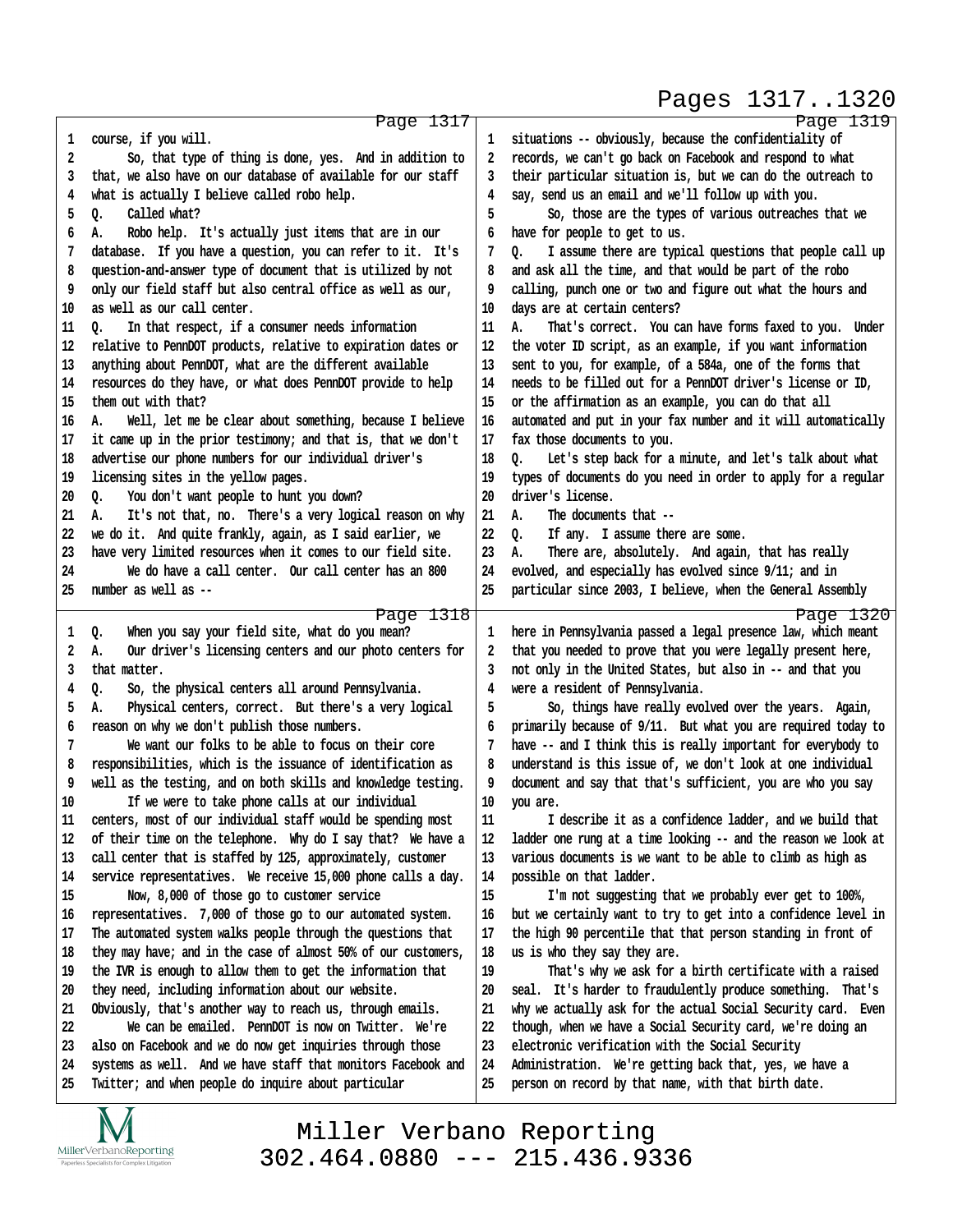# Pages 1321..1324

http://www.yeslaw.net/help

|    | Page 1321                                                      |    | Page 1323                                                      |
|----|----------------------------------------------------------------|----|----------------------------------------------------------------|
| 1  | We do the same thing with immigration documents that are       | 1  | of Corrections for the Commonwealth. It's actually a program   |
| 2  | brought to us. We have a system called SAVE, that is part of   | 2  | that started from a pilot standpoint back in the 2006, I       |
| 3  | the Department of Homeland Security, where we can enter that   | 3  | believe, but it was voluntary at that point in time.           |
| 4  | document information and Homeland Security will come back and  | 4  | The Department of Corrections made the program mandatory       |
| 5  | tell us whether or not those documents are legitimate or not.  | 5  | in I believe May or June of 2012. What I mean by that is that  |
| 6  | In addition, if you don't have a birth certificate,            | 6  | it used to be that the inmate would have the option of either  |
| 7  | we'll accept a passport. If -- the Social Security card, as I  | 7  | getting an ID or not getting an ID when they were released.    |
| 8  | mentioned, and then also two forms of verification of what     | 8  | In 2012, they made the program mandatory so that every         |
| 9  | your Pennsylvania address is.                                  | 9  | inmate that's being released into probation or they have done  |
| 10 | Isn't that a large burden for people who just want a<br>Q.     | 10 | their full time can get an identification card.                |
| 11 | driver's license to come up with those documents to get a      | 11 | The way the program essentially works is that it's to          |
| 12 | driver's license?                                              | 12 | insure that when that inmate walks out that door, they have an |
|    |                                                                |    |                                                                |
| 13 | Well, again, it goes back to my earlier statement about<br>Α.  | 13 | ID in hand because one of the most difficult things, again     |
| 14 | the fact that driver's licenses and the ID card is no longer   | 14 | getting back to this whole point of a trusted ID, is that for  |
| 15 | just for driving. It has become the trusted form of            | 15 | these individuals to get a leg up, day one, that               |
| 16 | identification.                                                | 16 | identification is critical to them, whether it's getting a job |
| 17 | And for the banks and other organizations to trust that        | 17 | or applying for services or probably for that matter getting a |
| 18 | the person is who they say they are, especially getting on a   | 18 | place to stay, probably someone is going to ask them for some  |
| 19 | commercial aircraft, it's our belief that it's important that  | 19 | type of identification.                                        |
| 20 | we have standards that we follow to insure that those          | 20 | So, the Department of Corrections made a decision to go        |
| 21 | individuals are who they say they are.                         | 21 | forward with this on a mandatory basis.                        |
| 22 | And who actually makes that decision?<br>o.                    | 22 | This year, since we started, which is now we're into it        |
| 23 | Well, the decision is made in the field by our field<br>А.     | 23 | about 13 months that it has been mandatory, I believe we have  |
| 24 | staff at the driver's license centers when they're doing that  | 24 | issued about 8600 IDs to inmates who are being released.       |
| 25 | initial vetting.                                               | 25 | Most of those inmates are Pennsylvania citizens, so            |
|    | Page 1322                                                      |    | Page 1324                                                      |
| 1  | Are you required to have the same documents in order to<br>o.  | 1  | they're already on our database. They have already been        |
| 2  | get a non-driver's license secure ID as you are to get a       | 2  | vetted in the past. Some are initial issuance, but the vast    |
| 3  | driver's license?                                              | 3  | majority of them, I believe the numbers will suggest they are  |
| 4  | А.<br>That is correct, yes.                                    | 4  | individuals that are -- that had an ID at one point in time    |
| 5  | But if I have a driver's license, can I switch that in<br>o.   | 5  | and so we're reissuing them a product.                         |
| 6  | for a -- just a regular PennDOT ID?                            | 6  | Are they considered to be secure IDs or not?<br>Q.             |
| 7  | That is also correct. I will note when I -- when we<br>А.      | 7  | They are secure IDs, yes.<br>А.                                |
| 8  | talk about the two documents, obviously, a driver's license,   | 8  | And that's only the inmates, state inmates being, is<br>o.     |
| 9  | you also have to pass the skills and knowledge test to get     | 9  | that also correct?                                             |
| 10 | that. So, there is a slight difference.                        | 10 | At this time, it's only state inmates. We have had<br>А.       |
| 11 | We'll talk about the DOS ID in a little bit, but are<br>Q.     | 11 | conversations with counties. We have also had conversations    |
| 12 | there other IDs that PennDOT produces either for other         | 12 | with the Federal Government in reference to federal detainees  |
| 13 | agencies or other reasons other than those two that are fairly | 13 | from the standpoint that, as I understand the system -- and    |
| 14 | common?                                                        | 14 | it's very limited -- when someone is in federal prison before  |
| 15 | Sure. And obviously as you said, we'll talk about the<br>А.    | 15 | they are brought back to Pennsylvania for a Pennsylvania       |
| 16 | DOS ID later; but the fact is, we produce two products for     | 16 | residence before release.                                      |
| 17 | Labor and Industry. One is a lead identification card and the  | 17 | So, we do work with them today, but our ultimate goal          |
| 18 | other is an asbestos identification card.                      | 18 | with the counties as well as with the Federal Government is to |
| 19 | We produce about 6,000 of those each year and they're          | 19 | institute a program that would be similar across the board, to |
| 20 | good for a year it's identification for their staff, and we    | 20 | the degree possible.                                           |
| 21 | also do an identification card for our authorized messengers.  | 21 | We have had conversations with Philadelphia County.            |
| 22 | What about the Department of Corrections?<br>Q.                | 22 | They're very interested in the program. We want to be sure     |
| 23 | We work very closely with the Department of Corrections.<br>А. | 23 | that we can handle the volume with the Commonwealth first      |
| 24 | There is a program, and there we are actually issuing to the   | 24 | before expanding it to the counties as well as the Federal     |
| 25 | individual inmate; but it is a program through the Department  | 25 | Government.                                                    |
|    |                                                                |    |                                                                |

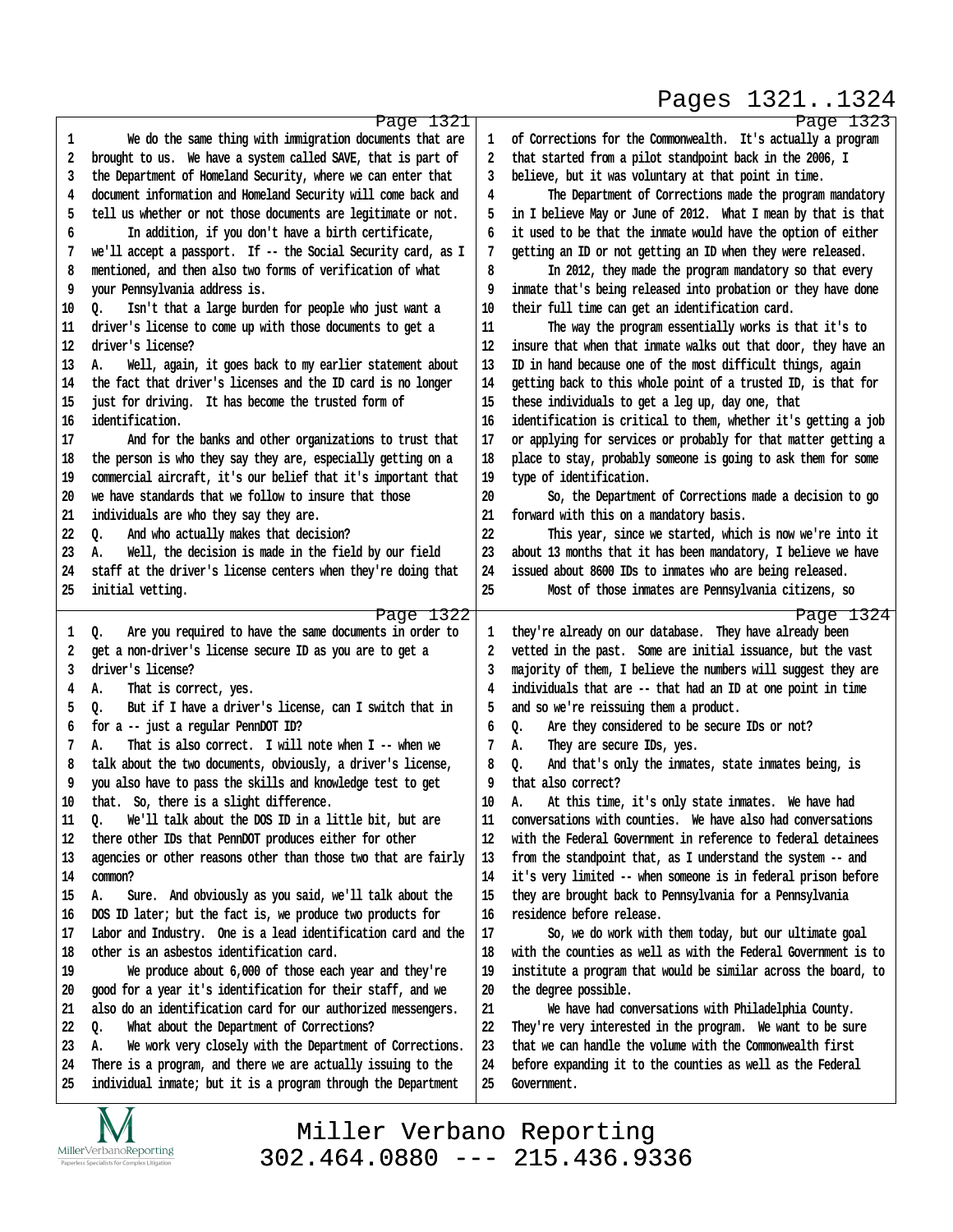#### Pages 1325..1328

http://www.yeslaw.net/help

www.yeslaw.net/help

|    | Page 1325                                                      |        | Page 1327                                                      |
|----|----------------------------------------------------------------|--------|----------------------------------------------------------------|
| 1  | Let's talk about numbers. Let's talk about PennDOT<br>Q.       | 1      | and the number of DOS IDs each center issued by month for a    |
| 2  | products and DOS IDs issued over the past couple of years as   | 2      | total of 3,830.                                                |
| 3  | just a general thing.                                          | 3      | BY MR. KEATING:                                                |
| 4  | Do we have Exhibit 2072 from Petitioners? Do we have           | 4      | 0.<br>Let's step back and go to when the Act was passed. When  |
| 5  | that? Is that some sort of a chart? Do you recognize this      | 5      | was it passed?                                                 |
|    | document, Kurt?                                                |        |                                                                |
| 6  |                                                                | 6<br>7 | My understanding was is that it was -- I believe that it<br>А. |
| 7  | I do, yes.<br>А.                                               |        | went -- it became effective on March 15th. It was actually     |
| 8  | What is it?<br>Q.                                              | 8      | passed and signed into law on March 14th.                      |
| 9  | This is a listing by site, by month, for the period from<br>А. | 9      | What are the significant provisions of the Act as it<br>٥.     |
| 10 | March, which would have been March 15th of 2012, when the law  | 10     | affects PennDOT?                                               |
| 11 | went into effect, through it looks like early July -- I don't  | 11     | Well, certainly, from the standpoint that it identifies<br>А.  |
| 12 | know the specific date that it ends in early July -- of DOS    | 12     | the driver's license and/or the identification card as PennDOT |
| 13 | IDs that were issued by location, by month, during that period | 13     | products that are acceptable for voting purposes.              |
| 14 | of time.                                                       | 14     | You have to have a PennDOT product in order to vote?<br>Q.     |
| 15 | When you talk about the law that went into effect, we're<br>Q. | 15     | А.<br>Well, it goes beyond that.                               |
| 16 | talking about the voter ID act?                                | 16     | Q.<br>0kay.                                                    |
| 17 | That's correct, yes.<br>А.                                     | 17     | А.<br>And it certainly lists a number of other products that   |
| 18 | When we talk about the D-O-S ID, or the DOS ID, we're<br>o.    | 18     | are available and acceptable for voting purposes; but from the |
| 19 | talking about the Department of State ID?                      | 19     | standpoint of your question specific to PennDOT, what affects  |
| 20 | That's correct.<br>А.                                          | 20     | us is obviously the issuance of the driver's licenses or the   |
| 21 | And how many have been issued to date?<br>0.                   | 21     | ID cards.                                                      |
| 22 | From the standpoint of IDs, PennDOT IDs that have been<br>А.   | 22     | Okay. So, citizens who have passports or other types<br>٥.     |
| 23 | issued free, during that period of time, which is page one and | 23     | of -- while a concern of PennDOT, that was not the biggest     |
| 24 | two, I might add --                                            | 24     | issue that PennDOT had to deal with; is that a correct         |
| 25 | Okay.<br>Q.                                                    | 25     | statement?                                                     |
|    |                                                                |        |                                                                |
|    | Page 1326                                                      |        | Page 1328                                                      |
| 1  | -- according to this, it's 12,981.<br>А.                       | 1      | That's correct. Because the oath affirmation that was<br>А.    |
| 2  | Those are the free PennDOT IDs?<br>Q.                          | 2      | utilized from day one, that has since been modified, the oath  |
| 3  | Those are the free PennDOT IDs.<br>А.                          | 3      | affirmation said that you could sign that and receive a free   |
| 4  | Q.<br>What about the other pages; what do they represent?      | 4      | PennDOT product ID card, identification card as long as you    |
| 5  | А.<br>Well, the last two pages of the document are the same    | 5      | had no other form of identification acceptable for the         |
| 6  | information; however, for DOS IDs. But of course, only         | 6      | purposes of voting.                                            |
| 7  | beginning on August 27th of 2012, which is the date that we    | 7      | So, that was a self-affirmation on the part of the             |
| 8  | began issuing the DOS ID.                                      | 8      | individual making that statement, that they had no other form  |
| 9  | There, that reflects a total of 3,830 DOS IDs that we          | 9      | of identification. Then we would issue the product free.       |
| 10 | have issued. Once again obviously --                           | 10     | And if someone filled out that form, were there any<br>Q.      |
| 11 | THE COURT: Could you repeat that. I'm sorry,                   | 11     | checks and balances to determine whether that was a correct    |
| 12 | Mr. Myers. Could you repeat that again?                        | 12     | statement or not?                                              |
| 13 | THE WITNESS: Yes, the entire answer to the                     | 13     | No. It was a self-certification of the independent<br>А.       |
| 14 | last two pages?                                                | 14     | involved.                                                      |
| 15 | THE COURT: I think what you did is, you might                  | 15     | 0.<br>When the act was first passed, talking about PennDOT     |
| 16 | have blocked the microphone, or at least I had difficulty.     | 16     | products, obviously driver's licenses. Was the other form,     |
| 17 | THE WITNESS: I'm sorry. The last two pages                     | 17     | the non-driver's license secure ID that was anticipated would  |
| 18 | of the document refer to the DOS IDs.                          | 18     | be the typical voter ID identification used?                   |
| 19 | Now, the DOS IDs didn't begin being                            | 19     | А.<br>That would be the free product, yes, that PennDOT would  |
| 20 | implemented until August 27th of 2012. That's why as you see   | 20     | issue would be the ID.                                         |
| 21 | under 2012, you see it begins with August.                     | 21     | Q.<br>If it's -- if it weren't for voting purposes, and you    |
| 22 | It goes through sometime in July. Again, I                     | 22     | were trying to get it, how much would it cost?                 |
| 23 | don't know the specific date, but it would be in early July    | 23     | \$13.50.<br>А.                                                 |
| 24 | that this report was most likely run. And it reflects the 71   | 24     | Did that change?<br>Q.                                         |
| 25 | locations across the Commonwealth, driver's licensing centers, | 25     | From the standpoint of price?<br>А.                            |
|    |                                                                |        |                                                                |
|    | $\sqrt{2}$                                                     |        |                                                                |

IVI  $\underset{\text{Paperless Specialists for Complex Litigation}}{\text{MillerVerbanoReporting}}$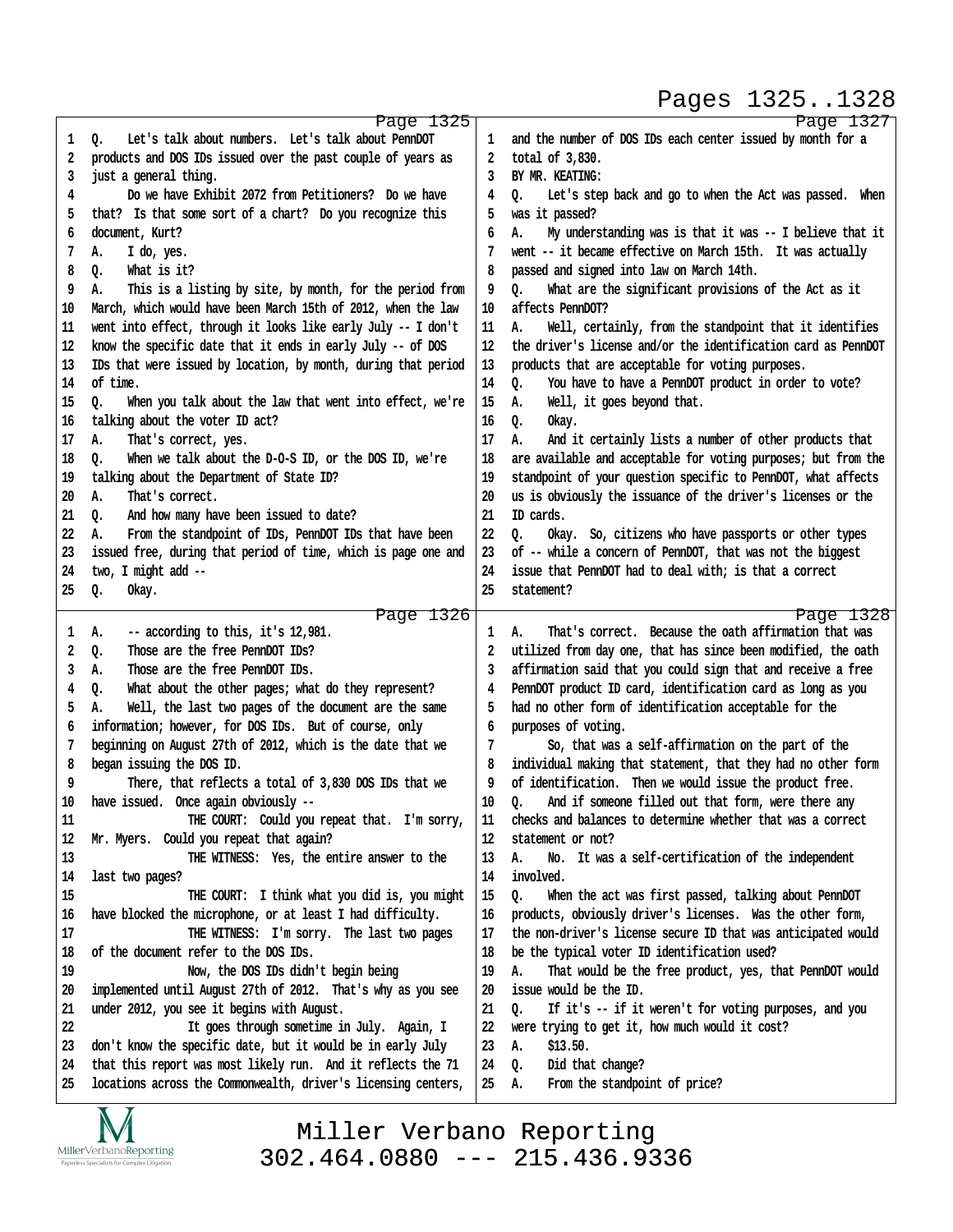#### Pages 1329..1332

http://www.yeslaw.net/help

http://www.yeslaw.net/help

|    | Page 1329                                                        |    | Page 1331                                                        |
|----|------------------------------------------------------------------|----|------------------------------------------------------------------|
| 1  | From the standpoint of the law, and whether new IDs were<br>Q.   | 1  | from PennDOT?                                                    |
| 2  | Tell us a little bit about the evolution of the DOS ID.<br>made. | 2  | А.<br>It doesn't have to come from PennDOT, no.                  |
| 3  | А.<br>The evolution of the DOS ID began at a meeting in June     | 3  | THE COURT: You want to take a break now,                         |
| 4  | of 2012 when there were first discussions about the ability to   | 4  | Mr. Keating?                                                     |
| 5  | be able to produce an ID that had less requirements associated   | 5  | MR. KEATING: Yes, Your Honor.                                    |
| 6  | to it related to the secure ID that PennDOT issues.              | 6  | THE COURT: We'll break until 1:15.                               |
| 7  | As part of that conversation, the determination was made         | 7  | THE BAILIFF: Commonwealth Court is now in                        |
| 8  | to move forward with creating the DOS ID; and outreach was       | 8  | recess.                                                          |
| 9  | done to our vendor, who we have a driver's license vendor who    | 9  | (COURT RECESSED AT 12:12 P.M. AND RECONVENED                     |
| 10 | produces the product for us, as well as our own systems folks    | 10 | AT 1:15 P.M.)                                                    |
| 11 | to talk about what we need to do from our system standpoint.     | 11 | THE COURT: Please remain seated.                                 |
| 12 | And the process was put together with bringing to the            | 12 | THE BAILIFF: Court is now in session.                            |
|    |                                                                  |    |                                                                  |
| 13 | realization of the new product, as I said earlier, on August     | 13 | MR. KEATING: Good afternoon, Your Honor.                         |
| 14 | 27th of 2012.                                                    | 14 | THE COURT: Good afternoon.                                       |
| 15 | August 27th of last year?<br>o.                                  | 15 | MR. KEATING: May I continue?                                     |
| 16 | I believe that that was the date, yes, that it was began<br>А.   | 16 | THE COURT: Please.                                               |
| 17 | to be issued.                                                    | 17 | BY MR. KEATING:                                                  |
| 18 | What was the difference in the required documentation<br>٥.      | 18 | Kurt, before we left off this morning, we were talking<br>o.     |
| 19 | for the DOS ID as opposed to the non-drivers secure ID at        | 19 | about Act 18, and I want to ask you something about Act 18 and   |
| 20 | PennDOT?                                                         | 20 | the ID requirements under the Act.                               |
| 21 | Well, the process really evolved over time, and there<br>А.      | 21 | Under the Act, is PennDOT required to issue an ID for            |
| 22 | were changes made from the standpoint of what was originally     | 22 | free to certain voters?                                          |
| 23 | required to later on changes as to what was required for         | 23 | That is correct, yes.<br>А.                                      |
| 24 | the -- to receive the DOS ID, just the process itself. Those     | 24 | Okay. Is the DOS ID card one of those?<br>Q.                     |
| 25 | were decisions that were made by the Department of State.        | 25 | It's one of the free IDs that we issue, yes.<br>А.               |
|    | Page 1330                                                        |    | Page 1332                                                        |
| 1  | We clearly issued the product. It is -- but the                  | 1  | $Q_{\bullet}$<br>Now, let's talk about a couple of other things. |
| 2  | decisions from the standpoint of the form, the affirmation,      | 2  | Relative to IDs issued, driver's license or non-driver's         |
| 3  | what the application form would look like, those were all        | 3  | identification card with photos, what do you do about            |
| 4  | decisions that were Department of State's, including what        | 4  | individuals who have objections because of their religion to     |
| 5  | would be accepted as far as information is concerned.            | 5  | having their photos taken; is there an exception for that?       |
| 6  | Was that done with discussions with PennDOT, or did they<br>٥.   | 6  | The Department has a number of different exception<br>А.         |
| 7  | just come out with it and say, here, PennDOT, this is what       | 7  | processes. That is certainly one of them, with IDs.              |
| 8  | we're doing, take care of it.                                    | 8  | We have some individuals who do have religious                   |
| 9  | There were discussions with PennDOT, certainly, but<br>А.        | 9  | objections to getting their photo taken, and we have a process   |
| 10 | ultimately the decision and the ability to make that decision    | 10 | that we work with them on to be able to issue them a photo       |
| 11 | was the Department of State's from the standpoint of what the    | 11 | exempt ID card.                                                  |
| 12 | requirements would be for the card. And for that matter what     | 12 | Do we know how many driver's licenses are out there<br>o.        |
| 13 | the card actually looked like. They helped to design it.         | 13 | right now that fall under that exception?                        |
| 14 | Do you know whether PennDOT was required under the Act<br>o.     | 14 | Photo exempt driver's license, there are a little less<br>А.     |
| 15 | is issue a Department of State ID?                               | 15 | than 2,000 of those; and photo exempt identification cards,      |
| 16 | The -- from the standpoint of being required to issue a<br>А.    | 16 | there's right around 4,000 of those issued.                      |
| 17 | Department of State ID, no, I don't think that the Department    | 17 | Again, that would be out of the total of approximately           |
| 18 | is required to issue a Department of State ID.                   | 18 | 9.8 million that are currently in issuance.                      |
| 19 | Does the Department of State, do they dictate that you<br>Q.     | 19 | That same exemption would apply, I assume for the sake<br>Q.     |
| 20 | must -- did they call you up and say, look, this is what we're   | 20 | of discussion, for individuals who are coming in for the DOS     |
| 21 | going to do; PennDOT, you have to do this for us?                | 21 | Can you get a photo exempt DOS ID?<br>ID?                        |
| 22 | No. In point of fact, during that meeting and during<br>А.       | 22 | А.<br>No.                                                        |
| 23 | that -- during that meeting and during that conversation, I'm    | 23 | Let's talk about suspended license and expired licenses.<br>Q.   |
| 24 | the one who brought up the ID of producing another product.      | 24 | Do you keep -- does PennDOT keep a database on how many          |
| 25 | But pursuant to the Act, does that product have to come<br>Q.    | 25 | licenses out there are suspended?                                |
|    | $\overline{\mathbf{M}}$<br>$\mathbf{r}$                          |    |                                                                  |

IVI MillerVerbanoReporting Paperless Specialists for Complex Litigation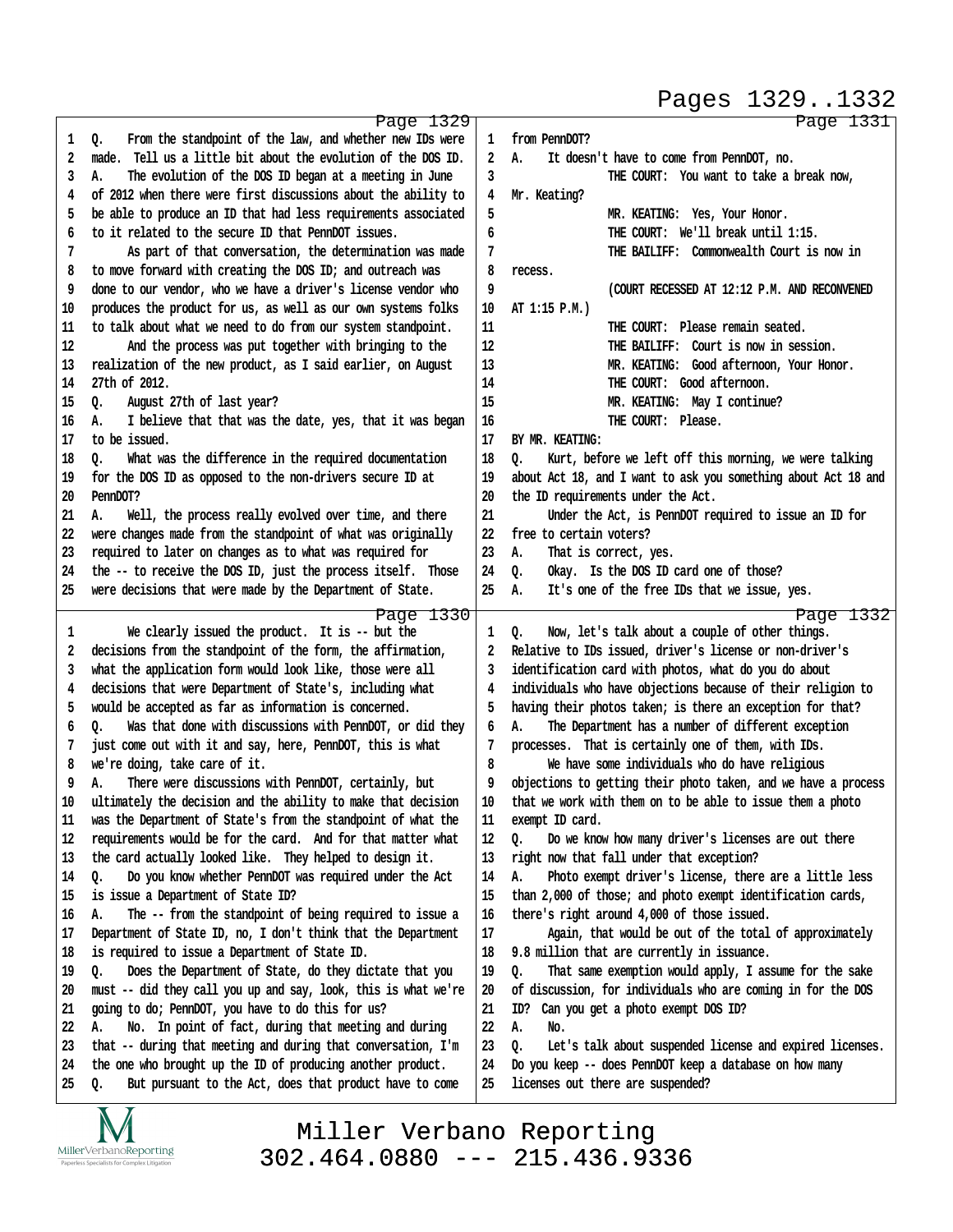Pages 1333..1336

http://www.yeslaw.net/help

|    | Page 1333                                                      |    | Page 1335                                                      |
|----|----------------------------------------------------------------|----|----------------------------------------------------------------|
| 1  | Yes, we do.<br>А.                                              | 1  | Well, we are supposed to get a report from the<br>А.           |
| 2  | Q.<br>Why?                                                     | 2  | Department of Health that lists all of the deaths on a regular |
| 3  | Well, we need, as part of our administrative<br>А.             | 3  | basis.                                                         |
| 4  | responsibilities under the law, to keep track of those         | 4  | Q.<br>Do you?                                                  |
| 5  | individuals and insure that they serve whatever their          | 5  | А.<br>No, we don't. Not recently. The Department of Health     |
| 6  | suspension period is before being reinstated.                  | 6  | has had some issues with its system, and we have not received  |
| 7  | Do you keep track of how many licenses there are out<br>Q.     |    | any death reports from the Department of Health until just     |
| 8  | there that are expired?                                        | 8  | recently about a week ago, and that report contained about     |
| 9  | А.<br>Yes.                                                     | 9  | 38,000 names for the -- and they were primarily related to     |
| 10 | What happens if, during an individual's suspension, the        |    |                                                                |
|    | 0.                                                             | 10 | 2010, 2011, and 2012. So, we received no death reports for     |
| 11 | license itself expires?                                        | 11 | 2013.                                                          |
| 12 | Well, it would show on our records as being expired, but<br>А. | 12 | 0.<br>Prior to receiving that, would there be information in   |
| 13 | also suspended.                                                | 13 | your database if the person's license has expired, although    |
| 14 | If the individual came back and tried to renew their<br>٥.     | 14 | the fact may remain that they may not be alive anymore?        |
| 15 | license during that suspension period, would they be able to   | 15 | А.<br>That's correct, because when we receive the death        |
| 16 | do that?                                                       | 16 | report, we put an indicator on the license that the person is  |
| 17 | They would be able to renew their license, but the<br>А.       | 17 | deceased.                                                      |
| 18 | suspension would need to be served; and then when the          | 18 | Now, let's talk about the interrelationship between the<br>٥.  |
| 19 | suspension is served, then we would apply the renewal monies   | 19 | Department of State and the Department of Transportation,      |
| 20 | against the renewal and allow them to re-establish their       | 20 | Pennsylvania Department of Transportation relative to the DOS  |
| 21 | license.                                                       | 21 | ID.                                                            |
| 22 | What about you testified as to reciprocity between<br>o.       | 22 | As a basic way of how that works, if a person went into        |
| 23 | states, and how licenses are recognized by other states. What  | 23 | the Department of Transportation and said they wanted an ID,   |
| 24 | happens if an individual moves out of Pennsylvania and moves   | 24 | what would that happen? And I'm talking about when this was    |
| 25 | to another state, and their license expires here in            | 25 | still -- first put into place.                                 |
|    | Page 1334                                                      |    | Page 1336                                                      |
| 1  | Pennsylvania?                                                  | 1  | А.<br>For the Department of State ID, or just with the law put |
| 2  | It really depends upon what state they move to. Some<br>Α.     | 2  | in place?                                                      |
|    |                                                                |    |                                                                |
|    |                                                                |    |                                                                |
| 3  | states report back to us licenses that have been surrendered   | 3  | Act 18 was put in place and then it was decided to start<br>o. |
| 4  | to them by Pennsylvania residents who have moved out of state. | 4  | the Department of State IDs; and you get the Department of     |
| 5  | Other states do not.                                           | 5  | State ID typically, where?                                     |
| 6  | Recently, I looked at those numbers, and I believe there       | 6  | Well, you would get it at one of the 71 driver's<br>А.         |
| 7  | were approximately 38 states that do report to us, but         |    | licensing centers that we discussed earlier.                   |
| 8  | obviously, then, that would leave a number of states, 12       | 8  | Q.<br>Okay. So, someone walks in to one of the driver's        |
| 9  | states, that do not report to us on a regular basis.           | 9  | license centers and says, I want an ID. What happens?          |
| 10 | So, it's really just a matter of the individual states         | 10 | Well, under those circumstances, our employees are<br>Α.       |
| 11 | telling us whether or not a Pennsylvania resident has moved    | 11 | instructed to ask what they want the ID for. That really       |
| 12 | into their jurisdiction.                                       | 12 | helps determine which route we take them down from the         |
| 13 | If they don't, that record stays on our record. Either         | 13 | standpoint of the product.                                     |
| 14 | way, it stays on our record.                                   | 14 | If somebody specifically says, I just want an ID and I         |
| 15 | Q.<br>Yeah.                                                    | 15 | want it for voting purposes, obviously, the quickest way to go |
| 16 | And at some point in time, it expires. But it stays on<br>А.   | 16 | is through the Department of State ID, and issue that ID to    |
| 17 | our record.                                                    | 17 | them.                                                          |
| 18 | So, you may have an individual who has moved out of<br>0.      | 18 | If, however, they say to us, well, I want an ID. I want        |
| 19 | state, the license expired, and you don't even know they moved | 19 | to be able to vote with it, but I also want to be able to use  |
| 20 | out of state?                                                  | 20 | it to cash checks or to show to my doctor or whatever the case |
| 21 | That's correct.<br>А.                                          | 21 | may be, where somebody is looking for that trusted form of     |
| 22 | The other thing I wanted to discuss relative to your<br>0.     | 22 | identification.                                                |
| 23 | database is if you have an individual whose license has        | 23 | In that case, we would go down the route of trying to          |
| 24 | expired in your database, what do you do -- what information   | 24 | get that individual issued an ID, photo ID. So, it will        |
| 25 | do you get as to whether they have passed away or not?         | 25 | depend a little bit about what they want it for. If they want  |

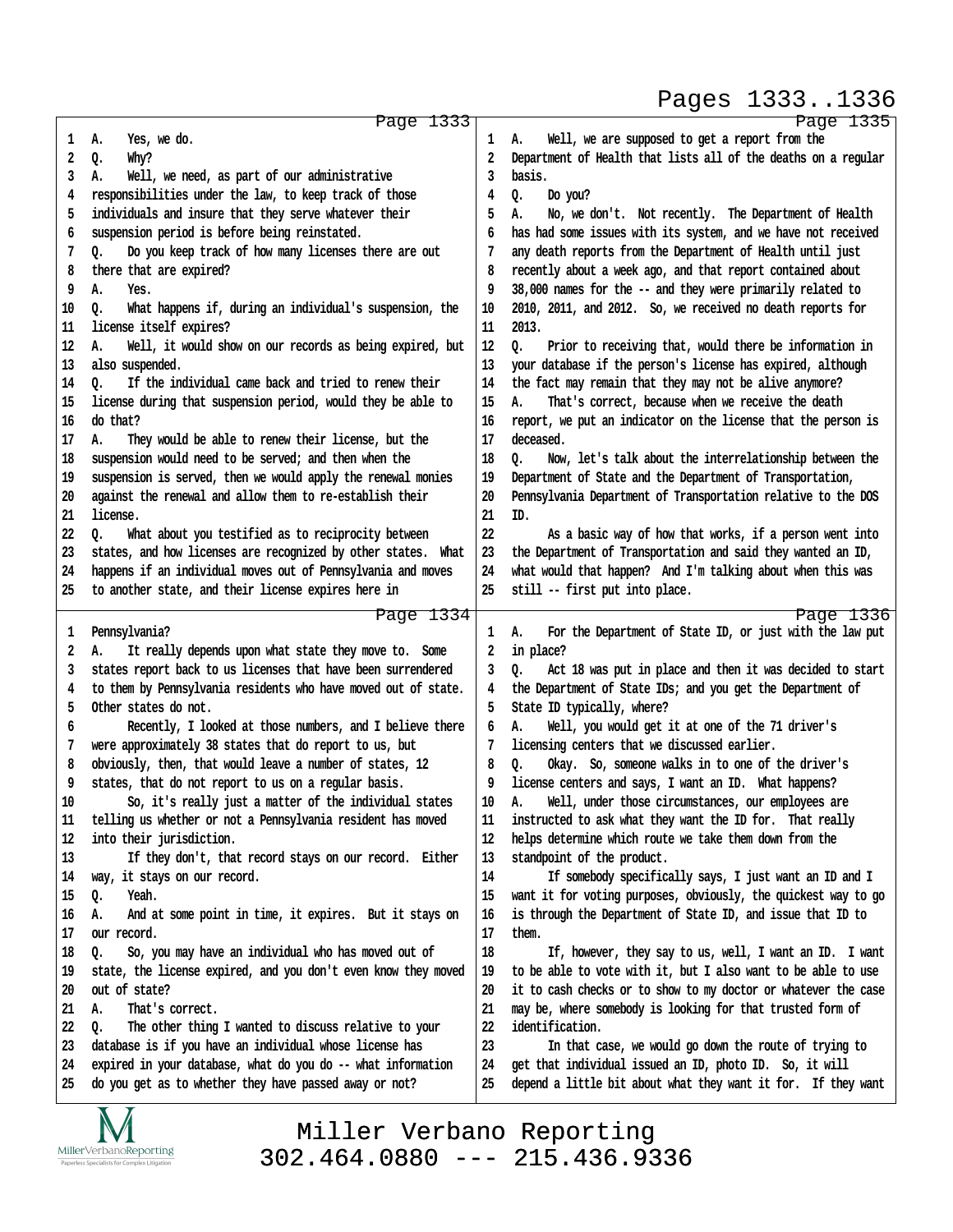Pages 1337..1340

http://www.yeslaw.net/help

www.yeslaw.net/help

|        | Page 1337                                                                                                                  |    | Page 1339                                                                |
|--------|----------------------------------------------------------------------------------------------------------------------------|----|--------------------------------------------------------------------------|
| 1      | it just for voting purposes, and they are -- want the DOS ID,                                                              | 1  | oath or affirmation?                                                     |
| 2      | at that point in time, they would need to fill out the                                                                     | 2  | That is also correct, yes.<br>А.                                         |
| 3      | Department of State application form, which asks for their                                                                 | 3  | And what is the purpose or basis of that oath? And that<br>o.            |
| 4      | name, address, date of birth.                                                                                              | 4  | would be No. 76, please.                                                 |
| 5      | The initial application form?<br>Q.                                                                                        | 5  | Well, the oath is to affirm that you have no other form<br>А.            |
| 6      | That's correct.<br>А.                                                                                                      | 6  | of acceptable identification for the purposes of voting. So,             |
| 7      | Do we have Exhibit No. 74? Do you recognize this form?<br>Q.                                                               | 7  | you're self-certified under penalty of law, that you have no             |
| 8      | Yes, I do.<br>А.                                                                                                           | 8  | other form of identification suitable for voting.                        |
| 9      | When did this form first come out?<br>Q.                                                                                   | 9  | And if a person goes in to get their free DOS ID, does<br>o.             |
| 10     | This form came out at the very beginning when we began<br>А.                                                               | 10 | PennDOT check their records to see whether they do have a                |
| 11     | to issue the Department of State ID, and there have been a few                                                             | 11 | current PennDOT ID they could use to vote?                               |
| 12     | modifications to this since then.                                                                                          | 12 | MS. CLARKE: Objection, Your Honor, this lacks                            |
| 13     | In the bottom right corner, it says ID form, September<br>о.                                                               | 13 | foundation. This witness is competent to testify about --                |
| 14     | 24th, 2012?                                                                                                                | 14 | this witness is competent to testify about the policies and              |
| 15     | Correct.<br>А.                                                                                                             | 15 | procedures, but there's no foundation that the witness                   |
| 16     | Is that when this came out?<br>Q.                                                                                          | 16 | actually understands what actually happens when a person goes            |
| 17     | This particular form, yes. This has been updated from<br>А.                                                                | 17 | in.                                                                      |
| 18     | the original form.                                                                                                         | 18 | THE COURT: He can tell us whether or not he                              |
| 19     | What is different in the updated form?<br>Q.                                                                               | 19 | does.                                                                    |
| 20     | I believe the original form asked for gender, and gender<br>А.                                                             | 20 | BY MR. KEATING:                                                          |
| 21     | was taken off of the form at that point in time.                                                                           | 21 | Q.<br>Are there any policies or procedures put into place at             |
| 22     | Why was that?<br>o.                                                                                                        | 22 | PennDOT that once someone signs an oath or affirmation, the              |
| 23     | There was a certain constituency that we were made aware<br>А.                                                             | 23 | records are checked at PennDOT to see if they have an actual             |
| 24     | of -- I should say that the Department of State was made aware                                                             | 24 | ID?                                                                      |
| 25     | of, as I understand it, by the Plaintiffs' attorneys that had                                                              | 25 | No, we're not looking. They do a self-certification.<br>А.               |
|        |                                                                                                                            |    |                                                                          |
|        | Page 1338                                                                                                                  | 1  | Page 1340<br>We take them at their word.                                 |
| ı<br>2 | concerns about the gender being asked for; and so, it was<br>decided to take it off the form because it was something that | 2  | o.                                                                       |
| 3      | the Department of State decided that they didn't need.                                                                     | 3  | What do you do with the application and what do you do<br>with the oath? |
| 4      | Now, this says initial issuance of a DOS ID; correct?<br>Q.                                                                | 4  | They're both scanned and imaged into our system.<br>А.                   |
| 5      | Again, a DOS ID, how long is it good for?                                                                                  | 5  | And are they then have the photo taken, given the ID and<br>Q.           |
| 6      | А.                                                                                                                         | 6  | send them home; what happens?                                            |
| 7      | For ten years.<br>Q.                                                                                                       | 7  | That's correct.<br>Α.                                                    |
| 8      | Ten years. Do you have a form for a replacement<br>application?                                                            | 8  | MS. CLARKE: Your Honor, a continuing                                     |
| 9      | А.                                                                                                                         | 9  | objection to the extent that the witness is purported to                 |
|        | Do we have a form at this point?                                                                                           |    |                                                                          |
| 10     | Q.<br>Yes.                                                                                                                 | 10 | testify about what actually happens. It lacks foundation.                |
| 11     | Not that I'm aware of that there's a specific form for a<br>А.                                                             | 11 | THE COURT: Noted.                                                        |
| 12     | replacement after ten years. I mean, certainly, if you lose a                                                              | 12 | BY MR. KEATING:                                                          |
| 13     | document, the product, you can get it replaced.                                                                            | 13 | Q.<br>What's supposed to happen?                                         |
| 14     | Okay. Do we have a document Exhibit No. 75? Does that<br>Q.                                                                | 14 | Well, after we have received the application, and we<br>А.               |
| 15     | look familiar?                                                                                                             | 15 | have received the affirmation, we are going to do the outreach           |
| 16     | Yes, it does.<br>А.                                                                                                        | 16 | to the Department of State to verify that the individual is a            |
| 17     | If someone wants -- is this a form they fill out if they<br>Q.                                                             | 17 | registered voter, and --                                                 |
| 18     | need a free replacement DOS ID?                                                                                            | 18 | Because only registered voters are permitted to have<br>Q.               |
| 19     | That is correct, if they have lost or it's been stolen<br>А.                                                               | 19 | these?                                                                   |
| 20     | or somehow mutilated that they couldn't use it.                                                                            | 20 | А.<br>That's correct.                                                    |
| 21     | Obviously, it's not one that's been expired; correct?<br>Q.                                                                | 21 | Q.<br>So you have to check first with the Department of State            |
| 22     | Correct. That hasn't happened yet. That's why we<br>А.                                                                     | 22 | to see if they're registered?                                            |
| 23     | didn't have the form.                                                                                                      | 23 | А.<br>That's correct.                                                    |
| 24     | We still have several years to go. For the purposes of<br>о.                                                               | 24 | And how do you outreach or reach out to the state to<br>Q.               |
| 25     | filling these out, do you also have to fill out any sort of                                                                | 25 | determine that; what's the process?                                      |

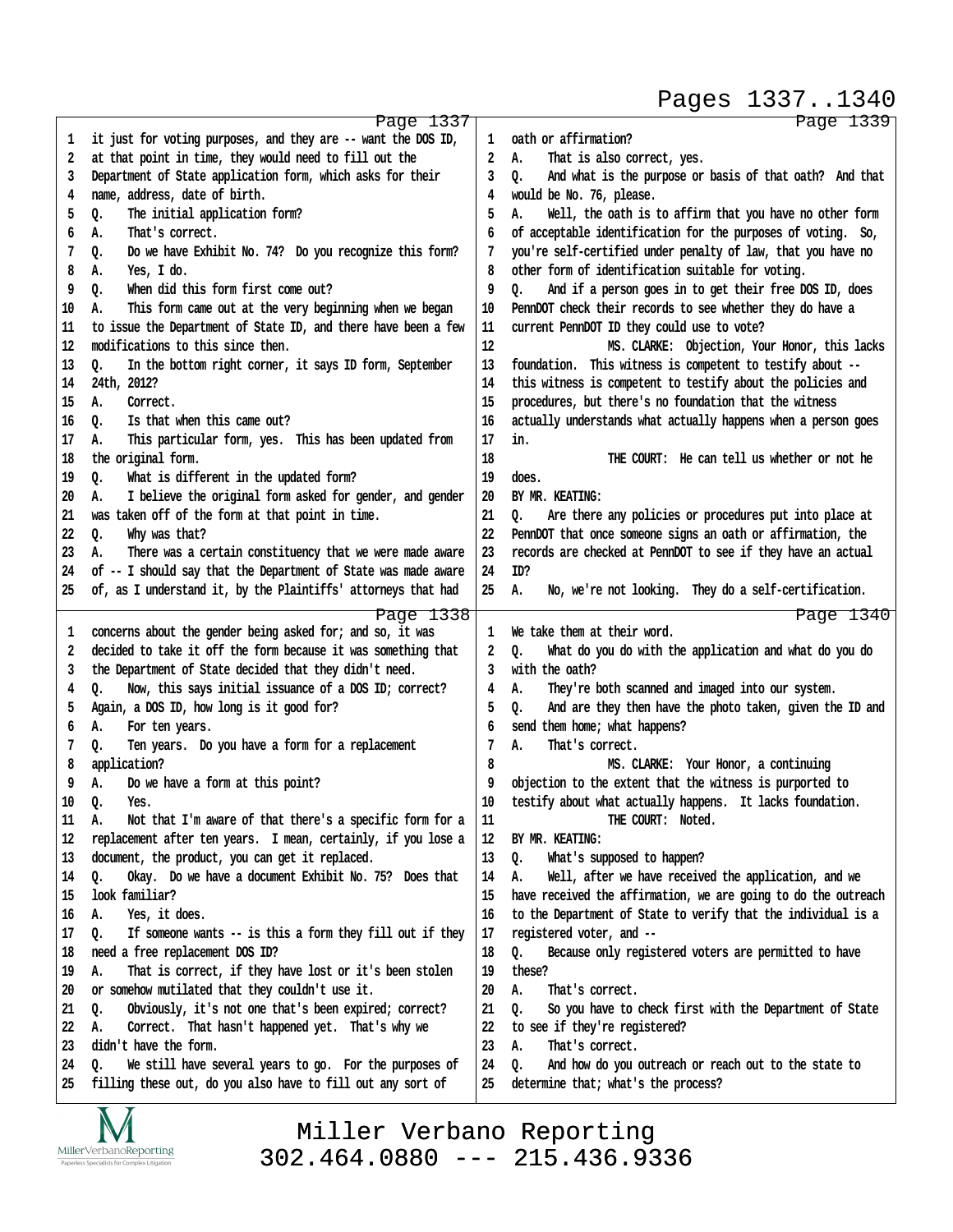#### Pages 1341..1344

http://www.yeslaw.net/help

|    | Page 1341                                                      |    | Page 1343                                                      |
|----|----------------------------------------------------------------|----|----------------------------------------------------------------|
| 1  | That is a phone call.<br>А.                                    | 1  | not 100% sure in that case, where they already have an ID.     |
| 2  | Okay. What if they're not registered to vote?<br>Q.            | 2  | But in that situation, you would forward it to the<br>0.       |
| 3  | If they're not registered to vote, we'll still have them<br>А. | 3  | Department of State, the application, but there would be no    |
| 4  | go over and have their picture taken. We will also have them   | 4  | photo card with it; is that correct?                           |
| 5  | fill out the paper form for the application to register; and   | 5  | Α.<br>There would be no photo card. And a customer -- and      |
| 6  | that information, along with their documents and the -- copies | 6  | again, I want to be clear about that. The customer may say,    |
| 7  | of their document, I should say, and their card that we have   | 7  | hey, can I have the form, I'm going to fill it out and send it |
| 8  | taken the picture of, will be sent to the Department of State. | 8  | in myself. So there could be situations like this. Again,      |
| 9  | That requires the time for someone at the Department of<br>Q.  | 9  | this is again very specific to your question of if somebody    |
| 10 | State to be able to pick up the phone and check that; is that  | 10 | already has an ID.                                             |
| 11 | correct?                                                       | 11 | ٥.<br>Correct. And that would be sent by PennDOT to the        |
| 12 | А.<br>I'm sorry. I'm not sure I understand the question.       | 12 | Department of State without any photo.                         |
| 13 | Well, the question is, when you check to determine<br>Q.       | 13 | Not in all cases, is my point. In some cases it could<br>А.    |
| 14 | whether the individual is registered to vote or not, that's    | 14 | be, but in other cases, the customer may simply want to take   |
| 15 | done by phone; right?                                          | 15 | the form with them and fill it out and send it in themselves.  |
| 16 | Yes. We are talking to a Department of State<br>А.             | 16 | We had some discussions with an earlier witness relative<br>0. |
| 17 | representative.                                                | 17 | to groups and organizations that have attempted to get their   |
| 18 | Okay. And have steps been taken to implement that<br>o.        | 18 | voter IDs done on their behalf by bringing them in and         |
| 19 | process to make it easier to determine whether they're         | 19 | assisting them with transportation to come in to PennDOT and   |
| 20 | registered to vote or not?                                     | 20 | have that done for them.                                       |
| 21 | We have looked at additional options from the standpoint<br>А. | 21 | Does PennDOT or has PennDOT ever partnered to assist the       |
| 22 | of ways that that process could be streamlined even further.   | 22 | issuance of voter IDs with anybody?                            |
| 23 | If the person is not registered to vote at that time and<br>о. | 23 | We certainly have. There have been a number of<br>А.           |
| 24 | wants to register to vote, what is the process?                | 24 | organizations that have approached us and asked for            |
| 25 | Well, we have paper forms available that they can fill<br>А.   | 25 | assistance, either in prescreening of documents, so -- or      |
|    | Page 1342                                                      |    | Page 1344                                                      |
| 1  | out at our location. As I said earlier, we would take that     | 1  | making appointments for groups to come in. And we try to       |
| 2  | form along with the card that was produced, along with their   | 2  | schedule that in our least busy periods of time; but           |
| 3  | forms, and we would send them to the Department of State.      | 3  | certainly, it has happened, yes.                               |
| 4  | The Department of State would -- even if somebody says         | 4  | Can you tell us some examples of some organizations that<br>o. |
| 5  | that I'm registered, I was at a voter drive -- registration    | 5  | you have done that for?                                        |
| 6  | drive, and I'm registered and the Department of State doesn't  | 6  | Specifically the Organization of Seventy, I think is the<br>Α. |
| 7  | have it, we would still have the form filled out and send that | 7  | name.                                                          |
| 8  | in, so that we're sure that the person has the proper          | 8  | $Q_{\bullet}$<br>Seventy Org?                                  |
| 9  | information to get registered by the Department of State.      | 9  | We have worked with them. We have worked -- there was a<br>Α.  |
| 10 | But once it goes to the Department of State, then it's         | 10 | convent that we worked with.                                   |
| 11 | their responsibility from there.                               | 11 | Is that the Sisters of IHM, the Congregation of the<br>Q.      |
| 12 | So, what they do with it from there, that's their baby?<br>Q.  | 12 | Sister Servants of the Immaculate Heart of Mary; does that     |
| 13 | Correct.<br>А.                                                 | 13 | sound familiar?                                                |
| 14 | Is it possible for individuals to come in who already<br>o.    | 14 | Sounds like the one, yes.<br>А.                                |
| 15 | have valid ID for voting purposes -- say, a driver's           | 15 | What about Generations of Indian Valley?<br>Q.                 |
| 16 | license -- and ask to be able to register to vote and say, I   | 16 | А.<br>Yes.                                                     |
| 17 | want to register -- I have an ID, I don't want a voter ID, can | 17 | Halfway House located in Pittsburgh?<br>Q.                     |
| 18 | I fill out paperwork just so I can register to vote? Is that   | 18 | Yes, I believe so.<br>А.                                       |
| 19 | permitted?                                                     | 19 | Community Services for New Portland?<br>Q.                     |
| 20 | Certainly, we have the paperwork.<br>А.                        | 20 | А.<br>Yes.                                                     |
| 21 | If that's done, what do you do with the paperwork in<br>o.     | 21 | Laurel View Village?<br>Q.                                     |
| 22 | that respect?                                                  | 22 | А.<br>Yes.                                                     |
| 23 | In that particular instance, it may either be given to<br>А.   | 23 | Peace Action Philadelphia?<br>Q.                               |
| 24 | the customer to fill out and to be sent in. There may be       | 24 | А.<br>Yes.                                                     |
| 25 | situations where we are the ones who are sending it in. I'm    | 25 | Watermark -- I guess it's Watermark House in<br>Q.             |
|    |                                                                |    |                                                                |

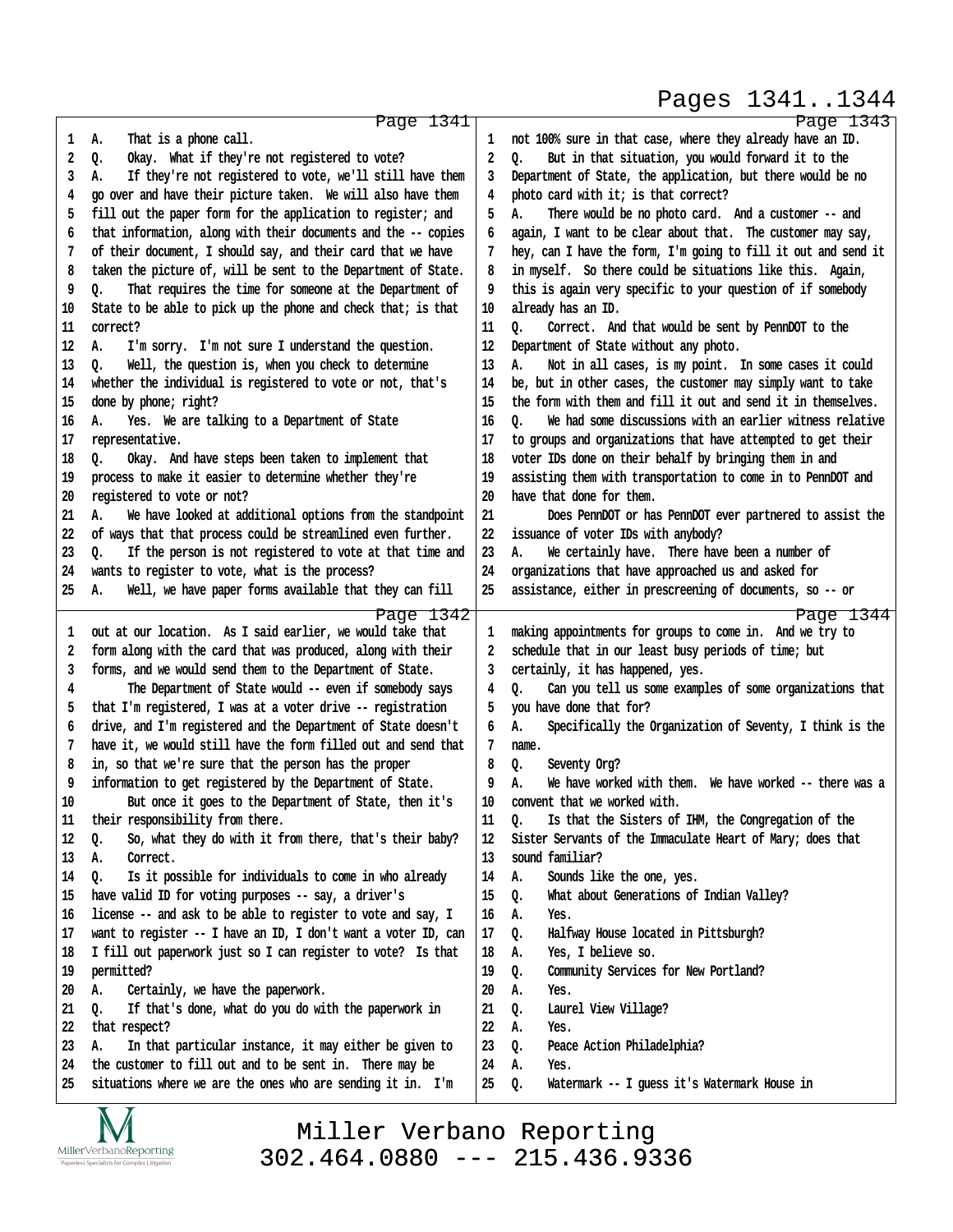#### Pages 1345..1348

http://www.yeslaw.net/help

| 1        | Page 1345<br>Philadelphia?                                                      | 1        | Page 1347<br>I was not here, but I am aware of the background of the<br>А.     |
|----------|---------------------------------------------------------------------------------|----------|--------------------------------------------------------------------------------|
| 2        | А.<br>Yes.                                                                      | 2        | case.                                                                          |
| 3        | And others?<br>Q.                                                               | 3        | What's your recollection of the background of the case?<br>Q.                  |
| 4        | And others, right. And the outreach varies. It varies<br>А.                     | 4        | Well, my understanding is that his father had<br>А.                            |
| 5        | from either answering maybe a coordinator's questions about                     | 5        | surrendered his driver's license for medical reasons, and sent                 |
| 6        | what they need to do, to sending individuals out to collect                     | 6        | it in to the Department to -- with filling out a form and                      |
| 7        | paperwork, bring it back and look at the paperwork.                             | 7        | sending it in saying that he wanted to surrender his license                   |
| 8        | So there are a number of different avenues that can                             | 8        | and get a photo ID.                                                            |
| 9        | potentially help to take, dependent on what the organization                    | 9        | Our records indicate that we issued a photo ID to his                          |
| 10       | is looking for from the standpoint of assistance; but many                      | 10       | father in December of 2012. We learned later on, I believe,                    |
| 11       | times it's just simply answering questions.                                     | 11       | in April of 2013 that his father was claiming that the product                 |
| 12       |                                                                                 | 12       |                                                                                |
|          | Let's talk about the photos that you keep on file.<br>Q.                        |          | had not been received, in which case there was additional                      |
| 13       | Individuals come in, have their photos taken. How long do you                   | 13       | documentation from the standpoint of -- or conversation about                  |
| 14       | keep those photos on file?                                                      | 14       | it, and the Department issued him a free ID, I believe it was,                 |
| 15       | I believe our database goes back to 1994. We have about<br>А.                   | 15       | in the April of 2013.                                                          |
| 16       | 38 million photos on file, digital photos on file.                              | 16       | I will note that the Department has a procedure in which                       |
| 17       | What is the purpose of keeping all of these photos on<br>0.                     | 17       | we -- if we get mail back from someone, we mark it, the                        |
| 18       | file?                                                                           | 18       | product, as unclaimed on our database. There was nothing on                    |
| 19       | Well, we keep them because they're part of the<br>А.                            | 19       | the father's records to suggest that we ever received any                      |
| 20       | individual's record. The reason there's 38 million -- and of                    | 20       | product back.                                                                  |
| 21       | course, the population of Pennsylvania is significantly less                    | 21       | Q.<br>So, it didn't come back as wrong address or something                    |
| 22       | than that -- is that we keep your photo every four years. So,                   | 22       | like that.                                                                     |
| 23       | we have a running history of what you look like from year to                    | 23       | А.<br>It didn't come back, and our records were not marked so.                 |
| 24       | year, from those four-year cycles.                                              | 24       | So therefore, you know, I don't know what happened to it.                      |
| 25       | When you are switching from a driver's license to<br>Q.                         | 25       | Regardless -- bottom line is that the customer said they never                 |
|          |                                                                                 |          |                                                                                |
|          | Page 1346                                                                       |          | Page 1348                                                                      |
| 1        | another type of ID, are there instances where PennDOT can use                   | 1        | got it.                                                                        |
| 2        | those photos on file instead of requiring a person to come in                   | 2        | Does PennDOT process a lot of mail on a routine basis?<br>Q.                   |
| 3        | and have a new photo taken?                                                     | 3        | How much mail does PennDOT process?                                            |
| 4        | Certainly. We can and we have.<br>А.                                            | 4        | We process about -- in and out, about two-and-a-half<br>А.                     |
| 5        | What are the common situations where that happens?<br>Q.                        | 5        | million pieces of mail.                                                        |
| 6        | Well, as I noted in my deposition of last year, I<br>А.                         | 6        | Two-and-a-half million pieces of mail a year?<br>Q.                            |
| 7        | believe in -- I think it was in June of 2012 -- we have always                  | 7        | No, no. That's a month. It's closer to about 31<br>А.                          |
| 8        | had a program for individuals who are, say, in the military or                  | 8        | million pieces of mail a year.                                                 |
| 9        | overseas, maybe on work where somebody just can't get back to                   | 9        | Q.<br>31 million pieces of mail a year?                                        |
| 10       | be able to renew their driver's license.                                        | 10       | А.                                                                             |
| 11       | So, from an exception process, we'll allow that                                 | 11       | Right. In and out.<br>Okay. Now, the petitioners have introduced several<br>Q. |
| 12       | individual to utilize the existing photo on the database.                       | 12       | voters who claim that they have or will experience difficulty                  |
| 13       |                                                                                 | 13       |                                                                                |
|          | Obviously, they still have to pay for the product.                              |          | in getting to the PennDOT driver's license. Do you recognize                   |
| 14       | So, there are cases, as well, where somebody is maybe                           | 14       | the names of Mina Pipstein, Catherine Howell or Margaret                       |
| 15       | bedridden or something of that nature, where it potentially                     | 15       | Pennington?                                                                    |
| 16       | could be used as well.                                                          | 16       | А.<br>I recognize them because I have been asked about them                    |
| 17       | It's very rare, but we do use it.                                               | 17       | recently, yes.                                                                 |
| 18       | Okay. Are the photos ever destroyed or erased for any<br>Q.                     | 18       | And who were you asked about them by?<br>Q.                                    |
| 19       | purpose or any reason?                                                          | 19       | А.<br>By --                                                                    |
| 20       | We have not purged our photos, again, since about 1994.<br>А.                   | 20       | Q.<br>By us.                                                                   |
| 21       | We had testimony here the other day from a guy by the<br>о.                     | 21       | А.<br>The attorney, yes.                                                       |
| 22       | name of Mr. Rogoff, and were you here to hear him testify?                      | 22       | Q.<br>Okay. Were you asked to research them at all in your                     |
| 23       | He's an attorney from Philadelphia, Pepper Hamilton and                         | 23       | database or to see what was going on with them?                                |
| 24<br>25 | Scheetz. He was trying to help his father-in-law get a photo<br>ID. Do you have | 24<br>25 | Yes, we were.<br>А.<br>What did you come up with; what did you find?<br>Q.     |

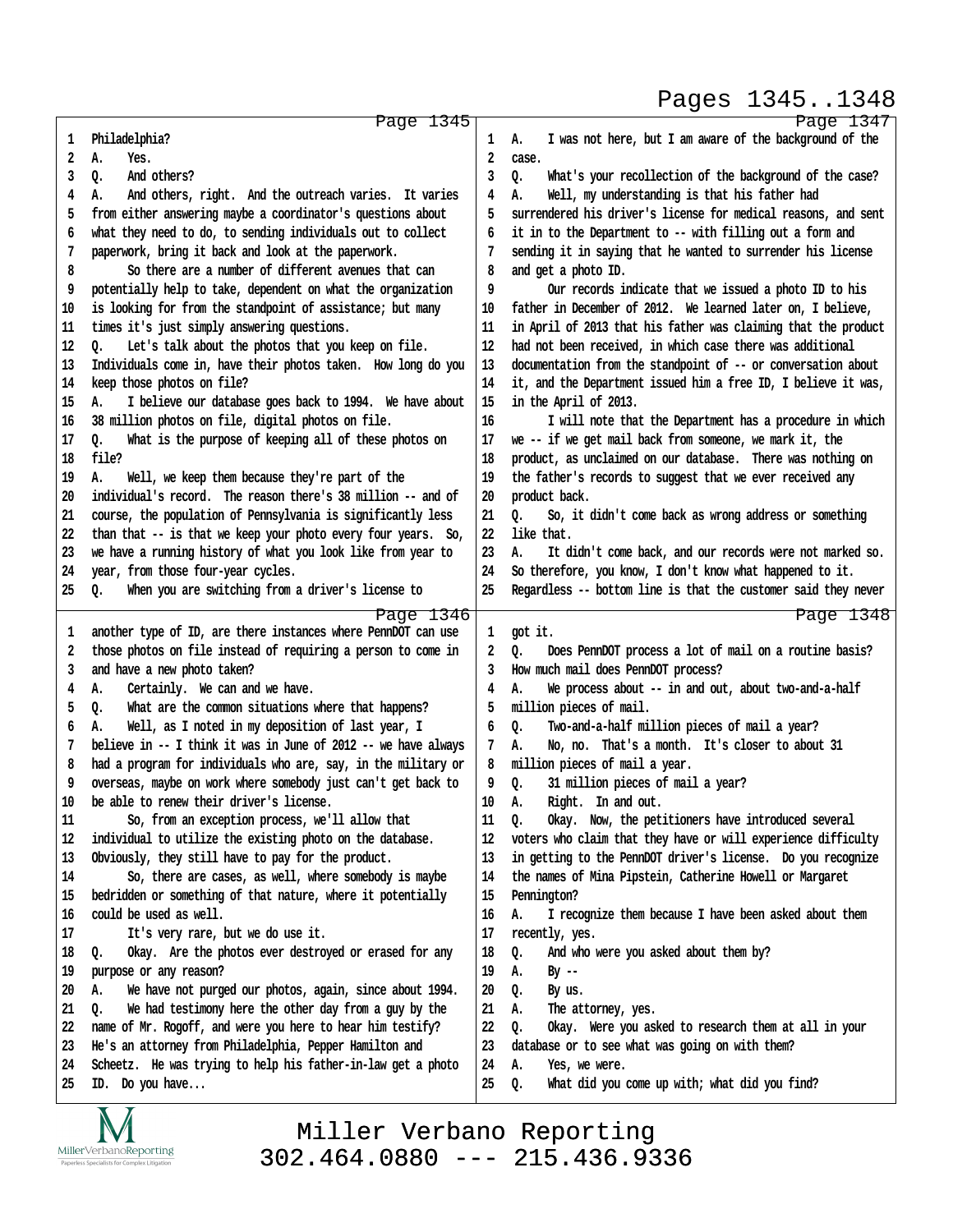## Pages 1349..1352

http://www.yeslaw.net/help

|          | Page 1349                                                                |          | Page 1351                                                                      |
|----------|--------------------------------------------------------------------------|----------|--------------------------------------------------------------------------------|
| 1        | MS. CLARKE: Objection, Your Honor. We don't                              | 1        | THE COURT: Everybody has talked about the                                      |
| 2        | have any documents. There's no -- we don't have any basis to             | 2        | mystery of the 144. I want it solved. So, I'm going to let                     |
| 3        | examine the witness. This is hearsay.                                    | 3        | this witness testify, okay? If he can shed light on it, you                    |
| 4        | MR. KEATING: It's not hearsay, Your Honor.                               | 4        | can cross-examine. Maybe his views are worthless, but I'm                      |
| 5        | MS. CLARKE: Well, we don't have the business                             | 5        | going to go into this mystery and try and resolve it. Since                    |
| 6        | record that was referred to.                                             | 6        | you can't resolve it, I'm going to let the witnesses try to                    |
| 7        | MR. KEATING: I don't need it. I'm going to                               | 7        | resolve it. Your exception is noted.                                           |
| 8        | ask him what his investigation into his records relative to              | 8        | MR. KEATING: Thank you, Your Honor.                                            |
| 9        | these people happen to be.                                               | 9        | BY MR. KEATING:                                                                |
| 10       | THE COURT: He can testify. We'll take it for                             | 10       | Let's talk about 144. What is your understanding<br>0.                         |
| 11       | what it's worth.                                                         | 11       | relative to the information you've received from the                           |
| 12       | MR. KEATING: Okay.                                                       | 12       | Department of State that you are to investigate concerning                     |
|          |                                                                          |          |                                                                                |
| 13       | THE WITNESS: These individuals at one point                              | 13       | some exceptions that were in their data, the database?                         |
| 14       | in time had a product from the Department; and as such, we               | 14       | $Well -$<br>Α.                                                                 |
| 15       | have a photo that is on file and could be utilized for the               | 15       | What was the mystery?<br>Q.                                                    |
| 16       | purposes of issuing an ID.                                               | 16       | The information that I am aware of relates to PennDOT's<br>А.                  |
| 17       | BY MR. KEATING:                                                          | 17       | role in this, in that the Department of State sent us a list                   |
| 18       | Okay. Let's talk a little bit about the database with<br>0.              | 18       | of individuals and asked us if we could confirm whether these                  |
| 19       | the Department of State and the Pennsylvania Department of               | 19       | individuals had a PennDOT ID.                                                  |
| 20       | Transportation. Let's talk about the 144 exceptions. Do you              | 20       | When did they do that?<br>Q.                                                   |
| 21       | know what I'm talking about?                                             | 21       | I believe it was in approximately December of 2012.<br>А.                      |
| 22       | А.<br>Yes, I do.                                                         | 22       | $Q_{\bullet}$<br>Okay. What did you do?                                        |
| 23       | MS. CLARKE: Your Honor, we object to this                                | 23       | We went down through the list and noted those<br>А.                            |
| 24       | line of questioning. We don't have the documents or                      | 24       | individuals that had an ID.                                                    |
| 25       | information supporting what Mr. Myers is going to say. The               | 25       | Q.<br>How long was the list, approximately?                                    |
|          |                                                                          |          |                                                                                |
|          |                                                                          |          |                                                                                |
|          | Page 1350                                                                |          | Page 1352                                                                      |
| 1        | only thing we have been given is a document that the lawyers             | 1        | The original list, I believe, had 194 names on it.<br>А.                       |
| 2        | have specifically said is not a business record; and I want to           | 2        | Okay. Go ahead.<br>Q.                                                          |
| 3        | say, too, that I don't want to get into he said/she said, but            | 3        | And of those 194, 144 had an ID. On our records.<br>А.                         |
| 4        | we have always agreed to confidentiality, to maintain                    | 4        | Q.<br>What was the Department of State asking you to do?                       |
| 5        | confidentiality, if that information were going to be produced           | 5        | А.<br>Just simply to confirm that they had an ID, or if we --                  |
| 6        | to us.                                                                   | 6        | if our records had it, show that they had an ID on our                         |
| 7        | He's -- finally, I don't believe Mr. Myers is                            | 7        | database.                                                                      |
| 8        | competent to testify, so we object to this line of                       | 8        | Okay. Why were they -- why were they asking you to do<br>0.                    |
| 9        | questioning.                                                             | 9        | that?                                                                          |
| 10       | THE COURT: Noted.                                                        | 10       | Well, I have -- quite frankly, they would be the better<br>А.                  |
| 11       | MR. KEATING: Thank you.                                                  | 11       | ones to respond to that; but from my understanding of it, it                   |
| 12       | MS. CLARKE: Your Honor, if we get into this,                             | 12       | was simply that they had individual records that they wanted                   |
| 13       | I would ask that we could voir dire the witness to demonstrate           | 13       | to validate specifically that these people had either gotten                   |
| 14       | his lack of competency to testify about this. It's going to              | 14       | an ID or they still didn't have an ID.                                         |
| 15       | be hearsay. It's going to be --                                          | 15       | Did you tell them specifically by name and Social<br>0.                        |
| 16       | MR. KEATING: You can do that on                                          | 16       | Security number specifically which people did not or did have                  |
| 17       | cross-examination.                                                       | 17       | ID?                                                                            |
| 18       | MS. CLARKE: It's going to be not based on --                             | 18       | MS. CLARKE: Your Honor, object to the                                          |
| 19       | it will be hearsay and will also not be based on anything that           | 19       | question because it assumes that it's -- he's using the form                   |
| 20       | the witness did, and it will be based on documents that we               | 20       | "you," and it's clearly not you, and --                                        |
| 21       | don't have here before us.                                               | $21\,$   | MR. KEATING: All right.                                                        |
| 22       | MR. KEATING: I think it's based on documents                             |          |                                                                                |
|          |                                                                          | 22       | MS. CLARKE: -- it's not clear who is doing --                                  |
| 23       | kept in the ordinary course of business and documents they               | 23       | who the "you" is in this case. It clearly was not Mr. Myers                    |
| 24<br>25 | could have had access to in the information if they had asked<br>for it. | 24<br>25 | because he testified in June of 2013 that he had no idea about<br>any of this. |

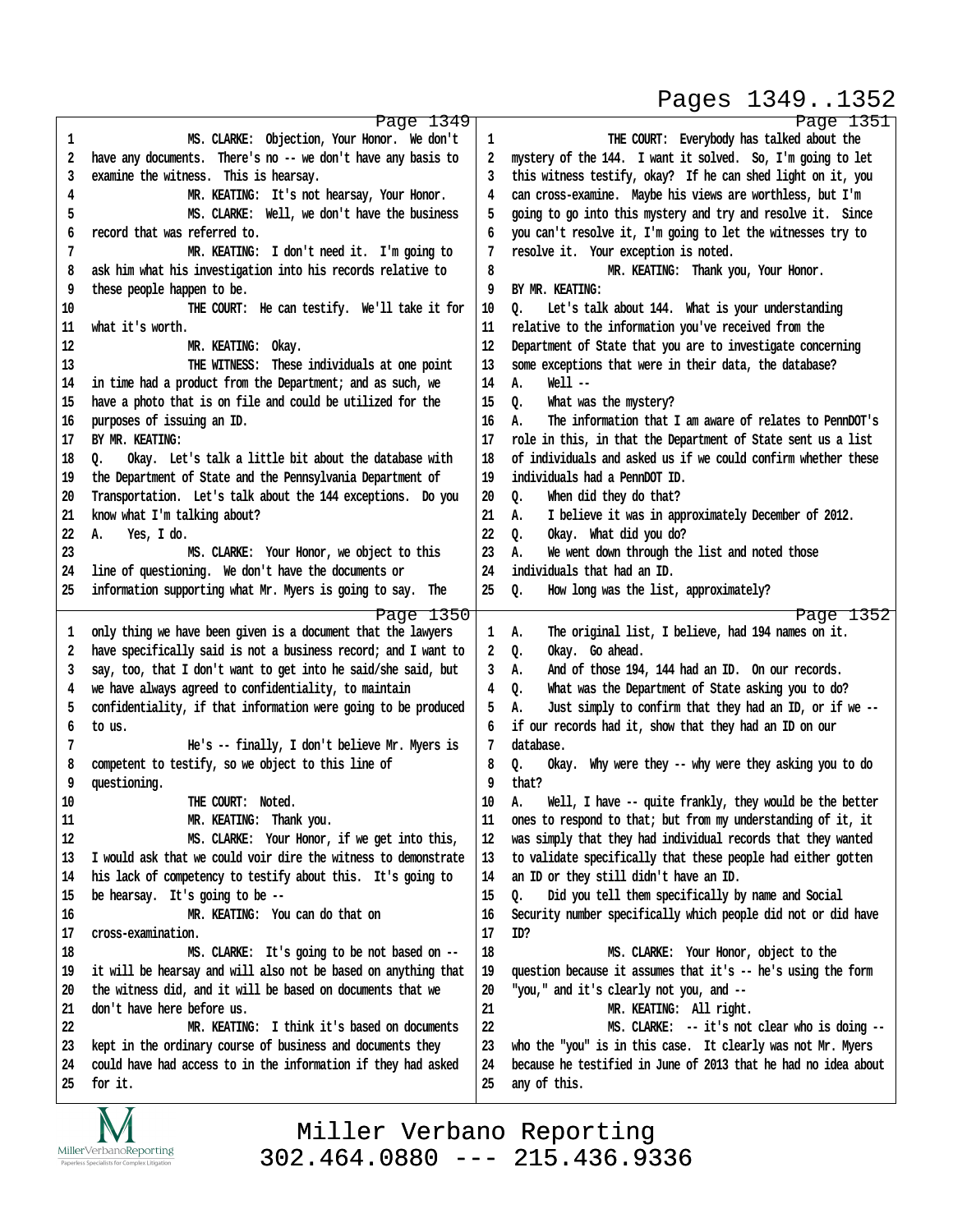#### Pages 1353..1356

|    | Page 1353                                                      |    | Page 1355                                                      |
|----|----------------------------------------------------------------|----|----------------------------------------------------------------|
| 1  | So, I object to the form of the question,                      | 1  | THE COURT: No, I'm fine.                                       |
| 2  | because it's very unclear and misleading, because we can't     | 2  | MR. KEATING: Okay.                                             |
| 3  | tell who the "you" is.                                         | 3  | BY MR. KEATING:                                                |
| 4  | THE COURT: Overruled. You can cross-examine.                   | 4  | ٥.<br>As a follow-up to that, pursuant to the Court's          |
| 5  | BY MR. KEATING:                                                | 5  | direction, did you -- did PennDOT provide additional           |
|    |                                                                |    |                                                                |
| 6  | Quite frankly, I forgot the question. What was the<br>o.       | 6  | information concerning how or why they had ID in such a way to |
| 7  | question?                                                      | 7  | also keep it confidential?                                     |
| 8  | (THE LAST QUESTION WAS READ BACK BY THE REPORTER.)             | 8  | А.<br>Yes.                                                     |
| 9  | BY MR. KEATING:                                                | 9  | Who has that -- when was that?<br>٥.                           |
| 10 | I would like to rephrase that question.<br>٥.                  | 10 | Well, that was just recently, over the last couple of<br>А.    |
| 11 | Are you aware of whether PennDOT gave them specific            | 11 | weeks here where information was then gathered, and then       |
| 12 | information of individuals within your database as to whether  | 12 | supplied to our attorneys.                                     |
| 13 | they had ID -- acceptable ID or not?                           | 13 | Why are you so concerned about confidentiality of<br>٥.        |
| 14 | MS. CLARKE: Your Honor, I object because we                    | 14 | information of drivers in your database?                       |
| 15 | also can't tell who the "they" is in the question.             | 15 | А.<br>Well, first of all, the information is protected not     |
| 16 | THE COURT: Noted.                                              | 16 | only federally under federal law, DPVA, Driver Privacy         |
| 17 | MR. KEATING: Thank you.                                        | 17 | Protection Act, but also under 6114 of the Vehicle Code.       |
| 18 | BY MR. KEATING:                                                | 18 | There are horror stories about people who have had their       |
| 19 | Q.<br>You can answer.                                          | 19 | information compromised. We take that job very seriously and   |
| 20 | Thank you. There was an individual from my staff, a<br>А.      | 20 | we have done everything we possibly could to insure that the   |
| 21 | gentleman by the name of Scott Shenk, who responded back to    | 21 |                                                                |
|    |                                                                |    | information that's been given over for the purposes of this    |
| 22 | the Department of State. He did not give them the individual   | 22 | case has been protected, either by insuring that everybody --  |
| 23 | names. He gave them information that there were 144 on the     | 23 | and I know there's court stipulations and so forth and so on   |
| 24 | list that had identification.                                  | 24 | -- to insure that this information is kept protected.          |
| 25 | Why didn't he give them the names?<br>0.                       | 25 | We owe that, we have that responsibility to the people         |
|    | Page 1354                                                      |    | Page 1356                                                      |
| 1  | Well, from the standpoint of our role in this, the -- I<br>Α.  | 1  | and the citizens of the Commonwealth, and we take it very      |
| 2  | think it's important to understand that the information that   | 2  | seriously.                                                     |
| 3  | we gather from the citizens of the Commonwealth, the           | 3  | Did PennDOT release a database of their information to<br>0.   |
| 4  | confidential private information of individuals is something   | 4  | experts in this case for the experts to analyze and report?    |
| 5  | that is at the core of our business, to assure confidentiality | 5  | It was, once there was a court order to do so.<br>А.           |
| 6  | of those records, even when it's with another state agency, to | 6  | Was that done under a confidentiality agreement?<br>o.         |
| 7  | insure that we take every step possible to insure that those   | 7  | А.<br>It was.                                                  |
| 8  | records are -- remain confidential.                            | 8  | Am I allowed to see that information?<br>o.                    |
| 9  | This was an inquiry from the Department of State. He, I        | 9  | I believe you're part of the confidentiality agreement,<br>А.  |
| 10 | believe, simply felt that it was sufficient to answer their    | 10 | so, I would assume that you could see it.                      |
| 11 | question at that time as to how many of these individuals      | 11 | I didn't sign it. I'm not allowed to see it.<br>Q.             |
| 12 | actually had IDs, and that's what he did.                      | 12 | Α.<br>Okay.                                                    |
|    |                                                                |    |                                                                |
| 13 | Is it your understanding that the reason why they were<br>Q.   | 13 | Okay. Thank you. I'm being directed to ask an<br>Q.            |
| 14 | requesting that is because the Department of State were trying | 14 | additional follow-up question to you, if I may.                |
| 15 | to determine whether these individuals should have had IDs and | 15 | We spoke earlier about handicapped accessibilities of          |
| 16 | didn't or what was PennDOT's understanding about what they     | 16 | the centers, the different centers, and accessibility of all   |
| 17 | were trying to find out?                                       | 17 | of that. Are they updated on a regular basis to provide        |
| 18 | My understanding was that they were simply trying to<br>А.     | 18 | accessibility for handicapped and frail people?                |
| 19 | verify this list of 194, and how many people on it had,        | 19 | Well, what I testified to earlier is that all of our<br>А.     |
| 20 | specifically had IDs.                                          | 20 | sites, when they were built, were built to the ADA standards   |
| 21 | Out of this list of 194, how many did?<br>Q.                   | 21 | of the time. Have there been specific upgrades to certain      |
| 22 | My understanding is that 144 did.<br>А.                        | 22 | buildings? Certainly, there have over time. Specifically       |
| 23 | MR. KEATING: With the Court's indulgence,                      | 23 | what they are, I don't have a list of those.                   |
| 24 | Judge, would you like to ask Mr. Myers any more questions      | 24 | We also spoke about whether PennDOT tracks and<br>٥.           |
| 25 | about the 144?                                                 | 25 | determines the waiting time for customers when they go in to   |
|    |                                                                |    |                                                                |

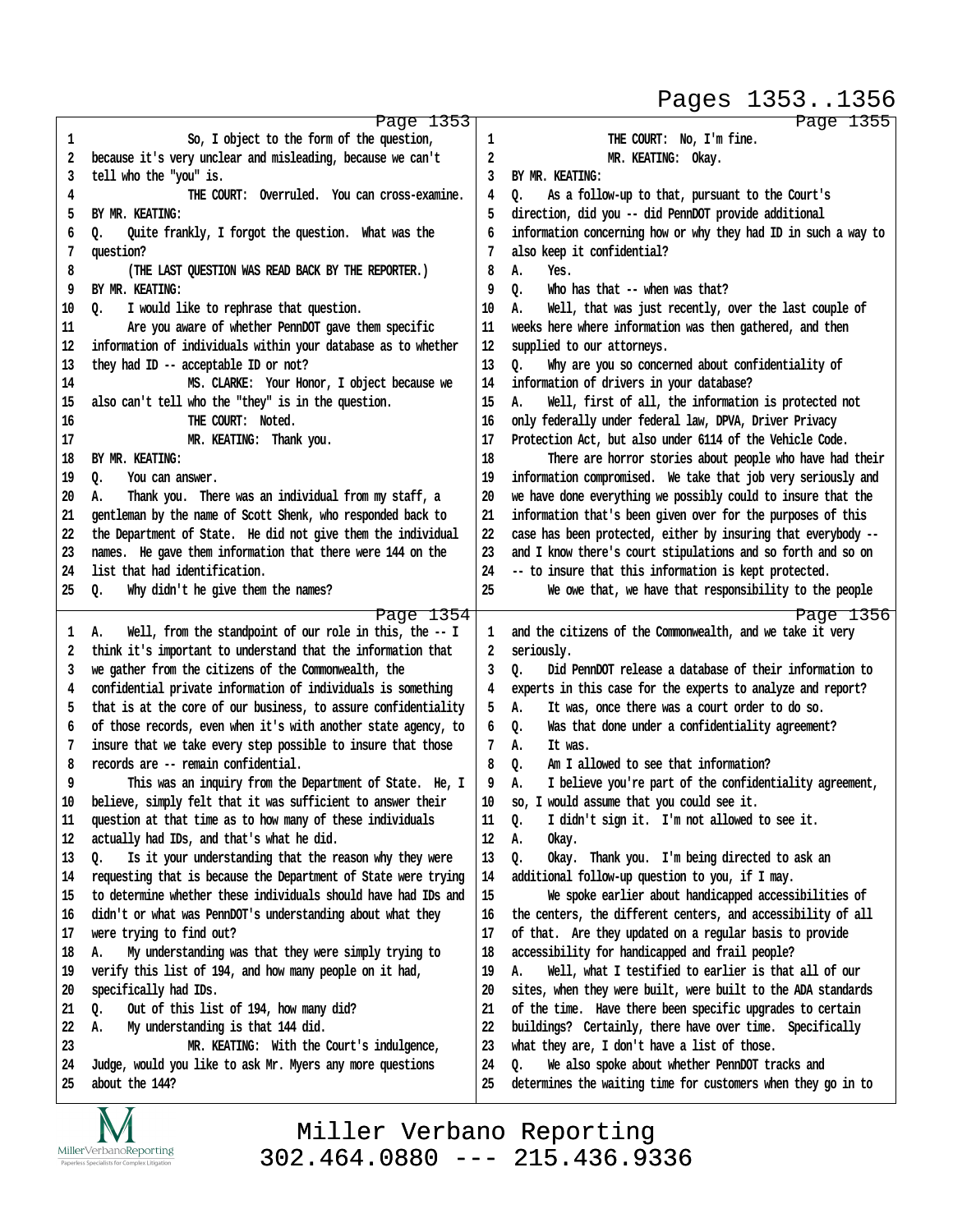#### Pages 1357..1360

|    | Page 1357                                                      |    | Page 1359                                                      |
|----|----------------------------------------------------------------|----|----------------------------------------------------------------|
| 1  | the centers; correct?                                          | 1  | from central office will call the customer back, research it,  |
| 2  | А.<br>That's correct.                                          | 2  | and talk to the employee, find out what happened, and try to   |
| 3  | What is the average waiting time for a customer to have<br>Q.  | 3  | rectify the problem, whatever it might be.                     |
| 4  | when they go in to PennDOT?                                    | 4  | When you say notepad, is that electronic?<br>Q.                |
| 5  | Α.<br>Well, it varies from center to center, and so,           | 5  | It's what we call it. It's nothing more than the<br>А.         |
| 6  | obviously, our centers in Philadelphia, some of those centers  | 6  | electronic transmission of what the customer service           |
| 7  | are going to have longer wait periods of time than, say, a     |    | representative has captured of the customer's concern with     |
| 8  | center that may be in the middle part of the state.            | 8  | that, and so, that will come in to us.                         |
| 9  | What's the average waiting time?<br>Q.                         | 9  | When you -- when I say you, I mean you personally. Do<br>Q.    |
| 10 | The average waiting time will vary by season, but it<br>А.     | 10 | you review any of the complaints?                              |
| 11 | certainly can be in the -- in the 80 to 85% range of people    | 11 | А.<br>I do. It's a help for me to keep a pulse on how the      |
| 12 | who are serviced in 30 minutes or less; and that's really the  | 12 | business is going and what our customers are saying, and what  |
| 13 | way we calculate it, from that percentage.                     | 13 | their concerns are. And so, from the standpoint of the         |
| 14 | And certainly, in individual centers it can vary               | 14 | notepads that come in through the call center, I'm cc'ed on    |
| 15 | dramatically; but it can be less than that. Say, in August,    | 15 | those.                                                         |
| 16 | which is really a busy month for us, we may see that that      | 16 | I will read them knowing the appropriate people have           |
| 17 | number is lower, in the 70 percentile range that are serviced  | 17 | been sent them to deal with; but if I have a particular        |
| 18 | in 30 minutes or less.                                         | 18 | concern with a notepad and what a customer has said, I will    |
| 19 | What about hours? Do you ever have reports of customers<br>٥.  | 19 | email the person who is taking care of it, asking them that    |
| 20 | waiting hours and hours to be served?                          | 20 | they make sure that they bring me up to date on what occurred  |
| 21 | А.<br>I can't sit here and say it never happens. We have 2.5   | 21 | and when they do the research and find out.                    |
| 22 | million customers who come in to see us face-to-face each      | 22 | What are the most common complaints that PennDOT gets<br>0.    |
| 23 | year; but certainly, if people were waiting hours at every     | 23 | that rise to your level?                                       |
| 24 | location, I suspect that I would hear about it.                | 24 | А.<br>The ones that come in a notepad may be that somebody     |
| 25 | While we certainly have cases where somebody did wait          | 25 | felt that their 16-and-a-half-year-old failed their test and   |
|    | Page 1358                                                      |    | Page 1360                                                      |
| 1  | for some period of time because something was wrong, we're     | 1  | that the examiner was unfair. And they want somebody to do     |
| 2  | going to research that and find out what happened. Was the     | 2  | something about it because the examiner was rude or some       |
| 3  | system down? Was our staffing not there, appropriately, or     | 3  | allegation of that nature. So, we get those.                   |
| 4  | whatever the situation might have been.                        | 4  | We get other allegations where somebody will say that --       |
| 5  | Q.<br>People who do wait in these centers, do you have seats?  | 5  | and again, these are the ones that would rise up through a     |
| 6  | Can you sit down and wait?                                     | 6  | notepad and that I would see -- where somebody might say that  |
| 7  | In the vast majority of our centers -- I noted earlier<br>А.   |    | they felt they were discriminated against.                     |
| 8  | that we're in the transition period. Some of our older         | 8  | Q.<br>Okay.                                                    |
| 9  | centers have less seats than our new, modern centers do.       | 9  | So, obviously, we're going to research that immediately,<br>А. |
| 10 | But I would say there's seats in all centers. But as to        | 10 | if there's an allegation of that. So, those are the types of   |
| 11 | some of the older ones, some of those are limited; but the     | 11 | situations where we would get a notepad.                       |
| 12 | newer centers certainly have, you know, a number of seats.     | 12 | Q.<br>Do you get complaints as not enough driver's license     |
| 13 | And does PennDOT have a mechanism of which customers who<br>o. | 13 | centers around the state? Any complaints about that?           |
| 14 | are dissatisfied might lodge complaints with PennDOT?          | 14 | You know, I -- I really don't get complaints about that.<br>А. |
| 15 | Sure, we have a -- on our website, we have a section<br>А.     | 15 | What we get complaints from parents who -- which is probably   |
| 16 | where you can email us or call our call center and let us know | 16 | understandable, because in the summertime, they want to -- the |
| 17 | about complaints, compliments or concerns that you want to     | 17 | kids want to be able to take their test, and sometimes takes   |
| 18 | raise to us.                                                   | 18 | up to six weeks in the summertime to get a schedule; and we'll |
| 19 | The call center can handle many of those. It may be            | 19 | get complaints from parents saying, you know, you ought to     |
| 20 | that the -- something relatively simple that the call center   | 20 | have more examiners. You ought to have more tests.             |
| 21 | can deal with.                                                 | 21 | I suspect part of that is because they're tired of             |
| 22 | On items that -- where somebody feels that they have           | 22 | listening to their kid tell them they want to take the test    |
| 23 | been mistreated or misinformed to the point where the call     | 23 | right away, but -- you know.                                   |
| 24 | center doesn't feel they can handle it, they send in what's    | 24 | But what about complaints that my elderly grandfather<br>Q.    |
| 25 | called a notepad into the central office and then somebody     | 25 | and grandmother can't get to PennDOT for voter ID? Do you get  |
|    |                                                                |    |                                                                |

 $\underset{\text{Paperless Specialists for Complex Litigation}}{\text{MillerVerbanoReporting}}$ 

TAT

Miller Verbano Reporting [302.464.0880 --- 215.436.9336](http://www.miller-verbano.com) http://www.yeslaw.net/help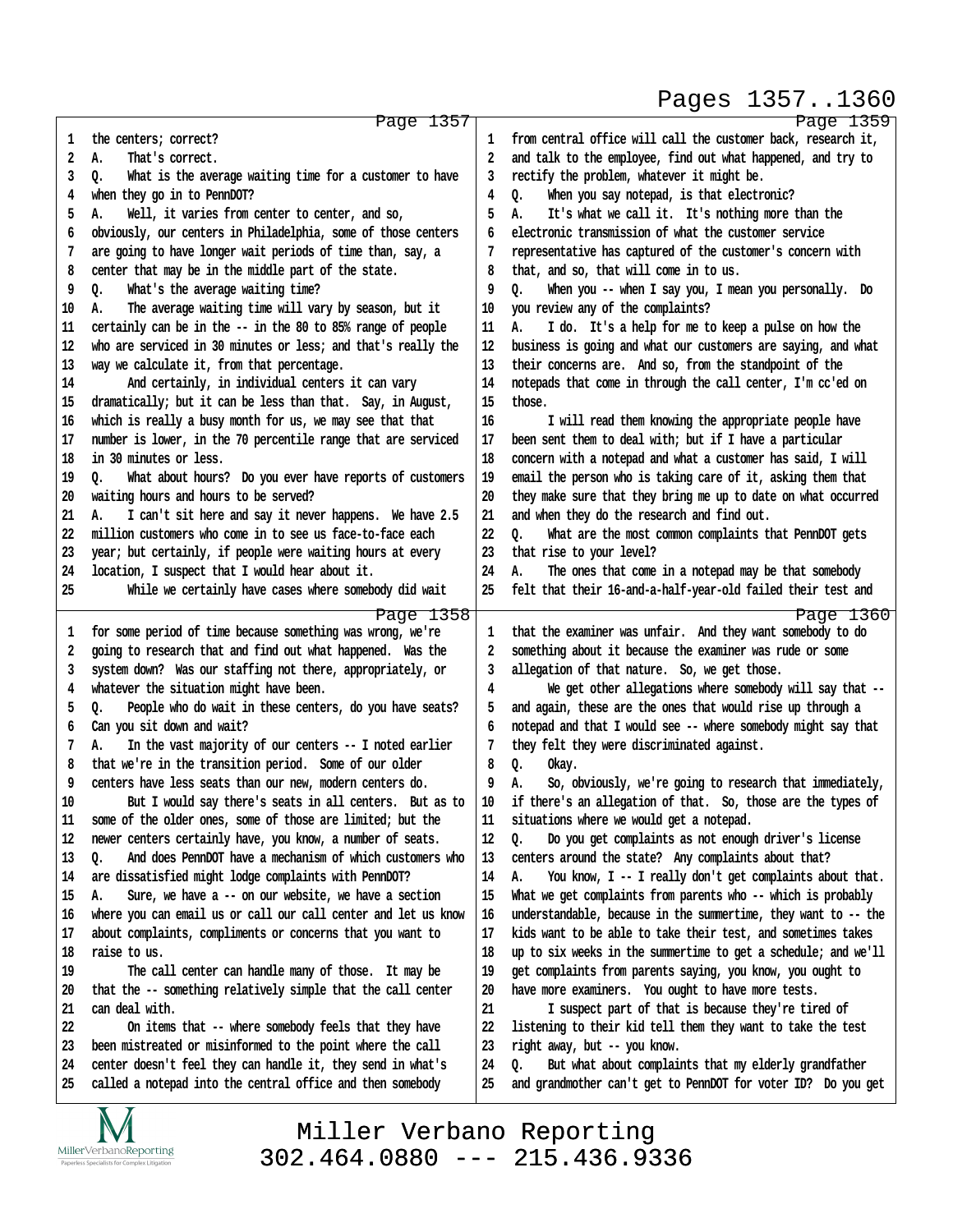#### Pages 1361..1364

|    | Page 1361                                                      |    | Page 1363                                                      |
|----|----------------------------------------------------------------|----|----------------------------------------------------------------|
| 1  | those, too?                                                    | 1  | Okay. You say Scott was doing something before that.<br>Q.     |
| 2  | Not specifically to us, no. I have not heard that to<br>А.     | 2  | What was Scott doing before that?                              |
| 3  | Obviously with the case concerning voter ID --<br>us.          | 3  | The same type of thing, but the volume was a little bit<br>А.  |
| 4  | Yeah, you have heard it in this case, yeah.<br>Q.              | 4  | less, so he was able to pretty much do it by himself.          |
| 5  | Yeah, it's been raised. But me personally hearing it.<br>А.    | 5  | What was he doing specifically?<br>o.                          |
| 6  | We get people who say, well, jeez, I wish you were in this     | 6  | He was looking up individual records of individuals who<br>А.  |
| 7  | part of town as opposed to that part of town. We get people    | 7  | the names had been given to us. I believe these are names      |
| 8  | who say, I was at your center and I had to wait too long.      | 8  | that in many cases came from the testimony, and so forth,      |
| 9  | That type of a thing.                                          | 9  | about the individual's records, and the various things in the  |
| 10 | But, you know, from a standpoint of, you know, adding          | 10 | records.                                                       |
| 11 | more centers, I'm not sure I have ever had anyone say to me,   | 11 | o.<br>Were these the names of people who Mr. Walczak asked     |
| 12 | jeez, you ought to have more centers. You ought to have ten    | 12 | about at Mr. Marks's deposition?                               |
| 13 | more centers around the state or whatever.                     | 13 | I'm sorry. I don't know.<br>А.                                 |
| 14 | 0.<br>Do you get a lot of compliments?                         | 14 | Do you have any understanding about who the individuals<br>o.  |
| 15 | We probably get more compliments than people would<br>А.       | 15 | were?                                                          |
| 16 | expect.                                                        | 16 | А.<br>Well, I understand that they were individuals that the   |
| 17 | Q.<br>Thank you.<br>0kay.                                      | 17 | Department of State was sending to us, and I believe some of   |
| 18 | MS. CLARKE: May I inquire, Your Honor?                         | 18 | them were individuals who had testified.                       |
| 19 | <b>CROSS-EXAMINATION</b>                                       | 19 | Okay. So, can you -- maybe you could just tell me what<br>٥.   |
| 20 | BY MS. CLARKE:                                                 | 20 | your understanding is about who the individuals were that      |
| 21 | Good afternoon, Mr. Myers.<br>0.                               | 21 | Mr. Shenk was looking up during this period of before the      |
| 22 | Good afternoon.<br>А.                                          | 22 | rush.                                                          |
| 23 | We have met before. I'm Jennifer Clarke from the Public<br>٥.  | 23 | They were -- it is my understanding is that they were<br>А.    |
| 24 | Interest Law Center of Philadelphia representing the           | 24 | individuals that were related to this case, from the           |
| 25 | Petitioners in this case.                                      | 25 | standpoint of individuals that had either testified; and then  |
|    | Page 1362                                                      |    | Page 1364                                                      |
| 1  | We can do a little discovery here. So, what I want to          | 1  | there were also individuals that the Department of State was   |
| 2  | do is take you back about a couple of weeks ago when you said  | 2  | asking us about as well.                                       |
| 3  | you started gathering information and sending it to the        | 3  | Okay. And what information, just before the rush now,<br>o.    |
| 4  | attorneys.                                                     | 4  | what information did Mr. Shenk -- did he personally consult    |
| 5  | So, let's start with what information was it that you          | 5  | the records or did someone else do that?                       |
| 6  | were gathering and sent to the attorneys? Let me just start    | 6  | No, he personally consulted the records.<br>А.                 |
| 7  | first -- who was actually gathering the information?           | 7  | What records was it that he was consulting?<br>Q.              |
| 8  | It would have been my staff. It would have been Scott<br>А.    | 8  | They would be our driver's license record database.<br>А.      |
| 9  | Shenk and over the weekend, we had a couple of other           | 9  | Did he create any kind of summary or any kind of<br>Q.         |
| 10 | individuals that were assisting him.                           | 10 | document as to sum up the result of his research?              |
| 11 | Q.<br>And who were those people?                               | 11 | Yes, he did.<br>А.                                             |
| 12 | One of the individuals was Chris Miller. It would be<br>А.     | 12 | Q.<br>What was that document?                                  |
| 13 | female. Then also another woman by the name of Brenda          | 13 | I believe it's an Excel spreadsheet that has information<br>А. |
| 14 | Collins, and one other individual. His first name is Dios,     | 14 | on it.                                                         |
| 15 | and I'm trying to think of his last name. I apologize. It      | 15 | Q.<br>When did he create that spreadsheet?                     |
| 16 | starts with an A.                                              | 16 | It's been a work in progress, as I say, more and more as<br>А. |
| 17 | These four individuals, when did they start gathering<br>Q.    | 17 | the names came in over a period of time; and we did the -- or  |
| 18 | information?                                                   | 18 | he did the research and, as I noted on Saturday, because of    |
| 19 | Well, Scott has been working on information for a period<br>А. | 19 | the sheer numbers that we had, and it takes some time to be    |
| 20 | of time; but there was a request that came in on late Friday   | 20 | able to look at the record and do a chronology of what changes |
| 21 | night, and we worked -- when I say we, I mean PennDOT, the     | 21 | happened to that license, and so we had other people help.     |
| 22 | Safety Administration employees under my responsibility --     | 22 | Did Mr. Shenk look at any particular fields in the<br>Q.       |
| 23 | worked on it Friday night and then came in and worked on it    | 23 | database to do the research?                                   |
| 24 | all day on Saturday and put the information together on these  | 24 | I'm sure that he did, yes.<br>А.                               |
| 25 | individuals.                                                   | 25 | What fields did he look at?<br>Q.                              |
|    |                                                                |    |                                                                |



Miller Verbano Reporting [302.464.0880 --- 215.436.9336](http://www.miller-verbano.com) www.yeslaw.net/help http://www.yeslaw.net/help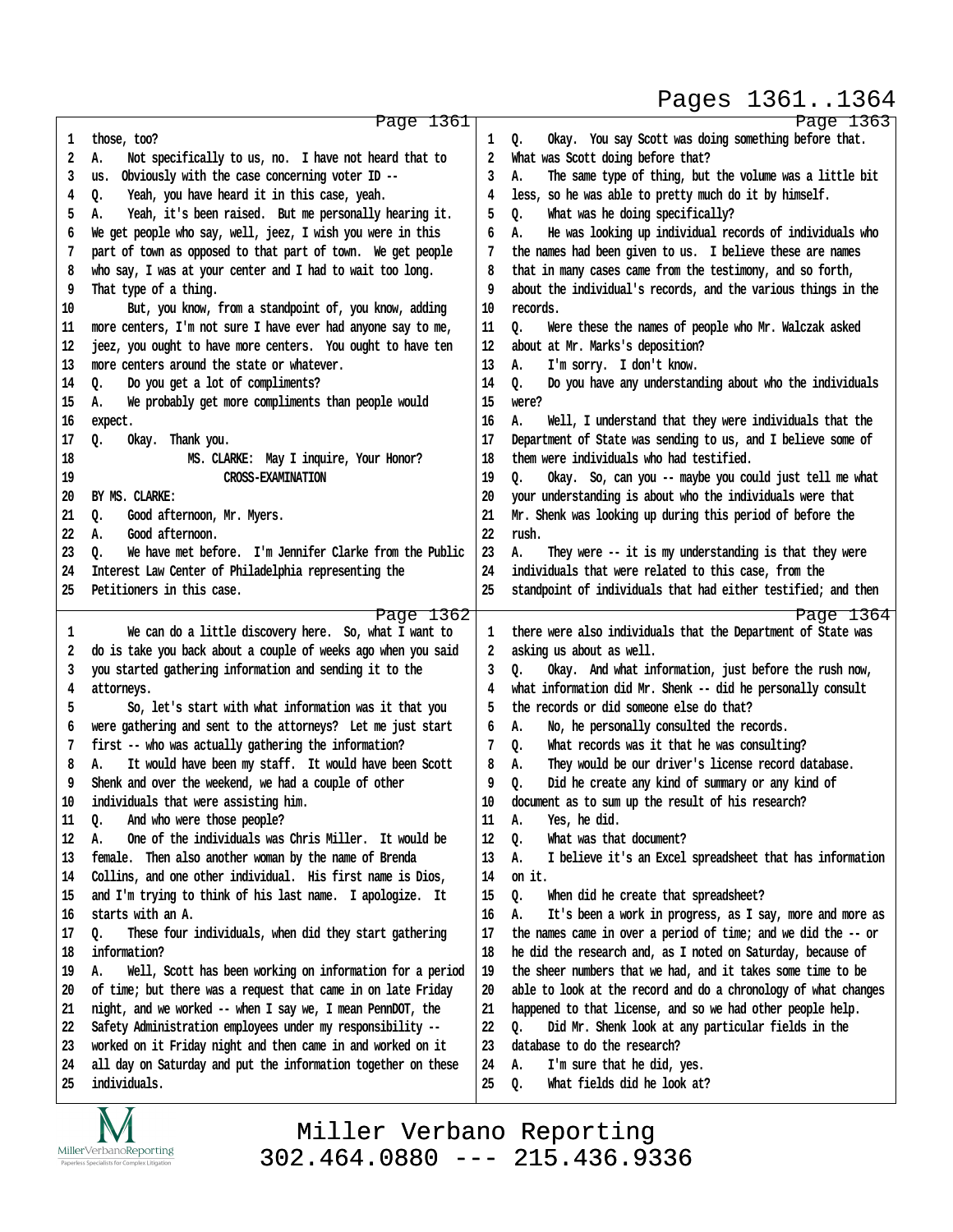#### Pages 1365..1368

http://www.yeslaw.net/help

|          | Page 1365                                                                                                                      |          | Page 1367                                                                                                                  |
|----------|--------------------------------------------------------------------------------------------------------------------------------|----------|----------------------------------------------------------------------------------------------------------------------------|
| 1        | Well, he would have been looking at fields as to what<br>А.                                                                    | 1        | front of you; it says the individual was suspended on such and<br>such a date. There's no determination there. That's what |
| 2<br>3   | the individual -- what type of contact the individual had with<br>us. Did they have a product, what type of product they would | 2<br>3   | happened. So, that's what he's putting into the spreadsheet.                                                               |
| 4        | have had.                                                                                                                      | 4        | Q.<br>So, what -- okay.                                                                                                    |
| 5        | Q.<br>Okay. So, you said he would have. Do you know what                                                                       | 5        | If there's a name change.<br>Α.                                                                                            |
| 6        | fields he looked at for each individual?                                                                                       | 6        | Then I want to get to the late Friday night/Saturday<br>٥.                                                                 |
| 7        | I don't know the specific fields that he looked at, but<br>Α.                                                                  |          | night effort. What was your understanding of what you were                                                                 |
| 8        | I know what the task was.                                                                                                      | 8        | being asked to do?                                                                                                         |
| 9        | And the task was?<br>٥.                                                                                                        | 9        | А.<br>We were being asked to review records, again. My                                                                     |
| 10       | The task was to look at any changes on the records for a<br>А.                                                                 | 10       | understanding was that we were being asked to review records                                                               |
| 11       | period of time, which I believe was from August to the present                                                                 | 11       | specifically from the period of August of 2012 through the                                                                 |
| 12       | -- August of 2012 to the present, and also make a                                                                              | 12       | present, and to note any updates or changes to the records;                                                                |
| 13       | determination as to whether or not the individual had an ID                                                                    | 13       | and then also to note on it if the customer had a record,                                                                  |
| 14       | and when it expired.                                                                                                           | 14       | number one, and number two, what the expiration date was of                                                                |
| 15       | Now, you -- and Mr. Shenk made a determination based on<br>Q.                                                                  | 15       | that record.                                                                                                               |
| 16       | the research that he did about the people that he -- the                                                                       | 16       | Did you personally do the work for any of the particular<br>Q.                                                             |
| 17       | individual names that he was given?                                                                                            | 17       | names that you were given?                                                                                                 |
| 18       | I wouldn't say that he made a determination. The facts<br>А.                                                                   | 18       | No, I did not.<br>А.                                                                                                       |
| 19       | are the facts. The record is the record. It is what it is.                                                                     | 19       | Q.<br>What was your understanding of what the names were --                                                                |
| 20       | So, he didn't determine anything. He just simply took the                                                                      | 20       | who the names were that were given to you over the weekend?                                                                |
| 21       | information and put it on the spreadsheet.                                                                                     | 21       | My understanding was that they were named -- that in<br>А.                                                                 |
| 22       | So, the document, if I wanted to see what his judgment<br>Q.                                                                   | 22       | some way or another had been raised during this case, and that                                                             |
| 23       | was about what was in the database, I would need to see the                                                                    | 23       | there was -- there was a desire to have clarification as to                                                                |
| 24       | spreadsheet that he created?                                                                                                   | 24       | whether or not these individuals had a product, didn't have a                                                              |
| 25       | MR. KEATING: Objection, Your Honor.                                                                                            | 25       | product; if they had a product, was it expired; if it was                                                                  |
|          | Page 1366                                                                                                                      |          | Page 1368                                                                                                                  |
| 1        | BY MS. CLARKE:                                                                                                                 | 1        | expired, when did it expire, all of which I can only make an                                                               |
| 2        | Q.<br>Is that right?                                                                                                           | 2        | assumption as to the fact that -- to determine whether or not                                                              |
| 3        | MR. KEATING: He did not say that he used                                                                                       | 3        | these individuals would have had IDs for the purposes of                                                                   |
| 4        | judgment. He said he used what was in the record.                                                                              | 4        | voting.                                                                                                                    |
| 5        | THE COURT: You may answer the question.                                                                                        | 5        | Now, did Mr. Shenk and his crew record the results of<br>о.                                                                |
| 6        | THE WITNESS: I'm sorry. Could you ask the                                                                                      | 6        | their work over the weekend on any document?                                                                               |
| 7        | question again?                                                                                                                | 7        | Yes, they created an Excel spreadsheet. I believe it<br>Α.                                                                 |
| 8        | MS. CLARKE: Could you read back the question?                                                                                  | 8        | was Excel.                                                                                                                 |
| 9        | (THE RECORD WAS READ BACK BY THE REPORTER.)                                                                                    | 9        | Did they add to the Excel spreadsheet that they were<br>о.                                                                 |
| 10       | THE WITNESS: Well, again, the record is the                                                                                    | 10       | working on?                                                                                                                |
| 11<br>12 | record. There is no judgment. There is no determination on                                                                     | 11<br>12 | Well, again, as I said, there were names -- there were<br>А.<br>some additional names that came in; but I'm not sure that  |
| 13       | his standpoint. He's just simply reading what the record<br>says, what's been captured, and reporting that on the              | 13       | the -- the last list that we received from the Department of                                                               |
| 14       | spreadsheet.                                                                                                                   | 14       | State I believe was Friday night, and so that would be what                                                                |
| 15       | If you wanted to know the specifics of an                                                                                      | 15       | was on the spreadsheet.                                                                                                    |
| 16       | individual case, you would have to -- you would have to look                                                                   | 16       | There may have been some additional names, a few                                                                           |
| 17       | at that individual, you know, record on that Excel                                                                             | 17       | additional names on Monday. I don't know if they were put on                                                               |
| 18       | spreadsheet.                                                                                                                   | 18       | a separate spreadsheet or on that spreadsheet. I'm not sure.                                                               |
| 19       | BY MS. CLARKE:                                                                                                                 | 19       | So, what I want to know is if I want to see the work<br>٥.                                                                 |
| 20       | Right. So, you would want to know what Mr. -- if I<br>o.                                                                       | 20       | product from the weekend's project, is there one document, are                                                             |
| 21       | wanted to see what Mr. Shenk's determination was based on what                                                                 | 21       | there multiple documents?                                                                                                  |
| 22       | he saw in the database, the Excel spreadsheet would be what I                                                                  | 22       | I believe there's one document for the work product over<br>Α.                                                             |
| 23       | would look at; is that right?                                                                                                  | 23       | the weekend. But what I'm simply saying is there may have                                                                  |
| 24       | Well, again there's no determination. This is not<br>А.                                                                        | 24       | been additional names early this week; and I'm not sure if                                                                 |
| 25       | rocket science. This is, you have his computer screen in                                                                       | 25       | they were put on to that work product of the weekend, or if                                                                |
|          | $\overline{\phantom{a}}$                                                                                                       |          |                                                                                                                            |

IVI  $\underset{\text{Paperless Specialists for Complex Litigation}}{\text{MillerVerbanoReporting}}$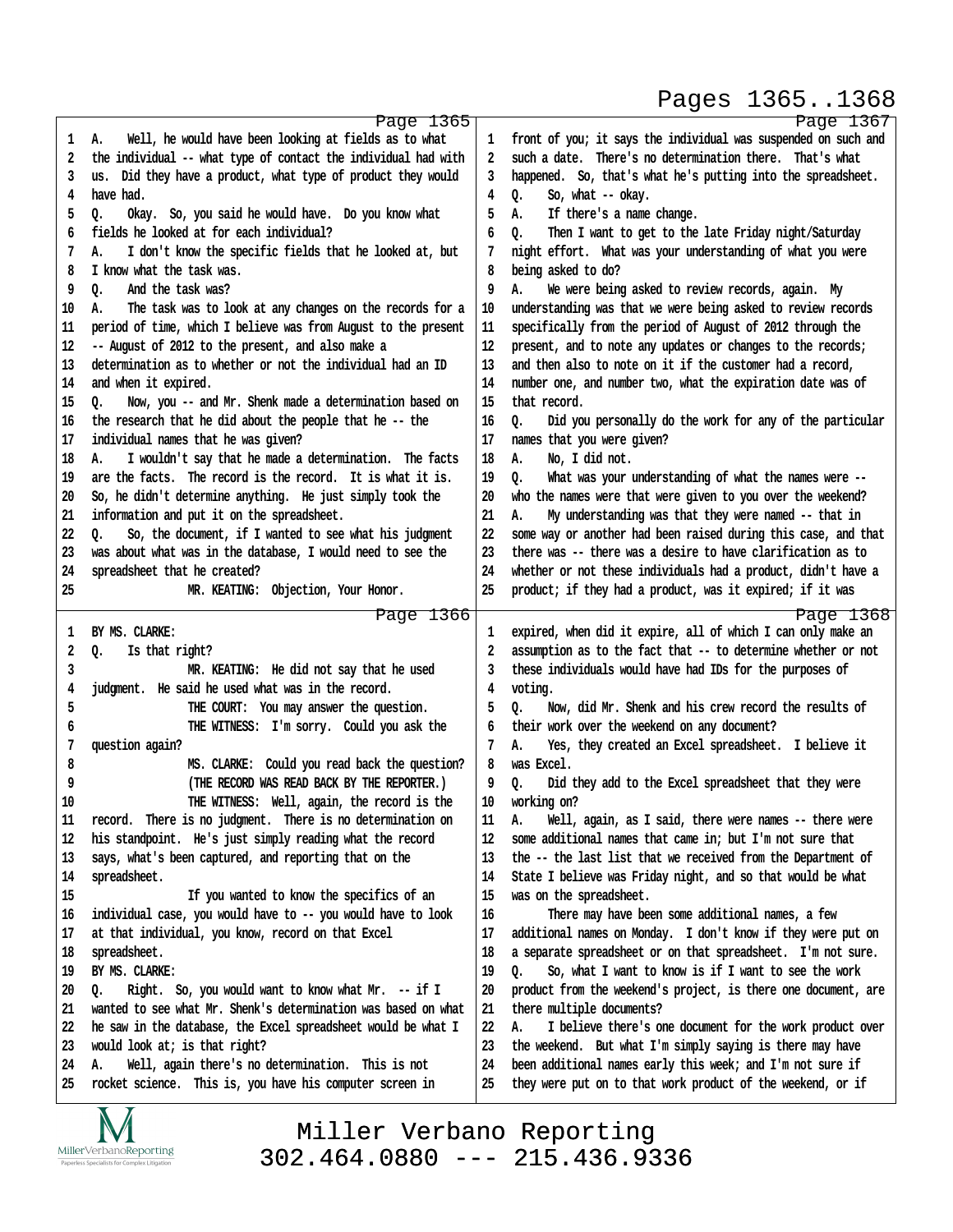#### Pages 1369..1372

http://www.yeslaw.net/help

www.yeslaw.net/help

|          | Page 1369                                                                                                              |          | Page 1371                                                                                                           |
|----------|------------------------------------------------------------------------------------------------------------------------|----------|---------------------------------------------------------------------------------------------------------------------|
| ı        | they're on a separate spreadsheet. I just don't know the                                                               | 1        | Now, I want to go back to December of 2012. You told us<br>Q.                                                       |
| 2        | answer to that.                                                                                                        | 2        | that in December of 2012, there was an email sent by someone                                                        |
| 3        | What were the fields on the spreadsheet?<br>Q.                                                                         | 3        | to the Department of State, to someone at the Department of                                                         |
| 4        | Well, there were -- there were a number of fields there,<br>А.                                                         | 4        | Transportation.                                                                                                     |
| 5        | but the primary one was under the area where we listed the                                                             | 5        | That's correct.<br>А.                                                                                               |
|          |                                                                                                                        |          |                                                                                                                     |
| 6        | various transactions that had taken place.                                                                             | 6        | You remember that testimony. Now, did you personally<br>Q.                                                          |
| 7        | Okay. What does that field -- what is that field<br>o.                                                                 | 7        | see that email?                                                                                                     |
| 8        | called?                                                                                                                | 8        | I don't recall if I personally saw the email that came<br>А.                                                        |
| 9        | I believe it was simply called "comment field" because<br>А.                                                           | 9        | in. I believe it came -- went directly from Jonathan Marks                                                          |
| 10       | it is where that information was captured.                                                                             | 10       | with the Department of State to Scott Shenk.                                                                        |
| 11       | And that information being the -- what was that<br>٥.                                                                  | 11       | And did you do any of the investigation that led to the<br>o.                                                       |
| 12       | information?                                                                                                           | 12       | response from the Department of Transportation back to the                                                          |
| 13       | It would have been the information right off the record<br>А.                                                          | 13       | Department of State?                                                                                                |
| 14       | which would have said, this individual on this date had a name                                                         | 14       | Did I review it?<br>А.                                                                                              |
| 15       | change, or this individual had an address change or something                                                          | 15       | Did you do any investigation as a result of the email?<br>Q.                                                        |
| 16       | of that nature.                                                                                                        | 16       | I'm sorry. No, I did not.<br>А.                                                                                     |
| 17       | What were the other fields in the database -- sorry, in<br>o.                                                          | 17       | Who did that investigation?<br>0.                                                                                   |
| 18       | the spreadsheet?                                                                                                       | 18       | That would have been Scott Shenk.<br>А.                                                                             |
| 19       | It would have been the name -- and I believe the address<br>А.                                                         | 19       | What did Mr. Shenk do?<br>o.                                                                                        |
| 20       | was on there as well.                                                                                                  | 20       | Well, he would have had to have looked at the database,<br>А.                                                       |
| 21       | Any other fields?<br>o.                                                                                                | 21       | the PennDOT database, driver's licensing database.                                                                  |
| 22       | I believe that there were -- I just don't recall them<br>А.                                                            | 22       | I want to know what he actually did.<br>o.                                                                          |
| 23       | specifically.                                                                                                          | 23       | Well, step by step, I can't testify to that; but I can<br>А.                                                        |
| 24       | Now, to whom -- so, when did -- when did your office<br>Q.                                                             | 24       | tell you that the only place that you can get the data is off                                                       |
| 25       | first give a version of the spreadsheet to someone else?                                                               | 25       | the PennDOT database.                                                                                               |
|          |                                                                                                                        |          |                                                                                                                     |
|          | Page 1370                                                                                                              |          | Page 1372                                                                                                           |
| 1        | The spreadsheet, I believe, was finished at around 4:30<br>А.                                                          | 1        | Did Mr. Shenk create any documents when he did the work<br>0.                                                       |
| 2        | on Saturday, and it was Scott sent the spreadsheet to our                                                              | 2        | back in December?                                                                                                   |
|          | attorney for PennDOT, and the PennDOT attorney forwarded it to                                                         |          |                                                                                                                     |
| 3        |                                                                                                                        | 3        | Yes, he did.<br>А.                                                                                                  |
| 4        | the -- to our counsel.                                                                                                 | 4        | Tell me what that document -- what that work product<br>Q.                                                          |
| 5        | Q.<br>Okay. Do you know who they forwarded it to?                                                                      | 5        | looks like.                                                                                                         |
| 6        | I'm not 100%. I am assuming it was Tim and Alicia and<br>А.                                                            | 6        | I believe it was just -- it was in email form. I don't<br>А.                                                        |
| 7        | Todd. I don't recall the specific email as to who was on the                                                           | 7        | recall the specifics of it, but I know that he did get -- I                                                         |
| 8        | list.                                                                                                                  | 8        | believe he got back to Jonathan on -- and I'm fairly confident                                                      |
| 9        | Q.<br>And that spreadsheet was at 4:30 on Saturday, you said?                                                          | 9        | that he got back in writing to Jonathan.                                                                            |
| 10       | Approximately 4:30 was about the time it finished.<br>А.                                                               | 10       | Do you know that he got back to them?<br>о.                                                                         |
| 11       | Now, you don't know sitting here today whether the<br>Q.                                                               | 11       | I know he got back to them. As to do I recall<br>А.                                                                 |
| 12       | database itself accurately reflects what happened at the                                                               | 12       | specifically seeing the email that he got back to them? No, I                                                       |
| 13       | PennDOT center at the time when whoever the individual was                                                             | 13       | don't; but I know he did get back to them.                                                                          |
| 14       | came in; do you?                                                                                                       | 14       | And you know that because you have seen the email since                                                             |
|          | А.                                                                                                                     |          | Q.<br>then?                                                                                                         |
| 15       | The database is recording what transaction was initiated                                                               | 15       |                                                                                                                     |
| 16       | and completed.                                                                                                         | 16       | No, that's just in conversations with Scott.<br>А.                                                                  |
| 17       | Right. And you don't know whether that was accurately<br>o.                                                            | 17       | When did you have those conversations with Scott?<br>Q.                                                             |
| 18       | recorded by the customer service representative at the time                                                            | 18       | Well, the most recent ones that I have had have been in<br>А.                                                       |
| 19       | the person came in?                                                                                                    | 19       | the last couple of weeks.                                                                                           |
| 20       | Well, from the standpoint of the database, a transaction<br>А.                                                         | 20       | So, over the weekend?<br>Q.                                                                                         |
| 21       | took place, and the database was updated. You'd have to                                                                | 21       | As I said, over the last couple of weeks, I have had a<br>А.                                                        |
| 22       | clarify your question to say, from the standpoint of accuracy.                                                         | 22       | number of conversations with Scott and I know the subject                                                           |
| 23       | I'm not sure exactly what you mean by that. What I can                                                                 | 23       | matter came up during those conversations.                                                                          |
| 24<br>25 | tell you is, is that an individual had a transaction that took<br>place on that day that was initiated by an employee. | 24<br>25 | Okay. So, you -- in over the past couple of weeks, in<br>Q.<br>the context of getting ready for this trial, you had |

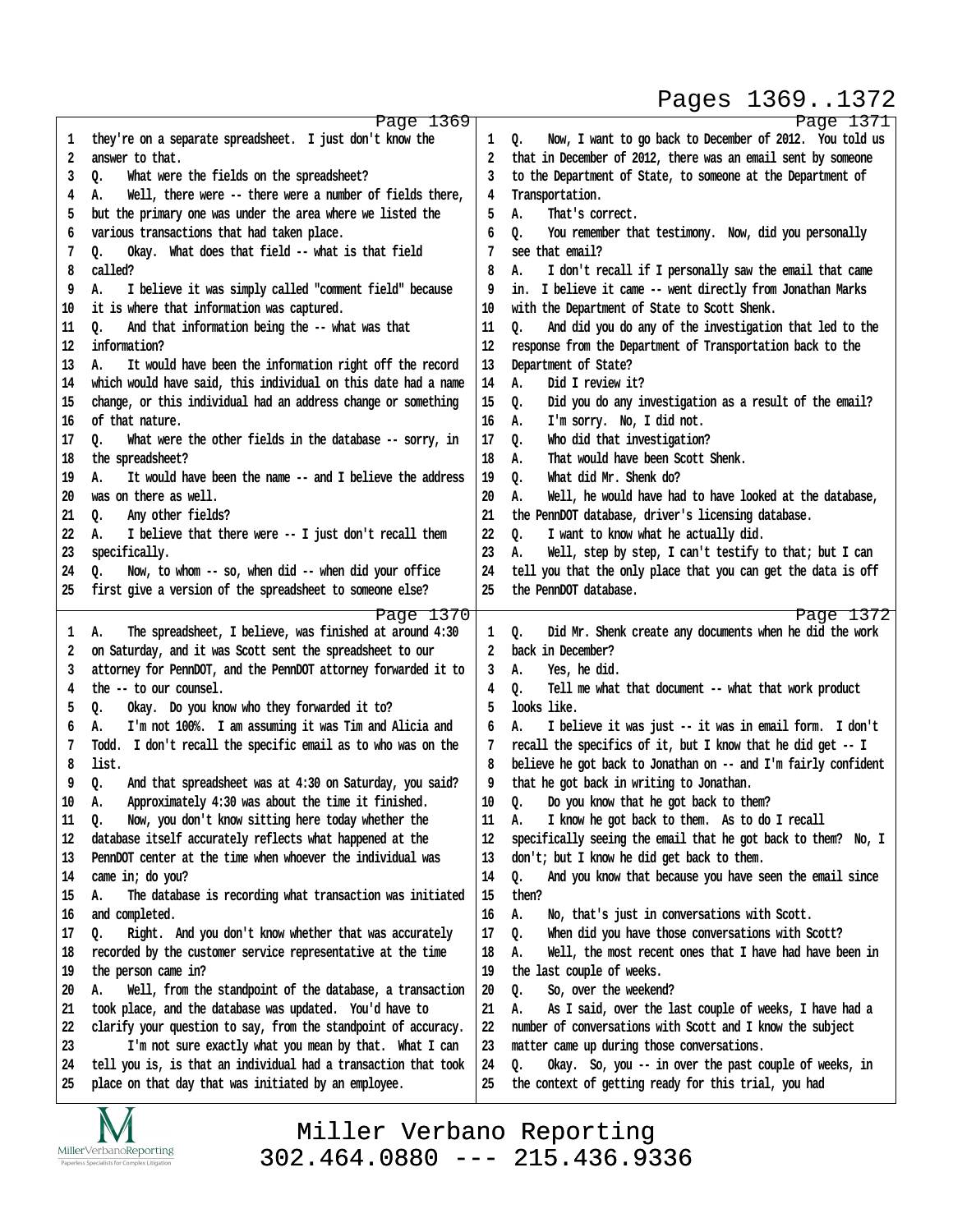#### Pages 1373..1376

http://www.yeslaw.net/help

/www.yeslaw.net/help

| conversations with Scott?<br>Where would I go to find the specific number?<br>Q.<br>1<br>1<br>2<br>That information was sent to our attorneys, and I<br>2<br>А.<br>А.<br>Yes. Yes.<br>3<br>Other than the email that Scott prepared with names on<br>believe also to the Department of State.<br>o.<br>3<br>it, did you do any work with Scott -- did you know whether<br>Okay. I'm sorry, how many names were sent to you to do<br>4<br>4<br>o.<br>there were any other documents that Scott prepared back in<br>the research on?<br>5<br>5<br>December?<br>6<br>6<br>I don't remember the specific number, but I believe it<br>А.<br>was over 100.<br>7<br>Well, I think I testified already that the information<br>А.<br>7<br>8<br>that we gave back to the Department of State in December<br>8<br>Okay. You don't know the specific number?<br>Q.<br>didn't have any names.<br>No, I don't.<br>9<br>9<br>А.<br>10<br>I'm sorry. That's right. Did Scott prepare a document<br>10<br>And the place that I could see the specific number would<br>Q.<br>0.<br>to -- in order to put what he did into the email?<br>11<br>be the spreadsheet that you created?<br>11<br>Correct.<br>12<br>Was there an attachment? Is that what you are asking<br>12<br>А.<br>А.<br>13<br>13<br>And possibly something that the lawyers sent you to ask<br>me?<br>o.<br>you to do the work?<br>14<br>No, I'm asking whether there were any documents that<br>14<br>o.<br>15<br>Scott prepared in order to create the information in the<br>15<br>А.<br>Correct.<br>email.<br>And then how could I -- where could I find the answer to<br>16<br>16<br>o.<br>17<br>the question of how many of those people, as a result of the<br>17<br>I don't know the specific answer to that.<br>А.<br>Now, you suggested that in December Scott found all 144<br>research that your people did, already had a PennDOT product?<br>18<br>18<br>o.<br>people were in -- there were 144 people who already had<br>19<br>Well, that would be on the finalized product that was<br>19<br>А.<br>sent back at 4:30 on Friday.<br>20<br>products in the PennDOT database?<br>20<br>21<br>That is correct.<br>21<br>That would be on the spreadsheet?<br>А.<br>Q.<br>22<br>22<br>Now, when you did this work over the weekend, there were<br>А.<br>Correct.<br>o.<br>23<br>not 144 people. Of the 144 people, not all of them were in<br>23<br>But is it fair to say that however many people there<br>Q.<br>24<br>the PennDOT database; were they?<br>24<br>were of this 100-plus, not all of those people already had a<br>25<br>25<br>PennDOT product?<br>I'm sorry, I think you're confusing apples and oranges<br>А.<br>Page 1376<br>Page 1374<br>here because the 144 were addressed back in December. The<br>Again, I don't recall the specifics of the results. As<br>А.<br>1<br>1<br>list that we were working on over the weekend, from my<br>I said, it was done over the weekend. We had -- we received<br>2<br>2<br>understanding, was a separate list, a new list that we had not<br>the list at 6:00 or 6:30 on Friday night, and so, I just don't<br>3<br>3<br>looked at in the past.<br>recall the specifics of it.<br>4<br>4<br>5<br>5<br>Do you have the names of the people who you looked at<br>MS. HICKOK: Your Honor, this --<br>Q.<br>this time?<br>6<br>6<br>BY MS. CLARKE:<br>Certainly we have the names.<br>It's fair to say, though, that -- it's fair to say that<br>7<br>А.<br>7<br>Q.<br>8<br>Do you have them -- are they written down somewhere?<br>not all of the people on your spreadsheet you were able to<br>8<br>Q.<br>They are on spreadsheets and, you know, we -- we sent<br>find -- your people were able to find a PennDOT product for?<br>9<br>А.<br>9<br>10<br>10<br>the list by the Department of State.<br>MR. KEATING: Your Honor, all of this<br>11<br>Okay. And the list --<br>information was actually filed today in response to their<br>Q.<br>11<br>12<br>12<br>motion with the Court, and --<br>А.<br>Or to the attorneys.<br>13<br>13<br>What was the form that the list was sent to you by the<br>MS. HICKOK: It was filed under seal.<br>Q.<br>14<br>Department of State?<br>MR. KEATING: Under seal.<br>14<br>15<br>I'm going to -- again, I'm going to assume it was an<br>MS. HICKOK: But they have copies of it.<br>15<br>Α.<br>16<br>MR. KEATING: These questions have been<br>16<br>Excel spreadsheet. I don't know 100% that it was, but it was<br>17<br>some form like that.<br>answered. I can tell you how many names right now, and it's<br>17<br>18<br>been filed today in response to the motion.<br>18<br>How many names were you sent in all?<br>Q.<br>19<br>I don't recall the total, but I know that I believe it<br>19<br>THE COURT: Well, we can go in limine. Could<br>А.<br>was over 100.<br>20<br>you stay away from the under seal names? I really don't think<br>20<br>Over 100. How many of those over 100 names that you<br>21<br>that that's going to do any good for you.<br>21<br>Q.<br>22<br>sent were you able to find a record in PennDOT for?<br>MS. CLARKE: Sure. Sure, Your Honor. I would<br>22<br>were<br>23<br>Many of those individuals had PennDOT records.<br>be happy to show the witness the document that was filed under<br>23<br>А.<br>seal, and we can determine whether that relates to what he's<br>24<br>24<br>How many?<br>Q.<br>I don't know the specific number.<br>25<br>discussed. And I will refrain from identifying confidential<br>25<br>А. | Page 1373 | Page 1375 |
|----------------------------------------------------------------------------------------------------------------------------------------------------------------------------------------------------------------------------------------------------------------------------------------------------------------------------------------------------------------------------------------------------------------------------------------------------------------------------------------------------------------------------------------------------------------------------------------------------------------------------------------------------------------------------------------------------------------------------------------------------------------------------------------------------------------------------------------------------------------------------------------------------------------------------------------------------------------------------------------------------------------------------------------------------------------------------------------------------------------------------------------------------------------------------------------------------------------------------------------------------------------------------------------------------------------------------------------------------------------------------------------------------------------------------------------------------------------------------------------------------------------------------------------------------------------------------------------------------------------------------------------------------------------------------------------------------------------------------------------------------------------------------------------------------------------------------------------------------------------------------------------------------------------------------------------------------------------------------------------------------------------------------------------------------------------------------------------------------------------------------------------------------------------------------------------------------------------------------------------------------------------------------------------------------------------------------------------------------------------------------------------------------------------------------------------------------------------------------------------------------------------------------------------------------------------------------------------------------------------------------------------------------------------------------------------------------------------------------------------------------------------------------------------------------------------------------------------------------------------------------------------------------------------------------------------------------------------------------------------------------------------------------------------------------------------------------------------------------------------------------------------------------------------------------------------------------------------------------------------------------------------------------------------------------------------------------------------------------------------------------------------------------------------------------------------------------------------------------------------------------------------------------------------------------------------------------------------------------------------------------------------------------------------------------------------------------------------------------------------------------------------------------------------------------------------------------------------------------------------------------------------------------------------------------------------------------------------------------------------------------------------------------------------------------------------------------------------------------------------------------------------------------------------------------------------------------------------------------------------------------------------------------------------------------------------------------------------------------------------------------------------------------------------------------------------------------------------------------------------------------------------------------------------------------------------------------------------------------------------------------------------------------------------------------------------------------------------------------------------------------------------------------------------------------------------------------------------------------------------------------------------------------------------------------------------------------------------------------------------------------------------------------------------------------------------------------------------------------------------------------------------------------------------------------------------------------------------------------------------------------------------------------------------------------------------------------------------------------------------------------------------------------------------------------------------------------------------------------------------------------------------------------------|-----------|-----------|
|                                                                                                                                                                                                                                                                                                                                                                                                                                                                                                                                                                                                                                                                                                                                                                                                                                                                                                                                                                                                                                                                                                                                                                                                                                                                                                                                                                                                                                                                                                                                                                                                                                                                                                                                                                                                                                                                                                                                                                                                                                                                                                                                                                                                                                                                                                                                                                                                                                                                                                                                                                                                                                                                                                                                                                                                                                                                                                                                                                                                                                                                                                                                                                                                                                                                                                                                                                                                                                                                                                                                                                                                                                                                                                                                                                                                                                                                                                                                                                                                                                                                                                                                                                                                                                                                                                                                                                                                                                                                                                                                                                                                                                                                                                                                                                                                                                                                                                                                                                                                                                                                                                                                                                                                                                                                                                                                                                                                                                                                                                                                  |           |           |
|                                                                                                                                                                                                                                                                                                                                                                                                                                                                                                                                                                                                                                                                                                                                                                                                                                                                                                                                                                                                                                                                                                                                                                                                                                                                                                                                                                                                                                                                                                                                                                                                                                                                                                                                                                                                                                                                                                                                                                                                                                                                                                                                                                                                                                                                                                                                                                                                                                                                                                                                                                                                                                                                                                                                                                                                                                                                                                                                                                                                                                                                                                                                                                                                                                                                                                                                                                                                                                                                                                                                                                                                                                                                                                                                                                                                                                                                                                                                                                                                                                                                                                                                                                                                                                                                                                                                                                                                                                                                                                                                                                                                                                                                                                                                                                                                                                                                                                                                                                                                                                                                                                                                                                                                                                                                                                                                                                                                                                                                                                                                  |           |           |
|                                                                                                                                                                                                                                                                                                                                                                                                                                                                                                                                                                                                                                                                                                                                                                                                                                                                                                                                                                                                                                                                                                                                                                                                                                                                                                                                                                                                                                                                                                                                                                                                                                                                                                                                                                                                                                                                                                                                                                                                                                                                                                                                                                                                                                                                                                                                                                                                                                                                                                                                                                                                                                                                                                                                                                                                                                                                                                                                                                                                                                                                                                                                                                                                                                                                                                                                                                                                                                                                                                                                                                                                                                                                                                                                                                                                                                                                                                                                                                                                                                                                                                                                                                                                                                                                                                                                                                                                                                                                                                                                                                                                                                                                                                                                                                                                                                                                                                                                                                                                                                                                                                                                                                                                                                                                                                                                                                                                                                                                                                                                  |           |           |
|                                                                                                                                                                                                                                                                                                                                                                                                                                                                                                                                                                                                                                                                                                                                                                                                                                                                                                                                                                                                                                                                                                                                                                                                                                                                                                                                                                                                                                                                                                                                                                                                                                                                                                                                                                                                                                                                                                                                                                                                                                                                                                                                                                                                                                                                                                                                                                                                                                                                                                                                                                                                                                                                                                                                                                                                                                                                                                                                                                                                                                                                                                                                                                                                                                                                                                                                                                                                                                                                                                                                                                                                                                                                                                                                                                                                                                                                                                                                                                                                                                                                                                                                                                                                                                                                                                                                                                                                                                                                                                                                                                                                                                                                                                                                                                                                                                                                                                                                                                                                                                                                                                                                                                                                                                                                                                                                                                                                                                                                                                                                  |           |           |
|                                                                                                                                                                                                                                                                                                                                                                                                                                                                                                                                                                                                                                                                                                                                                                                                                                                                                                                                                                                                                                                                                                                                                                                                                                                                                                                                                                                                                                                                                                                                                                                                                                                                                                                                                                                                                                                                                                                                                                                                                                                                                                                                                                                                                                                                                                                                                                                                                                                                                                                                                                                                                                                                                                                                                                                                                                                                                                                                                                                                                                                                                                                                                                                                                                                                                                                                                                                                                                                                                                                                                                                                                                                                                                                                                                                                                                                                                                                                                                                                                                                                                                                                                                                                                                                                                                                                                                                                                                                                                                                                                                                                                                                                                                                                                                                                                                                                                                                                                                                                                                                                                                                                                                                                                                                                                                                                                                                                                                                                                                                                  |           |           |
|                                                                                                                                                                                                                                                                                                                                                                                                                                                                                                                                                                                                                                                                                                                                                                                                                                                                                                                                                                                                                                                                                                                                                                                                                                                                                                                                                                                                                                                                                                                                                                                                                                                                                                                                                                                                                                                                                                                                                                                                                                                                                                                                                                                                                                                                                                                                                                                                                                                                                                                                                                                                                                                                                                                                                                                                                                                                                                                                                                                                                                                                                                                                                                                                                                                                                                                                                                                                                                                                                                                                                                                                                                                                                                                                                                                                                                                                                                                                                                                                                                                                                                                                                                                                                                                                                                                                                                                                                                                                                                                                                                                                                                                                                                                                                                                                                                                                                                                                                                                                                                                                                                                                                                                                                                                                                                                                                                                                                                                                                                                                  |           |           |
|                                                                                                                                                                                                                                                                                                                                                                                                                                                                                                                                                                                                                                                                                                                                                                                                                                                                                                                                                                                                                                                                                                                                                                                                                                                                                                                                                                                                                                                                                                                                                                                                                                                                                                                                                                                                                                                                                                                                                                                                                                                                                                                                                                                                                                                                                                                                                                                                                                                                                                                                                                                                                                                                                                                                                                                                                                                                                                                                                                                                                                                                                                                                                                                                                                                                                                                                                                                                                                                                                                                                                                                                                                                                                                                                                                                                                                                                                                                                                                                                                                                                                                                                                                                                                                                                                                                                                                                                                                                                                                                                                                                                                                                                                                                                                                                                                                                                                                                                                                                                                                                                                                                                                                                                                                                                                                                                                                                                                                                                                                                                  |           |           |
|                                                                                                                                                                                                                                                                                                                                                                                                                                                                                                                                                                                                                                                                                                                                                                                                                                                                                                                                                                                                                                                                                                                                                                                                                                                                                                                                                                                                                                                                                                                                                                                                                                                                                                                                                                                                                                                                                                                                                                                                                                                                                                                                                                                                                                                                                                                                                                                                                                                                                                                                                                                                                                                                                                                                                                                                                                                                                                                                                                                                                                                                                                                                                                                                                                                                                                                                                                                                                                                                                                                                                                                                                                                                                                                                                                                                                                                                                                                                                                                                                                                                                                                                                                                                                                                                                                                                                                                                                                                                                                                                                                                                                                                                                                                                                                                                                                                                                                                                                                                                                                                                                                                                                                                                                                                                                                                                                                                                                                                                                                                                  |           |           |
|                                                                                                                                                                                                                                                                                                                                                                                                                                                                                                                                                                                                                                                                                                                                                                                                                                                                                                                                                                                                                                                                                                                                                                                                                                                                                                                                                                                                                                                                                                                                                                                                                                                                                                                                                                                                                                                                                                                                                                                                                                                                                                                                                                                                                                                                                                                                                                                                                                                                                                                                                                                                                                                                                                                                                                                                                                                                                                                                                                                                                                                                                                                                                                                                                                                                                                                                                                                                                                                                                                                                                                                                                                                                                                                                                                                                                                                                                                                                                                                                                                                                                                                                                                                                                                                                                                                                                                                                                                                                                                                                                                                                                                                                                                                                                                                                                                                                                                                                                                                                                                                                                                                                                                                                                                                                                                                                                                                                                                                                                                                                  |           |           |
|                                                                                                                                                                                                                                                                                                                                                                                                                                                                                                                                                                                                                                                                                                                                                                                                                                                                                                                                                                                                                                                                                                                                                                                                                                                                                                                                                                                                                                                                                                                                                                                                                                                                                                                                                                                                                                                                                                                                                                                                                                                                                                                                                                                                                                                                                                                                                                                                                                                                                                                                                                                                                                                                                                                                                                                                                                                                                                                                                                                                                                                                                                                                                                                                                                                                                                                                                                                                                                                                                                                                                                                                                                                                                                                                                                                                                                                                                                                                                                                                                                                                                                                                                                                                                                                                                                                                                                                                                                                                                                                                                                                                                                                                                                                                                                                                                                                                                                                                                                                                                                                                                                                                                                                                                                                                                                                                                                                                                                                                                                                                  |           |           |
|                                                                                                                                                                                                                                                                                                                                                                                                                                                                                                                                                                                                                                                                                                                                                                                                                                                                                                                                                                                                                                                                                                                                                                                                                                                                                                                                                                                                                                                                                                                                                                                                                                                                                                                                                                                                                                                                                                                                                                                                                                                                                                                                                                                                                                                                                                                                                                                                                                                                                                                                                                                                                                                                                                                                                                                                                                                                                                                                                                                                                                                                                                                                                                                                                                                                                                                                                                                                                                                                                                                                                                                                                                                                                                                                                                                                                                                                                                                                                                                                                                                                                                                                                                                                                                                                                                                                                                                                                                                                                                                                                                                                                                                                                                                                                                                                                                                                                                                                                                                                                                                                                                                                                                                                                                                                                                                                                                                                                                                                                                                                  |           |           |
|                                                                                                                                                                                                                                                                                                                                                                                                                                                                                                                                                                                                                                                                                                                                                                                                                                                                                                                                                                                                                                                                                                                                                                                                                                                                                                                                                                                                                                                                                                                                                                                                                                                                                                                                                                                                                                                                                                                                                                                                                                                                                                                                                                                                                                                                                                                                                                                                                                                                                                                                                                                                                                                                                                                                                                                                                                                                                                                                                                                                                                                                                                                                                                                                                                                                                                                                                                                                                                                                                                                                                                                                                                                                                                                                                                                                                                                                                                                                                                                                                                                                                                                                                                                                                                                                                                                                                                                                                                                                                                                                                                                                                                                                                                                                                                                                                                                                                                                                                                                                                                                                                                                                                                                                                                                                                                                                                                                                                                                                                                                                  |           |           |
|                                                                                                                                                                                                                                                                                                                                                                                                                                                                                                                                                                                                                                                                                                                                                                                                                                                                                                                                                                                                                                                                                                                                                                                                                                                                                                                                                                                                                                                                                                                                                                                                                                                                                                                                                                                                                                                                                                                                                                                                                                                                                                                                                                                                                                                                                                                                                                                                                                                                                                                                                                                                                                                                                                                                                                                                                                                                                                                                                                                                                                                                                                                                                                                                                                                                                                                                                                                                                                                                                                                                                                                                                                                                                                                                                                                                                                                                                                                                                                                                                                                                                                                                                                                                                                                                                                                                                                                                                                                                                                                                                                                                                                                                                                                                                                                                                                                                                                                                                                                                                                                                                                                                                                                                                                                                                                                                                                                                                                                                                                                                  |           |           |
|                                                                                                                                                                                                                                                                                                                                                                                                                                                                                                                                                                                                                                                                                                                                                                                                                                                                                                                                                                                                                                                                                                                                                                                                                                                                                                                                                                                                                                                                                                                                                                                                                                                                                                                                                                                                                                                                                                                                                                                                                                                                                                                                                                                                                                                                                                                                                                                                                                                                                                                                                                                                                                                                                                                                                                                                                                                                                                                                                                                                                                                                                                                                                                                                                                                                                                                                                                                                                                                                                                                                                                                                                                                                                                                                                                                                                                                                                                                                                                                                                                                                                                                                                                                                                                                                                                                                                                                                                                                                                                                                                                                                                                                                                                                                                                                                                                                                                                                                                                                                                                                                                                                                                                                                                                                                                                                                                                                                                                                                                                                                  |           |           |
|                                                                                                                                                                                                                                                                                                                                                                                                                                                                                                                                                                                                                                                                                                                                                                                                                                                                                                                                                                                                                                                                                                                                                                                                                                                                                                                                                                                                                                                                                                                                                                                                                                                                                                                                                                                                                                                                                                                                                                                                                                                                                                                                                                                                                                                                                                                                                                                                                                                                                                                                                                                                                                                                                                                                                                                                                                                                                                                                                                                                                                                                                                                                                                                                                                                                                                                                                                                                                                                                                                                                                                                                                                                                                                                                                                                                                                                                                                                                                                                                                                                                                                                                                                                                                                                                                                                                                                                                                                                                                                                                                                                                                                                                                                                                                                                                                                                                                                                                                                                                                                                                                                                                                                                                                                                                                                                                                                                                                                                                                                                                  |           |           |
|                                                                                                                                                                                                                                                                                                                                                                                                                                                                                                                                                                                                                                                                                                                                                                                                                                                                                                                                                                                                                                                                                                                                                                                                                                                                                                                                                                                                                                                                                                                                                                                                                                                                                                                                                                                                                                                                                                                                                                                                                                                                                                                                                                                                                                                                                                                                                                                                                                                                                                                                                                                                                                                                                                                                                                                                                                                                                                                                                                                                                                                                                                                                                                                                                                                                                                                                                                                                                                                                                                                                                                                                                                                                                                                                                                                                                                                                                                                                                                                                                                                                                                                                                                                                                                                                                                                                                                                                                                                                                                                                                                                                                                                                                                                                                                                                                                                                                                                                                                                                                                                                                                                                                                                                                                                                                                                                                                                                                                                                                                                                  |           |           |
|                                                                                                                                                                                                                                                                                                                                                                                                                                                                                                                                                                                                                                                                                                                                                                                                                                                                                                                                                                                                                                                                                                                                                                                                                                                                                                                                                                                                                                                                                                                                                                                                                                                                                                                                                                                                                                                                                                                                                                                                                                                                                                                                                                                                                                                                                                                                                                                                                                                                                                                                                                                                                                                                                                                                                                                                                                                                                                                                                                                                                                                                                                                                                                                                                                                                                                                                                                                                                                                                                                                                                                                                                                                                                                                                                                                                                                                                                                                                                                                                                                                                                                                                                                                                                                                                                                                                                                                                                                                                                                                                                                                                                                                                                                                                                                                                                                                                                                                                                                                                                                                                                                                                                                                                                                                                                                                                                                                                                                                                                                                                  |           |           |
|                                                                                                                                                                                                                                                                                                                                                                                                                                                                                                                                                                                                                                                                                                                                                                                                                                                                                                                                                                                                                                                                                                                                                                                                                                                                                                                                                                                                                                                                                                                                                                                                                                                                                                                                                                                                                                                                                                                                                                                                                                                                                                                                                                                                                                                                                                                                                                                                                                                                                                                                                                                                                                                                                                                                                                                                                                                                                                                                                                                                                                                                                                                                                                                                                                                                                                                                                                                                                                                                                                                                                                                                                                                                                                                                                                                                                                                                                                                                                                                                                                                                                                                                                                                                                                                                                                                                                                                                                                                                                                                                                                                                                                                                                                                                                                                                                                                                                                                                                                                                                                                                                                                                                                                                                                                                                                                                                                                                                                                                                                                                  |           |           |
|                                                                                                                                                                                                                                                                                                                                                                                                                                                                                                                                                                                                                                                                                                                                                                                                                                                                                                                                                                                                                                                                                                                                                                                                                                                                                                                                                                                                                                                                                                                                                                                                                                                                                                                                                                                                                                                                                                                                                                                                                                                                                                                                                                                                                                                                                                                                                                                                                                                                                                                                                                                                                                                                                                                                                                                                                                                                                                                                                                                                                                                                                                                                                                                                                                                                                                                                                                                                                                                                                                                                                                                                                                                                                                                                                                                                                                                                                                                                                                                                                                                                                                                                                                                                                                                                                                                                                                                                                                                                                                                                                                                                                                                                                                                                                                                                                                                                                                                                                                                                                                                                                                                                                                                                                                                                                                                                                                                                                                                                                                                                  |           |           |
|                                                                                                                                                                                                                                                                                                                                                                                                                                                                                                                                                                                                                                                                                                                                                                                                                                                                                                                                                                                                                                                                                                                                                                                                                                                                                                                                                                                                                                                                                                                                                                                                                                                                                                                                                                                                                                                                                                                                                                                                                                                                                                                                                                                                                                                                                                                                                                                                                                                                                                                                                                                                                                                                                                                                                                                                                                                                                                                                                                                                                                                                                                                                                                                                                                                                                                                                                                                                                                                                                                                                                                                                                                                                                                                                                                                                                                                                                                                                                                                                                                                                                                                                                                                                                                                                                                                                                                                                                                                                                                                                                                                                                                                                                                                                                                                                                                                                                                                                                                                                                                                                                                                                                                                                                                                                                                                                                                                                                                                                                                                                  |           |           |
|                                                                                                                                                                                                                                                                                                                                                                                                                                                                                                                                                                                                                                                                                                                                                                                                                                                                                                                                                                                                                                                                                                                                                                                                                                                                                                                                                                                                                                                                                                                                                                                                                                                                                                                                                                                                                                                                                                                                                                                                                                                                                                                                                                                                                                                                                                                                                                                                                                                                                                                                                                                                                                                                                                                                                                                                                                                                                                                                                                                                                                                                                                                                                                                                                                                                                                                                                                                                                                                                                                                                                                                                                                                                                                                                                                                                                                                                                                                                                                                                                                                                                                                                                                                                                                                                                                                                                                                                                                                                                                                                                                                                                                                                                                                                                                                                                                                                                                                                                                                                                                                                                                                                                                                                                                                                                                                                                                                                                                                                                                                                  |           |           |
|                                                                                                                                                                                                                                                                                                                                                                                                                                                                                                                                                                                                                                                                                                                                                                                                                                                                                                                                                                                                                                                                                                                                                                                                                                                                                                                                                                                                                                                                                                                                                                                                                                                                                                                                                                                                                                                                                                                                                                                                                                                                                                                                                                                                                                                                                                                                                                                                                                                                                                                                                                                                                                                                                                                                                                                                                                                                                                                                                                                                                                                                                                                                                                                                                                                                                                                                                                                                                                                                                                                                                                                                                                                                                                                                                                                                                                                                                                                                                                                                                                                                                                                                                                                                                                                                                                                                                                                                                                                                                                                                                                                                                                                                                                                                                                                                                                                                                                                                                                                                                                                                                                                                                                                                                                                                                                                                                                                                                                                                                                                                  |           |           |
|                                                                                                                                                                                                                                                                                                                                                                                                                                                                                                                                                                                                                                                                                                                                                                                                                                                                                                                                                                                                                                                                                                                                                                                                                                                                                                                                                                                                                                                                                                                                                                                                                                                                                                                                                                                                                                                                                                                                                                                                                                                                                                                                                                                                                                                                                                                                                                                                                                                                                                                                                                                                                                                                                                                                                                                                                                                                                                                                                                                                                                                                                                                                                                                                                                                                                                                                                                                                                                                                                                                                                                                                                                                                                                                                                                                                                                                                                                                                                                                                                                                                                                                                                                                                                                                                                                                                                                                                                                                                                                                                                                                                                                                                                                                                                                                                                                                                                                                                                                                                                                                                                                                                                                                                                                                                                                                                                                                                                                                                                                                                  |           |           |
|                                                                                                                                                                                                                                                                                                                                                                                                                                                                                                                                                                                                                                                                                                                                                                                                                                                                                                                                                                                                                                                                                                                                                                                                                                                                                                                                                                                                                                                                                                                                                                                                                                                                                                                                                                                                                                                                                                                                                                                                                                                                                                                                                                                                                                                                                                                                                                                                                                                                                                                                                                                                                                                                                                                                                                                                                                                                                                                                                                                                                                                                                                                                                                                                                                                                                                                                                                                                                                                                                                                                                                                                                                                                                                                                                                                                                                                                                                                                                                                                                                                                                                                                                                                                                                                                                                                                                                                                                                                                                                                                                                                                                                                                                                                                                                                                                                                                                                                                                                                                                                                                                                                                                                                                                                                                                                                                                                                                                                                                                                                                  |           |           |
|                                                                                                                                                                                                                                                                                                                                                                                                                                                                                                                                                                                                                                                                                                                                                                                                                                                                                                                                                                                                                                                                                                                                                                                                                                                                                                                                                                                                                                                                                                                                                                                                                                                                                                                                                                                                                                                                                                                                                                                                                                                                                                                                                                                                                                                                                                                                                                                                                                                                                                                                                                                                                                                                                                                                                                                                                                                                                                                                                                                                                                                                                                                                                                                                                                                                                                                                                                                                                                                                                                                                                                                                                                                                                                                                                                                                                                                                                                                                                                                                                                                                                                                                                                                                                                                                                                                                                                                                                                                                                                                                                                                                                                                                                                                                                                                                                                                                                                                                                                                                                                                                                                                                                                                                                                                                                                                                                                                                                                                                                                                                  |           |           |
|                                                                                                                                                                                                                                                                                                                                                                                                                                                                                                                                                                                                                                                                                                                                                                                                                                                                                                                                                                                                                                                                                                                                                                                                                                                                                                                                                                                                                                                                                                                                                                                                                                                                                                                                                                                                                                                                                                                                                                                                                                                                                                                                                                                                                                                                                                                                                                                                                                                                                                                                                                                                                                                                                                                                                                                                                                                                                                                                                                                                                                                                                                                                                                                                                                                                                                                                                                                                                                                                                                                                                                                                                                                                                                                                                                                                                                                                                                                                                                                                                                                                                                                                                                                                                                                                                                                                                                                                                                                                                                                                                                                                                                                                                                                                                                                                                                                                                                                                                                                                                                                                                                                                                                                                                                                                                                                                                                                                                                                                                                                                  |           |           |
|                                                                                                                                                                                                                                                                                                                                                                                                                                                                                                                                                                                                                                                                                                                                                                                                                                                                                                                                                                                                                                                                                                                                                                                                                                                                                                                                                                                                                                                                                                                                                                                                                                                                                                                                                                                                                                                                                                                                                                                                                                                                                                                                                                                                                                                                                                                                                                                                                                                                                                                                                                                                                                                                                                                                                                                                                                                                                                                                                                                                                                                                                                                                                                                                                                                                                                                                                                                                                                                                                                                                                                                                                                                                                                                                                                                                                                                                                                                                                                                                                                                                                                                                                                                                                                                                                                                                                                                                                                                                                                                                                                                                                                                                                                                                                                                                                                                                                                                                                                                                                                                                                                                                                                                                                                                                                                                                                                                                                                                                                                                                  |           |           |
|                                                                                                                                                                                                                                                                                                                                                                                                                                                                                                                                                                                                                                                                                                                                                                                                                                                                                                                                                                                                                                                                                                                                                                                                                                                                                                                                                                                                                                                                                                                                                                                                                                                                                                                                                                                                                                                                                                                                                                                                                                                                                                                                                                                                                                                                                                                                                                                                                                                                                                                                                                                                                                                                                                                                                                                                                                                                                                                                                                                                                                                                                                                                                                                                                                                                                                                                                                                                                                                                                                                                                                                                                                                                                                                                                                                                                                                                                                                                                                                                                                                                                                                                                                                                                                                                                                                                                                                                                                                                                                                                                                                                                                                                                                                                                                                                                                                                                                                                                                                                                                                                                                                                                                                                                                                                                                                                                                                                                                                                                                                                  |           |           |
|                                                                                                                                                                                                                                                                                                                                                                                                                                                                                                                                                                                                                                                                                                                                                                                                                                                                                                                                                                                                                                                                                                                                                                                                                                                                                                                                                                                                                                                                                                                                                                                                                                                                                                                                                                                                                                                                                                                                                                                                                                                                                                                                                                                                                                                                                                                                                                                                                                                                                                                                                                                                                                                                                                                                                                                                                                                                                                                                                                                                                                                                                                                                                                                                                                                                                                                                                                                                                                                                                                                                                                                                                                                                                                                                                                                                                                                                                                                                                                                                                                                                                                                                                                                                                                                                                                                                                                                                                                                                                                                                                                                                                                                                                                                                                                                                                                                                                                                                                                                                                                                                                                                                                                                                                                                                                                                                                                                                                                                                                                                                  |           |           |
|                                                                                                                                                                                                                                                                                                                                                                                                                                                                                                                                                                                                                                                                                                                                                                                                                                                                                                                                                                                                                                                                                                                                                                                                                                                                                                                                                                                                                                                                                                                                                                                                                                                                                                                                                                                                                                                                                                                                                                                                                                                                                                                                                                                                                                                                                                                                                                                                                                                                                                                                                                                                                                                                                                                                                                                                                                                                                                                                                                                                                                                                                                                                                                                                                                                                                                                                                                                                                                                                                                                                                                                                                                                                                                                                                                                                                                                                                                                                                                                                                                                                                                                                                                                                                                                                                                                                                                                                                                                                                                                                                                                                                                                                                                                                                                                                                                                                                                                                                                                                                                                                                                                                                                                                                                                                                                                                                                                                                                                                                                                                  |           |           |
|                                                                                                                                                                                                                                                                                                                                                                                                                                                                                                                                                                                                                                                                                                                                                                                                                                                                                                                                                                                                                                                                                                                                                                                                                                                                                                                                                                                                                                                                                                                                                                                                                                                                                                                                                                                                                                                                                                                                                                                                                                                                                                                                                                                                                                                                                                                                                                                                                                                                                                                                                                                                                                                                                                                                                                                                                                                                                                                                                                                                                                                                                                                                                                                                                                                                                                                                                                                                                                                                                                                                                                                                                                                                                                                                                                                                                                                                                                                                                                                                                                                                                                                                                                                                                                                                                                                                                                                                                                                                                                                                                                                                                                                                                                                                                                                                                                                                                                                                                                                                                                                                                                                                                                                                                                                                                                                                                                                                                                                                                                                                  |           |           |
|                                                                                                                                                                                                                                                                                                                                                                                                                                                                                                                                                                                                                                                                                                                                                                                                                                                                                                                                                                                                                                                                                                                                                                                                                                                                                                                                                                                                                                                                                                                                                                                                                                                                                                                                                                                                                                                                                                                                                                                                                                                                                                                                                                                                                                                                                                                                                                                                                                                                                                                                                                                                                                                                                                                                                                                                                                                                                                                                                                                                                                                                                                                                                                                                                                                                                                                                                                                                                                                                                                                                                                                                                                                                                                                                                                                                                                                                                                                                                                                                                                                                                                                                                                                                                                                                                                                                                                                                                                                                                                                                                                                                                                                                                                                                                                                                                                                                                                                                                                                                                                                                                                                                                                                                                                                                                                                                                                                                                                                                                                                                  |           |           |
|                                                                                                                                                                                                                                                                                                                                                                                                                                                                                                                                                                                                                                                                                                                                                                                                                                                                                                                                                                                                                                                                                                                                                                                                                                                                                                                                                                                                                                                                                                                                                                                                                                                                                                                                                                                                                                                                                                                                                                                                                                                                                                                                                                                                                                                                                                                                                                                                                                                                                                                                                                                                                                                                                                                                                                                                                                                                                                                                                                                                                                                                                                                                                                                                                                                                                                                                                                                                                                                                                                                                                                                                                                                                                                                                                                                                                                                                                                                                                                                                                                                                                                                                                                                                                                                                                                                                                                                                                                                                                                                                                                                                                                                                                                                                                                                                                                                                                                                                                                                                                                                                                                                                                                                                                                                                                                                                                                                                                                                                                                                                  |           |           |
|                                                                                                                                                                                                                                                                                                                                                                                                                                                                                                                                                                                                                                                                                                                                                                                                                                                                                                                                                                                                                                                                                                                                                                                                                                                                                                                                                                                                                                                                                                                                                                                                                                                                                                                                                                                                                                                                                                                                                                                                                                                                                                                                                                                                                                                                                                                                                                                                                                                                                                                                                                                                                                                                                                                                                                                                                                                                                                                                                                                                                                                                                                                                                                                                                                                                                                                                                                                                                                                                                                                                                                                                                                                                                                                                                                                                                                                                                                                                                                                                                                                                                                                                                                                                                                                                                                                                                                                                                                                                                                                                                                                                                                                                                                                                                                                                                                                                                                                                                                                                                                                                                                                                                                                                                                                                                                                                                                                                                                                                                                                                  |           |           |
|                                                                                                                                                                                                                                                                                                                                                                                                                                                                                                                                                                                                                                                                                                                                                                                                                                                                                                                                                                                                                                                                                                                                                                                                                                                                                                                                                                                                                                                                                                                                                                                                                                                                                                                                                                                                                                                                                                                                                                                                                                                                                                                                                                                                                                                                                                                                                                                                                                                                                                                                                                                                                                                                                                                                                                                                                                                                                                                                                                                                                                                                                                                                                                                                                                                                                                                                                                                                                                                                                                                                                                                                                                                                                                                                                                                                                                                                                                                                                                                                                                                                                                                                                                                                                                                                                                                                                                                                                                                                                                                                                                                                                                                                                                                                                                                                                                                                                                                                                                                                                                                                                                                                                                                                                                                                                                                                                                                                                                                                                                                                  |           |           |
|                                                                                                                                                                                                                                                                                                                                                                                                                                                                                                                                                                                                                                                                                                                                                                                                                                                                                                                                                                                                                                                                                                                                                                                                                                                                                                                                                                                                                                                                                                                                                                                                                                                                                                                                                                                                                                                                                                                                                                                                                                                                                                                                                                                                                                                                                                                                                                                                                                                                                                                                                                                                                                                                                                                                                                                                                                                                                                                                                                                                                                                                                                                                                                                                                                                                                                                                                                                                                                                                                                                                                                                                                                                                                                                                                                                                                                                                                                                                                                                                                                                                                                                                                                                                                                                                                                                                                                                                                                                                                                                                                                                                                                                                                                                                                                                                                                                                                                                                                                                                                                                                                                                                                                                                                                                                                                                                                                                                                                                                                                                                  |           |           |
|                                                                                                                                                                                                                                                                                                                                                                                                                                                                                                                                                                                                                                                                                                                                                                                                                                                                                                                                                                                                                                                                                                                                                                                                                                                                                                                                                                                                                                                                                                                                                                                                                                                                                                                                                                                                                                                                                                                                                                                                                                                                                                                                                                                                                                                                                                                                                                                                                                                                                                                                                                                                                                                                                                                                                                                                                                                                                                                                                                                                                                                                                                                                                                                                                                                                                                                                                                                                                                                                                                                                                                                                                                                                                                                                                                                                                                                                                                                                                                                                                                                                                                                                                                                                                                                                                                                                                                                                                                                                                                                                                                                                                                                                                                                                                                                                                                                                                                                                                                                                                                                                                                                                                                                                                                                                                                                                                                                                                                                                                                                                  |           |           |
|                                                                                                                                                                                                                                                                                                                                                                                                                                                                                                                                                                                                                                                                                                                                                                                                                                                                                                                                                                                                                                                                                                                                                                                                                                                                                                                                                                                                                                                                                                                                                                                                                                                                                                                                                                                                                                                                                                                                                                                                                                                                                                                                                                                                                                                                                                                                                                                                                                                                                                                                                                                                                                                                                                                                                                                                                                                                                                                                                                                                                                                                                                                                                                                                                                                                                                                                                                                                                                                                                                                                                                                                                                                                                                                                                                                                                                                                                                                                                                                                                                                                                                                                                                                                                                                                                                                                                                                                                                                                                                                                                                                                                                                                                                                                                                                                                                                                                                                                                                                                                                                                                                                                                                                                                                                                                                                                                                                                                                                                                                                                  |           |           |
|                                                                                                                                                                                                                                                                                                                                                                                                                                                                                                                                                                                                                                                                                                                                                                                                                                                                                                                                                                                                                                                                                                                                                                                                                                                                                                                                                                                                                                                                                                                                                                                                                                                                                                                                                                                                                                                                                                                                                                                                                                                                                                                                                                                                                                                                                                                                                                                                                                                                                                                                                                                                                                                                                                                                                                                                                                                                                                                                                                                                                                                                                                                                                                                                                                                                                                                                                                                                                                                                                                                                                                                                                                                                                                                                                                                                                                                                                                                                                                                                                                                                                                                                                                                                                                                                                                                                                                                                                                                                                                                                                                                                                                                                                                                                                                                                                                                                                                                                                                                                                                                                                                                                                                                                                                                                                                                                                                                                                                                                                                                                  |           |           |
|                                                                                                                                                                                                                                                                                                                                                                                                                                                                                                                                                                                                                                                                                                                                                                                                                                                                                                                                                                                                                                                                                                                                                                                                                                                                                                                                                                                                                                                                                                                                                                                                                                                                                                                                                                                                                                                                                                                                                                                                                                                                                                                                                                                                                                                                                                                                                                                                                                                                                                                                                                                                                                                                                                                                                                                                                                                                                                                                                                                                                                                                                                                                                                                                                                                                                                                                                                                                                                                                                                                                                                                                                                                                                                                                                                                                                                                                                                                                                                                                                                                                                                                                                                                                                                                                                                                                                                                                                                                                                                                                                                                                                                                                                                                                                                                                                                                                                                                                                                                                                                                                                                                                                                                                                                                                                                                                                                                                                                                                                                                                  |           |           |
|                                                                                                                                                                                                                                                                                                                                                                                                                                                                                                                                                                                                                                                                                                                                                                                                                                                                                                                                                                                                                                                                                                                                                                                                                                                                                                                                                                                                                                                                                                                                                                                                                                                                                                                                                                                                                                                                                                                                                                                                                                                                                                                                                                                                                                                                                                                                                                                                                                                                                                                                                                                                                                                                                                                                                                                                                                                                                                                                                                                                                                                                                                                                                                                                                                                                                                                                                                                                                                                                                                                                                                                                                                                                                                                                                                                                                                                                                                                                                                                                                                                                                                                                                                                                                                                                                                                                                                                                                                                                                                                                                                                                                                                                                                                                                                                                                                                                                                                                                                                                                                                                                                                                                                                                                                                                                                                                                                                                                                                                                                                                  |           |           |
|                                                                                                                                                                                                                                                                                                                                                                                                                                                                                                                                                                                                                                                                                                                                                                                                                                                                                                                                                                                                                                                                                                                                                                                                                                                                                                                                                                                                                                                                                                                                                                                                                                                                                                                                                                                                                                                                                                                                                                                                                                                                                                                                                                                                                                                                                                                                                                                                                                                                                                                                                                                                                                                                                                                                                                                                                                                                                                                                                                                                                                                                                                                                                                                                                                                                                                                                                                                                                                                                                                                                                                                                                                                                                                                                                                                                                                                                                                                                                                                                                                                                                                                                                                                                                                                                                                                                                                                                                                                                                                                                                                                                                                                                                                                                                                                                                                                                                                                                                                                                                                                                                                                                                                                                                                                                                                                                                                                                                                                                                                                                  |           |           |
|                                                                                                                                                                                                                                                                                                                                                                                                                                                                                                                                                                                                                                                                                                                                                                                                                                                                                                                                                                                                                                                                                                                                                                                                                                                                                                                                                                                                                                                                                                                                                                                                                                                                                                                                                                                                                                                                                                                                                                                                                                                                                                                                                                                                                                                                                                                                                                                                                                                                                                                                                                                                                                                                                                                                                                                                                                                                                                                                                                                                                                                                                                                                                                                                                                                                                                                                                                                                                                                                                                                                                                                                                                                                                                                                                                                                                                                                                                                                                                                                                                                                                                                                                                                                                                                                                                                                                                                                                                                                                                                                                                                                                                                                                                                                                                                                                                                                                                                                                                                                                                                                                                                                                                                                                                                                                                                                                                                                                                                                                                                                  |           |           |
|                                                                                                                                                                                                                                                                                                                                                                                                                                                                                                                                                                                                                                                                                                                                                                                                                                                                                                                                                                                                                                                                                                                                                                                                                                                                                                                                                                                                                                                                                                                                                                                                                                                                                                                                                                                                                                                                                                                                                                                                                                                                                                                                                                                                                                                                                                                                                                                                                                                                                                                                                                                                                                                                                                                                                                                                                                                                                                                                                                                                                                                                                                                                                                                                                                                                                                                                                                                                                                                                                                                                                                                                                                                                                                                                                                                                                                                                                                                                                                                                                                                                                                                                                                                                                                                                                                                                                                                                                                                                                                                                                                                                                                                                                                                                                                                                                                                                                                                                                                                                                                                                                                                                                                                                                                                                                                                                                                                                                                                                                                                                  |           |           |
|                                                                                                                                                                                                                                                                                                                                                                                                                                                                                                                                                                                                                                                                                                                                                                                                                                                                                                                                                                                                                                                                                                                                                                                                                                                                                                                                                                                                                                                                                                                                                                                                                                                                                                                                                                                                                                                                                                                                                                                                                                                                                                                                                                                                                                                                                                                                                                                                                                                                                                                                                                                                                                                                                                                                                                                                                                                                                                                                                                                                                                                                                                                                                                                                                                                                                                                                                                                                                                                                                                                                                                                                                                                                                                                                                                                                                                                                                                                                                                                                                                                                                                                                                                                                                                                                                                                                                                                                                                                                                                                                                                                                                                                                                                                                                                                                                                                                                                                                                                                                                                                                                                                                                                                                                                                                                                                                                                                                                                                                                                                                  |           |           |
|                                                                                                                                                                                                                                                                                                                                                                                                                                                                                                                                                                                                                                                                                                                                                                                                                                                                                                                                                                                                                                                                                                                                                                                                                                                                                                                                                                                                                                                                                                                                                                                                                                                                                                                                                                                                                                                                                                                                                                                                                                                                                                                                                                                                                                                                                                                                                                                                                                                                                                                                                                                                                                                                                                                                                                                                                                                                                                                                                                                                                                                                                                                                                                                                                                                                                                                                                                                                                                                                                                                                                                                                                                                                                                                                                                                                                                                                                                                                                                                                                                                                                                                                                                                                                                                                                                                                                                                                                                                                                                                                                                                                                                                                                                                                                                                                                                                                                                                                                                                                                                                                                                                                                                                                                                                                                                                                                                                                                                                                                                                                  |           |           |
|                                                                                                                                                                                                                                                                                                                                                                                                                                                                                                                                                                                                                                                                                                                                                                                                                                                                                                                                                                                                                                                                                                                                                                                                                                                                                                                                                                                                                                                                                                                                                                                                                                                                                                                                                                                                                                                                                                                                                                                                                                                                                                                                                                                                                                                                                                                                                                                                                                                                                                                                                                                                                                                                                                                                                                                                                                                                                                                                                                                                                                                                                                                                                                                                                                                                                                                                                                                                                                                                                                                                                                                                                                                                                                                                                                                                                                                                                                                                                                                                                                                                                                                                                                                                                                                                                                                                                                                                                                                                                                                                                                                                                                                                                                                                                                                                                                                                                                                                                                                                                                                                                                                                                                                                                                                                                                                                                                                                                                                                                                                                  |           |           |
|                                                                                                                                                                                                                                                                                                                                                                                                                                                                                                                                                                                                                                                                                                                                                                                                                                                                                                                                                                                                                                                                                                                                                                                                                                                                                                                                                                                                                                                                                                                                                                                                                                                                                                                                                                                                                                                                                                                                                                                                                                                                                                                                                                                                                                                                                                                                                                                                                                                                                                                                                                                                                                                                                                                                                                                                                                                                                                                                                                                                                                                                                                                                                                                                                                                                                                                                                                                                                                                                                                                                                                                                                                                                                                                                                                                                                                                                                                                                                                                                                                                                                                                                                                                                                                                                                                                                                                                                                                                                                                                                                                                                                                                                                                                                                                                                                                                                                                                                                                                                                                                                                                                                                                                                                                                                                                                                                                                                                                                                                                                                  |           |           |
|                                                                                                                                                                                                                                                                                                                                                                                                                                                                                                                                                                                                                                                                                                                                                                                                                                                                                                                                                                                                                                                                                                                                                                                                                                                                                                                                                                                                                                                                                                                                                                                                                                                                                                                                                                                                                                                                                                                                                                                                                                                                                                                                                                                                                                                                                                                                                                                                                                                                                                                                                                                                                                                                                                                                                                                                                                                                                                                                                                                                                                                                                                                                                                                                                                                                                                                                                                                                                                                                                                                                                                                                                                                                                                                                                                                                                                                                                                                                                                                                                                                                                                                                                                                                                                                                                                                                                                                                                                                                                                                                                                                                                                                                                                                                                                                                                                                                                                                                                                                                                                                                                                                                                                                                                                                                                                                                                                                                                                                                                                                                  |           |           |
|                                                                                                                                                                                                                                                                                                                                                                                                                                                                                                                                                                                                                                                                                                                                                                                                                                                                                                                                                                                                                                                                                                                                                                                                                                                                                                                                                                                                                                                                                                                                                                                                                                                                                                                                                                                                                                                                                                                                                                                                                                                                                                                                                                                                                                                                                                                                                                                                                                                                                                                                                                                                                                                                                                                                                                                                                                                                                                                                                                                                                                                                                                                                                                                                                                                                                                                                                                                                                                                                                                                                                                                                                                                                                                                                                                                                                                                                                                                                                                                                                                                                                                                                                                                                                                                                                                                                                                                                                                                                                                                                                                                                                                                                                                                                                                                                                                                                                                                                                                                                                                                                                                                                                                                                                                                                                                                                                                                                                                                                                                                                  |           |           |
|                                                                                                                                                                                                                                                                                                                                                                                                                                                                                                                                                                                                                                                                                                                                                                                                                                                                                                                                                                                                                                                                                                                                                                                                                                                                                                                                                                                                                                                                                                                                                                                                                                                                                                                                                                                                                                                                                                                                                                                                                                                                                                                                                                                                                                                                                                                                                                                                                                                                                                                                                                                                                                                                                                                                                                                                                                                                                                                                                                                                                                                                                                                                                                                                                                                                                                                                                                                                                                                                                                                                                                                                                                                                                                                                                                                                                                                                                                                                                                                                                                                                                                                                                                                                                                                                                                                                                                                                                                                                                                                                                                                                                                                                                                                                                                                                                                                                                                                                                                                                                                                                                                                                                                                                                                                                                                                                                                                                                                                                                                                                  |           |           |
|                                                                                                                                                                                                                                                                                                                                                                                                                                                                                                                                                                                                                                                                                                                                                                                                                                                                                                                                                                                                                                                                                                                                                                                                                                                                                                                                                                                                                                                                                                                                                                                                                                                                                                                                                                                                                                                                                                                                                                                                                                                                                                                                                                                                                                                                                                                                                                                                                                                                                                                                                                                                                                                                                                                                                                                                                                                                                                                                                                                                                                                                                                                                                                                                                                                                                                                                                                                                                                                                                                                                                                                                                                                                                                                                                                                                                                                                                                                                                                                                                                                                                                                                                                                                                                                                                                                                                                                                                                                                                                                                                                                                                                                                                                                                                                                                                                                                                                                                                                                                                                                                                                                                                                                                                                                                                                                                                                                                                                                                                                                                  |           |           |
|                                                                                                                                                                                                                                                                                                                                                                                                                                                                                                                                                                                                                                                                                                                                                                                                                                                                                                                                                                                                                                                                                                                                                                                                                                                                                                                                                                                                                                                                                                                                                                                                                                                                                                                                                                                                                                                                                                                                                                                                                                                                                                                                                                                                                                                                                                                                                                                                                                                                                                                                                                                                                                                                                                                                                                                                                                                                                                                                                                                                                                                                                                                                                                                                                                                                                                                                                                                                                                                                                                                                                                                                                                                                                                                                                                                                                                                                                                                                                                                                                                                                                                                                                                                                                                                                                                                                                                                                                                                                                                                                                                                                                                                                                                                                                                                                                                                                                                                                                                                                                                                                                                                                                                                                                                                                                                                                                                                                                                                                                                                                  |           |           |
|                                                                                                                                                                                                                                                                                                                                                                                                                                                                                                                                                                                                                                                                                                                                                                                                                                                                                                                                                                                                                                                                                                                                                                                                                                                                                                                                                                                                                                                                                                                                                                                                                                                                                                                                                                                                                                                                                                                                                                                                                                                                                                                                                                                                                                                                                                                                                                                                                                                                                                                                                                                                                                                                                                                                                                                                                                                                                                                                                                                                                                                                                                                                                                                                                                                                                                                                                                                                                                                                                                                                                                                                                                                                                                                                                                                                                                                                                                                                                                                                                                                                                                                                                                                                                                                                                                                                                                                                                                                                                                                                                                                                                                                                                                                                                                                                                                                                                                                                                                                                                                                                                                                                                                                                                                                                                                                                                                                                                                                                                                                                  |           |           |
|                                                                                                                                                                                                                                                                                                                                                                                                                                                                                                                                                                                                                                                                                                                                                                                                                                                                                                                                                                                                                                                                                                                                                                                                                                                                                                                                                                                                                                                                                                                                                                                                                                                                                                                                                                                                                                                                                                                                                                                                                                                                                                                                                                                                                                                                                                                                                                                                                                                                                                                                                                                                                                                                                                                                                                                                                                                                                                                                                                                                                                                                                                                                                                                                                                                                                                                                                                                                                                                                                                                                                                                                                                                                                                                                                                                                                                                                                                                                                                                                                                                                                                                                                                                                                                                                                                                                                                                                                                                                                                                                                                                                                                                                                                                                                                                                                                                                                                                                                                                                                                                                                                                                                                                                                                                                                                                                                                                                                                                                                                                                  |           |           |
|                                                                                                                                                                                                                                                                                                                                                                                                                                                                                                                                                                                                                                                                                                                                                                                                                                                                                                                                                                                                                                                                                                                                                                                                                                                                                                                                                                                                                                                                                                                                                                                                                                                                                                                                                                                                                                                                                                                                                                                                                                                                                                                                                                                                                                                                                                                                                                                                                                                                                                                                                                                                                                                                                                                                                                                                                                                                                                                                                                                                                                                                                                                                                                                                                                                                                                                                                                                                                                                                                                                                                                                                                                                                                                                                                                                                                                                                                                                                                                                                                                                                                                                                                                                                                                                                                                                                                                                                                                                                                                                                                                                                                                                                                                                                                                                                                                                                                                                                                                                                                                                                                                                                                                                                                                                                                                                                                                                                                                                                                                                                  |           |           |

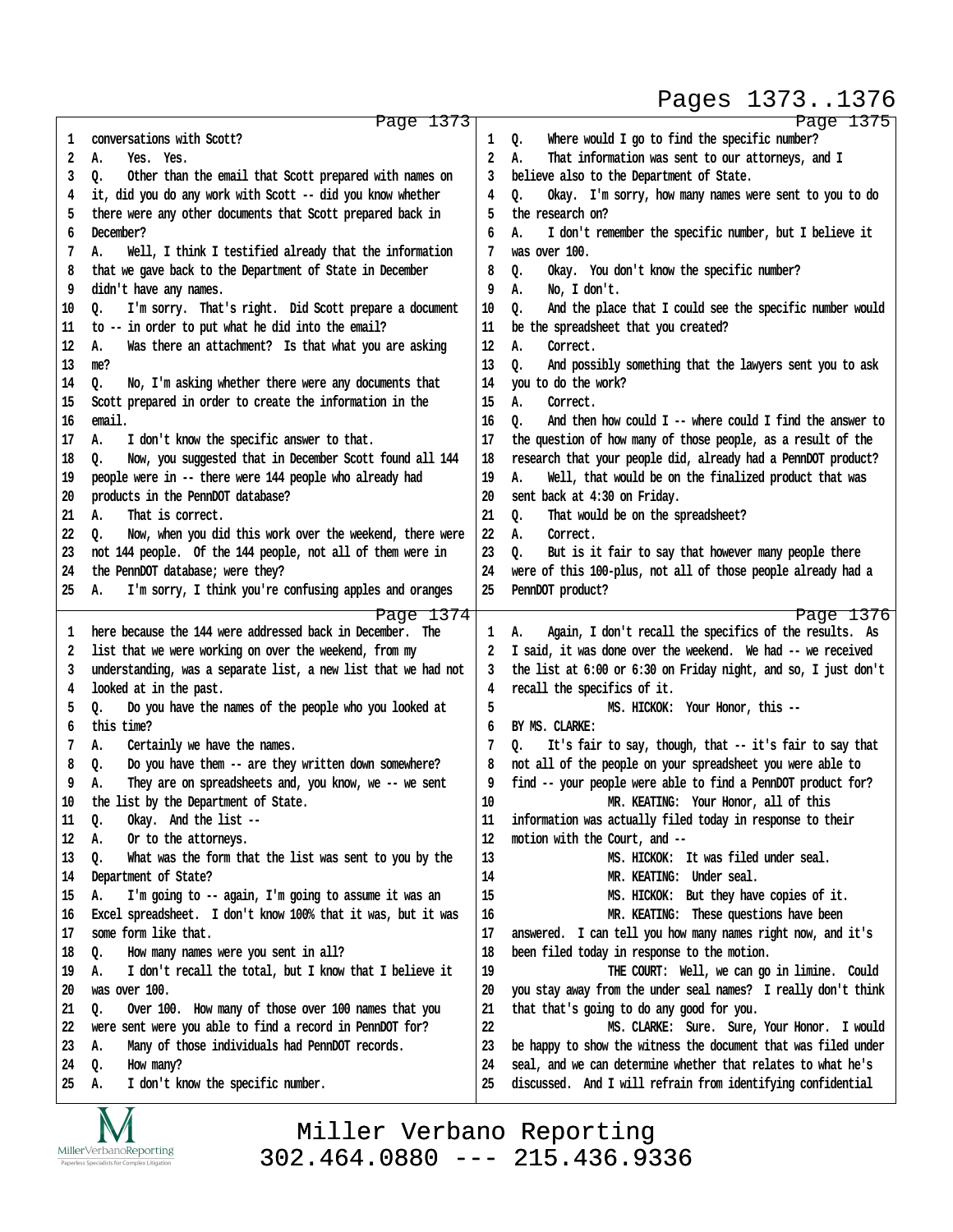#### Pages 1377..1400

http://www.yeslaw.net/help

|          | Page 1377                                                                                                                  |          | Page 1399                                                         |
|----------|----------------------------------------------------------------------------------------------------------------------------|----------|-------------------------------------------------------------------|
| 1        | information.                                                                                                               | 1        | MS. CLARKE: May I continue, Your Honor.                           |
| 2        | I'm not sure how you all want to handle this,                                                                              | 2        | THE COURT: Sure.                                                  |
| 3        | but I'm going to pass this out to counsel, the witness.                                                                    | 3        | BY MS. CLARKE:                                                    |
| 4        | THE WITNESS: Thank you.                                                                                                    | 4        | Mr. Myers, I want to get back to the 71 PennDOT<br>o.             |
| 5        | MS. HICKOK: Your Honor, should we go in                                                                                    | 5        | facilities.                                                       |
| 6        | camera on this?                                                                                                            | 6        | Α.<br>Yes.                                                        |
| 7        | MS. CLARKE: I will not be using -- I'll use                                                                                | 7        | Last summer, we all agreed on how many counties do not<br>o.      |
| 8        | first names only, and but not last names --                                                                                | 8        | have a PennDOT licensing center; do you recall that testimony?    |
| 9        | MS. HICKOK: Your Honor --                                                                                                  | 9        | Α.<br>Yes, I do.                                                  |
| 10       | MR. KEATING: And I said, we can go in camera                                                                               | 10       | And that -- and what I want to ask you is whether those<br>o.     |
| 11       | and still stay on the record; but this is exactly the type of                                                              | 11       | counties still -- whether there are -- let me -- strike that.     |
| 12       | thing that we're flirting with disaster concerning                                                                         | 12       | In the stipulation that we agreed upon last year and was          |
| 13       | confidentiality names and records.                                                                                         | 13       | entered into evidence as Exhibit 25, there were nine counties     |
| 14       | THE COURT: What we'll do is we'll take a 10                                                                                | 14       | that didn't have any photo driver's license centers. Are          |
| 15       | minute working recess. We'll go off the record, and let you                                                                | 15       | there still nine counties that don't have driver's license        |
| 16       | talk to Ms. Clarke, and we'll arrive at a method of                                                                        | 16       | centers?                                                          |
| 17       | cross-examination of Mr. Myers.                                                                                            | 17       | А.<br>Yes.                                                        |
| 18       | MR. KEATING: Thank you, Your Honor.                                                                                        | 18       | 0.<br>Okay. Those are Cameron, Clinton, Forest, Fulton,           |
| 19       | THE BAILIFF: Commonwealth Court is now in                                                                                  | 19       | Juniata, Montour, Perry, Sullivan and Union.                      |
| 20       | recess.                                                                                                                    | 20       | If those are the list off the stipulation, that hasn't<br>А.      |
| 21       | (COURT RECESSED AT 2:24 P.M. AND RECONVENED AT                                                                             | 21       | changed.                                                          |
| 22       | 2:37 P.M. AS FOLLOWS:)                                                                                                     | 22       | You're not suggesting that there are no registered<br>0.          |
| 23       | THE COURT: Okay. I think we looked at names                                                                                | 23       | voters in those counties, are you?                                |
| 24       | under seal. I am a little confused. I thought that Jonathan                                                                | 24       | Certainly not.<br>А.                                              |
| 25       | Marks testified about names that DOT sent to them, and                                                                     | 25       | Q.<br>Last summer, we agreed that there were 13 counties that     |
|          |                                                                                                                            |          |                                                                   |
|          |                                                                                                                            |          |                                                                   |
|          | Page 1378                                                                                                                  |          | Page 1400                                                         |
| 1        | eventually there was an exceptions process that -- could that                                                              | 1        | were open one day a week; that was Columbia, Clarion, Wayne,      |
| 2        | be checked?                                                                                                                | 2        | Huntington, Carbon, Mifflin, Pike, Bradford, Susquehanna,         |
| 3        | MS. CLARKE: Your Honor, I think one of the                                                                                 | 3        | Northumberland, Wyoming, Greene and Tioga. Do they counties       |
| 4        | issues here is that that exceptions database and who those                                                                 | 4        | still have centers that are only still open one day a week?       |
| 5        | people are, we can't yet -- we don't know whether what we're                                                               | 5        | The stipulation is still accurate.<br>А.                          |
| 6        | doing today relates to those people.                                                                                       | 6        | The stipulation still accurate with respect to the list<br>o.     |
| 7        | MS. HICKOK: Your Honor, that's actually not                                                                                |          | of counties that are only open two days a week?                   |
| 8        | true. The reason that that document is so highly                                                                           | 8        | That is correct.<br>А.                                            |
| 9        | confidential -- and I think we should do this in camera -- is                                                              | 9        | o.<br>Okay. Those are Armstrong, Potter, Bedford,                 |
| 10       | because there are ways to for them to link that information to                                                             | 10       | Westmoreland, McKean, Indiana, Jefferson, Venango, Elk and        |
| 11       | the other information.                                                                                                     | 11       | Warren; is that right?                                            |
| 12       | THE COURT: Okay. We can ask that the                                                                                       | 12       | If you're reading off the stipulation, yes.<br>Α.                 |
| 13       | courtroom be cleared, so we could do it in camera, the                                                                     | 13       | If it's in the stipulation --<br>Q.                               |
| 14       | investigation.                                                                                                             | 14       | Α.<br>It hasn't changed.                                          |
| 15       | THE BAILIFF: Ladies and Gentlemen, at this                                                                                 | 15       | $Q_{\bullet}$<br>-- it remains correct.                           |
| 16       | time we are going to have to clear the courtroom, so                                                                       | 16       | MS. HICKOK: Your Honor, there is one county                       |
| 17       | non-attorneys will have to exit.                                                                                           | 17       | on there as to which the documents attached to the stipulation    |
| 18       | MS. HICKOK: Your Honor, do I want Mr. Myers                                                                                | 18       | have different information from the summary in the                |
| 19       | to remain.                                                                                                                 | 19       | stipulation, and that's Westmoreland County.                      |
| 20       | THE COURT: Sure. Mr. Myers.                                                                                                | 20       | THE COURT: Okay. So, that's a change. Are                         |
| 21       | (AT 2:39 P.M. THE COURTROOM WAS CLEARED OF ALL                                                                             | 21       | you aware of that, Mr. Myers?                                     |
| 22       | PERSONS EXCEPT AS AGREED TO BY COUNSEL. IN CAMERA PROCEEDINGS,                                                             | 22       | THE WITNESS: I did not realize that it was                        |
| 23       | PAGES 1379 to 1398, WERE HELD FROM 2:39 P.M. UNTIL 3:03 P.M. AND                                                           | 23       | incorrect on the stipulation.                                     |
| 24<br>25 | ARE CONTAINED IN A SEPARATE TRANSCRIPT. SUBSEQUENTLY, THE<br>PROCEEDINGS CONTINUED IN OPEN COURT AT 3:04 P.M. AS FOLLOWS:) | 24<br>25 | MS. CLARKE: Okay.<br>THE WITNESS: I believed -- I understood that |

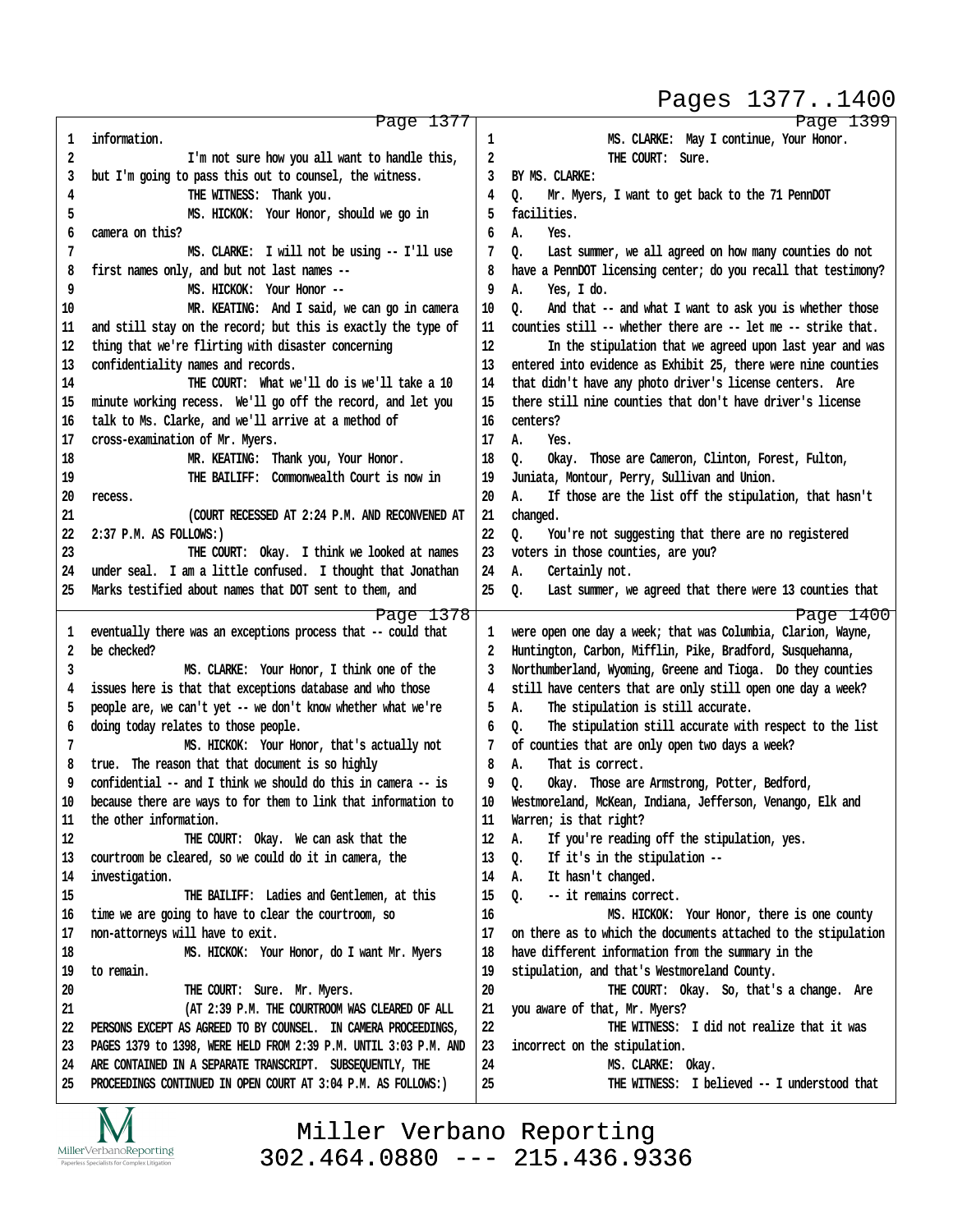Page 1401 **·1· ·there was a comment made by one of the plaintiffs' witnesses ·2· ·that -- about a particular county, and I was aware of that, ·3· ·but I was not aware that it was in the stipulation as well ·4· ·like that, so -- ·5· ·BY MS. CLARKE: ·6· ·Q.· · You weren't aware of that when we asked you this ·7· ·question in your deposition in June? ·8· ·A.· · I was not aware that it was in the stipulation as being ·9· ·wrong.· I thought it was only related to the witness from the 10· ·plaintiff who had noted that there was only one location in 11· ·the county, but I didn't realize it was wrong in the** 12 stipulation. 13 Q. Do you know what the number of days Westmoreland County **14· ·is open?** 15 A. I don't know that off the top of my head, no. **16· · · · · · · · · ·MS. HICKOK:· Your Honor, it's not the number 17· ·of days, it's actually the number of centers in Westmoreland** 18 County. There's one open two days a week and one open five **19· ·days a week, and that's reflected in the documents that are** 20 attached to the stipulation. 21 BY MS. CLARKE: 22 Q. Now, Mr. Myers, when the Department of State card was **23· ·implemented in August, last August, when it was first rolled 24· ·out -- 25· ·A.· · Yes.** Page 1402 1 0. -- the way that it worked is the PennDOT customer **·2· ·representative, faced with a person who wanted a Department of ·3· ·State ID, had to pick up the phone and call the Department of ·4· ·State in order to determine whether that person was registered ·5· ·to vote; is that right? ·6· ·A.· · That's correct.** 7 Q. That didn't change once the new procedures were **·8· ·implemented on September 25th? ·9· ·A.· · That's correct.· That's what we still do today.** 10 Q. And that's what you still do today? 11 A. Yes. 12 Q. Now, you've mentioned in your direct that you had some **13· ·idea that you would upgrade the system to do it** 14 electronically, but you haven't done that, have you? 15 A. No, we have not. 16 Q. It hasn't happened? 17 A. That's correct, we have not. 18 Q. And it's been put on hold? 19 A. Essentially, yes. It is something that has to be **20· ·coordinated between the Department of State and ourselves. 21· ·There have been some conversations about it, but there's been 22· ·no movement on that from the standpoint of moving forward.** 23 Q. Okay. So, it's on hold right now? **24· ·A.· · Yes.** 25 Q. With a manual system there's more opportunity for human Page 1403 1 error, isn't there? **·2· ·A.· · Depends upon how well the software is designed from a ·3· ·technology standpoint.· You can have a lot of errors from ·4· ·technology as well.· So, I wouldn't necessarily equate that ·5· ·there's more chance of human error. ·6· · · · ·The fact of the matter is you are talking to an ·7· ·individual, you are giving them information over the phone,** 8 can numbers be transposed, things of that nature. Certainly, **·9· ·that did happen, but that can also happen with data entry.** 10 Q. Okay. But you wanted to upgrade the system to make it 11 electronic because you thought it would be more efficient; **12· ·isn't that right?** 13 A. Well, we think from the standpoint right now, the 14 Department of State has to staff their help desk during our **15· ·hours of operation, which means six days a week, and as I 16· ·noted earlier in my testimony, there's one location that stays 17· ·open I believe until 8:00 on a Wednesday evening, so they have 18· ·to staff during that period of time. 19· · · · ·So, the ability for us to be able to access the 20· ·information electronically would be a benefit both to the 21· ·Department of State, and certainly from our standpoint being 22· ·able to access it electronically would be helpful as well.** 23 Q. Okay. It would be -- it would let -- tend to be more 24 accurate, wouldn't it? 25 A. I wouldn't agree that it would tend to be more accurate. Page 1404 **·1· ·I would simply say that it would add to the efficiency from ·2· ·the standpoint of the time involved. ·3· ·Q.· · Okay.· Now, when a PennDOT customer comes in and isn't ·4· ·registered to vote, the PennDOT employee is supposed to offer ·5· ·the person the opportunity to register to vote, right? ·6· ·A.· · Correct. ·7· ·Q.· · I think you talked about that a little with Mr. Keating. ·8· ·A.· · To fill out the application to register.· I think it's ·9· ·important, that's what we do, we take an application to** 10 register. It gets sent to the Department of State whether 11 electronically through our renewal process and/or through 12 **paper, and then the Department of State could take it from 13· ·there, but I believe that they send it on then to the county** 14 for that person to be able to actually become registered. 15 Q. Right. So, if somebody wants a PennDOT product, that is **16· ·a PennDOT secure ID or a driver's license, it can -- the 17· ·registration information can be transmitted electronically; 18· ·isn't that right?** 19 A. Correct, yes. 20 **Q.** But if somebody comes in and wants a Department of State **21· ·ID and that person is not registered to vote, that form is not** 22 transmitted electronically, is it? 23 A. That is correct. We can only take it through the paper. **24· ·There's not built into the software for the Department of** 25 State. Pages 1401..1404

MillerVerbanoReporting

Miller Verbano Reporting [302.464.0880 --- 215.436.9336](http://www.miller-verbano.com) http://www.yeslaw.net/help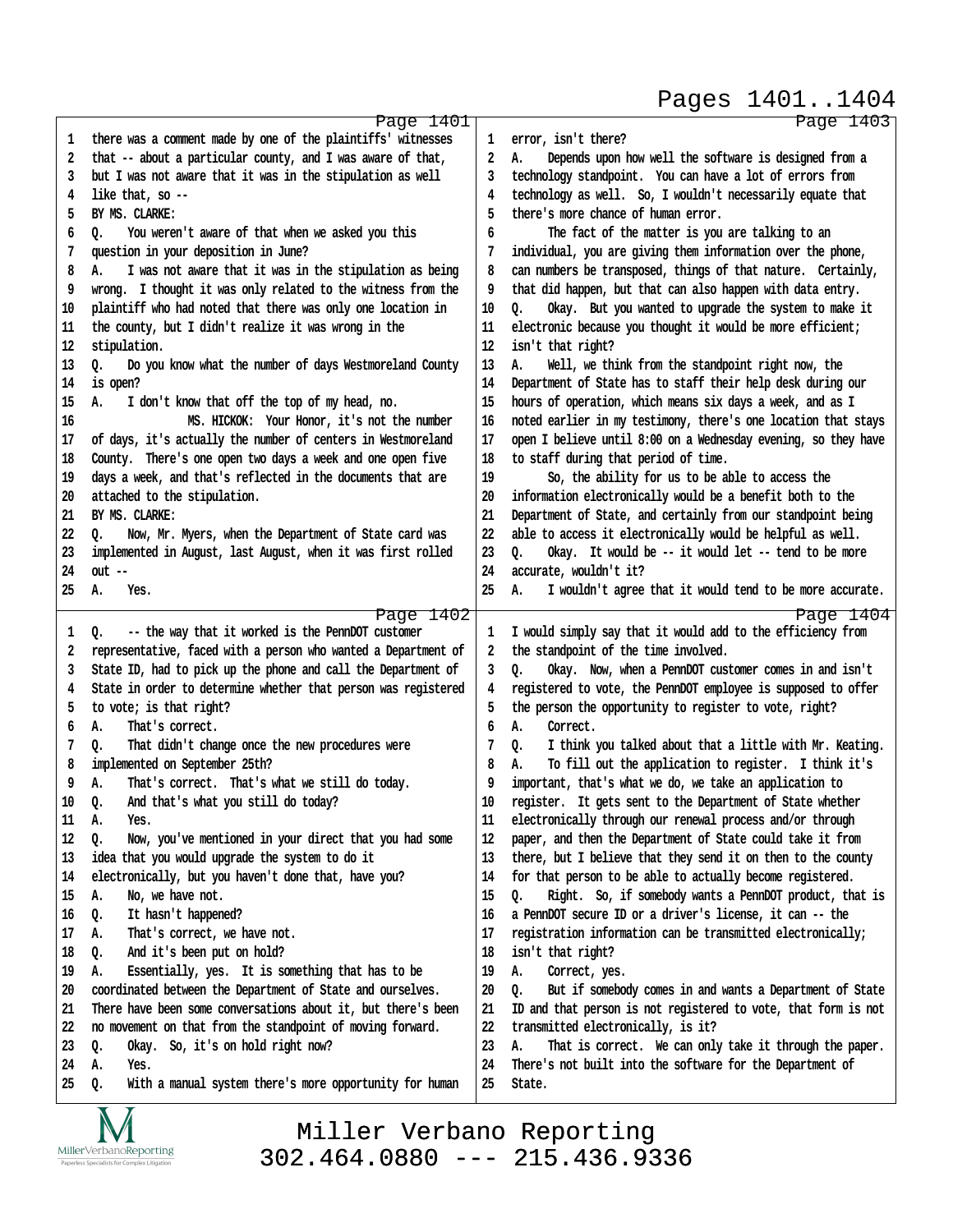Pages 1405..1408

http://www.yeslaw.net/help

/www.yeslaw.net/help

|        | Page 1405                                                      |              | Page 1407                                                      |
|--------|----------------------------------------------------------------|--------------|----------------------------------------------------------------|
| 1      | Right. And you could -- I mean, there's no reason why<br>Q.    | $\mathbf{1}$ | it?                                                            |
| 2      | you couldn't -- one couldn't develop the software, is it?      | 2            | Α.<br>It is in actuality our largest center as far as          |
| 3      | Oh, no. We certainly could develop it. It wasn't a<br>А.       | 3            | customers.                                                     |
| 4      | requirement that the Department of State asked us to build     | 4            | Right. And if we look at the spreadsheet, Exhibit 1460,<br>Q.  |
| 5      | into the software.                                             | 5            | by July of 2012 only 37.30% of the customers were served       |
| 6      | Right. So, basically the Department of State could have<br>o.  | 6            | within 30 minutes; is that right?                              |
| 7      | created that software, but chose not to; is that right?        | 7            | That's correct.<br>А.                                          |
| 8      | They didn't ask us to add it into the software; that's<br>А.   | 8            | Take a look -- if you could scroll down, Kelby to<br>o.        |
| 9      | correct.                                                       | 9            | Columbus Boulevard.                                            |
| 10     | Q.<br>PennDOT hasn't spent any money to advertise the PennDOT  | 10           | By July on Columbus Boulevard, July of 2012, only 44% of       |
| 11     | ID for voting, hasn't it?                                      | 11           | the customers were served within 30 minutes; is that right?    |
| 12     | А.<br>That's correct. We have depended upon the Department of  | 12           | That's correct.<br>А.                                          |
|        |                                                                |              |                                                                |
| 13     | State for advertising.                                         | 13           | o.<br>Now, in response to that you extended the hours of the   |
| 14     | In the summer when the Department of State ID was being<br>٥.  | 14           | five Philadelphia centers; is that right?                      |
| 15     | planned, PennDOT didn't have any plans to roll out a public    | 15           | Α.<br>That is correct, yes. For a period of time.              |
| 16     | information campaign, did it?                                  | 16           | Right. You added four hours on Thursday nights to those<br>o.  |
| 17     | No. We were relying on the Department of State.<br>А.          | 17           | centers; is that right?                                        |
| 18     | And if fact, PennDOT didn't ever roll out a public<br>o.       | 18           | I believe so, yes. I think it was until 8:00.<br>А.            |
| 19     | information campaign about the Department of State ID, did it? | 19           | During the September, 2012, hearing, you acknowledged<br>o.    |
| 20     | No. We felt that was the responsibility of the<br>А.           | 20           | that the wait times had increased in those two centers, didn't |
| 21     | Department of State.                                           | 21           | you?                                                           |
| 22     | After the Supreme Court's decision enjoining the<br>o.         | 22           | А.<br>I think not what I acknowledged. You seem to be drawing  |
| 23     | implementation of the Act, PennDOT didn't spend any money to   | 23           | a connection between your question as to that voter ID has     |
| 24     | advertise the new Department of State ID?                      | 24           | somehow increased the wait times in those locations. I didn't  |
| 25     | No, we did not.<br>А.                                          | 25           | say that in my testimony.                                      |
|        | Page 1406                                                      |              | Page 1408                                                      |
| 1      | And at no time has PennDOT taken any steps to<br>Q.            | $\mathbf{1}$ | Okay. I'm just asking about wait times. I'm not saying<br>Q.   |
| 2      | disseminate information to the public about the Department of  | 2            | anything about voter ID. I'm just asking you if wait times     |
| 3      | State identification card, except maybe a few posters in your  | 3            | have increased in those two centers; isn't that right?         |
| 4      | driver's license centers; is that right?                       | 4            | Well, again, the wait times in those locations are our<br>А.   |
| 5      | There would be some incidentals, correct, yes. But no,<br>А.   | 5            | busier centers, and as I noted before, August is historically  |
| 6      | the responsibility for the program was the responsibility of   | 6            | our busiest month.                                             |
| 7      | the Department of State.                                       | 7            | As we go into the fall, it begins to drop off, and then        |
| 8      | And PennDOT has no 2013 budget for public education<br>Q.      | 8            | at that point in time, the wait times improve from the         |
| 9      | about the Department of State ID, does it?                     | 9            | standpoint of time -- from the standpoint of time people are   |
| 10     | We have a budget. The 2013 budget I believe is<br>Α.           | 10           | served.                                                        |
| $11\,$ | \$896,000, but that budget is not specifically advertising or  | 11           | From the standpoint of those locations, again, those are       |
|        |                                                                | 12           |                                                                |
| 12     | education from the standpoint of the public. It's more for     |              | our biggest locations. August, again, is one of our busier     |
| 13     | any systems development, and also for the issuance of the free | 13           | periods of time, especially when the college students come in  |
| 14     | IDs.                                                           | 14           | from Philadelphia in particular. Especially with students      |
| 15     | Q.<br>But there's no budget for education; that's my point?    | 15           | coming in from out of the country because one of the things    |
| 16     | А.<br>No.                                                      | 16           | that they want right away is a form of ID or in some cases the |
| 17     | Now, you were shown during your direct the spreadsheet<br>Q.   | 17           | driver's license.                                              |
| 18     | which is Exhibit 1460, Petitioner's Exhibit 1460. Actually,    | 18           | Right. Now, if you look at the 2011 figure for Columbus<br>Q.  |
| 19     | what you were shown was Respondents' 2072, but I'm going to    | 19           | Boulevard, that's 55.14% of the people -- only 55.14% of       |
| 20     | show you 1460.                                                 | 20           | people were served within 30 minutes; do you see that?         |
| 21     | All right.<br>А.                                               | 21           | I'm trying to find it here. What month?<br>А.                  |
| 22     | Now, I want to specifically focus on Arch Street. Can<br>Q.    | 22           | Columbus in July.<br>Q.                                        |
| 23     | just explain where Arch Street is?<br>you                      | 23           | А.<br>In July. 54.86, is that the number that you are          |
| 24     | Sure. It's Center City, Philadelphia.<br>А.                    | 24           | referring to back in 2010?                                     |
| 25     | And that takes a very large volume of customers, doesn't<br>Q. | 25           | I'm actually looking at 2011.<br>0.                            |
|        | $\overline{\mathbf{X}}$<br>$\mathbf{v}$                        |              |                                                                |

IVI  $\underset{\text{Paperless Specialists for Complex Litigation}}{\text{MillerVerbanoReporting}}$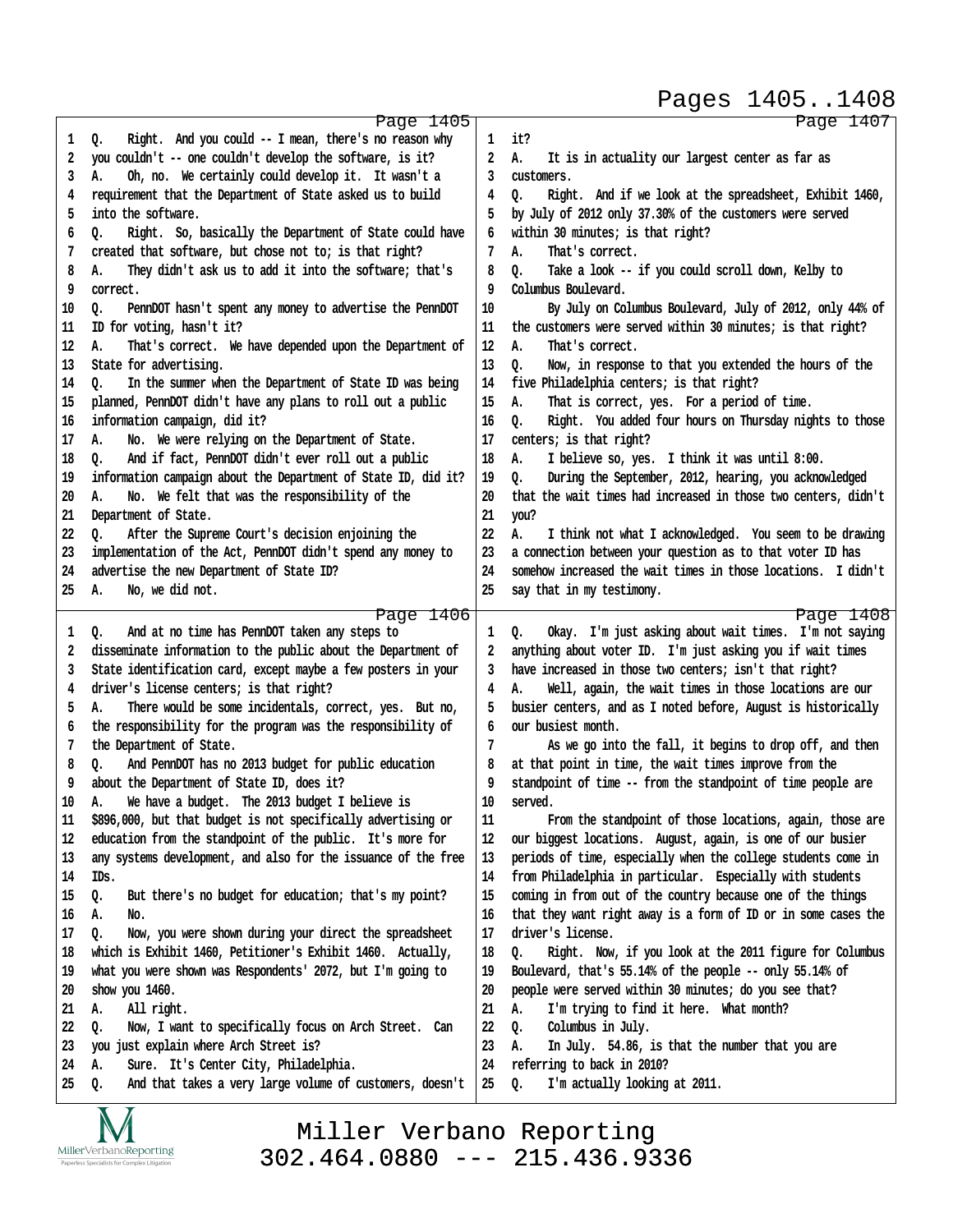Pages 1409..1412

http://www.yeslaw.net/help

http://www.yeslaw.net/help

|    | Page 1409                                                      |    | Page 1411                                                      |
|----|----------------------------------------------------------------|----|----------------------------------------------------------------|
| 1  | 2011. 2011 Columbus Boulevard.<br>А.                           | 1  | didn't it?                                                     |
| 2  | Q.<br>Yes.                                                     | 2  | It did get worse, yes.<br>А.                                   |
| 3  | I read 85.14 in July.<br>А.                                    | 3  | Significantly worse?<br>Q.                                     |
| 4  | Q.<br>Yes. Excuse me. Will you agree with me that wait times   | 4  | It went down, and then it went back up to 71.93% in<br>А.      |
| 5  | increased month over month in 2012 at Columbus Boulevard?      | 5  | November.                                                      |
|    |                                                                |    |                                                                |
| 6  | When you say increased month over month, again, if you<br>А.   | 6  | It remained less in July, in October, 34.45%; do you see<br>о. |
| 7  | -- you have to be in perspective here from the standpoint of a | 7  | that?                                                          |
| 8  | 12-month period of time.                                       | 8  | Yes, I do.<br>А.                                               |
| 9  | As I said, our summer months are busier months. The            | 9  | So, if you go back down to Columbus Avenue, that number<br>Q.  |
| 10 | Philadelphia locations are busier locations. The numbers do    | 10 | got worse after July, too, didn't it?                          |
| 11 | drop off from the standpoint of those individuals who are      | 11 | For which year?<br>А.                                          |
| 12 | served in 30 minutes or less, but if you go out to December of | 12 | 2012.<br>Q.                                                    |
| 13 | that year, you will see it's starting back up again, it's back | 13 | Yes. It went down.<br>А.                                       |
| 14 | up to 85%.                                                     | 14 | Q.<br>Okay.                                                    |
| 15 | Mr. Myers, will you agree with me that the 44% in July<br>Q.   | 15 | Then it went back up.<br>А.                                    |
| 16 | of 2012 is significantly less than the 85% in 2011; will you   | 16 | It went down significantly, so by September we are at<br>Q.    |
| 17 | agree with me on that?                                         | 17 | 22.10%; isn't that right?                                      |
| 18 | Well, certainly, yes.<br>А.                                    | 18 | And by December it was back up to 85.<br>А.                    |
| 19 |                                                                | 19 | And those extra Thursday night hours that you did to try       |
|    | Now, in the hearing before this Court on September 25th,<br>0. |    | o.                                                             |
| 20 | you were asked about these wait times, and you said, "We'll    | 20 | to address this problem, they ended up after Election Day,     |
| 21 | fix that;" do you recall that?                                 | 21 | didn't they?                                                   |
| 22 | I don't recall specifically that statement, but if you<br>А.   | 22 | А.<br>They did, and we kept them in place because we felt it   |
| 23 | have it, I'll be happy to respond to it.                       | 23 | was important to do so because we had committed to do it. And  |
| 24 | Now, you said, we'll -- that PennDOT has been responsive<br>0. | 24 | so, we kept those hours in place. I can tell you, though,      |
| 25 | and it would continue to be responsive; do you recall that     | 25 | that, quite frankly, there were not a lot of customers that    |
|    | Page 1410                                                      |    | Page 1412                                                      |
| 1  | testimony?                                                     | 1  | came in as the day went on after our normal closing hours, you |
| 2  | Well, I think that's what resulted in the fact that we<br>А.   | 2  | know, so there was not a huge volume of people coming in.      |
| 3  | added hours in Philadelphia during the months of September and | 3  | So, your testimony was that the extended hours at the<br>o.    |
| 4  | October, and even after, including after the election. We      | 4  | five Philadelphia centers were still in effect?                |
| 5  | kept those hours on even though the court ruling came in that  | 5  | No, no. It ended the Thursday after the general<br>А.          |
| 6  | it wouldn't apply for the general election.                    | 6  | election in 2012.                                              |
| 7  |                                                                | 7  | Okay. Now, have you heard of mobile licensing centers?         |
|    | Right. But the numbers got worse, didn't they, at Arch<br>Q.   |    | Q.                                                             |
| 8  | Street?                                                        | 8  | Certainly.<br>А.                                               |
| 9  | Well, again, this is the busy period of time for us, and<br>А. | 9  | And they're used in some states to take licensing<br>Q.        |
| 10 | the fact of the matter is that by your questions, you're       | 10 | services out to the voters?                                    |
| 11 | equating that getting worse because of issuing the voter IDs.  | 11 | Well, they're used in some states to take driver<br>А.         |
| 12 | That's not the case.                                           | 12 | licensing and identification card services out to the citizens |
| 13 | We have already testified to the fact that we have             | 13 | of their particular states.                                    |
| 14 | issued approximately 13,000 voter IDs, PennDOT IDs, over the   | 14 | And before Act 18 PennDOT didn't use mobile licensing<br>0.    |
| 15 | past year.                                                     | 15 | centers to get driver's licenses or non-driver identifications |
| 16 | Okay.<br>Q.                                                    | 16 | to people, did it?                                             |
| 17 | And 4,000 voter IDs, DOS IDs. That has not overwhelmed<br>А.   | 17 | We had a mobile unit, yes, we did, up until November of<br>А.  |
| 18 | our locations.                                                 | 18 | 2008 when the last administration decided to terminate the     |
| 19 | Mr. Myers, I didn't ask you about overwhelming. I'm<br>o.      | 19 | program because of the --                                      |
| 20 | just asking you about numbers.                                 | 20 | Right.<br>Q.                                                   |
| 21 | In July of 2012, it was 37.30% of the people who were          | 21 | -- because of the expense and the fact that there were<br>А.   |
| 22 | being served within your goal, but by September, it was 13.5%; | 22 | very few people who actually used the service.                 |
| 23 | do you see that?                                               | 23 | But immediately before Act 18, PennDOT didn't use mobile<br>0. |
| 24 | Yes, I do.<br>А.                                               | 24 | licensing centers, did?                                        |
| 25 | And that, whatever the cause, that percentage got worse,<br>Q. | 25 | No. As I said, we ended our mobile service in November<br>А.   |
|    |                                                                |    |                                                                |
|    | $\mathbf{X}$ $\mathbf{X}$                                      |    |                                                                |

IVI MillerVerbanoReporting ess Specialists for Cor Paperl x Litigation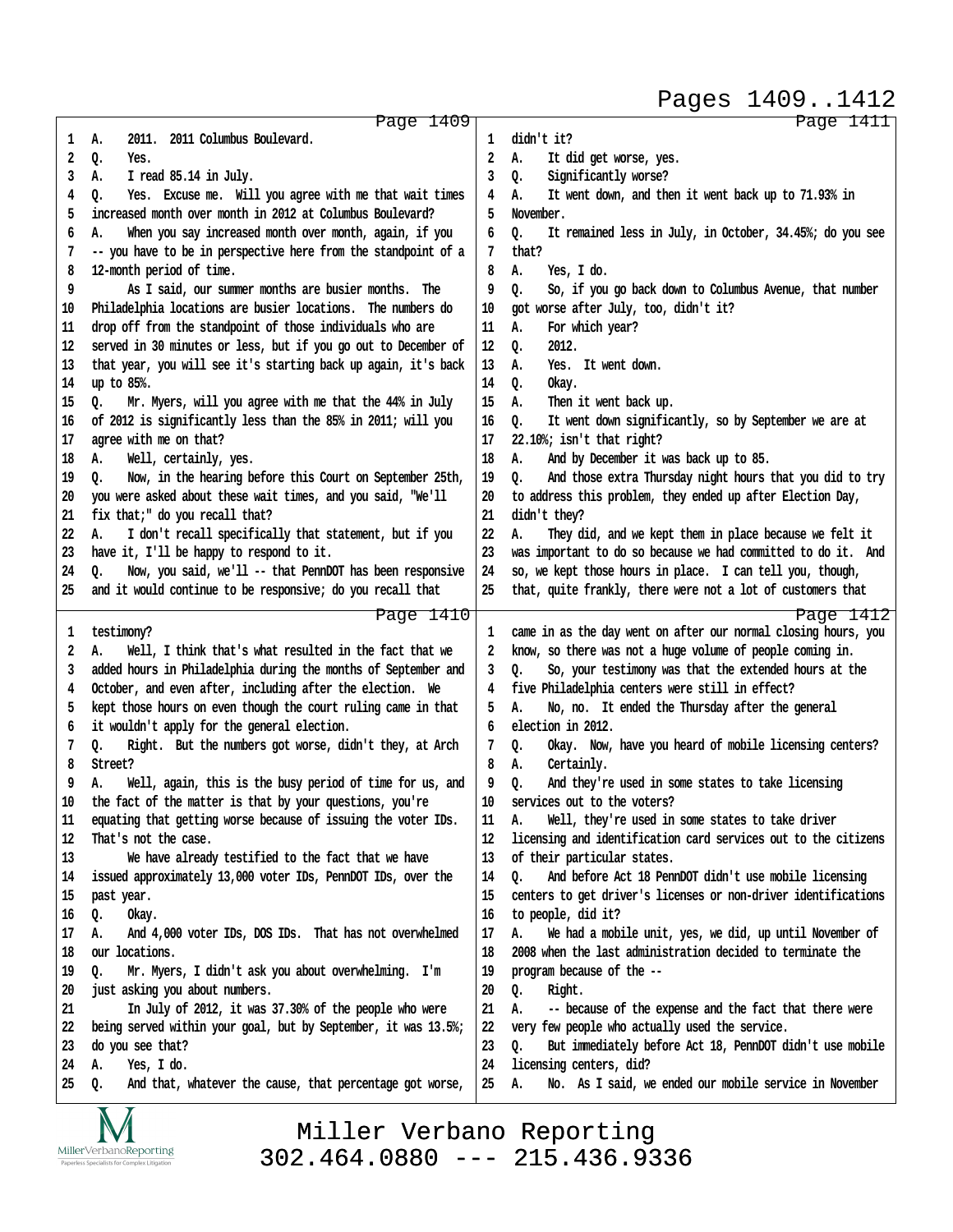#### Pages 1413..1416

http://www.yeslaw.net/help

|          | Page 1413                                                                   |          | Page 1415                                                                                                               |
|----------|-----------------------------------------------------------------------------|----------|-------------------------------------------------------------------------------------------------------------------------|
| 1        | 2008.                                                                       | ı        | that person says, "I want an ID. I stood in line. I want a                                                              |
| 2        | After Act 18 PennDOT hasn't added mobile licensing<br>Q.                    | 2        | free ID." Does PennDOT -- PennDOT doesn't give that person a                                                            |
| 3        | center, has it?                                                             |          | free ID right away, does it?                                                                                            |
| 4        | А.<br>No. We haven't considered it.                                         | 4        | MR. KEATING: Objection, Your Honor. Is the                                                                              |
| 5        | Now, we talked a little bit, Mr. Keating, asked you<br>o.                   | 5        | question I want an ID, or I want a free ID?                                                                             |
| 6        | about the fact that PennDOT charges some people for non-photo               | 6        | THE COURT: I believe the question is I want a                                                                           |
| 7        | IDs, right? \$13.50. Do you recall that testimony?                          | 7        | free ID.                                                                                                                |
| 8        | А.<br>Correct, yes.                                                         | 8        | MR. KEATING: Okay.                                                                                                      |
| 9        | But under Act 18 people are supposed to get the<br>o.                       | 9        | THE WITNESS: We're going to ask them what                                                                               |
| 10       | non-photo ID for free, if they sign a declaration that they                 | 10       | kind of ID they want and what they want it for because that's                                                           |
| 11       | don't possess proof of identification and they require proof                | 11       | going to drive the type of ID that we issue. And then of                                                                |
| 12       | of identification for voting; that's correct, isn't it?                     | 12       | course, we're going to talk about the affirmation and whether                                                           |
| 13       | It's an affirmation, yes.<br>А.                                             | 13       | or not they can sign it or not, because again, that drives                                                              |
| 14       | All right. Now, if a person comes in to a PennDOT<br>Q.                     | 14       | whether the product is free or not.                                                                                     |
|          |                                                                             |          | BY MS. CLARKE:                                                                                                          |
| 15       | center and wants ID, and they have the documentation for a                  | 15       |                                                                                                                         |
| 16       | PennDOT non-driver's license card, does PennDOT give them an                | 16       | Now, let's say that the person wants the ID for lots of<br>o.                                                           |
| 17       | ID for free?                                                                | 17       | different reasons. They want it for bank accounts. They want                                                            |
| 18       | I'm sorry. I'm not sure I understand the question. Do<br>А.                 | 18       | it for access to a building. They want it to get on an                                                                  |
| 19       | they -- do we give them a free ID for -- could you repeat the               | 19       | airplane. Does PennDOT give them a free ID for voting?                                                                  |
| 20       | question.                                                                   | 20       | Well, they're going to need -- they're going to need at<br>А.                                                           |
| 21       | Sure. If a person comes in, comes -- gets themselves<br>Q.                  | 21       | that point in time a PennDOT ID, if they wanted to use it for                                                           |
| 22       | down to PennDOT, waits in line, however long the line is, and               | 22       | all of those reasons.                                                                                                   |
| 23       | they have the documentation that they need for a non-driver's               | 23       | So, they're going to need a PennDOT ID for that purpose,                                                                |
| 24       | license card, does PennDOT give them a card for free?                       | 24       | and they would get it for free, if they can sign the                                                                    |
| 25       | If they sign the affirmation.<br>А.                                         | 25       | affirmation.                                                                                                            |
|          | Page 1414                                                                   |          | Page 1416                                                                                                               |
| 1        | Okay. And no questions asked?<br>Q.                                         | 1        | Now, but PennDOT does not ask the person if they want it<br>o.                                                          |
| 2        | А.<br>Correct. That's the process, yes.                                     | 2        | for voting, does it?                                                                                                    |
| 3        | So, imagine a person comes in, they don't say anything.<br>о.               | 3        | Our instructions to our personnel is to ask them why<br>А.                                                              |
| 4        | They just need it to -- they want it for driving. They want                 | 4        | they want the ID, because that will help us determine which ID                                                          |
| 5        | it for all kinds of purposes. They get a free ID?                           | 5        | is the appropriate one for them to get.                                                                                 |
| 6        | If they can sign the affirmation.<br>Α.                                     | 6        | Right. But if the person doesn't say, "I want it for<br>o.                                                              |
| 7        | Okay. No questions asked?<br>0.                                             |          | voting," PennDOT charges the person for that ID, doesn't it?                                                            |
| 8        | If it's an ID they're asking for, they can get it, if<br>А.                 | 8        | If they don't sign the affirmation. But I think it's<br>А.                                                              |
| 9        | they sign the affirmation.                                                  | 9        | important here to mention the shared responsibility that every                                                          |
| 10       | Okay. Now, did you give a deposition in this case?<br>Q.                    | 10       | customer has when they come to one of our sites.                                                                        |
| 11       | А.<br>Excuse me.                                                            | 11       | You know, it's our -- our people are trained on what to                                                                 |
| 12       | Well, let me just ask you this question: Are you sure<br>Q.                 | 12       | do and what questions to ask, but there's a shared part of                                                              |
| 13       | that PennDOT customer service representatives aren't                        | 13       | responsibility on the customer coming in to us to know what                                                             |
| 14       | instructed to ask the reason that the person wants the ID?                  | 14       | product they want and why they want it and also to have the                                                             |
| 15       | Well, certainly.<br>А.                                                      | 15       | appropriate documentation.                                                                                              |
| 16       | Are you sure that's not part of the process?<br>Q.                          | 16       | I think that's a reasonable expectation on the part of                                                                  |
| 17       | Well, certainly, yes. They do ask, and I testified to<br>А.                 | 17       | the customer coming to one of our centers.                                                                              |
| 18       | that earlier today, actually, and said that they do ask and if              | 18       | But just to be clear, if the person doesn't use the<br>Q.                                                               |
| 19       | somebody says they want a voter ID, then we go the route of a               | 19       | voting word, PennDOT will not give them a free ID for voting,                                                           |
| 20       | DOS ID. If they say they want it for more reasons than just                 | 20       | will it?                                                                                                                |
| 21       | voting, then we go the other ID.                                            | 21       | If they do not sign the affirmation, we will not give<br>А.                                                             |
| 22       | But the denominator as to whether or not someone gets an                    | 22       | them a product.                                                                                                         |
|          |                                                                             |          |                                                                                                                         |
| 23<br>24 | ID for free is if they sign the affirmation or can sign the<br>affirmation. | 23<br>24 | Now, having said that, I would never suggest to you or<br>to anyone else that we're perfect. We make mistakes, and as I |
| 25       | But the process for the person walking in the door and                      | 25       | said earlier, we see over 2.5 million customers face-to-face                                                            |
|          | Q.                                                                          |          |                                                                                                                         |
|          | N                                                                           |          |                                                                                                                         |

 $\underbrace{\hbox{MillerVerbanoReporting}}_{\hbox{\tiny Papeless Specilists for Complex Litigation}}$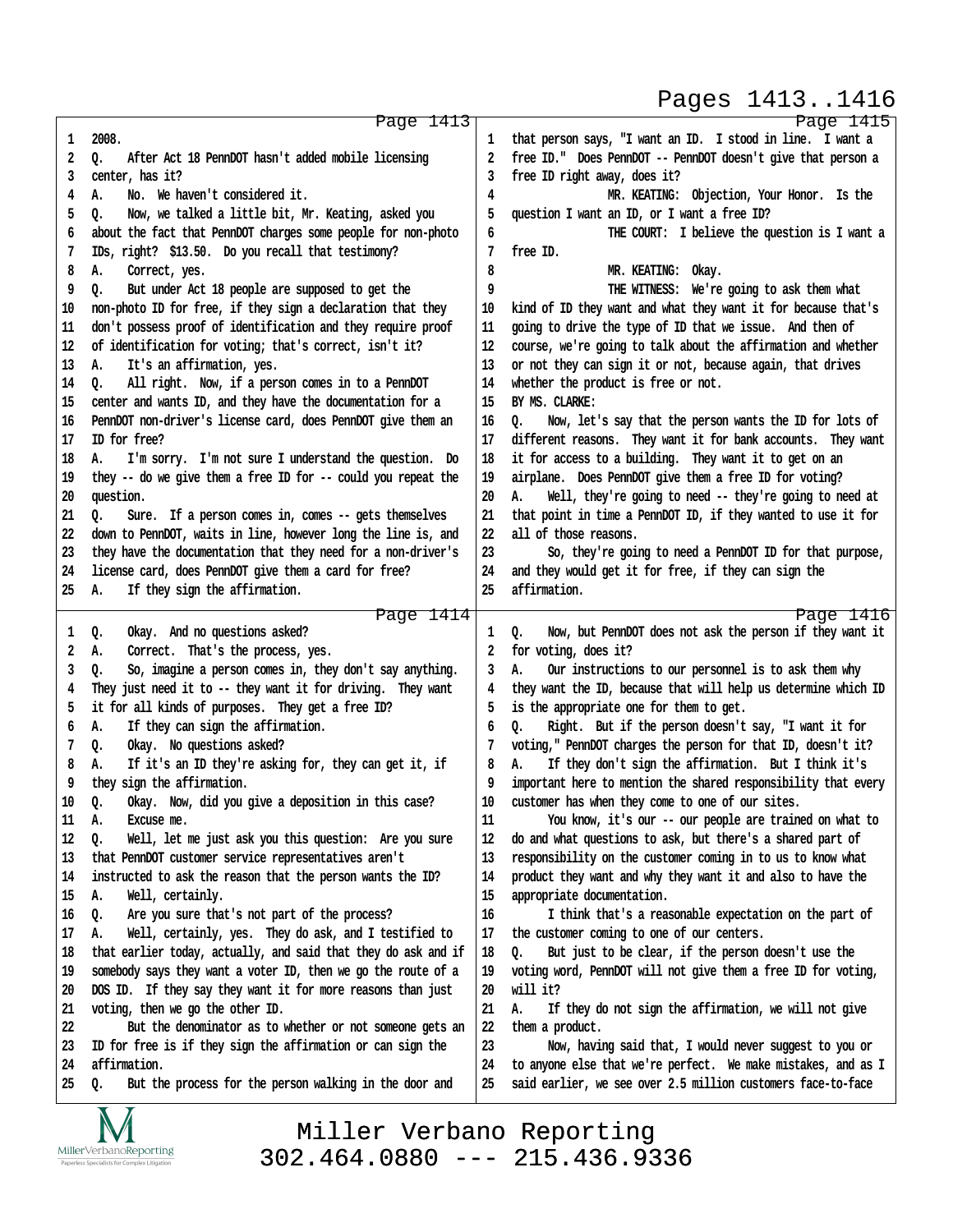#### Pages 1417..1420

http://www.yeslaw.net/help

```
Page 1417
1 every year. I have testified in the past that there have been
·2· ·individuals that have at a later date come in and said, you
·3· ·know, I could have signed that affirmation.· I didn't realize
·4· ·it at the time, but I do now.· I'd like to sign it.· And in
·5· ·those cases we have given those individuals refunds.
·6· ·Q.· · All right.· Now, I just want to get back to my question,
·7· ·and that is the customer service representative, PennDOT
·8· ·customer service representative, is not instructed to ask the
·9· ·voter specifically if they want the ID for voting, are they?
10 A. They're asked to ask the individual what they want the
11· ·ID for, and then that determines -- so, if the individual
12 says, I only want it for voting, they're going to take them
13 down the DOS route. If they say they want it for a multitude
14· ·of different reasons, including voting, then they're going to
15· ·take them to the PennDOT ID.· And if they sign the
16 affirmation, they can get it for free.
17 Q. Right, but I'm still not being clear. I'm sorry. The
18 PennDOT customer service representative is not instructed to
19 ask if the person wants the ID for voting, are they?
20· · · · · · · · · ·MR. KEATING:· Your Honor, that question has
21· ·been asked and answered about five times now.
22· · · · · · · · · ·THE COURT:· One more time.
23 MR. KEATING: Okay. Thank you.
24· · · · · · · · · ·THE WITNESS:· Okay.· I'll try again.
25· · · · · · · · · ·The individual, when they come in and they ask
                                                   Page 1418
·1· ·for an ID, the question is raised by our staff as to what they
2 want the ID for. All right. Part of the process includes the
·3· ·affirmation because they're going to go through that process
·4· ·for the DOS ID, and they're going to ask -- well, they're
·5· ·going to need to sign the affirmation in the case of the DOS
·6· ·ID to be able to get the DOS ID for free.
·7· ·BY MS. CLARKE:
·8· ·Q.· · All right.· Now, when the person comes in and says, "I
·9· ·want an ID," how do they get to the affirmation process?
10 A. Well, again, this gets back to the shared
11 responsibility. And it is the responsibility of the
12· ·individual as well as my staff to know the various aspects of
13 the transaction.
14· · · · ·That's why we have a website that has all of the
15· ·information on it that you need, including locations, times of
16 operation, what product you can get at that center. That's
17· ·why we also have information at our call center, both in our
18· ·IVR and also the ability to talk to our customer service
19· ·representatives who will be able to walk you through the
20· ·various requirements.
21· · · · ·But there does need to be some effort on the part of the
22 customers, and that's that shared responsibility.
23 Q. So --
24 A. It's important that they come in understanding that
25· ·there are various things that they need to do to be able to
                                                                                                                       Page 1419
                                                                     ·1· ·receive that product, and in return, my responsibility -- my
                                                                     ·2· ·staff is responsible for insuring that we drill down, find out
                                                                     ·3· ·what it is the customer wants, and then work with them to get
                                                                     ·4· ·them that product.
                                                                     ·5· · · · ·As I have said before, we're in the business of issuing
                                                                     ·6· ·IDs, not denying them.
                                                                     ·7· ·Q.· · So, Mr. Myers, it's true, though, if the person doesn't
                                                                     ·8· ·mention voting in their answer, PennDOT will not offer them
                                                                     ·9· ·the affirmation to sign; isn't that the case?
                                                                    10 A. If there is absolutely no conversation in reference to
                                                                    11· ·the word voting, where somebody comes in and says, I need an
                                                                    12· ·ID because I don't have one, and I need it for banking and so
                                                                    13 forth and so on, we're going to issue them the PennDOT ID.
                                                                    14 Q. And it's true, Mr. Meyers, that if the person doesn't
                                                                    15· ·mention voting, the customer service representative is not
                                                                    16· ·instructed to ask the person if they want it for voting?
                                                                    17 A. We're instructed to ask them what they want the ID for.
                                                                    18 0. Right.
                                                                    19 A. And we're assuming that those -- again, that shared
                                                                    20· ·responsibility, the individual is going to say, I'm here
                                                                    21· ·because I want it for voting, and I understand that it's free
                                                                    22 or I understand it's available. Whatever the case may be.
                                                                    23 Q. Sure, but if they don't use the word voting, the
                                                                    24 customer service representative is not instructed to ask, is
                                                                    25· ·this for voting; that's true, isn't it?
                                                                                                                       Page 1420
                                                                     1 A. I don't know specifically what they would or would not
                                                                     ·2· ·ask from the standpoint in a circumstance like that.· I'm
                                                                     ·3· ·assuming that many of our individuals would ask -- our staff
                                                                     ·4· ·would ask, are you here for to get it for voting purposes?
                                                                     ·5· ·Q.· · Mr. Myers, when you -- you have been deposed many times
                                                                     ·6· ·in this action?
                                                                     ·7· ·A.· · Yes.
                                                                     ·8· ·Q.· · And a number of them from me?
                                                                     ·9· ·A.· · Yes.
                                                                    10 0. And each of those times, you swore to tell the truth and
                                                                    11· ·you told the truth?
                                                                    12 A. Absolutely.
                                                                    13 0. And you did tell the truth?
                                                                    14 A. Thank you.
                                                                    15 Q. I'm asking you.
                                                                    16 A. Yes.
                                                                    17 Q. And the most recent time you were deposed was June 4,
                                                                    18· ·2013?
                                                                    19· ·A.· · I believe that was the time, yes.
                                                                    20 Q. And you told the truth?
                                                                    21· ·A.· · Yes.
                                                                    22 Q. And during that deposition, did you ask the following
                                                                    23 question and did you give the following answer. "Question:
                                                                    24· ·Are your personnel specifically trained to ask the customer if
                                                                    25 they are getting an ID for voting purposes? Answer: The
```
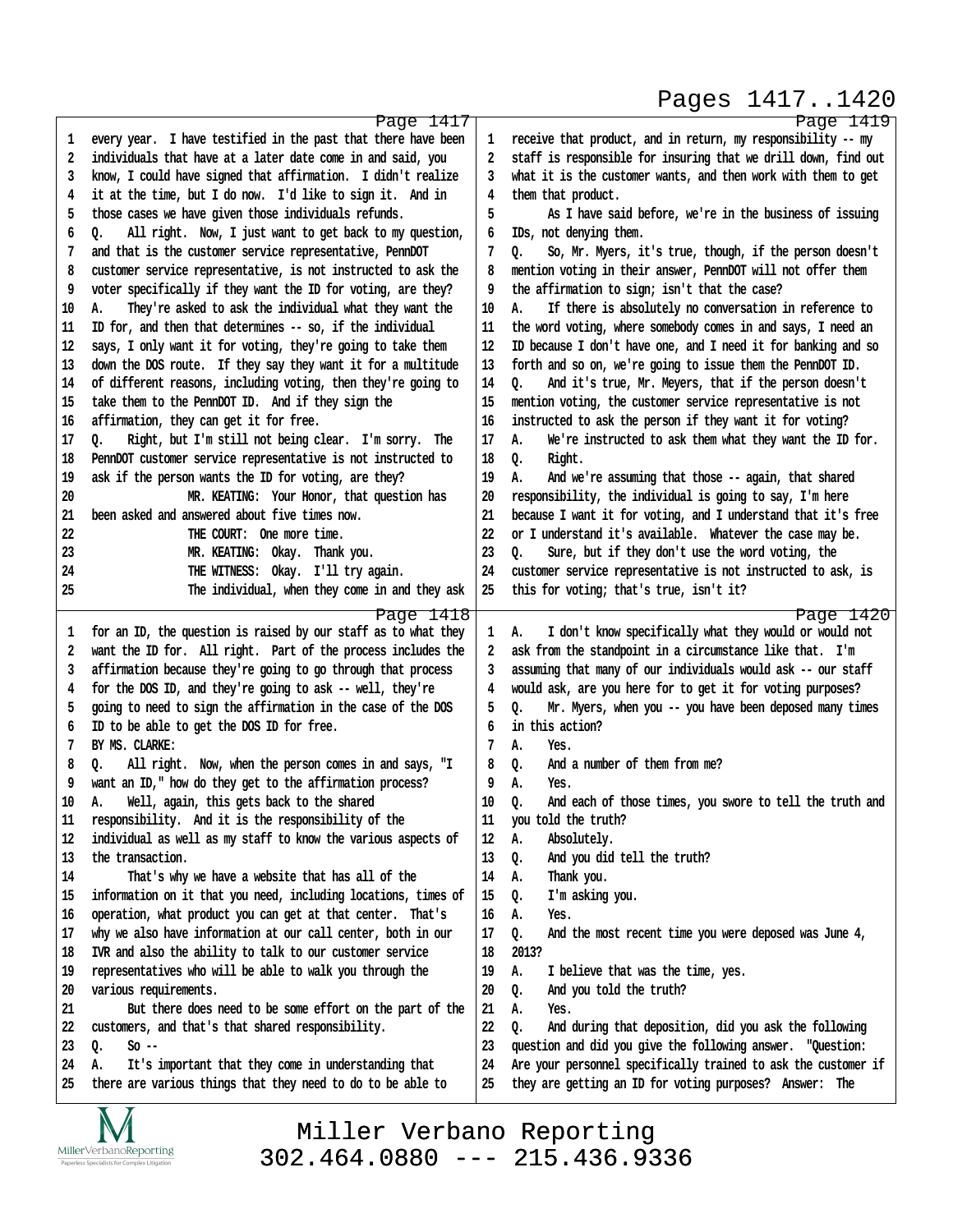### Pages 1421..1424

| ı  | Page 1421<br>answer to that is no. They're not specifically asking that                | 1  | Page 1423<br>Well, then there's no reason. There's no reason at all<br>Q. |
|----|----------------------------------------------------------------------------------------|----|---------------------------------------------------------------------------|
| 2  | question."                                                                             | 2  | that your staff should not be instructed to ask people when               |
| 3  | Were you asked that question, and did you give that                                    | 3  | they come in, "Do you want this for voting?" There's no                   |
| 4  | answer?                                                                                | 4  | reason at all, is there?                                                  |
| 5  | If it is in the deposition, then, yes, I did.<br>А.                                    | 5  | А.<br>Again, what we're asking them is, what reason do you                |
| 6  | And is that answer remain -- is that the accurate?<br>Q.                               | 6  | want the ID for, and then that takes us down the route.                   |
| 7  | From the standpoint of the information, again, as I<br>А.                              | 7  | I think we're saying the same thing. It's just that you                   |
| 8  | said, I think the important thing to understand here is that                           | 8  | have worded it differently. We're asking the customer why do              |
| 9  | when a customer comes through the door, we're trying to find                           | 9  | you want the ID.                                                          |
| 10 | out what information they have and also what product that they                         | 10 | o.<br>And there's no reason at all that your customer service             |
| 11 | want.                                                                                  | 11 | representatives couldn't say, do you want this for voting? No             |
| 12 | If -- from the standpoint of a correct answer to that,                                 | 12 | reason.                                                                   |
| 13 | again, as I said, I don't believe that they are trained to                             | 13 | А.<br>There is absolutely no reason at all on why that can't              |
| 14 | say, "Are you sure you don't want a voter ID?" We're going                             | 14 | be done, and if it will help, I'll put an edict out tomorrow              |
| 15 | based upon the information that they're giving us.                                     | 15 | to make that happen.                                                      |
| 16 | Right, and Mr. Meyers, I had a simple question, and that<br>o.                         | 16 | Now, I want to just clarify something. If you want to<br>0.               |
| 17 | was that the deposition testimony that you gave in June was                            | 17 | get an ID from PennDOT, either a free ID or a driver's license            |
| 18 | true?                                                                                  | 18 | or a Department of State ID, you have to go to PennDOT; isn't             |
| 19 | Yes. Absolutely.<br>А.                                                                 | 19 | that true?                                                                |
| 20 | Now, the reason that you don't ask the -- that your<br>o.                              | 20 | It would depend upon the circumstances. I would say<br>А.                 |
| 21 | employees are not asked -- I'm sorry.                                                  | 21 | that 99.9% of individuals go through the normal process which             |
| 22 | The reason your employees are not instructed to ask the                                | 22 | would be to come to PennDOT for the initial issuance.                     |
| 23 | customer whether they want it for voting, I think you've                               | 23 | Right. Now, there is a process for renewing a driver's<br>0.              |
| 24 | described it a little bit, but they might say yes. If you                              | 24 | license online, right?                                                    |
| 25 | say, do you want a free ID for voting, and they haven't                                | 25 | А.<br>There is, that's correct.                                           |
|    |                                                                                        |    | Page 1424                                                                 |
| 1  | Page 1422<br>already said the V-word, they might say yes, and that's the               | 1  | And you have to pay for that, right?<br>Q.                                |
| 2  | reason that you would -- don't instruct your customer service                          | 2  | If you -- the customer does, yes.<br>А.                                   |
| 3  | representatives to ask?                                                                | 3  | Right. They have to use a credit card. And you can't<br>Q.                |
| 4  | No, that's not the reason.<br>А.                                                       | 4  | use -- you can't renew your photo ID online if your driver's              |
| 5  | Because once they -- once they say yes, then you have to<br>o.                         | 5  | license is expired for more than six months, is that right?               |
| 6  | give it to them for free; isn't that true?                                             | 6  | I believe that's correct, yes.<br>А.                                      |
| 7  | Which is fine. Again, as I said earlier, we're in the<br>А.                            | 7  | And there's also a process for renewing a driver's<br>0.                  |
| 8  | business of issuing IDs, not denying them.                                             | 8  | license by mail; is that right?                                           |
| 9  | Q.<br>And I would put it to you that other than the fact that                          | 9  | That's correct, yes.<br>А.                                                |
| 10 | they would get it for free, there's no reason not to ask a                             | 10 | Basically, what happens is you get a computer generated<br>о.             |
| 11 | customer whether they want a free ID for voting, is there?                             | 11 | renewal application in the mail; is that right?                           |
| 12 | I think that's an assumption on your part, which I would<br>А.                         | 12 | It's a renewal notice, yes.<br>А.                                         |
| 13 | reject. The fact of the matter is is that PennDOT has a                                | 13 | And that's supposed to happen before your identification<br>0.            |
| 14 | budget out of the General Fund to reimburse us in the Motor                            | 14 | is going to expire?                                                       |
| 15 | License Fund for the monies that we spend associated with                              | 15 | That's correct. We send it out about two-and-a-half<br>А.                 |
| 16 | giving out free IDs.                                                                   | 16 | months in advance of when it expires.                                     |
| 17 | There is no cost to PennDOT in doing this. We have no                                  | 17 | Then you complete the application, and then you get a<br>Q.               |
| 18 | motivation other than to issue individuals IDs. We want to                             | 18 | camera card; is that right?                                               |
| 19 | make sure they get the right ID, which is what my staff is                             | 19 | That's correct, yes.<br>А.                                                |
| 20 | trying to do. They're trying to do the right thing, which is                           | 20 | Then you have to go down to PennDOT to get your picture<br>Q.             |
| 21 | to insure that they get an ID that they can use for the                                | 21 | taken?                                                                    |
| 22 | purposes that they want.                                                               | 22 | That's correct. One of the photo centers can do that<br>А.                |
|    |                                                                                        | 23 | transaction.                                                              |
| 23 |                                                                                        |    |                                                                           |
| 24 | It's -- you know, to suggest that there is some                                        | 24 | Okay. Now, PennDOT doesn't say anywhere that there's<br>0.                |
| 25 | underlying motivation from my staff not to issue free IDs is<br>just totally off-base. | 25 | some different process to get your photo ID for voting, does              |



Miller Verbano Reporting [302.464.0880 --- 215.436.9336](http://www.miller-verbano.com) http://www.yeslaw.net/help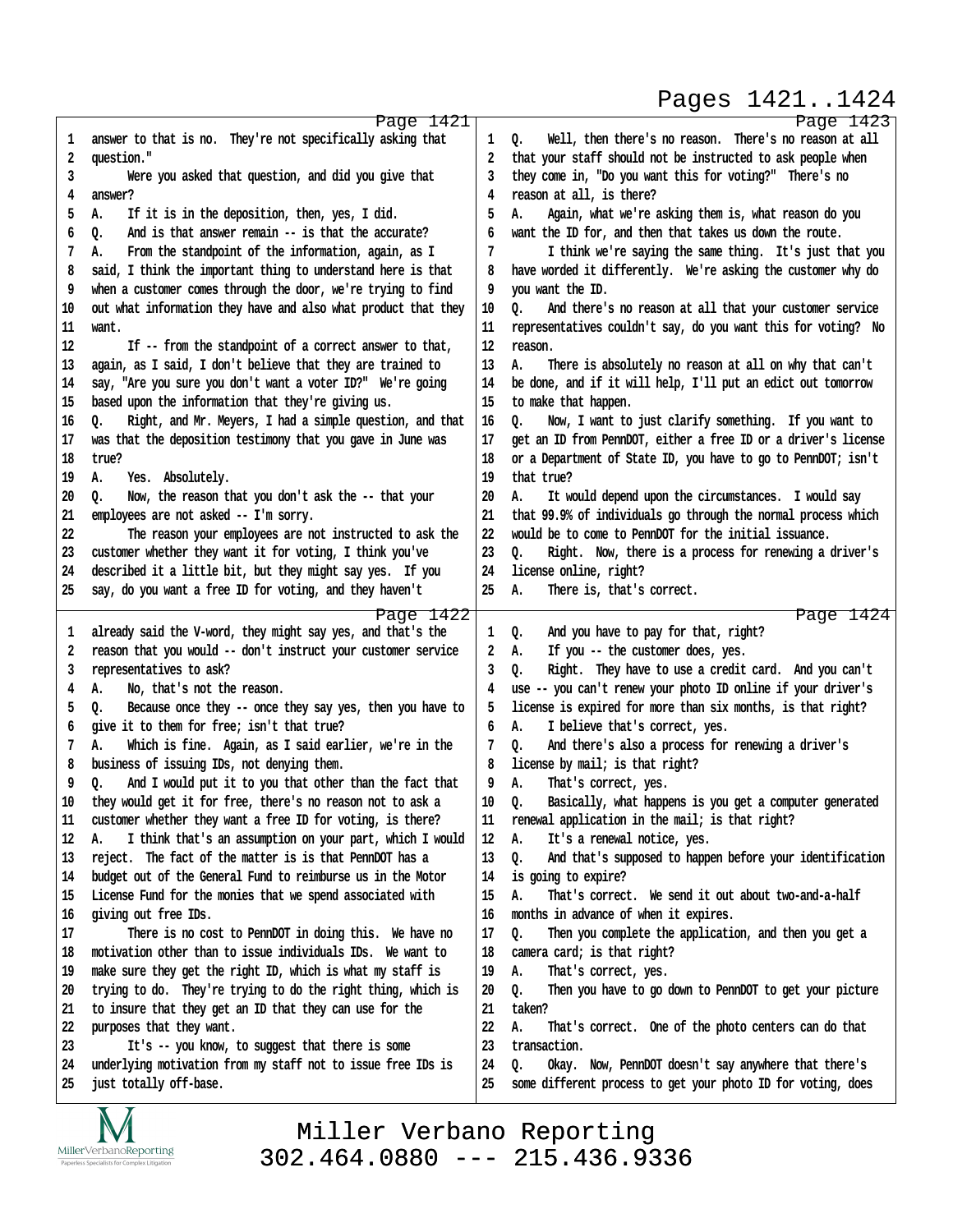|          |                                                                                                                                |          | Pages 14251428                                                                                                   |
|----------|--------------------------------------------------------------------------------------------------------------------------------|----------|------------------------------------------------------------------------------------------------------------------|
|          | Page 1425                                                                                                                      |          | Page 1427                                                                                                        |
| 1        | it?                                                                                                                            | 1        | centers.                                                                                                         |
| 2        | Some different.<br>А.                                                                                                          | 2        | There are photo centers in every one of the 71 driver's                                                          |
| 3        | Q.<br>Your free PennDOT ID; there's no different process for                                                                   | 3        | license centers, and then there is an additional 28 or 29                                                        |
| 4        | free photo IDs?                                                                                                                | 4        | stand-alone photo centers.                                                                                       |
| 5        | Well, that would be the initial issuance, which is<br>А.                                                                       | 5        | Okay. You can't apply to a photo license center to get<br>Q.                                                     |
| 6        | different than a renewal process.                                                                                              | 6        | a PennDOT ID, can you?                                                                                           |
| 7        | I'm not talking about the Department of State ID right<br>Q.                                                                   | 7        | А.<br>That's correct. No, you cannot.                                                                            |
| 8        | I'm just talking about the PennDOT ID.<br>now.                                                                                 | 8        | Q.<br>And you can only get -- you can only go to a driver's                                                      |
| 9        | А.<br>Right.                                                                                                                   | 9        | license center to get a PennDOT ID; is that right?                                                               |
| 10       | If you want to renew it, it doesn't matter when it's an<br>о.                                                                  | 10       | On initial issuance, yes.<br>А.                                                                                  |
| 11       | identification for voting or an identification not for voting?                                                                 | 11       | Now, voters have been confused about that, haven't they?<br>o.                                                   |
| 12       | That would be correct.<br>А.                                                                                                   | 12       | You know, I think as I said earlier, that the process<br>А.                                                      |
| 13       | You have to go down to PennDOT to get your picture<br>0.                                                                       | 13       | has certainly evolved over time. There have been a number of                                                     |
| 14       | taken.                                                                                                                         | 14       | changes, and in the early stages, I do believe that there was                                                    |
| 15       | You have to come down and get your picture taken, yes.<br>А.                                                                   | 15       | clearly some confusion on the part of not only customers, but                                                    |
| 16       | And there's also a surrender process?<br>Q.                                                                                    | 16       | others as to the difference between a driver's licensing                                                         |
| 17       | You're referring to the medical surrender program?<br>А.                                                                       | 17       | center and a photo center. And I think there were certainly                                                      |
| 18       | Q.<br>Yes.                                                                                                                     | 18       | some misinformation that was sent out based upon that.                                                           |
| 19       | А.<br>Yes.                                                                                                                     | 19       | As time has gone by, the defining between the two, I                                                             |
| 20       | And you can -- and that's set up by a different statute<br>0.<br>under the Pennsylvania law?                                   | 20       | think, has improved dramatically.<br>You heard -- I'm sorry.                                                     |
| 21<br>22 |                                                                                                                                | 21       | Q.<br>Go ahead. I'm sorry.                                                                                       |
| 23       | I forget the specific statute that it's in. It's in the<br>А.<br>Vehicle Code. I forget the section number of it, but, yes, it | 22<br>23 | А.<br>I interrupted. Were you finished.<br>Q.                                                                    |
| 24       | says if you voluntarily surrender your driver's license,                                                                       | 24       | Are you done.<br>А.                                                                                              |
| 25       | PennDOT will replace it with a free ID card.                                                                                   | 25       | You were in the courtroom when Miss O'Donnell testified?<br>o.                                                   |
|          |                                                                                                                                |          |                                                                                                                  |
|          | Page 1426                                                                                                                      |          | Page 1428                                                                                                        |
| 1        | Right. And if you do that, your driver's license can't<br>Q.                                                                   | 1        | Not for all of it, I was here for part of it.<br>А.                                                              |
| 2<br>3   | already be expired, right?<br>I'm sorry. Can you just ask the question again?<br>А.                                            | 2<br>3   | She is still confused; did you hear that?<br>Q.<br>That was at the end, from the two. Yes, she clearly did<br>А. |
| 4        | If you want to surrender your license because for<br>Q.                                                                        | 4        | not understand the difference between the two.                                                                   |
| 5        | medical reasons, you can't -- your driver's license cannot be                                                                  | 5        | In fact, five months after the law was enacted, the<br>o.                                                        |
| 6        | already expired?                                                                                                               | 6        | Department of State was sending people to the wrong places,                                                      |
| 7        | I believe that it can, yes.<br>А.                                                                                              | 7        | wasn't it?                                                                                                       |
| 8        | Q.<br>If it's expired, you have to pay?                                                                                        | 8        | I'm not aware specifically of that, or I don't recall<br>А.                                                      |
| ۹        | No, if it's expired and you surrender your driver's<br>А.                                                                      | q        | I'm not suggesting it didn't happen. I just don't recall<br>it.                                                  |
| 10       | license, under that program for medical reasons, you can get a                                                                 | 10       | it.                                                                                                              |
| 11       | free ID.                                                                                                                       | 11       | Q.<br>Okay. Let me show you Respondents Exhibit 20.                                                              |
| 12       | And for medical reasons, you have to show that there's<br>Q.                                                                   | 12       | Thank you.<br>А.                                                                                                 |
| 13       | some medical reason that you no longer can drive?                                                                              | 13       | Do you recognize Respondents Exhibit 20, Mr. Myers?<br>Q.                                                        |
| 14       | I forget what the specific questions are on the form,<br>А.                                                                    | 14       | This is not an email that I have seen before.<br>А.<br>No.                                                       |
| 15       | whether or not there's anything specific. I think it's just a                                                                  | 15       | Q.<br>Were you aware that the Department of State had been                                                       |
| 16       | general representation that you're surrendering it for that                                                                    | 16       | contacted by the Department of Transportation, and told that                                                     |
| 17       | reason, and then we replace it for free. But it could be a                                                                     | 17       | they were sending people to the wrong place?                                                                     |
| 18       | product that is expired, I believe.                                                                                            | 18       | Again, I know that there were times when -- especially<br>А.                                                     |
| 19       | Now, PennDOT has some facilities called driver's license<br>Q.                                                                 | 19       | in the early stages where people did go and give bad                                                             |
| 20       | centers; is that right?                                                                                                        | 20       | information as to, you know, where they should be going to get                                                   |
| 21       | А.<br>Yes.                                                                                                                     | 21       | ID.                                                                                                              |
| 22       | It also has something called driver's license photo<br>Q.                                                                      | 22       | I don't know who here reached out -- I'm assuming it                                                             |
| 23       | centers; is that right?                                                                                                        | 23       | might have been Scott who reached out to the Department of                                                       |
| 24       | Not exactly. We have the driver's license center which<br>А.                                                                   | 24       | State to say, we have people coming in who are saying they                                                       |
| 25       | are the 71 that I referred to before, and then we have photo                                                                   | 25       | want a free ID, but they're coming to a photo center, and                                                        |
|          |                                                                                                                                |          |                                                                                                                  |



Miller Verbano Reporting [302.464.0880 --- 215.436.9336](http://www.miller-verbano.com) http://www.yeslaw.net/help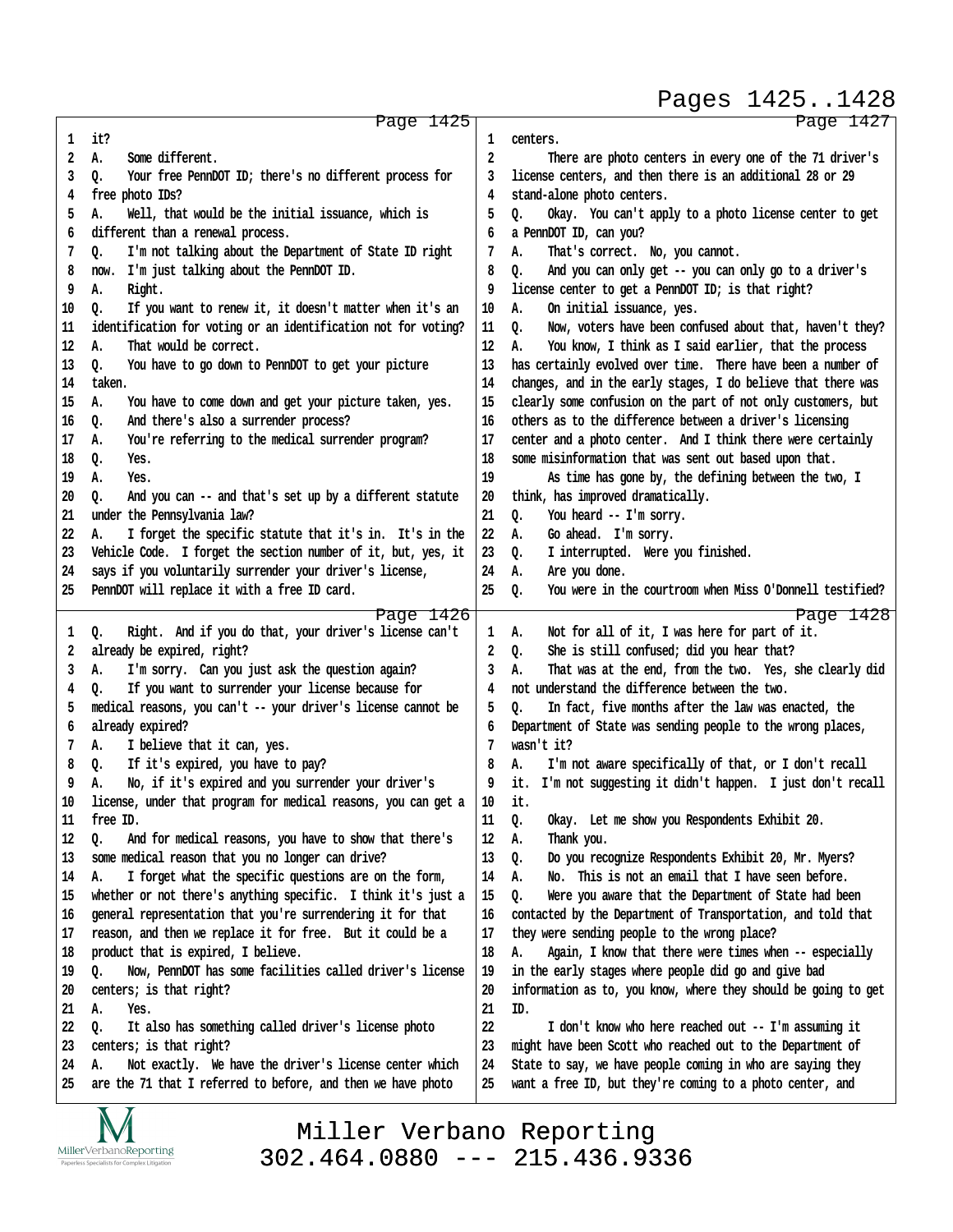# Pages 1429..1432

http://www.yeslaw.net/help

www.yeslaw.net/help

|    | Page 1429                                                      |    | Page 1431                                                      |
|----|----------------------------------------------------------------|----|----------------------------------------------------------------|
| 1  | that's what generated this outreach to help correct that.      | 1  | information that goes out that's incorrect. I totally agree    |
| 2  | Q.<br>It's understandable why --                               | 2  | that that's an issue. And it needs to be sure that as we go    |
| 3  | MR. KEATING: Your Honor --                                     | 3  | forward that those types of things are corrected, if they      |
| 4  | Q.<br>-- people would be --                                    | 4  | haven't already been corrected.                                |
| 5  | MR. KEATING: -- as a point of clarification,                   | 5  | That's why I say, even if the issue that you brought up        |
| 6  | you are asking questions about this email that he doesn't      | 6  | earlier, okay, there is no reason why -- from the standpoint   |
| 7  |                                                                |    |                                                                |
|    | recognize and know about, or are you just asking general       | 7  | of our staff, that they don't ask, do you want this for        |
| 8  | questions? You are keeping the exhibit up on the screen as     | 8  | voting? So, I'll make the change tomorrow. I'll send a         |
| 9  | though you are asking questions about this email that he has   | 9  | message out to all of my staff tomorrow and make sure that     |
| 10 | testified he doesn't know anything about. And I'm objecting,   | 10 | that is a question that is added.                              |
| 11 | if you are asking questions generally, but you're suggesting   | 11 | Just as we have made a number of changes that the              |
| 12 | it has to do with it.                                          | 12 | plaintiffs have brought to our attention over the last year to |
| 13 | THE COURT: I'm going to be contrarian,                         | 13 | improve the process. We'll continue to do that.                |
| 14 | Mr. Keating. I'm going to let the photo stay up and let her    | 14 | Mr. Myers, let's just go back to that for a minute.<br>o.      |
| 15 | ask questions.                                                 | 15 | А.<br>Sure.                                                    |
| 16 | BY MS. CLARKE:                                                 | 16 | You were asked the same series of questions in September<br>o. |
| 17 | Mr. Myers, it's entirely understandable that voters<br>٥.      | 17 | of 2012; do you recall that?                                   |
| 18 | would be confused about the difference between a photo         | 18 | I don't recall the specifics of that; was it at a<br>А.        |
| 19 | licensing center and a driver's licensing center, isn't it?    | 19 | deposition, was it at hearing or --                            |
| 20 | Is it totally understandable? Again, I think it gets<br>А.     | 20 | ٥.<br>Do you recall that during the September 25th hearing in  |
| 21 | back to the idea of a shared responsibility.                   | 21 | this case, you were also asked and you also testified that the |
| 22 | Certainly -- certainly there shouldn't be misinformation       | 22 | voter was not asked whether they wanted the -- or the staff    |
| 23 | that's being put out by state agencies. This was clearly a     | 23 | was not instructed to ask the voters if they wanted ID for     |
| 24 | case where we were trying to get something corrected.          | 24 | voting; do you recall that testimony?                          |
| 25 | My comments earlier were to the general fact that it's a       | 25 | I don't recall the specifics of it, but I will say<br>А.       |
|    |                                                                |    |                                                                |
|    | Page 1430                                                      |    | Page 1432                                                      |
| 1  | fact that there were times when misinformation went out as     | 1  | again, I think we are going at this in two directions, but the |
| 2  | this process evolved, and it was corrected.                    | 2  | results are the same.                                          |
| 3  | But I wouldn't necessarily go with the premise that it's       | 3  | My staff is asking people why they want ant ID. You've         |
| 4  | understandable that a voter wouldn't understand the difference | 4  | now said, we don't specifically say, "Do you want an ID for    |
| 5  | between a driver licensing center and a photo center.          | 5  | voting?" And what I have said is, if that will help address a  |
| 6  | Again, there are 9.8 million people in this state that         | 6  | concern that people are paying for an ID that they perhaps     |
| 7  | have either an ID or a driver's license. They figured it out   | 7  | would qualify for free, I will happily make that change at my  |
| 8  | over the years of where they go to get their photo taken for   | 8  | driver licensing centers to make sure that that -- that there  |
| 9  | an initial issuance, and where they go to get the renewal      | 9  | is no confusion whatsoever.                                    |
| 10 | done.                                                          | 10 | Mr. Myers, I had a simpler question, and that is, you<br>Q.    |
| 11 | So, is it your view -- you mentioned this word shared<br>Q.    | 11 | were asked the same question last year in September, weren't   |
| 12 | responsibility a number of times. Is it your view that if      | 12 | you?                                                           |
| 13 | people can't figure this out, it's their fault?                | 13 | Α.<br>I don't recall the specific question. I'm sorry.         |
| 14 | Α.<br>No, not at all. Not at all. I'm simply saying is that    | 14 | The question is in the record. But you did not go back<br>Q.   |
| 15 | we all have a responsibility in life to take responsibility    | 15 | at that point and change the instructions to your staff, did   |
| 16 | for what we want done and what we need and so forth and so on. | 16 | you?                                                           |
| 17 | All I'm simply saying is that there is an effort in            | 17 | Α.<br>Not at that point in time. No, I didn't.                 |
|    |                                                                | 18 |                                                                |
| 18 | everything we do in life, even if it's going to the grocery    | 19 | MS. CLARKE: Your Honor, we are not closing                     |
| 19 | store for goodness sakes. There's an effort in life.           |    | our cross-examination because we are moving for discovery of   |
| 20 | I'm simply saying that there's an effort that you need         | 20 | all of the documents that Mr. Myers testified about, and we're |
| 21 | to know what it is that you need when you come to a driver     | 21 | also asking for a deposition of Mr. Shenk and others who       |
| 22 | licensing center. I have made it clear that that's why we put  | 22 | participated in the creation of the spreadsheet.               |
| 23 | that information out on our website, that's why that           | 23 | So, we are doing two things: We're asking for                  |
| 24 | information is available at our call center.                   | 24 | discovery so that we can see what we have heard about today.   |
| 25 | I do not like the idea that there's -- when there's            | 25 | MS. HICKOK: Your Honor, we would object to                     |
|    |                                                                |    |                                                                |

IVI  $\underset{\text{Paperless Specialists for Complex Litigation}}{\text{MillerVerbanoReporting}}$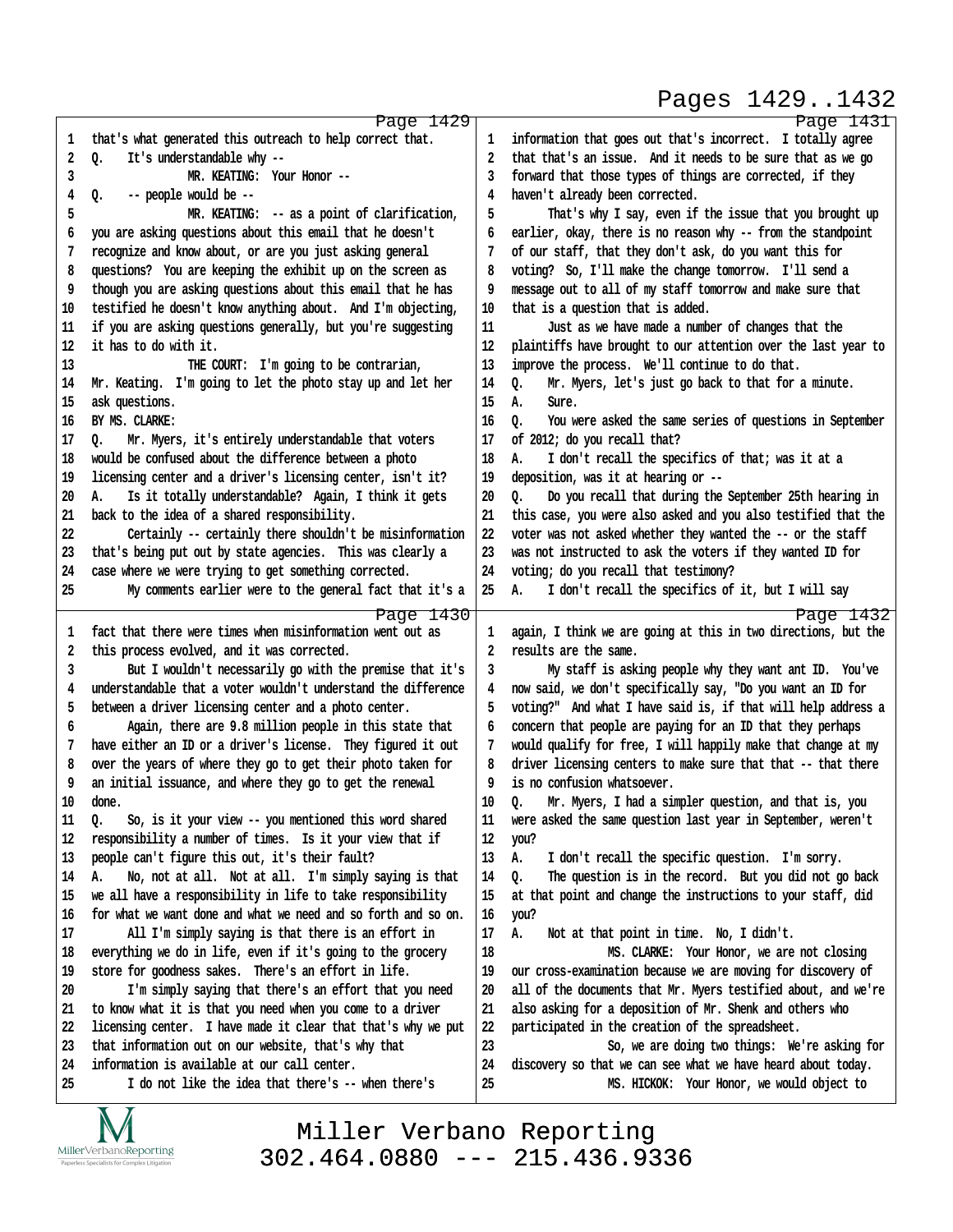#### Pages 1433..1436

http://www.yeslaw.net/help

/www.yeslaw.net/help

|    | Page 1433                                                      |        | Page 1435                                                     |
|----|----------------------------------------------------------------|--------|---------------------------------------------------------------|
| 1  | their having to -- to PennDOT's having to produce anything     | 1      | So, there remain issues for all of us about                   |
| 2  | that it produced to its counsel.                               | 2      | what the meaning of this latest information is that we got    |
| 3  | The testimony today was clear that when the                    | 3      | last night.                                                   |
| 4  | spreadsheets were produced, they were produced to PennDOT's    | 4      | THE COURT: Mr. Myers, you're around town,                     |
| 5  | counsel. That's clearly attorney/client privileged             | 5      | aren't you?                                                   |
| 6  | information, and the form that it then takes is a different    | 6      | THE WITNESS: Yes, Your Honor.                                 |
| 7  | issue. You understand our objection.                           | 7      | THE COURT: So, we'll keep you on the alert.                   |
| 8  | THE COURT: Well, I'm guilty because I tried                    | 8      | THE WITNESS: Very well.                                       |
| 9  | to get the parties to agree on the mysterious 144. So, I'm     | 9      | MR. KEATING: Your Honor, is that meaning that                 |
|    |                                                                |        |                                                               |
| 10 | denying discovery.                                             | 10     | they have the right to call him up in rebuttal in their case, |
| 11 | MS. CLARKE: Your Honor, we move to strike                      | 11     | if they so wish?                                              |
| 12 | Mr. Myers' testimony to the extent that it was based on        | 12     | THE COURT: Yes.                                               |
| 13 | documents and information that have not been produced to us    | 13     | MR. KEATING: Okay. So, does that mean that                    |
| 14 | that should have been produced to us, and so this is really    | 14     | -- I am not going to recross Mr. Myers. Does that mean that   |
| 15 | litigation by surprise. So, we move to strike that portion of  | 15     | they have rested their case?                                  |
| 16 | the testimony.                                                 | 16     | MS. CLARKE: Your Honor.                                       |
| 17 | THE COURT: How was it litigation by surprise?                  | 17     | THE COURT: We're going to give them a day or                  |
| 18 | As I understand from your cross-examination, you have deposed  | 18     | two.                                                          |
| 19 | him on more than one occasion?                                 | 19     | MR. KEATING: A day or two. Okay.                              |
| 20 | MS. CLARKE: In fact, Your Honor, when we                       | 20     | THE COURT: Well, we're not in session                         |
| 21 | asked Mr. Myers at his June 2013 deposition about the          | 21     | tomorrow, and there's the weekend, and then on Monday, I'm on |
| 22 | spreadsheet and the exceptions spreadsheet that Mr. Marks      | 22     | another panel. So, when we start on Tuesday, they should have |
| 23 | testified about, Mr. Myers said I don't know anything about    | 23     | enough time to do what they want to do, I expect to have more |
| 24 | it. You know, that's then.                                     | 24     | motions about it.                                             |
| 25 | He just testified today that they didn't                       | 25     | MR. KEATING: Okay.                                            |
|    |                                                                |        |                                                               |
|    | Page 1434                                                      |        | Page 1436                                                     |
| 1  | really start working on this project until about three weeks   | 1      | MS. HICKOK: Your Honor, did you say we're not                 |
| 2  | ago which was after the deposition. So, yes, we have had many  | 2      | in session tomorrow?                                          |
| 3  | depositions, but we have not had any depositions about this    | 3      | THE COURT: Or Friday. I've lost track.                        |
| 4  | work.                                                          | 4      | MS. HICKOK: Believe me, I understand.                         |
| 5  | THE COURT: Okay. Mr. Keating.                                  | 5      | THE COURT: Do we have anything further we can                 |
| 6  | MR. KEATING: We object to the motion to                        | 6      | put on this afternoon?                                        |
| 7  | strike, Your Honor. You can give it the weight you think it    | 7      | MR. KEATING: Not within the short amount of                   |
| 8  | deserves.                                                      | 8      | time that we have, Your Honor.                                |
| 9  | THE COURT: I'll deny the motion to strike.                     | 9      | MR. HUTCHISON: Your Honor, we did not intend                  |
| 10 | MS. CLARKE: I'm not sure about the motion for                  | 10     | any other witnesses after Mr. Myers. We are prepared to start |
| 11 | further discovery.                                             | 11     | with Mr. Marks at 9:00 a.m. tomorrow morning.                 |
| 12 | THE COURT: And that's denied.                                  | $12\,$ | MR. RUBIN: Your Honor, there's one issue with                 |
| 13 | MS. CLARKE: Okay. We would like to keep this                   | 13     | that. I understand from the Court that we will be ending      |
| 14 | cross-examination open until we have had a chance to review    | 14     | tomorrow at 3:00. Mr. Marks will likely take a fair bit of    |
| 15 | the information that we have.                                  | 15     | time. To have Dr. Wecker after that currently on the schedule |
| 16 | MR. KEATING: We would object to that, Your                     | 16     | starting at 1:00, and I understand -- it's unclear whether we |
| 17 | Honor. Petitioners indicated once they are done                | 17     | would have enough time from 1:00 to 3:00 to do direct and to  |
| 18 | cross-examining Mr. Myers, they would rest their case. We      | 18     | cross, and I'm not sure if Dr. Wecker is available to come    |
| 19 | don't have any further direct. We would ask this Court to      | 19     | back on Tuesday to continue the cross, but I just wanted to   |
| 20 | have them rest their case, as the Court said.                  | 20     | alert the Court to that issue.                                |
| 21 | MS. CLARKE: Your Honor, in addition to the                     | 21     | MS. HICKOK: Your Honor, he flew across the                    |
| 22 | issues that remain open with Mr. Myers, this information we    | 22     | country for this testimony.                                   |
| 23 | just got, and we may have additional -- we may have additional | 23     | THE COURT: Well --                                            |
| 24 | testimony as we mentioned before. We have had our folks        | 24     | That's why I'm raising this.<br>MR. RUBIN:                    |
| 25 | looking at this information, too, trying to figure it out.     | 25     | THE COURT: I'd like to accommodate a man                      |
|    |                                                                |        |                                                               |